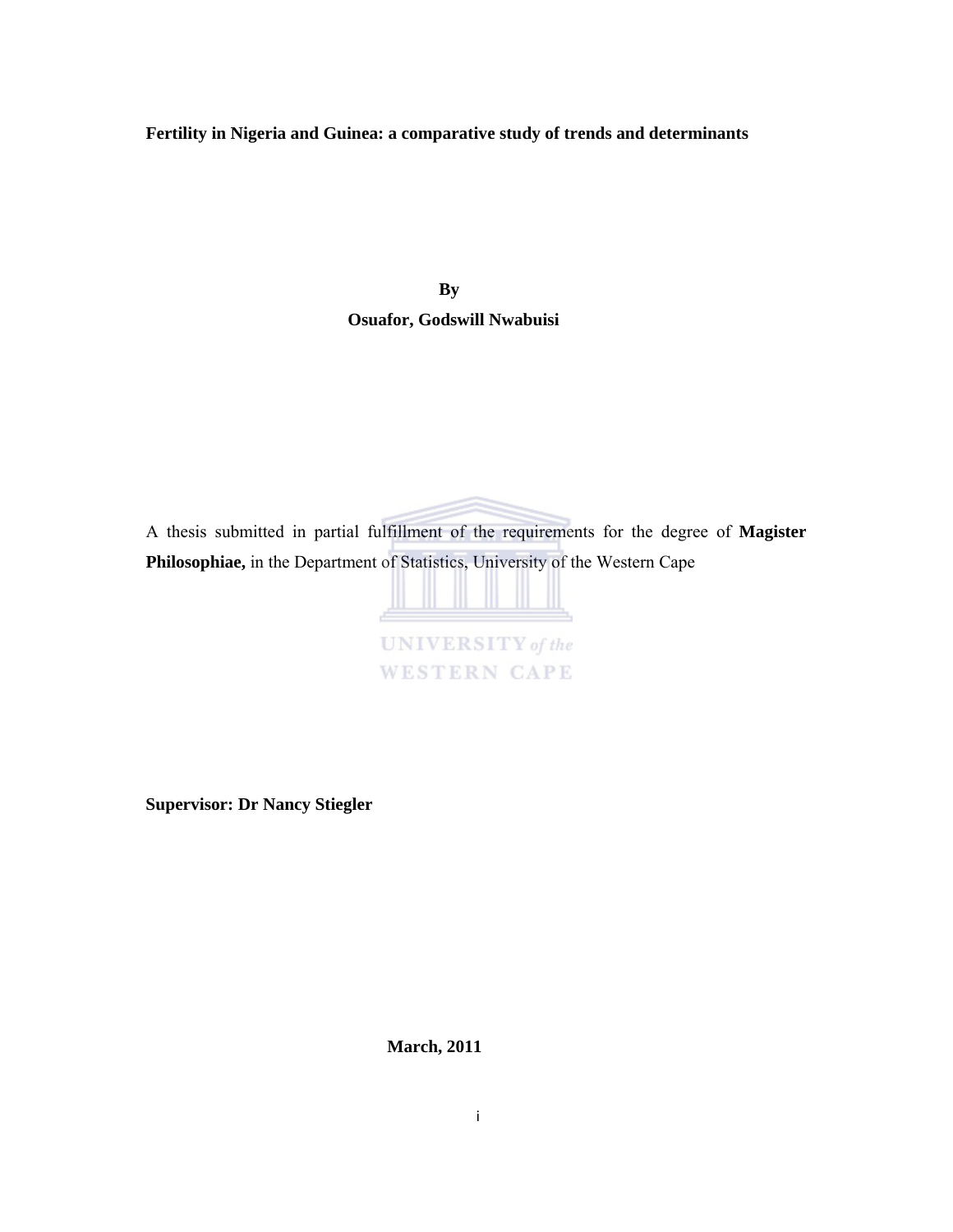# **Keywords**

Nigeria

Guinea

Demographic and Health Surveys

Contraceptive

Family-planning

Descriptive-analysis

Cohort

Education

Marital-status

Gender



**UNIVERSITY** of the **WESTERN CAPE**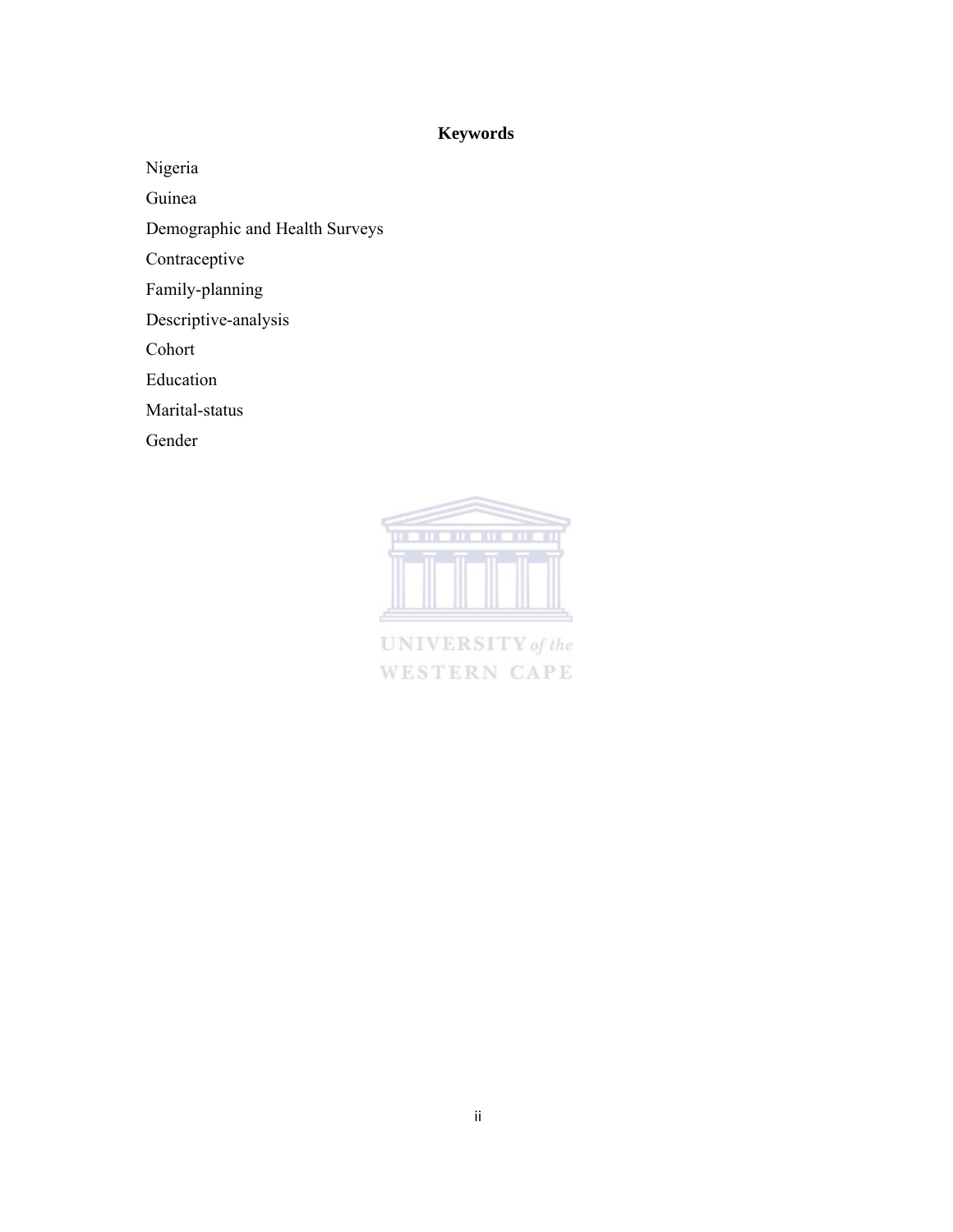## **Abstract**

# **Fertility in Nigeria and Guinea: a comparative study of trends and determinants**

**Background**: The present study was conceived to examine the trend and factors affecting fertility in Nigeria and Guinea. Fertility has declined by about nineteen percent in Nigeria between 1982 and 1999. In the same period it has declined by five percent in Guinea. The decline is observed in data from censuses and surveys. Studies have reported that fertility transition is in progress in most Sub-Sahara African countries (Bongaarts 2008; Guttmacher 2008), Nigeria (Feyisetan and Bankole 2002) and Guinea (measuredhs 2007). Studies and surveys done in some regions and among ethnic groups suggest that fertility is declining in Nigeria (Caldwell *et al*. 1992) and Guinea (measuredhs 2007). However, these studies and surveys are devoid of national representativeness as they are localized in specific regions or selected ethnic groups. Thus, they cannot be used as a national reference. The trend of the total fertility rate (TFR) from the three consecutive Demographic and Health Surveys in Nigeria did not show any meaningful decrease over time. In the same vein, no evidence of fertility decline was observed in Guinea from the Demographic and Health Surveys. The claim that fertility is declining in these two countries which assures the funding organizations that Family Planning programs are successful is beyond the scope of the present study. Based on Demographic and Health Surveys the claim that fertility is decreasing in Nigeria may be misleading, whereas in Guinea fertility has shown stability. This suggests that while the factors affecting fertility may be similar, their impacts differ from country to country.

**Method:** Data from the Demographic Health Surveys (DHS) conducted in Nigeria and in Guinea were used in the study. Trends in TFR by background were extracted from the censuses and DHS final reports in Nigeria and Guinea. Data from DHS 1999 and DHS 2003 in Nigeria and DHS 1999 and DHS 2005 in Guinea were used for the actual analysis. The sample sizes of 8199 and 7620 of DHS 1999 and 2003 respectively for all women aged 15 - 49 were included in Nigeria. The sample sizes for Guinea were 6753 and 7954 for DHS 1999 and 2005 respectively. The trends in knowledge and current contraceptive use, unmet needs, desires for last child, current pregnancy, visiting of health facility, visitation by family planning workers and respondent approval of Family Planning (FP) were examined by age groups. Univariate and bivariate analyses were executed to explain the association and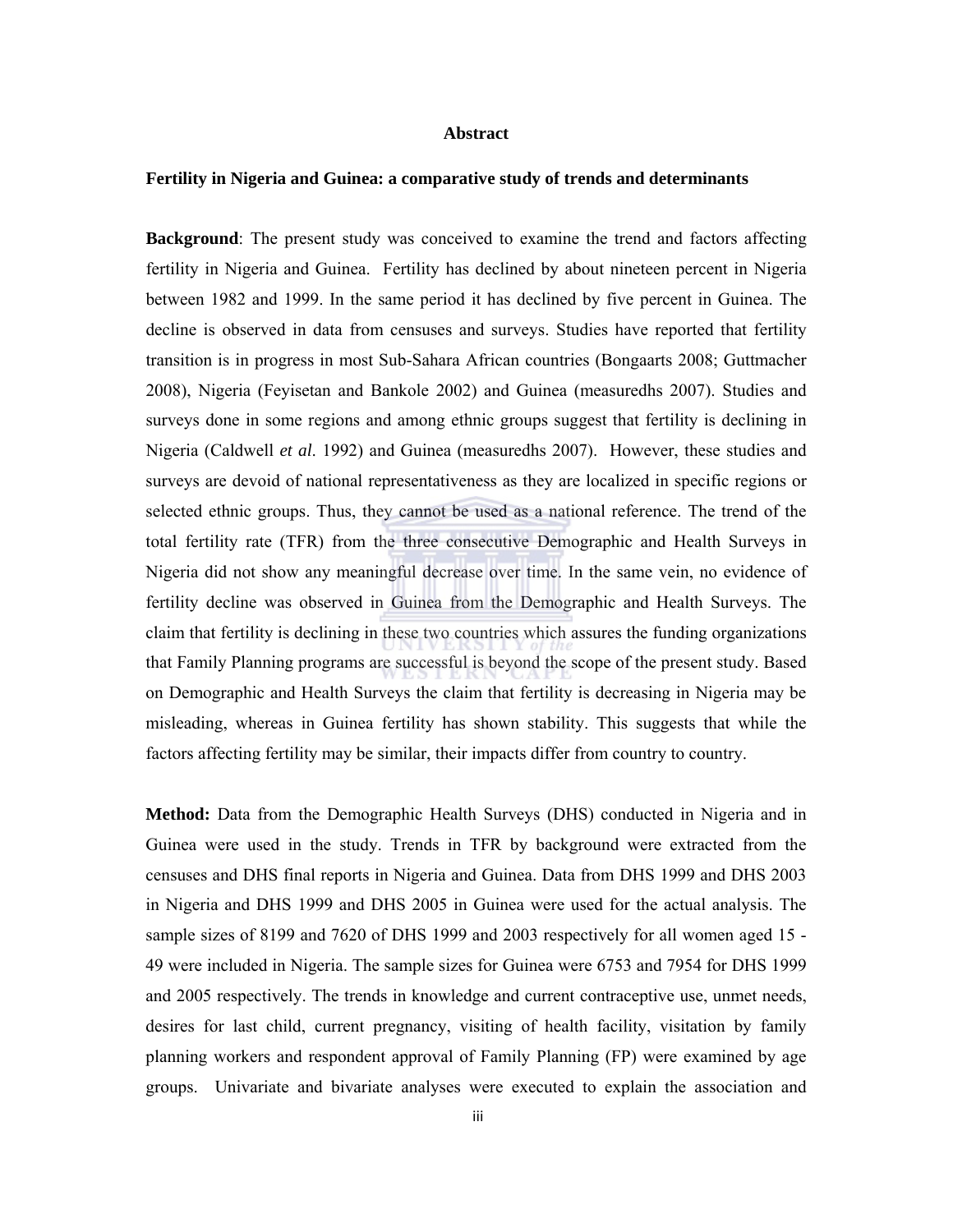determinants of contraceptive use by socio-demographic characteristics. Stepwise multinomial regression was carried out to determine the variables affecting total number of children ever born (TCB).

**Result:** Total fertility rate has increased in Nigeria between 1990 and 2003 by background characteristics. It has increased by eleven and fourteen percent in rural and urban residence respectively in Nigeria within the same interval. Fertility increased by thirteen and seventeen percent among women with primary and higher education respectively in Nigeria. Unmet needs for child spacing decreased by three percent. Over seventy percent of women have never discussed FP with their partners and other people. Over sixty percent of Women neither visited a health facility (HF) nor were visited by a health worker in 2003. Forty-eight percent of the women approved of FP in 2003, which represents an increase of five percent of 1999. Over ninety percent wanted their last child and current pregnancy in 2003. However, there are incidences of mistimed and unwanted births and pregnancies. There was an association between contraceptive use and all the socio-demographic variables examined. The age of the respondent, current use of contraceptive, age at first sexual intercourse and partner's education have positive effects on fertility. However, education of women, place of residence and age at marriage has a negative effect on fertility.  $\int$  of the

## **WESTERN CAPE**

Total fertility rate has remained stable in Guinea. It increased by eight percent in rural areass and decreased by fifteen percent in urban areass between 1992 and 2005. In Guinea, fertility decreased by over twenty percent for women with primary and secondary education between 1992 and 2005. Unmet needs for child spacing and limiting declined by three and one percent. Over eighty percent of women have not discussed FP with their partners and other people. Women that did not visit a HF remained stable at sixty-six percent, while ninety-two percent were not visited in their homes by a FP worker. The women who approved of FP were forty-seven percent, showing a decline by eleven percent from 1999. Over eighty percent of the women wanted their last child and current pregnancies in 2005. There was an association between contraceptive use and all the socio-demographic variables examined. The significance of the regression coefficient shows that the age of the respondent and current use of contraception has a positive effect on TCB. Education, place of residence, age at marriage and religion have negative effects on TCB.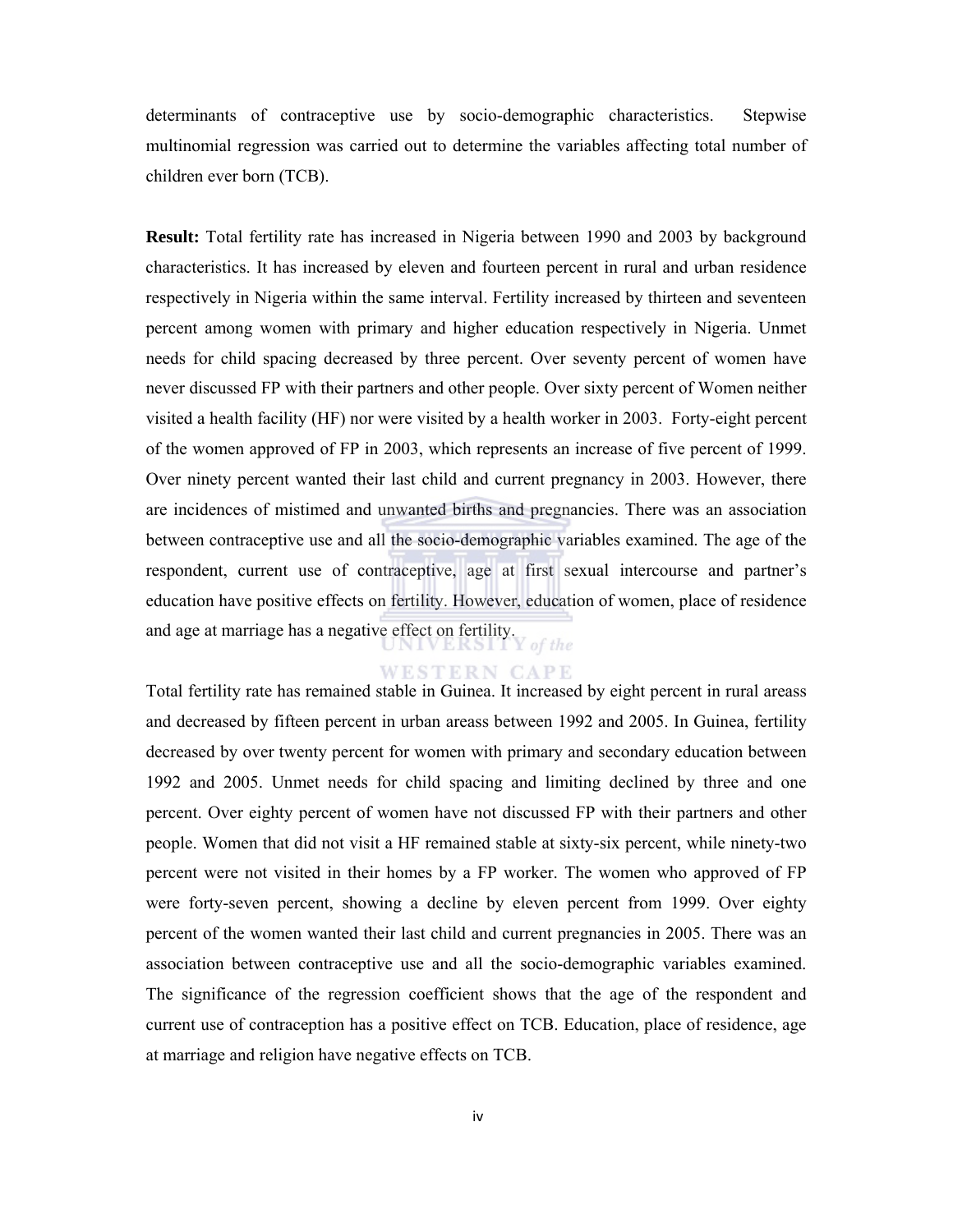**Conclusion:** The general patterns observed do not give confidence that fertility is declining or showing a tendency towards declining in Nigeria. In addition the use of modern contraceptive has no bright future as a vehicle to regulate fertility in Nigeria. Fertility in Guinea shows some potential for reduction which may be transitory because some of the indicators that favour fertility reduction seem to be losing their grip. There are overall negative attitudes to contraceptive use and FP in Guinea. This is similar to the observed situation in Nigeria. Expectation that intensified campaigns on contraceptive use and FP will reduce fertility and ultimately reduce population growth in Nigeria and Guinea is not likely to be met, because the desire for large families abound.

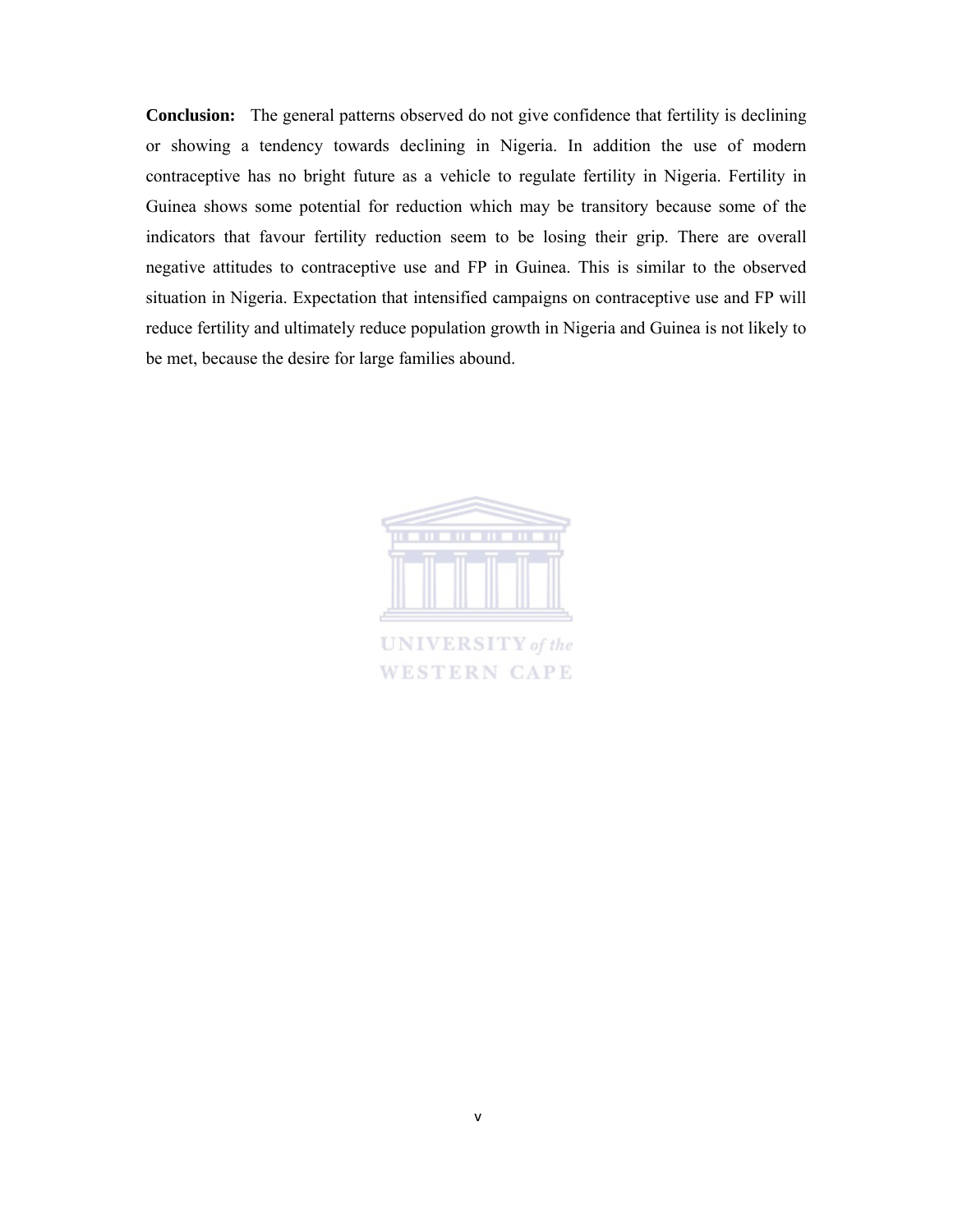# **DECLARATION**

I declare that fertility in Nigeria and Guinea: a comparative study of trends and determinants is my own work, that it has not been submitted for any degree or examination in any other University and that all the sources I have quoted have been indicated and acknowledged by complete references.

| Full name: Osuafor, Godswill Nwabuisi |                                                 | Date: |
|---------------------------------------|-------------------------------------------------|-------|
|                                       | <b>UNIVERSITY</b> of the<br><b>WESTERN CAPE</b> |       |

**Signed\_\_\_\_\_\_\_\_\_\_\_**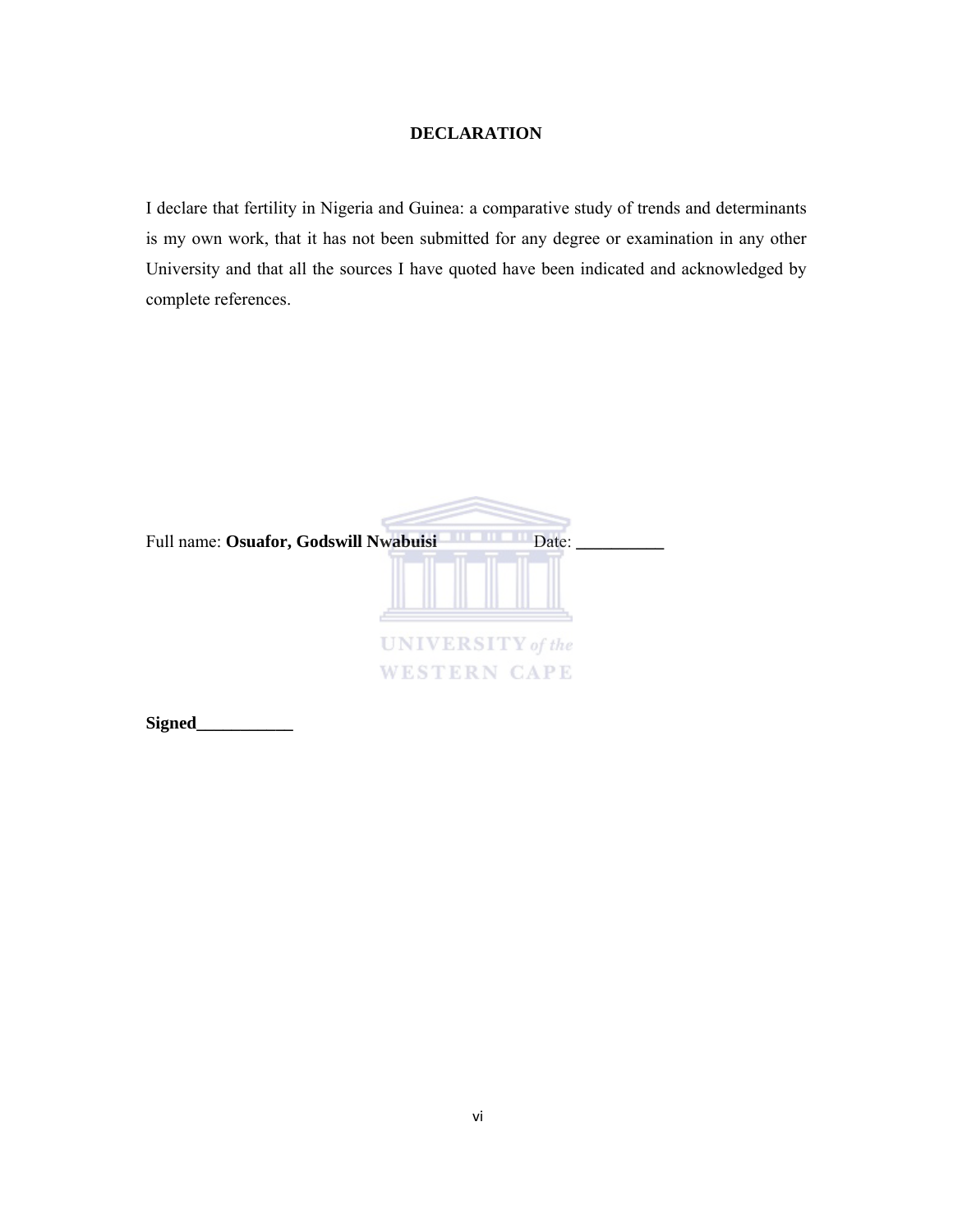# **DEDICATION**

Am grateful to all who touched my life positively and wished me best in their volitions.



**UNIVERSITY** of the **WESTERN CAPE**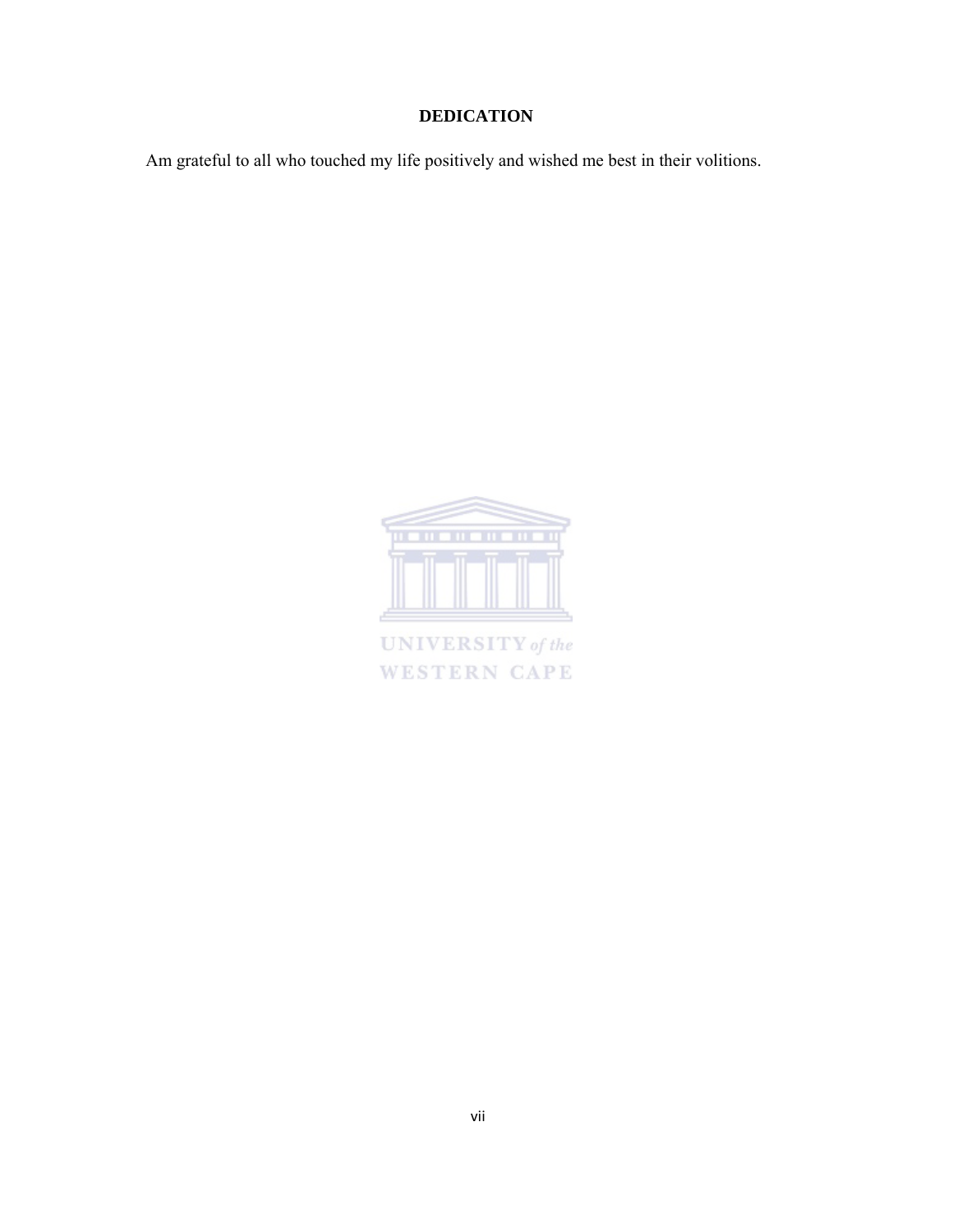# **ACKNOWLEDGEMENT**

I am grateful to Dr Nancy Stiegler for her unprecedented support and wonderful supervision.



**UNIVERSITY** of the **WESTERN CAPE**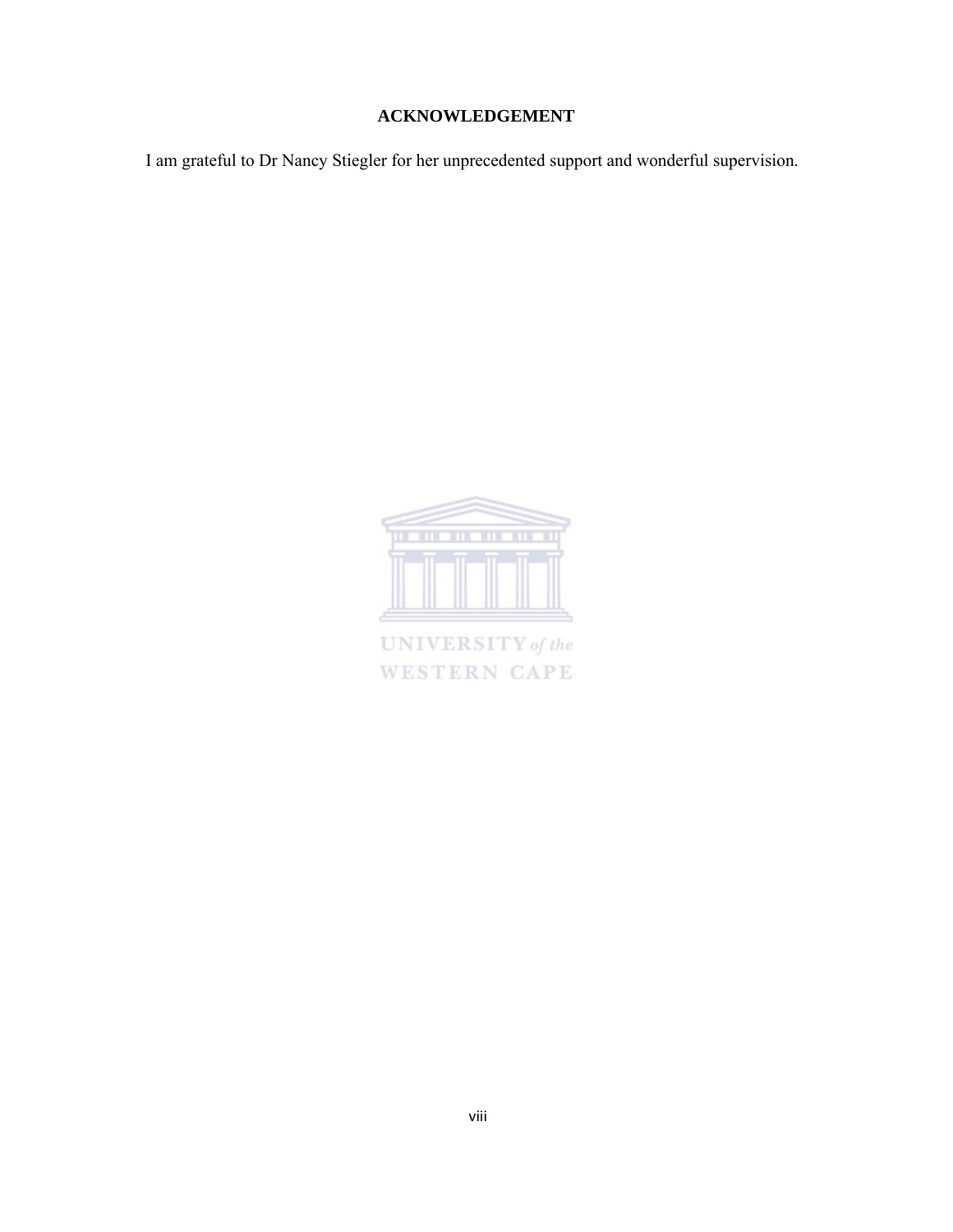# **Contents**

| Fertility in Nigeria and Guinea: a comparative study of trends and determinants |  |
|---------------------------------------------------------------------------------|--|
|                                                                                 |  |
|                                                                                 |  |
|                                                                                 |  |
|                                                                                 |  |
|                                                                                 |  |
|                                                                                 |  |
|                                                                                 |  |
|                                                                                 |  |
|                                                                                 |  |
|                                                                                 |  |
|                                                                                 |  |
|                                                                                 |  |
| 10                                                                              |  |
|                                                                                 |  |
| 1.2                                                                             |  |
| 1.3                                                                             |  |
| OBJECTIVES OF THE STUDY MARKETING CHARACTERY 3<br>1.4                           |  |
|                                                                                 |  |
|                                                                                 |  |
| TREND IN TOTAL FERTILITY RATES FROM DIFFERENT DATA SOURCES IN<br>21             |  |
| 2.2                                                                             |  |
| 2.2.1                                                                           |  |
| 2.2.2                                                                           |  |
| 2.2.3<br>2.2.4                                                                  |  |
| 2.2.5                                                                           |  |
| 2.2.6                                                                           |  |
| 2.2.7                                                                           |  |
| 2.2.8                                                                           |  |
| 2.2.9                                                                           |  |
| 2.3                                                                             |  |
| 2.4                                                                             |  |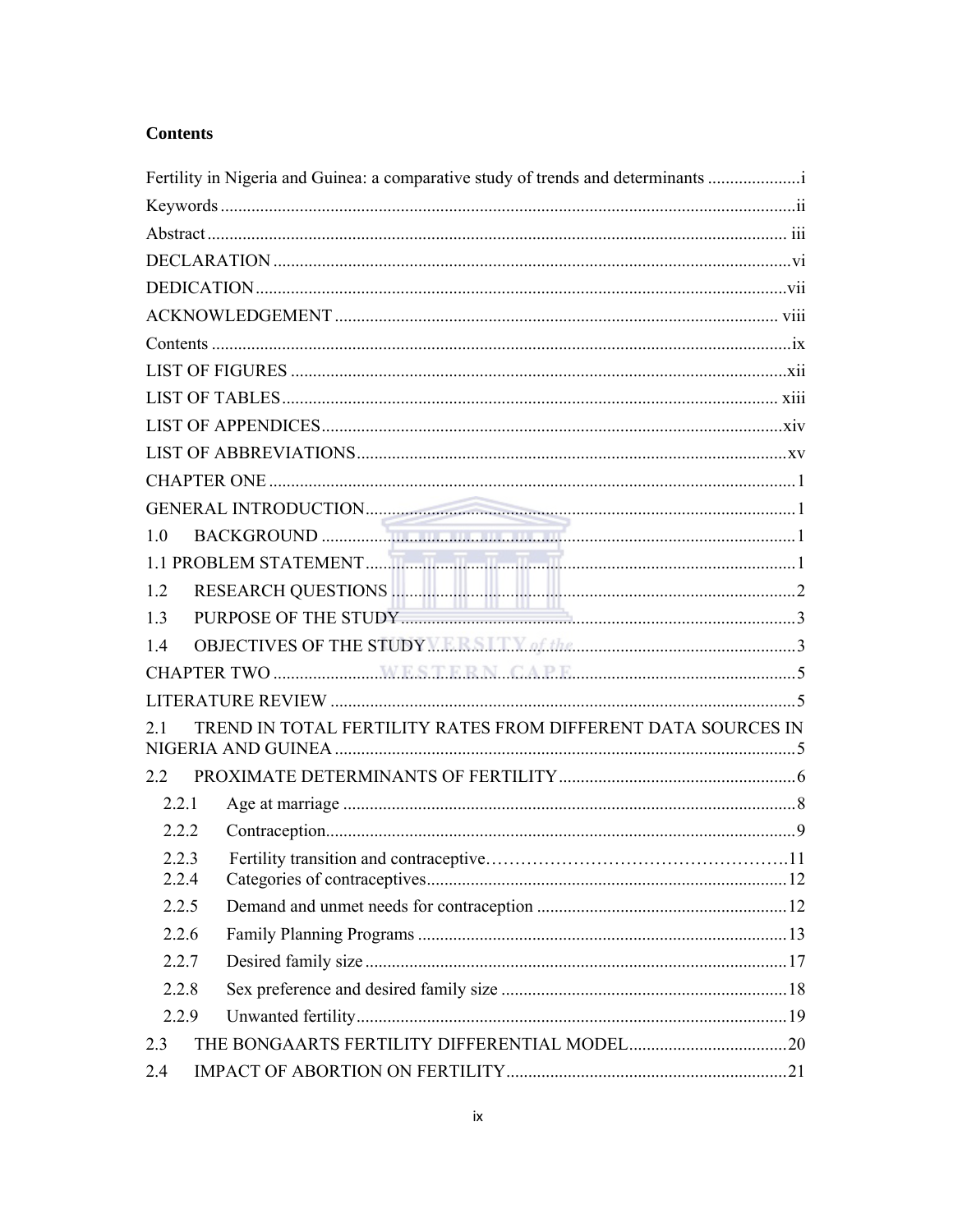| 2.5  |                                                               |  |
|------|---------------------------------------------------------------|--|
| 2.6  |                                                               |  |
| 2.7  |                                                               |  |
| 2.8  |                                                               |  |
| 2.9  |                                                               |  |
| 2.91 |                                                               |  |
| 2.10 | OTHER FACTORS THAT AFFECT FERTILITY DECLINE 30                |  |
|      |                                                               |  |
|      |                                                               |  |
| 3.0  |                                                               |  |
| 3.1  |                                                               |  |
| 3.2  |                                                               |  |
| 3.3  |                                                               |  |
| 3.4  |                                                               |  |
|      |                                                               |  |
| 3.5  |                                                               |  |
| 3.6  |                                                               |  |
|      |                                                               |  |
|      |                                                               |  |
| 40   | TRENDS IN TOTAL FERTILITY RATES AT NATIONAL LEVELS IN NIGERIA |  |
| 41   | TRENDS IN TOTAL FERTILITY RATES BY PLACE OF RESIDENCE IN      |  |
| 4.2  | TREND IN TOTAL FERTILITY RATES BY EDUCATIONAL LEVEL IN        |  |
| 4.3  | TREND IN AGE-SPECIFIC FERTILITY RATES (ASFRs) IN NIGERIA AND  |  |
| 4.4  | PERCENTAGE DISTRIBUTION OF WOMEN AGED 15-49 BY PLACE OF       |  |
|      | 4.5 PERCENTAGE DISTRIBUTION OF WOMEN BY LEVEL OF EDUCATION IN |  |
| 4.6  | THE KNOWLEDGE OF CONTRACEPTIVE METHODS AMONG WOMEN IN         |  |
| 4.7  | CURRENT CONTRACEPTIVE METHODS AMONG WOMEN IN NIGERIA AND      |  |
| 4.8  | UNMET NEEDS FOR CONTRACEPTION AMONG WOMEN IN NIGERIA AND      |  |
| 4.9  |                                                               |  |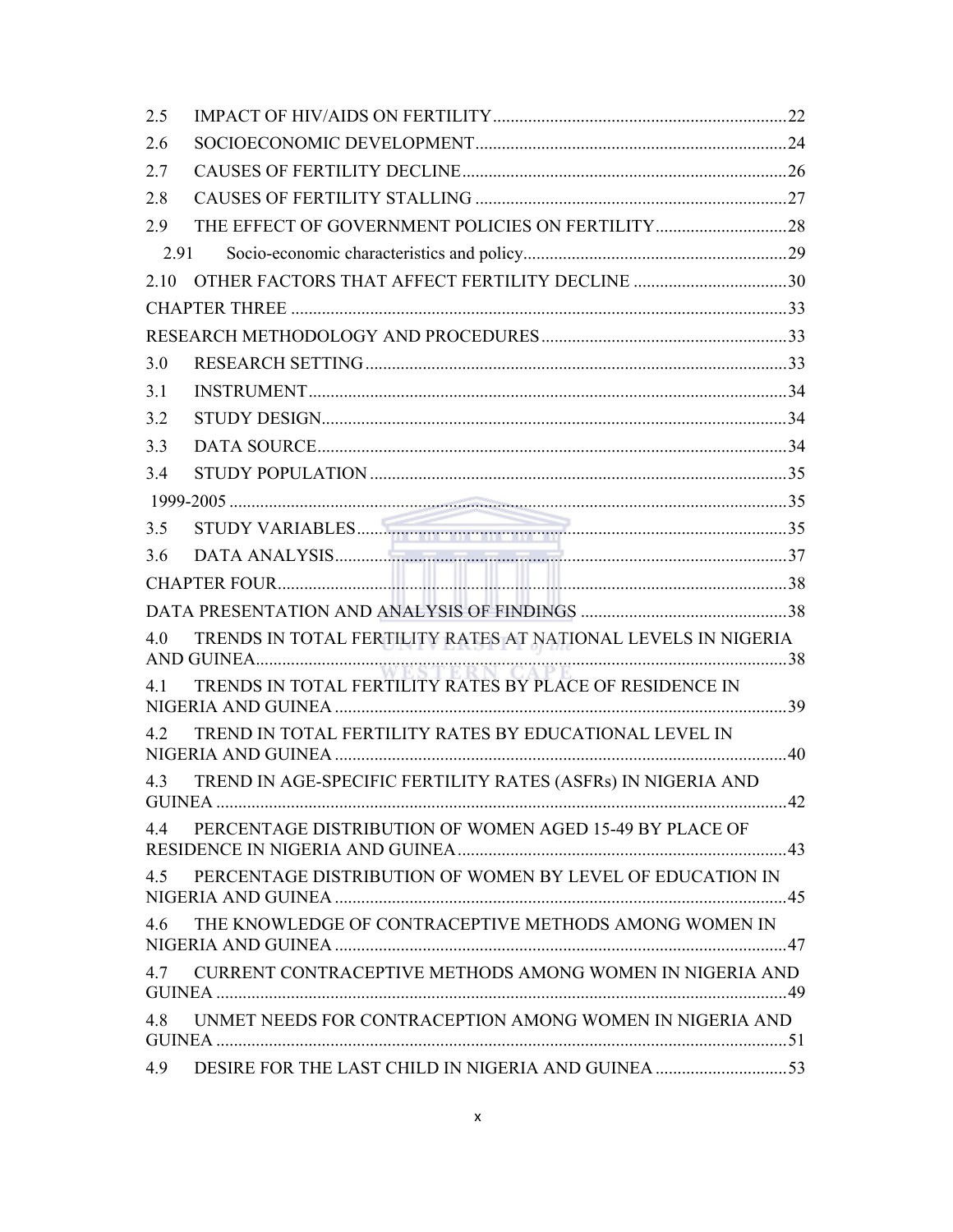| 4.10  | CURRENTLY PREGNANT WOMEN IN NIGERIA AND GUINEA DURING THE    |  |
|-------|--------------------------------------------------------------|--|
| 4.11  |                                                              |  |
| 4.12  | INTENTIONS OF UNMARRIED WOMEN ON CONTRACEPTIVE USE           |  |
| 4 1 3 | PERCENTAGE OF WOMEN WHO WANT NO MORE CHILDREN BY THE         |  |
| 4.14  |                                                              |  |
| 4 1 5 | DISCUSSION OF FAMILY PLANNING BY WOMEN WITH THEIR PARTNERS   |  |
| 4 1 6 |                                                              |  |
|       | 4.17 CURRENT CONTRACEPTIVE USE BY SOCIODEMOGRAPHIC           |  |
| 4 1 8 | FERTILITY INDICATOR ONE: PREDICTORS OF CONTRACEPTIVE USE  68 |  |
|       | 4.19 FERTILITY INDICATOR TWO: PREDICTORS OF TOTAL NUMBER OF  |  |
| 4.20  | BONGAARTS INDICES OF PROXIMATE OF DETERMINANTS FERTILITY. 74 |  |
|       |                                                              |  |
|       |                                                              |  |
| 5.0   |                                                              |  |
| 5.1   |                                                              |  |
| 5.2   |                                                              |  |
| 5.3   |                                                              |  |
| 54    |                                                              |  |
|       |                                                              |  |
|       |                                                              |  |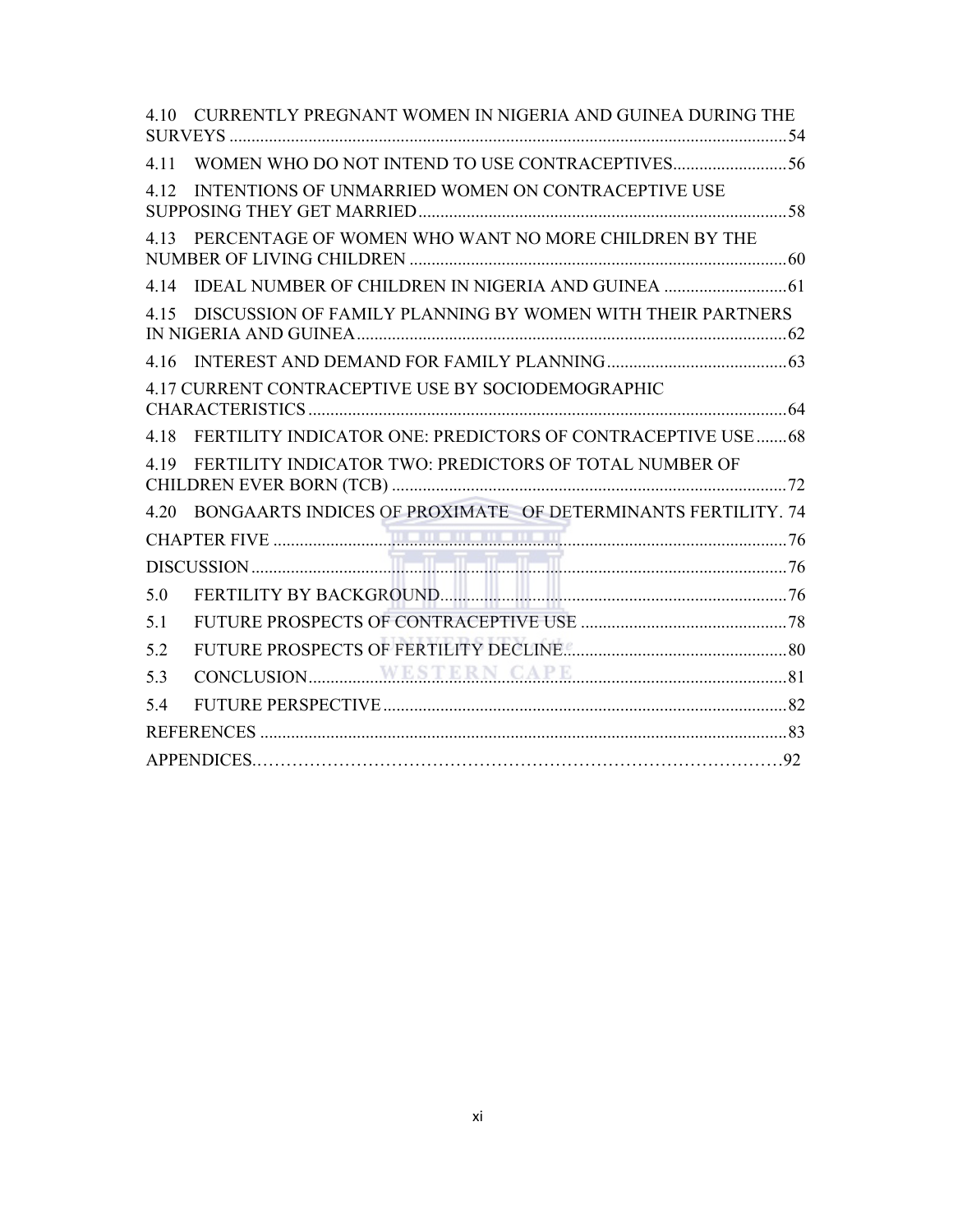# **LIST OF FIGURES**

| Figure 1: Bongaarts' model on the role of the proximate variables on fertility36          |  |
|-------------------------------------------------------------------------------------------|--|
|                                                                                           |  |
|                                                                                           |  |
| Figure 4a: Trend in TFR between urban and rural women in Nigeria 1999-2003 40             |  |
| Figure 4b: Trend in TFR between urban and rural women in Guinea 1992-2005  40             |  |
| Figure 5a: Trend in TFR by educational levels of women in Nigeria 1990-200341             |  |
| Figure 5b: Trend in TFR by educational levels of women in Guinea 1992-2005  42            |  |
|                                                                                           |  |
|                                                                                           |  |
| Figure 7a: Percentage of women by knowledge of modern contraceptives in Nigeria 1999-     |  |
| Figure 7b: Percentage of women by knowledge of modern contraceptives in Guinea 1999 -     |  |
| Figure 8a: Distribution of women by use of modern contraceptive methods in Nigeria 1999-  |  |
| Figure 8b: Distribution of women by use of modern contraceptive methods in Guinea 1999 -  |  |
|                                                                                           |  |
|                                                                                           |  |
|                                                                                           |  |
|                                                                                           |  |
|                                                                                           |  |
|                                                                                           |  |
| Figure 12a: No intention to use contraceptives by non users in Nigeria 1999-200356        |  |
| Figure 12b: No intention to use contraceptives by non users in Guinea 1999-2005 57        |  |
| Figure 13a: Intention of unmarried women on contraception if ever married in Nigeria      |  |
| Figure 13b: Intention of unmarried women on contraception if ever married in Guinea 1999- |  |
| Figure 14a: Distribution of women by age group who never discussed family planning with   |  |
| Figure 14b: Distribution of women by age group who never discussed family planning with   |  |
|                                                                                           |  |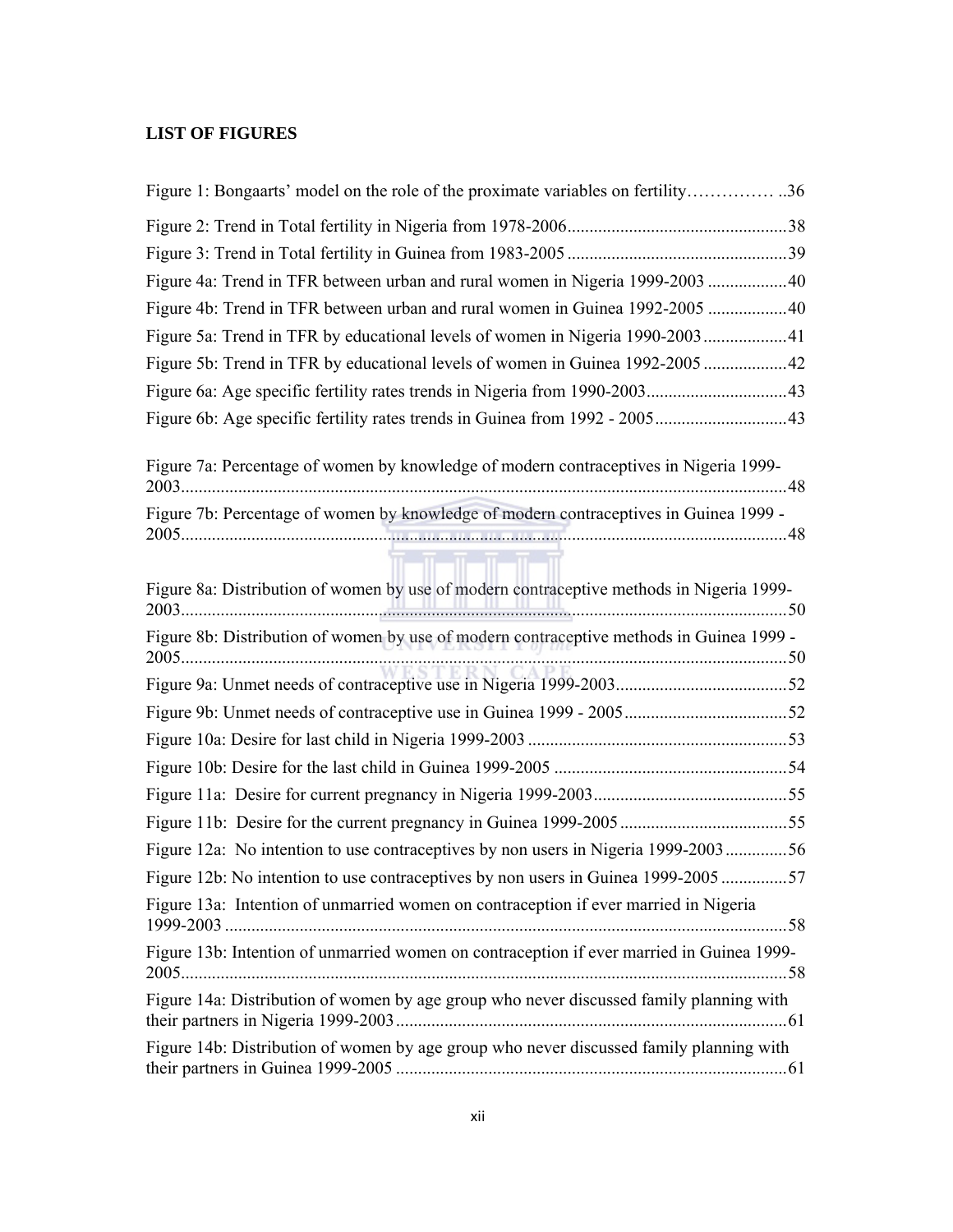# **LIST OF TABLES**

| Table 3.1: Percentage distribution of women by age group in Nigeria 1999-2003 and Guinea      |
|-----------------------------------------------------------------------------------------------|
| Table 4.1 Percentage distribution of women by place of residence in Nigeria 1999 – 2003       |
| Table 4.2: Percentage distribution of women by educational levels in Nigeria 1999 - 2003      |
|                                                                                               |
| Table 4.3: Percentage distribution of women aged 15-49 who want no more children by           |
| Table 4.4: Ideal number of children in Nigeria 1999-2003 and Guinea 1999-200560               |
| Table 4.5: Percentage interest in FP among women in Nigeria 1999-2003 and Guinea 1999-        |
| Table 4.6 Contraceptive uses by sociodemographic characteristics in Nigeria 1999-2003 and     |
| Table 4.7: Relative odds that women use contraceptives by socio-demographic characteristics   |
| Table 4.8: Stepwise regression pertaining to the socioeconomic factors affecting fertility in |
| Table 4.9: Stepwise regression pertaining to the socioeconomic factors affecting fertility in |
| Table 4.10: Values of Bongaarts' indices of proximate determinants estimated and observed     |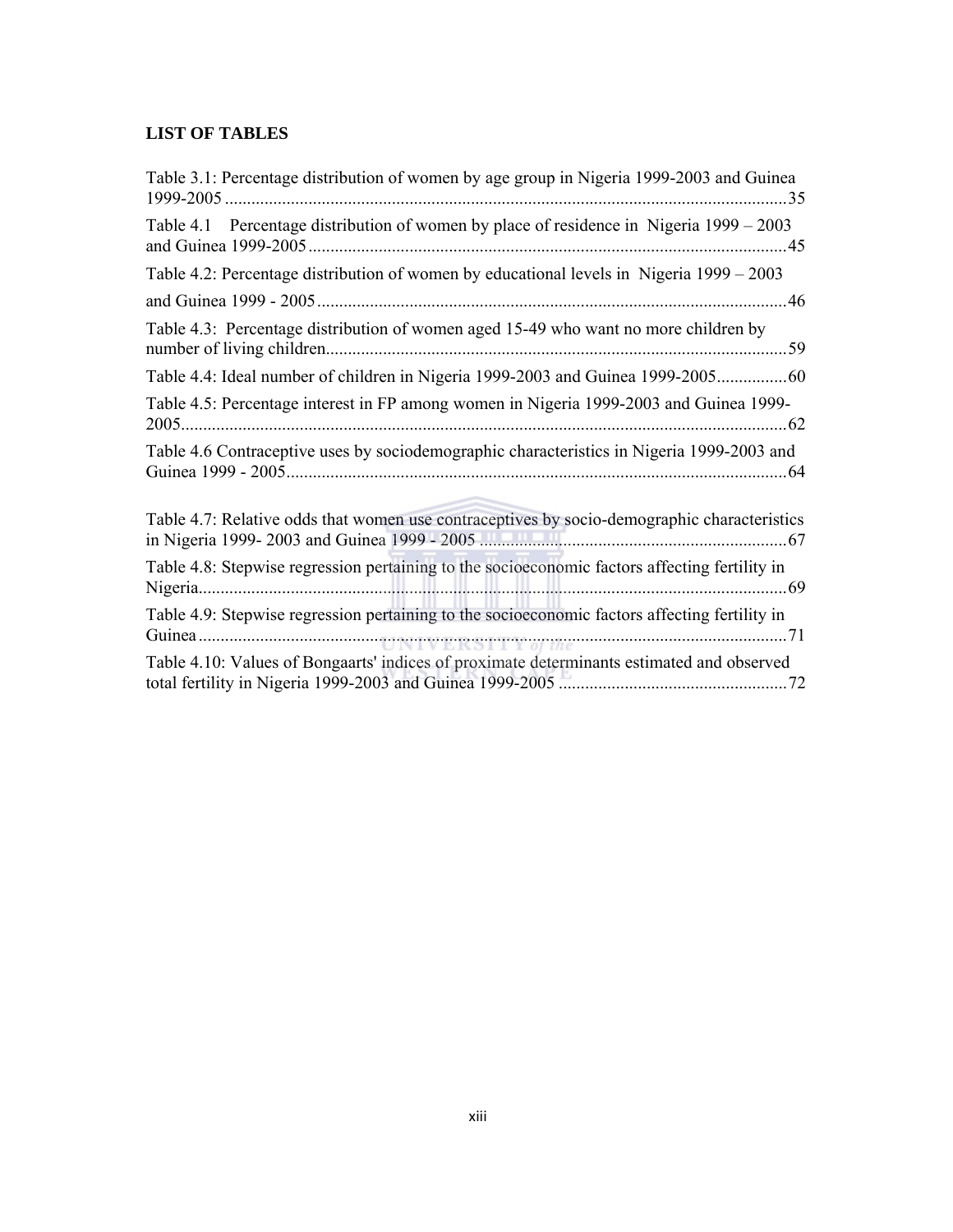# **LIST OF APPENDICES**

| Appendix 1: Recorded and extrapolated estimates of total fertility in Nigeria 1978-2003 and | . 89 |
|---------------------------------------------------------------------------------------------|------|
| Appendix 2: Percentage knowledge of other methods of contraceptives in Nigeria and Guinea   | 90   |
| Appendix 3: Current methods of contraceptive use by age group of women in Nigeria and       |      |
| Appendix 4: Percentage preference for last child in Nigeria and Guinea by age group92       |      |
| Appendix 5: Percentage preference for current pregnancy in Nigeria and Guinea by age        | 92   |
| Appendix 6: Intention to use contraceptives by non users in Nigeria and Guinea by           | 93   |
| Appendix 7: Intentions of unmarried on contraceptive use if ever get married in Nigeria and | 93   |
| Appendix 8: Percentage distribution of women by age group who ever discussed FP with        | 94   |



**UNIVERSITY** of the **WESTERN CAPE**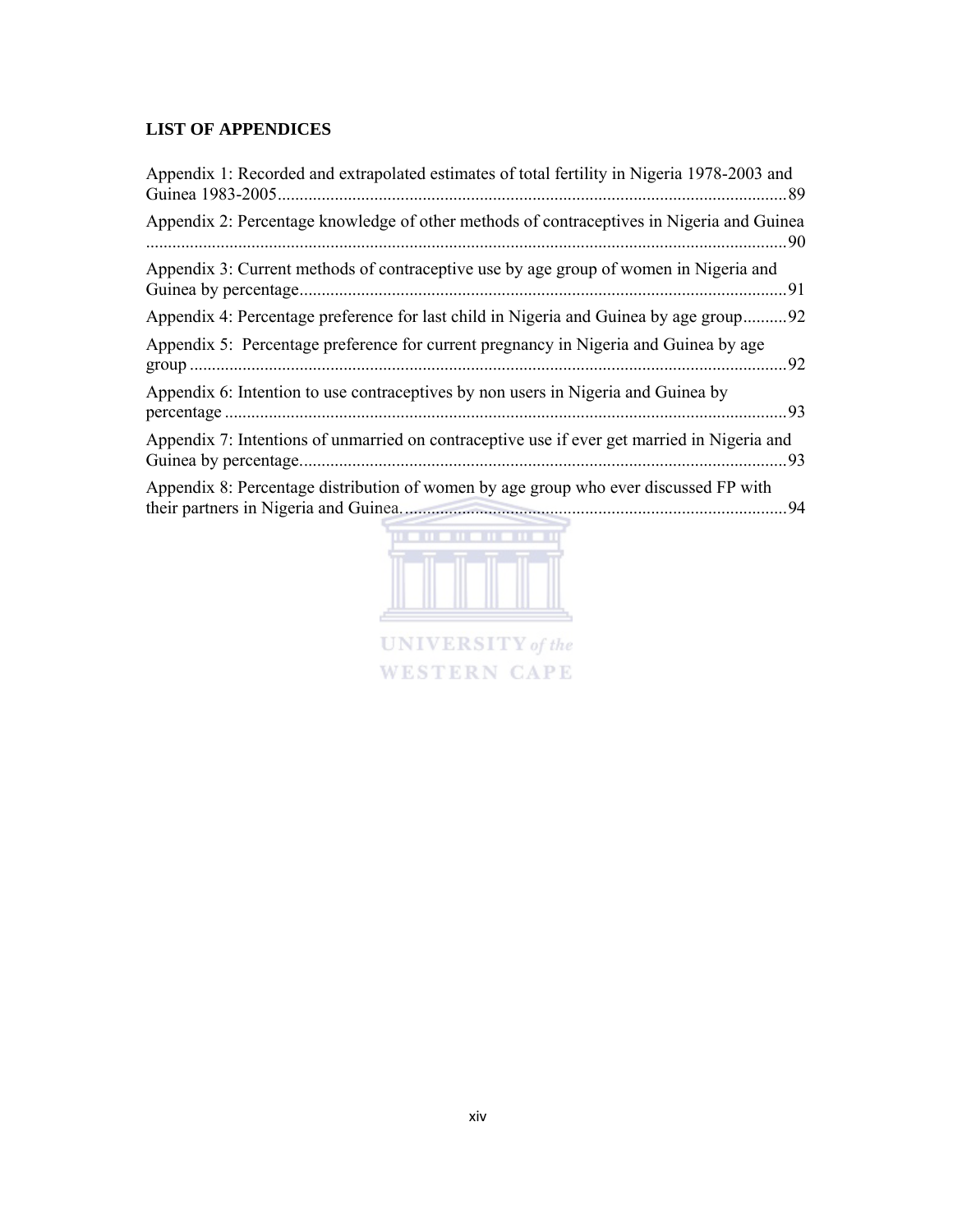# **LIST OF ABBREVIATIONS**

ACQUIRE - Access Quality and Use in Reproductive Health CPR - Contraceptive prevalence rate DHS - Demographic Health Surveys FP - Family Planning HF - Health facility IEC - Information, Education and Communication IUD - Intrauterine device LAM - Lactational amenorrhoea TCB - Total number of children ever born TF - Total fecundity TFR - Total fertility rate UN - United Nations UNDP - United Nations Development Programme UNFPA - United Nations Population Fund UNICEF - United Nations Children Emergency Fund and the state of the state of the

> **UNIVERSITY** of the **WESTERN CAPE**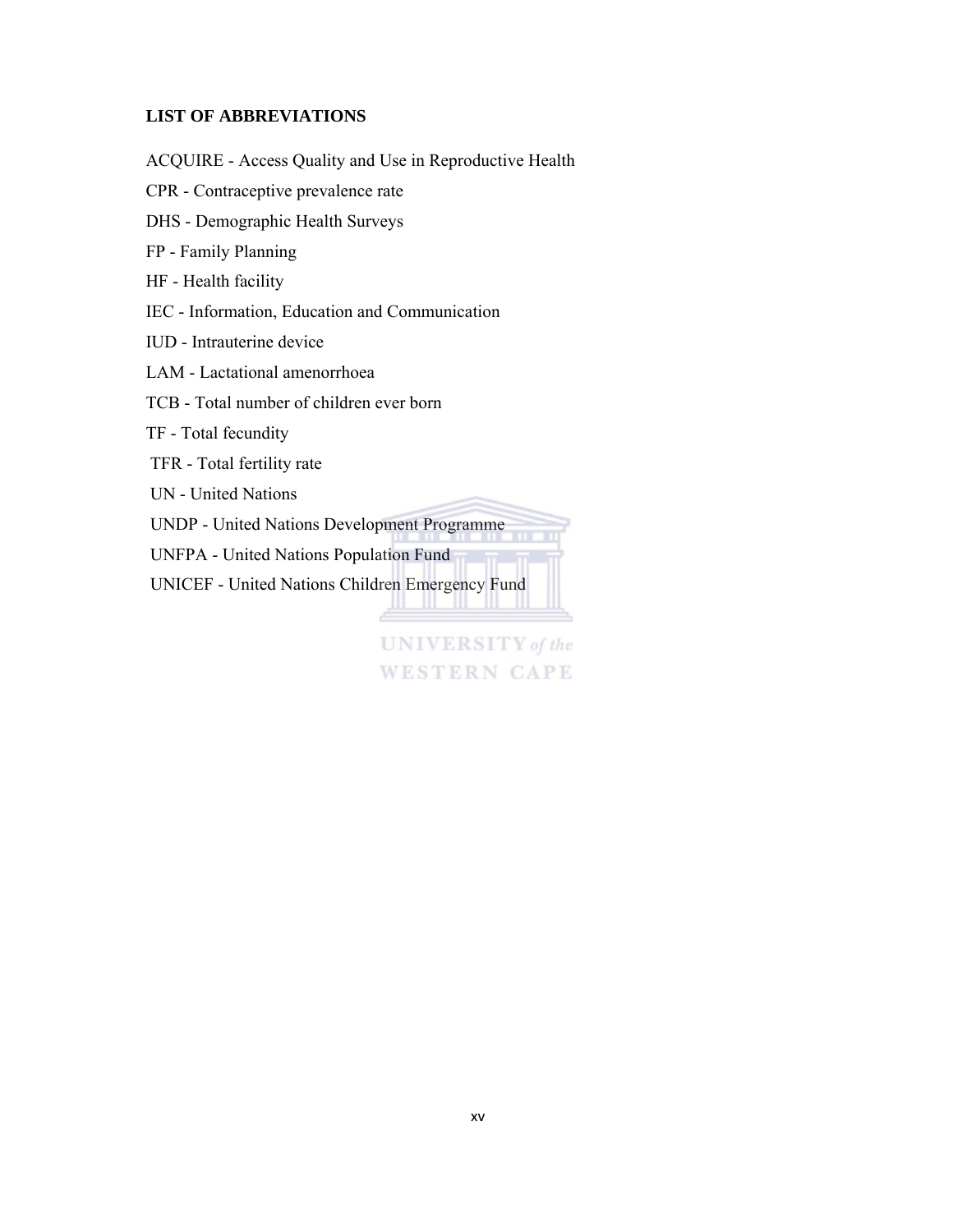### **CHAPTER ONE**

### **GENERAL INTRODUCTION**

#### **1.0 BACKGROUND**

The state of fertility in the developing countries has been a matter of great concern to International organizations such as the United Nations (UN), the United Nations Development Programme (UNDP), the United Nations Children Emergency Fund (UNICEF), the United Nations Population Fund (UNFPA) and non-governmental organization, especially in Africa. Total fertility rate of developing countries has dropped from 6.0 births per woman in the 1960s to 2.9 in 2000-2005 (United Nations 2007). These declines are most rapid in Asian, North African and Latin American countries where socioeconomic development has been relatively brisk (Bongaart 2008).

There is evidence that fertility transition is on the way, but there is no consistency in the declining trend in Sub-Sahara African countries (Bongaart 2008; Guttmacher 2008). For instance the total fertility rates from DHSs conducted between 1998 and 2004 shows 5.7 in Guinea; 3.8 in Zimbabwe; 4.4 in Ghana; 5.7 in Nigeria and 6.1, 6.9 and 5.7 in Rwanda, Uganda and Tanzania respectively (Bongaart 2008). However, critical examination of the trends in TFRs between the two consecutive DHSs shows that fertility has stalled in many of the Sub-Sahara African countries (Bongaart 2008; Guttmacher 2008). Stalling of fertility decline poses a threat to the anticipated sustainable development in Sub-Sahara African countries. Poor socioeconomic development in Sub-Sahara African has been attributed to high fertility (Bongaart 2005; Caldwell 1982; Easterlin 1975).

# **1.1 PROBLEM STATEMENT**

It has been reported that fertility transition has begun in many developing countries since 1960s (Bongaarts 2008). Whether the prevailing factors driving fertility transition are the same across the African countries is not yet conclusive. Data from censuses in Nigeria reflect a progressive increase in population. Feyisetan and Bankole, (2002) reported that fertility is decreasing from Demographic Health Surveys (DHS) of 1990 and 1999. Similarly, there is evidence of fertility decline in Guinea as in the case of Nigeria. If fertility is declining in both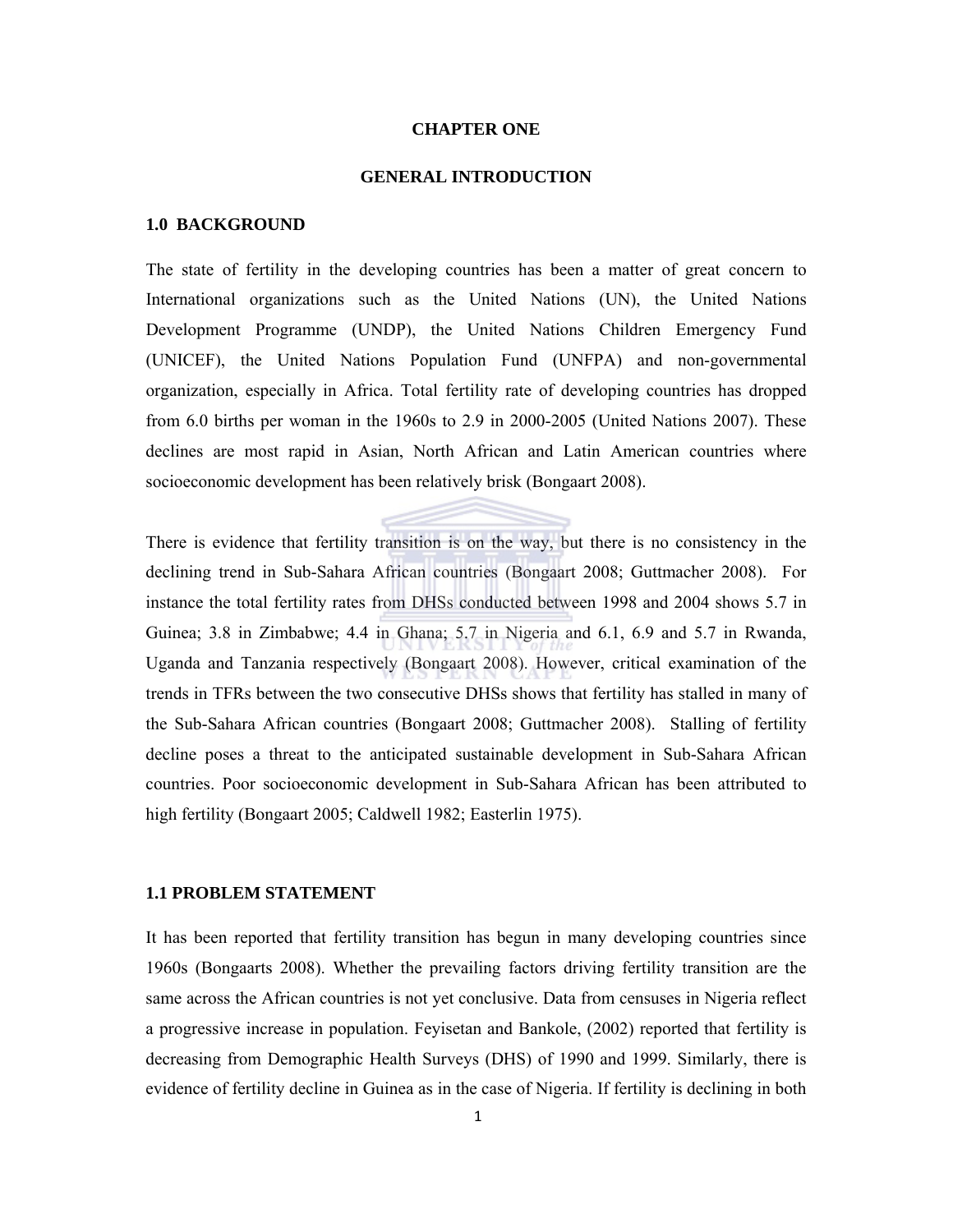countries, we therefore hypothesize that similar factors may account for the fertility decline in Nigeria and Guinea. This raises the question on what the prevailing conditions could be that underlie the fertility decline in both countries.

Previous studies have focused on the specific factors assumed to be associated with fertility, such as median age at marriage (Feyisetan and Bankole 2002; Harwood-Lejeune 2001), education (Vavrus and Larsen 2003), contraception (Westoff and Bankole 2001), postpartum insusceptibility (Makinwa-Adebusoye and Feyisetan, *op cit.)* and prevalence of polygamy (Feyisetan and Togunde *et al*. 1988). There are also studies on aspects of sexual behaviour related to fertility, impact of HIV/AIDS epidemics (Zaba *et al*. 2004; Ntozi *et al.* 2001; Lewis *et al*. 2004), abortion (Diallo 1996), fertility desire (Bongaart 1990) and culture and tradition (Isiugo-Abanihe 1994). Thus the present study was conceived to compare the trends and proximate determinants of fertility in the most populous and one of the least populated countries of West Africa, Nigeria and Guinea respectively.

### **1.2 RESEARCH QUESTIONS**

There are sufficient studies on the trends and proximate determinants of fertility across Sub Saharan countries of Africa, but comparative studies are scanty. It is claimed that fertility transition is on its way in developing countries (Bongaarts 2008). There is evidence that it has stalled in most of the countries (Guttmacher 2008). The fate of fertility transition therefore becomes a matter of concern as many donor agents foster programs to ensure its completion. The study was conceived based on the assumption that fertility transition has declined in Nigeria and Guinea. Secondly there is evidence that fertility is high in West Africa where the two countries are situated geographically. Furthermore, the two countries have conducted three DHSs at relatively comparable pointing times. The present studies therefore have the following batteries of question to address.

- Is fertility actually declining or stalled in Nigeria and Guinea?
- What are the factors modulating the fertility trend in Nigeria and Guinea?
- Is there evidence that fertility will reach replacement level as projected by 2050?
- How does age influence fertility in Nigeria and Guinea?
- How does the place of residence affect fertility in Nigeria and Guinea?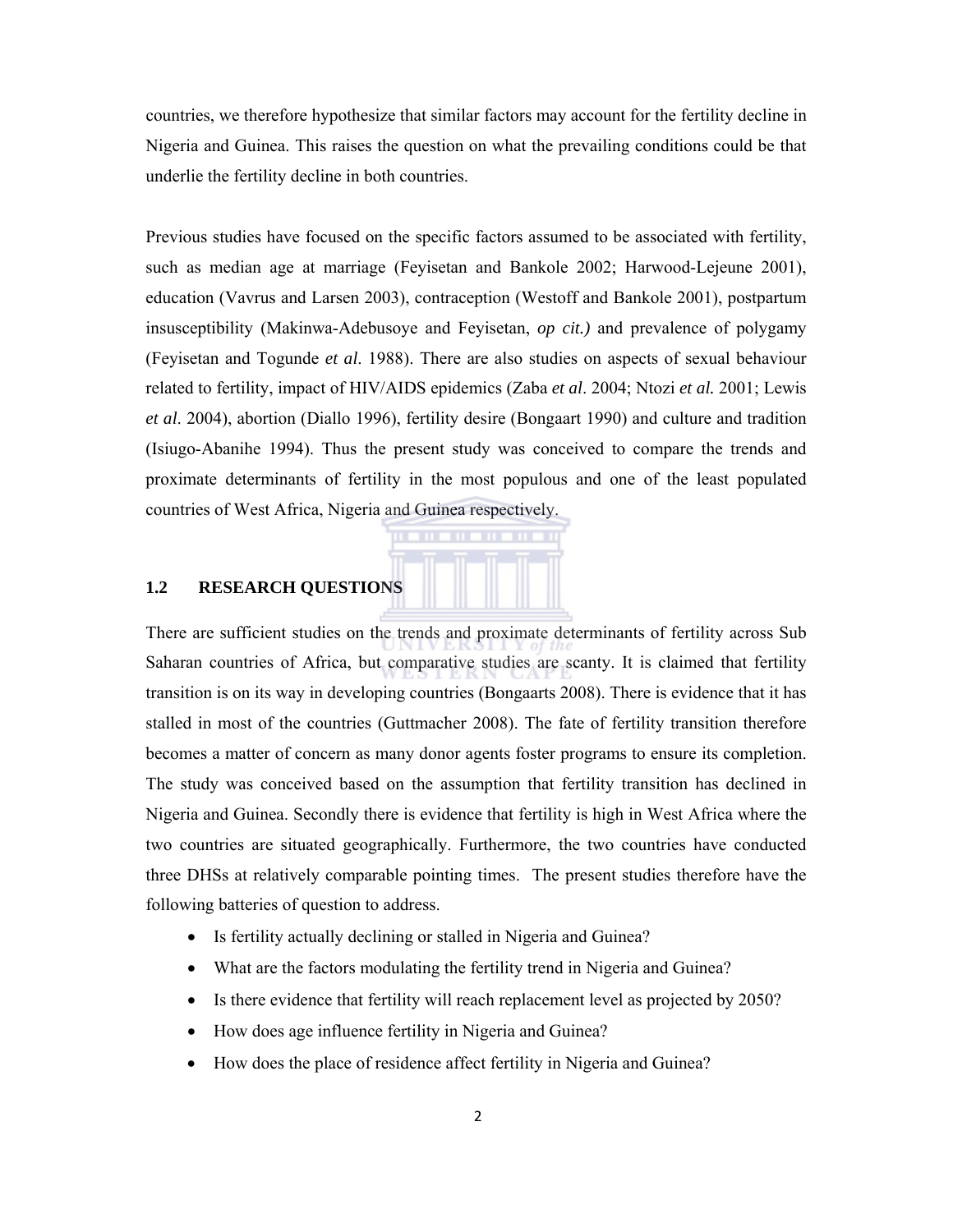- What impact does a woman's level of education have on fertility in Nigeria and Guinea?
- To what extent will contraception and family planning programs drive fertility decline in pro-natalist countries like Nigeria and Guinea?

# **1.3 PURPOSE OF THE STUDY**

The study will be of great importance to already existing reproductive health programs and services for evaluation. It will equally be of great relevance in order to strategize about future programs on fertility regulation without violating the reproductive rights of citizens. Bearing in mind the prevailing differences in governance, politics, belief and culture, we do not intend to give an assertive conclusion to the reasons underlying fertility rates in Nigeria and Guinea, but to offer a concise comparison of the fertility rates in both countries. For instance, studies on fertility at comparative levels are prone to reveal variations in the levels of proximate determinants of fertility across the countries under investigation. Comparative studies are the best platform to examine the effectiveness of population policies in various countries. We intend to lay down the tenets and an enabling platform that may usher in further comparative studies on fertility in other developing countries. This will offer guidance to a policy suitable for good governance in developing countries. The study will in part be a reference point to predict the fertility rates in the densely or sparsely populated countries of Africa where similar proximate determinants of fertility exist.

# **1.4 OBJECTIVES OF THE STUDY**

The intension behind the study is to examine the trends in some determinants of fertility from DHSs in Nigeria and Guinea. For clarity, the demographic health survey referred to is the Nigeria Demographic and Health survey (NDHS) and in Guinea as the Enquête Démographique et de Santé (EDSG).

- The study will evaluate the trends and compare age-specific fertility rates and TFR in Nigeria and Guinea.
- The study will evaluate the trend in a range of factors that affect fertility in Nigeria and Guinea based on background characteristics.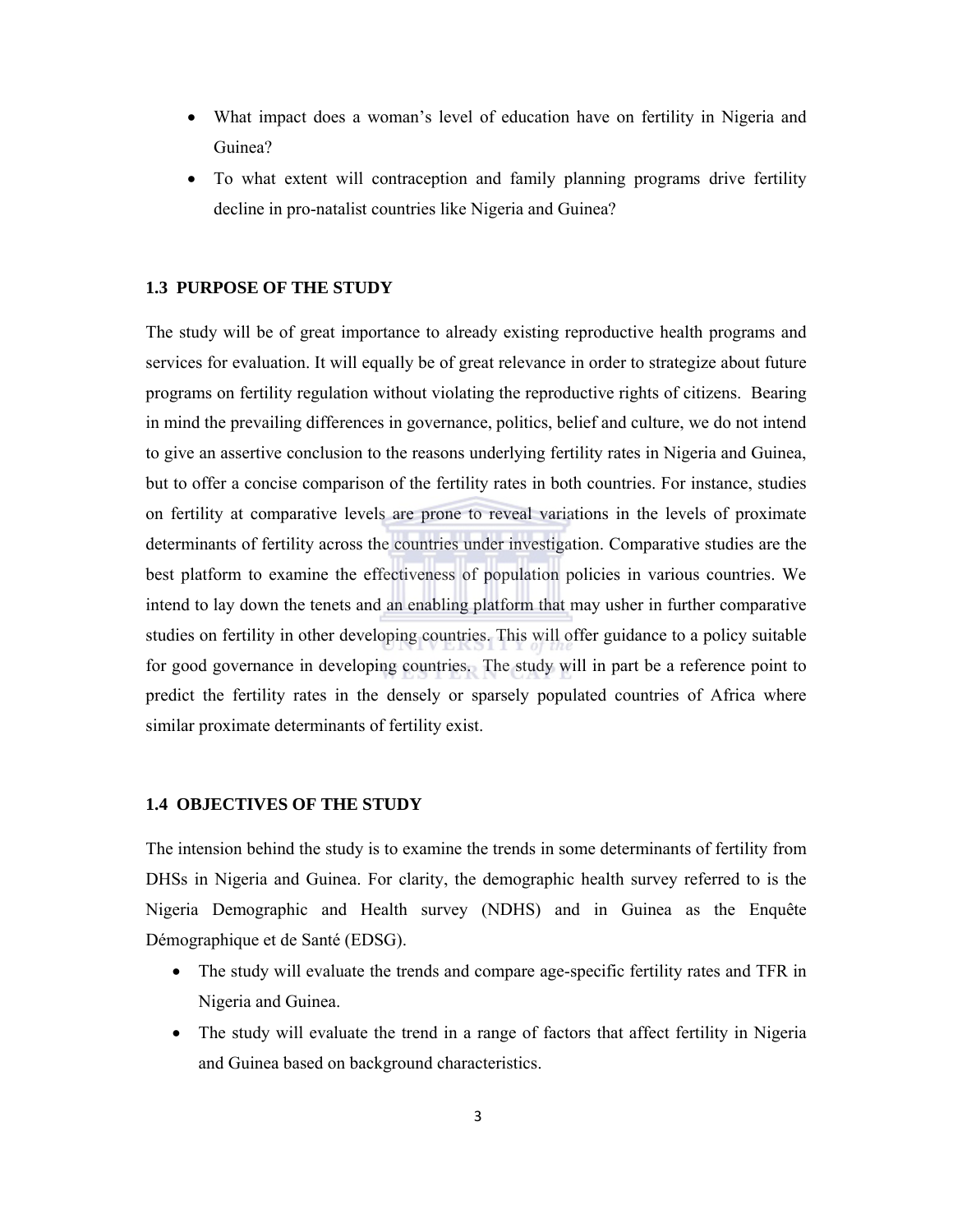- The study will examine the degree of fertility desire among the women of reproductive age in Nigeria and Guinea.
- The study will investigate the trends in contraceptive use and attitudes of the women toward fertility regulation in Nigeria and Guinea.
- The study will assess the prospects of contraceptive use in Nigeria and Guinea.



**UNIVERSITY** of the **WESTERN CAPE**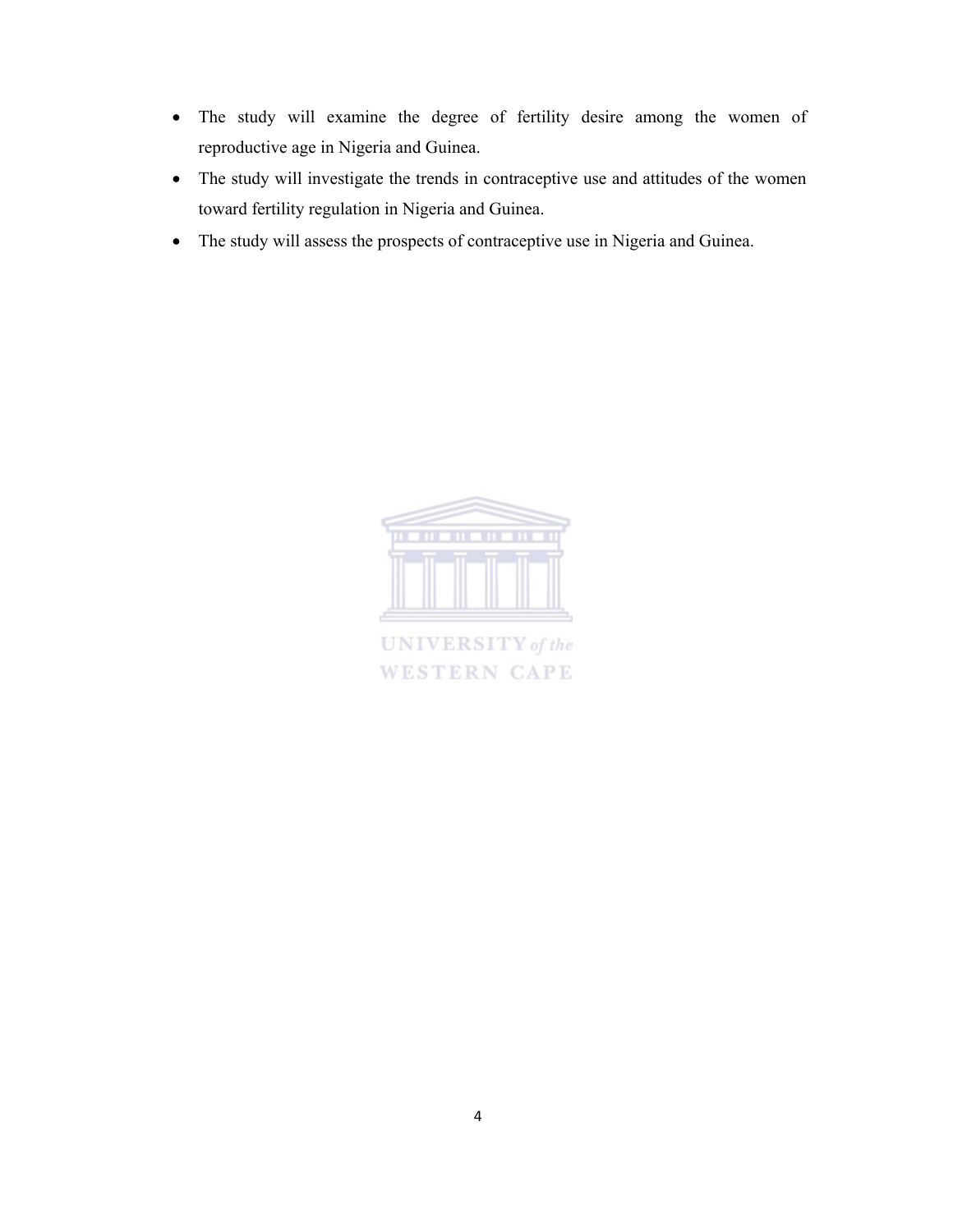### **CHAPTER TWO**

### **LITERATURE REVIEW**

Most of the Sub Saharan countries began to undergo fertility transition about four decades ago (Bongaarts 2005). Fertility transition suggests that there has been a shift from the variables driving high fertility rates to low fertility levels. Recent evidence suggests that while transition is still on the way, it has stalled in Sub Saharan countries (Bongaarts 2008). Studies revealed that two-thirds of Sub Saharan countries (which include Burkina Faso, Rwanda, Cameroon, Malawi, Zambia, Guinea, to mention but a few) did not reflect reasonable changes in the TFR between two most recent Demographic and Health surveys (Bongaarts 2008; Guttmacher 2008). Furthermore, fertility increased in six out of the sixteen countries of Sub Saharan Africa during the second interval of DHSs (Guttmacher 2008). The dynamics of fertility transition is indeed complex because of the interplay of many variables involved. These variables that modulate the trend in fertility transition are known as the proximate determinants of fertility.

# **2.1 TREND IN TOTAL FERTILITY RATES FROM DIFFERENT DATA SOURCES IN NIGERIA AND GUINEAVESTERN CAPE**

Nigeria has five records of census data, 1952/53, 1963, 1973, 1991 and 2006. The 1973 census was cancelled because it was confounded with underestimation and overestimation (countrystudies.us). None of the censuses conducted in Nigeria was devoid of gross allegations of underestimation or overestimation. However, the 2006 census in Nigeria has been considered the most free and fair exercise. Four Nigeria Demographic and Health surveys (NDHS) have been conducted in 1990, 1999, 2003 and 2008. Nigeria also conducted the National Rural Demographic Sample survey in 1965/66 and the Sentinel Survey in 1992- 1994. Thus, the estimates of total fertility rate from the world fertility survey (WFS), censuses, post enumeration survey (PES) and DHSs were properly documented.

There are many explanations for the discrepancies in the fertility rate observed in different surveys conducted in Nigeria. There is the possibility of distorted fertility rates where different survey coverage periods overlap due to erroneous date of birth records. Furthermore, there is often a tendency of pushing more recent births back in time, which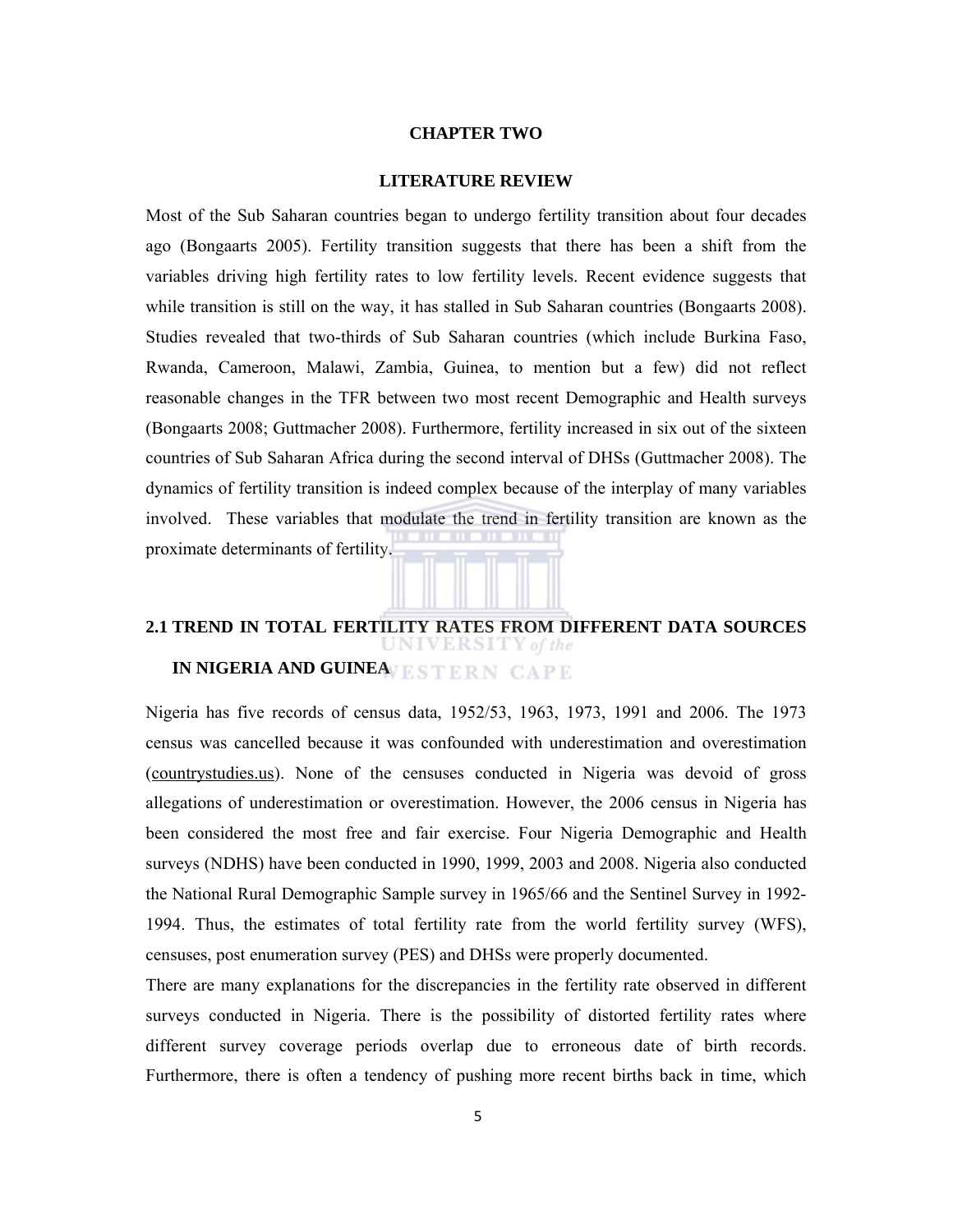depletes the rates for the five years before and inflates those of 5-9 years and 10-14 years before the survey (Blacker et al. 2005). In addition, births that occurred in the more distant past may be brought forward into periods nearer the survey (Blacker et al. 2005).

The estimate of total fertility (TFR) in Nigeria from 1965 to 2003 as reported by the WFS, national fertility survey (NFS) and DHS has been shown in Appendix 1. The estimates of total fertility rates from 1965 to 1986 in Nigeria suggest a stable trend of high fertility levels. There was seemingly a gradual decrease in the TFR from 1986 to 2006, which shows features of stalling. However, Feyisetan and Bankole (2002) doubted the decline in the TFR from 7 in 1975 to 6.34 in 1980/82 because of the following reasons:

- The desired fertility in 1981/82 was higher than that of 1975.
- Fifteen percent reduction in fertility in a five year interval where only 2.6 percent of women were efficiently on contraception is dubious.
- There were no strong populations or socioeconomic policies that would have accounted for such a considerable decline in fertility between 1975 and 1980.

Guinea has conducted three official government censuses in 1972, 1983 and 1996. Three EDSGs have been conducted for the years 1992, 1999 and 2005 which are designated as EDSG-I EDSG-II and EDSG-III respectively. The trend in the TFRs in Guinea from the *Recensement General de la Population et de l'Habitation* 1983 to that of EDSG-III 2005, does not show a decrease at national level (see Appendix 1). The TFR in Guinea has remained stable over time.

# **2.2 PROXIMATE DETERMINANTS OF FERTILITY**

Proximate determinants of fertility are the biological and behavioural factors that directly influence fertility over the woman's reproductive span (Kaida et al. 2006). These factors are marriage and the onset of permanent sterility (Kaida et al. 2006). Marriage and the onset of permanent sterility specifically determine the duration a woman's reproductive period will last. Other proximate determinants that influence the rate of childbearing and the duration of birth intervals are contraceptives, age at sexual intercourse, postpartum amenorrhoea, abstinence, frequency of sexual activity and induced abortion (Kaida et al. 2006). Changes in proximate determinants as a result of behavioural and biological variations may promote or hinder fertility. For instance, an increase in age at marriage may affect fertility negatively,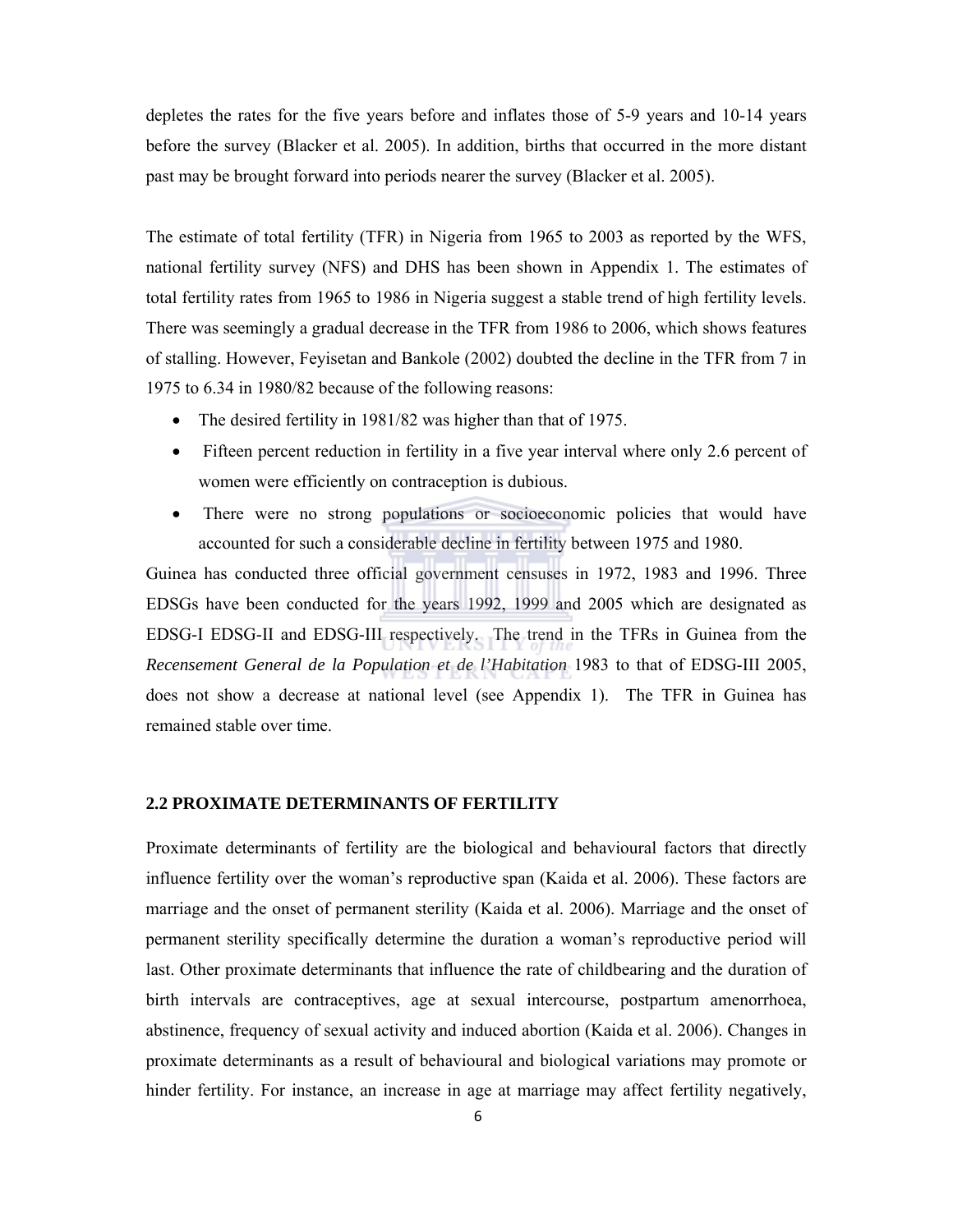whereas changes in other proximate determinants will have positive effects (decline in the duration of postpartum infecundity). However, Bongaarts and Potter (1983) reported that proximate determinants effects may offset one another, although the net impact is not necessarily zero.

Analysis of the Nigeria Fertility Survey (NFS) 1981-82 shows that first marriage is the main proximate determinant of fertility, followed by breastfeeding and postpartum sexual abstinence (Chimere 1990a). Chimere (1990a) observed that breast-feeding and post-partum abstinence curbed childbearing in the rural areass substantially more than in urban areas. However, the examination of proximate variables on urban and rural fertility did not show reasonable differences. The diffused differential effects have been attributed to urban mothers' higher fertility in the first half of the childbearing age range and depressed effects of breast-feeding and post-partum abstinence on rural fertility (Chimere 1990a). Multiple classification analysis on urban and rural fertility in Nigeria shows that the differential effects of age, duration of marriage, and motherhood duration on the rate of fertility were minimal (Chimere 1990b). Breast-feeding and postpartum sexual abstinence accounted for eighty percent of all reductions in marital fertility in urban and rural areass (Chimere 1990b). Breast-feeding showed considerable reducing effect on the rate of fertility in rural areass of the northeast of Nigeria (Chimere 1990b). **ERN CAPE** 

 Dual effects of the factors affecting fertility have been reported. A factor that promotes fertility decline in one region may coincidentally enhance it in another region. Never married status reduced fertility in all regions except in the northwest of Nigeria (Chimere 1990a). Therefore never married status which should have a negative effect on fertility, promotes fertility. Marital disruption while depressing fertility in urban northern regions increased it in the southeast of Nigeria (Chimere 1990b). Marital stability in conjunction with education and religion reduced fertility in rural areass in Nigeria (Chimere 1990a). However, this impact was not observed among Koran-educated, Moslem and traditional religious groups in Nigeria (Chimere 1990b).

There is evidence that among the indicators of proximate determinants in Nigeria, postpartum insusceptibility has the greatest inhibiting effect on fertility. The evidence is based on the analysis of the three NDHSs carried out by Ibisomi (2008). This is followed by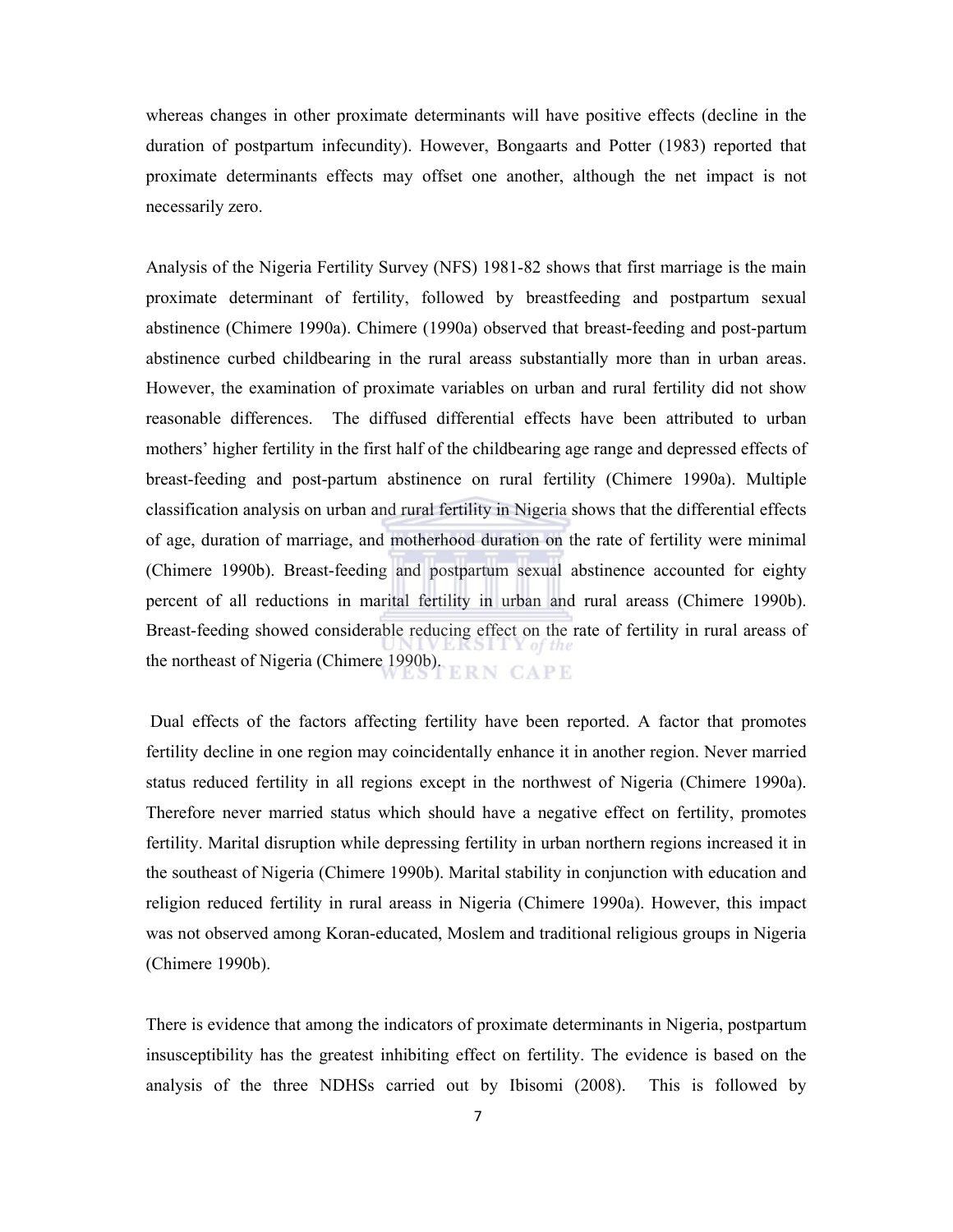marriage/sexual activity, contraception and then sterility (Ibisomi 2008). Bongaarts' model shows that these proximate indices collectively reduced total fecundity by 12.5, 8.9 and 9.5 births in the total sample of married women in 1990, 1999 and 2003 respectively (Ibisomi 2008). Furthermore, Stover's model showed that among sexually active women, these indices decreased by 17.7, 16.1 and 16.5 births in 1990, 1999 and 2003 respectively (Ibisomi 2008). It is noteworthy that the model of Bongaarts et al. (1984) refers to total fertility as total fecundity while Stover's model relates total fertility to potential fertility. This may be due to the fact that Bongaarts model considered married women whereas Stover's model dealt with sexually active women. However, these indices did not show the same effect among women with tertiary education. This suggests that education shows differential effects on the fertility of married women and sexually active women.

# **2.2.1 Age at marriage**

Rising age at marriage reported in developing countries (National Research Council 2005) did not show meaningful increase in Nigeria and Guinea. Median age at first marriage in Nigeria was 17.1 in 1990, 18.3 in 1999 and 17.2 in 2003 (NDHS 1990, 1999, 2003). The proportion of women that first married at exactly 15 years in Nigeria was twenty-eight percent, 24.3 percent and thirty percent in 1990, 1999 and 2003 respectively. In Guinea, the proportion of women aged 15-19 who married at exactly 15 years was 19.5 percent in 1992, twenty percent 1999 and 12.2 percent in 2005 (EDSG-I 1992; EDSG-II 1999; EDSG-III 2005). The proportion of women that married at exactly 15 years declined modestly in Guinea. Median age at first marriage in Guinea was 15.8 in 1992, 16.5 in 1999 and 16.2 in 2005. In general, Guinean women marry at age slightly younger than Nigerian women. However, the rate at which first marriage occurs is higher in Nigeria than Guinea. Decline in the median age at marriage may favour increased fertility. For instance, it was reported that the decline in median age at marriage increased fertility in Colombia, the Dominican Republic and Turkey (Bongaarts 2005). Early marriage increases the number of reproductive years in marriage with the concomitant exposure to risk of conception. High fertility as a result of early marriage was observed in Peru (Bongaarts 2005). On the other hand, rising age at marriage was reported to have contributed to the fertility decline in Tunisia and Algeria (Fargues 1988).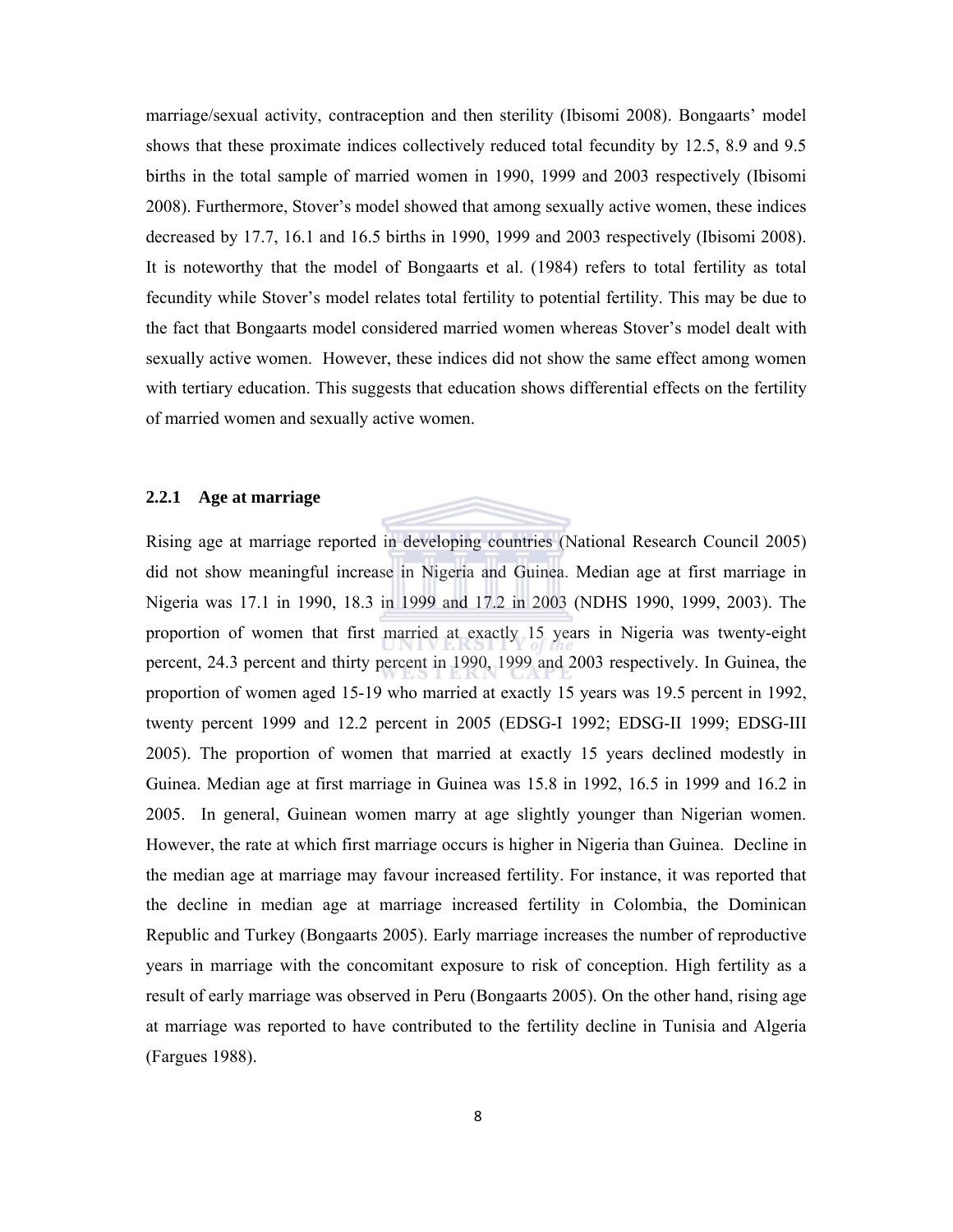# **2.2.2 Contraception**

Contraceptive use was considered as the most important proximate determinant of fertility by Bongaarts and Potter (1983). Their assertion is consistent with offsetting of high fertility as a result of early marriage in Peru by increased contraceptive use (Bongaarts 2005). Caldwell et al. (1992) posit that demand for contraception by young women was possibly the main cause of the rise in the age at marriage. The use of contraceptives and reproductive preferences are important data in DHS surveys. As a result, the information is sourced on the costs of birth control and benefits of children. It has been established that a rise in contraceptive use is the principal cause of decline in fertility (Bongaarts and Potter 1983). Before the dawn of transition, fertility was high in Sub Saharan countries and the use of contraceptives was low (United Nations 1999). On the other hand, in countries where transition is completed, fertility is low and a greater number of couples practice some form of contraception (Bongaarts 2005). A strong correlation between contraceptive use and decline in fertility has been substantiated in Bangladesh (Cleland 1993) and in Thailand (Institute of Population Studies, Chulalongkorn University 1987).

In Nigeria, contraceptive use has not yet contributed significantly to fertility decline at national level. The impact has been felt in urban areass and among women with higher education (Feyisetan and Bankole 2002). Contraceptive usage had no effect on fertility in the northeast and limited effect by other background variables (NFS 1981/82). Marital disruption and contraception play reducing roles in urban fertility, this is though inadequate to offset the factors supporting fertility increase in remote rural areass of Nigeria (Chimere 1990b). Effects of contraception on fertility are weak in Nigeria and Cameroon whereas they are strong in the Ivory Coast and Ghana (Chimere 1993). The differences in the contraceptive depressing magnitude may reflect changes in the contraceptive prevalence rate (CPR) and level of efficient use of contraception. However, there is an increasing trend in contraceptive use in Nigeria, especially the modern methods of contraception. Evidence from the WFS of 1981/82 shows that 6.2 percent of women that were exposed to the risk of childbearing were on contraception, out of which 0.7 percent were effectively on the modern method (Feyisetan and Bankole 2002). In 1990, 7.5 percent and six percent of all women and currently married women respectively were using contraception (Feyisetan and Bankole 2002). By 1999, the use of contraceptives had increased to sixteen percent for all women and about nine percent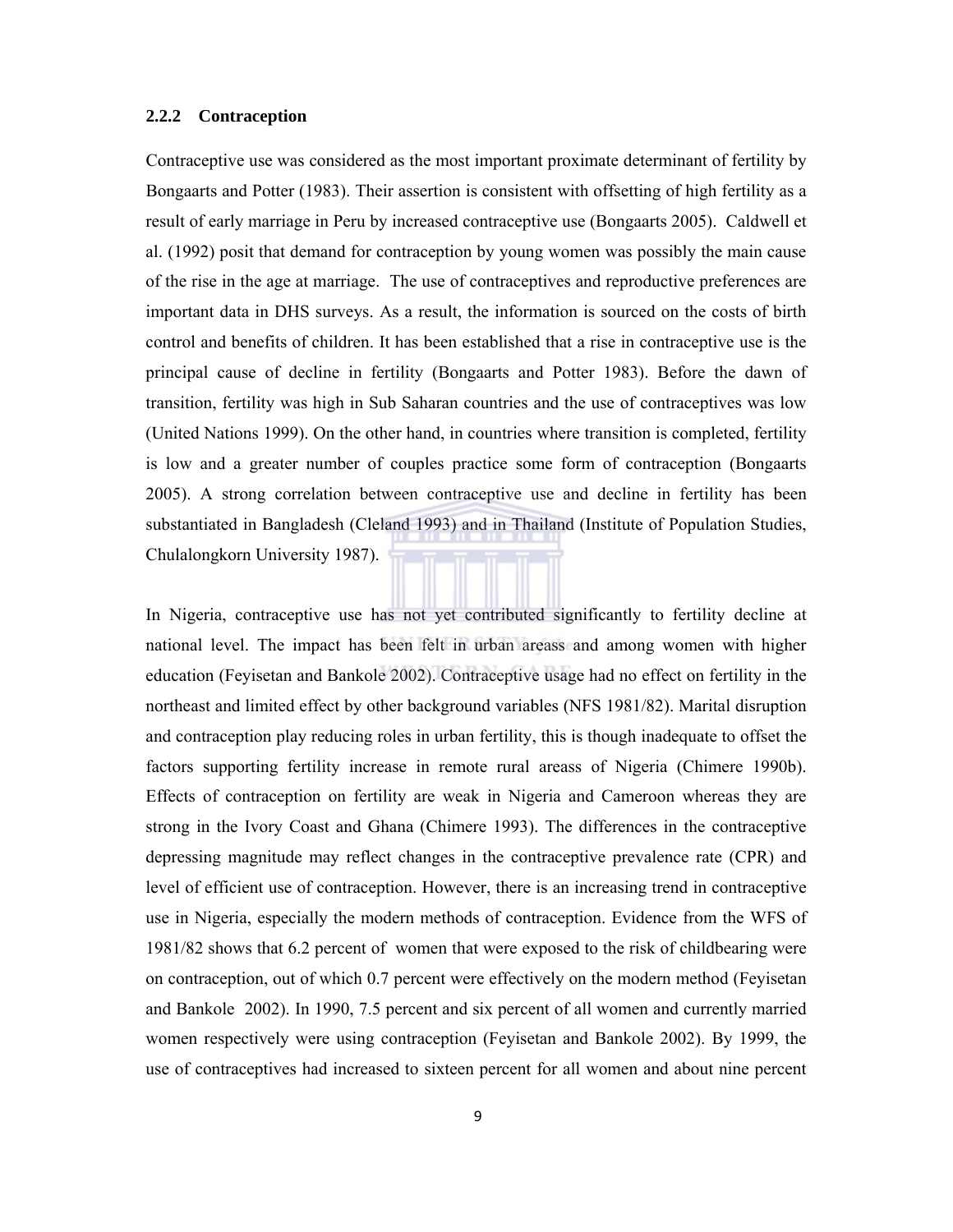of the women were using modern methods of contraception (Feyisetan and Bankole 2002). Currently, married women were at least 1.9 times more likely to use contraceptives in 1999 compared to 1990 (Oladosu 2001). The use of contraception has been observed to be higher in the southern part of Nigeria especially the southwest, in urban areass and among highly educated women (NDHS final report 1999). It was also observed that the use of contraceptives in the rural areass has increased tremendously by 233 percent between 1990 and 1999 (Feyisetan and Bankole 2002).

In recent times, several integrated and vertical programs have been in progress to increase family planning delivery and services. There is implementation of community based distribution programs in many parts of Nigeria. There is involvement of non-governmental organizations (NGOs) in providing family planning awareness, education, counseling and service delivery. Several NGOs such as the Planned Parenthood Federation of Nigeria (PPFN) have offered various reproductive health services to adolescents, and these are expected to address adolescent pregnancies and fertility. The integration of family planning and maternal cum child health services under the primary health care system is aimed at increasing the reach of potential clients (Ihejiamaizu 2002). One of the most spectacular advances by NGOs in recent times is designing programs that accommodate men in family planning activities. Notably, male participation in family planning has been documented for the Southwest and Southeastern part of Nigeria (Feyisetan *et al*. 1998; Odimegwu 1999). Male participation in family planning is an indication that hindrances to contraceptive approval are losing their hold. In addition, awareness of family planning through mass media has been found to be effective in changing the attitude of Nigerians toward contraceptives (Odimegwu 1999). Hence, using mass media for Information, Education and Communication (IEC) with regards to family planning is expected to lead to further increases in contraceptive use in the country.

In Guinea, the percentage of women that use modern contraceptives has increased in all age groups except for the women aged 35-39 and 45-49. The use of modern contraception increased by 147 percent, fifty-two percent and seventy percent among women aged 15-19, 20-24 and 25-29 respectively (Osuafor and Stiegler 2009). This is consistent with the postulation of Caldwell *et al*. (1992) that the first group to adopt contraceptive use will be young women in attempts to avoid pregnancy and expulsion from school. Modern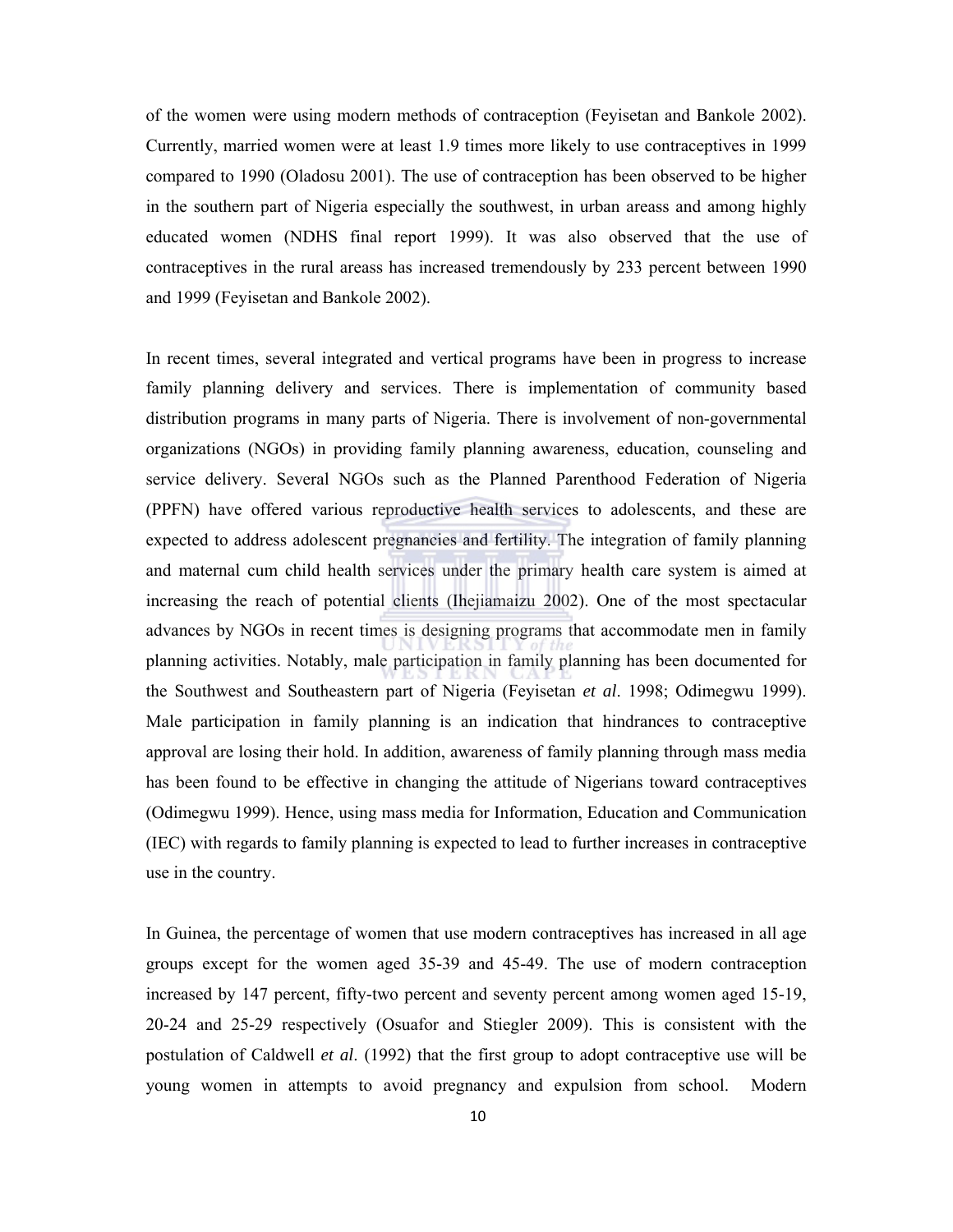contraceptive use increased from 9.9 percent in 1999 to 13.2 percent in 2005 (an increase of 33.3 percent) among the urban women (Osuafor and Stiegler 2009). An increase of 52 percent in modern contraceptive use was observed in the rural areass between two time points. In terms of educational level, an increase in modern contraceptive use was observed in all categories. Percentage increases in modern contraceptive use was 37.5, 35.4, 14.9 and 32.9 percent among women with no education, primary, secondary and higher education respectively between 1999 and 2005 (Osuafor and Stiegler 2009). An increase in modern contraception was observed in all the regions except in Moyenne Guinee and Guinee Forestiere between 1999 and 2005 (measuredhs 2007). In Haute Guinee contraceptive use increased from 2.9 percent in 1999 to 6.7 percent in 2005; while in Conakry it increased from 7.6 percent to 13.9 percent (an increase of about 131 percent and 82.9 percent respectively). Increased modern contraceptive use from the various backgrounds is a good indication of the desire to regulate fertility in Guinea. This may ultimately lead to fertility decline in Guinea. There is evidence where increased contraceptive use did not correspond to decreasing fertility (Bongaarts 2005). This has been attributed to either error in measurement or counter roles of other proximate determinants. Other proximate determinants may supersede contraception under the condition of ineffective contraceptive use or when the desired family is not accomplished. Efficient use of contraceptives may lead to low fertility, while weak or no contraceptives favour high fertility (Bongaarts and Potter 1983).

# **2.2.3 Fertility transition and Contraception**

Countries with a history of contraceptive use show that, a rise in contraceptive use is associated with the onset of transition (Bongaarts and Johansson 2002; United Nations 1999). It has been reported that fertility declining in the Ekiti district of Nigeria correlates with rising levels of contraceptive use (Caldwell *et al*. 1992). The reductions in fertility in Botswana, Kenya and Zimbabwe have been attributed to modern contraception and family planning. Contraceptive use among married women in these countries was about twentyseven to forty-four percent of any method and eighteen to thirty-two percent of modern methods (Caldwell *et al*. 1992). However, it is difficult to disentangle the role of a decrease in infant mortality rates in the fertility decline of these countries. A unique feature of Botswana, Zimbabwe and Kenya was that infant mortality rates were below 70 per thousand live births (Caldwell *et al*. 1992), a level which no other country has in Africa. Currently, the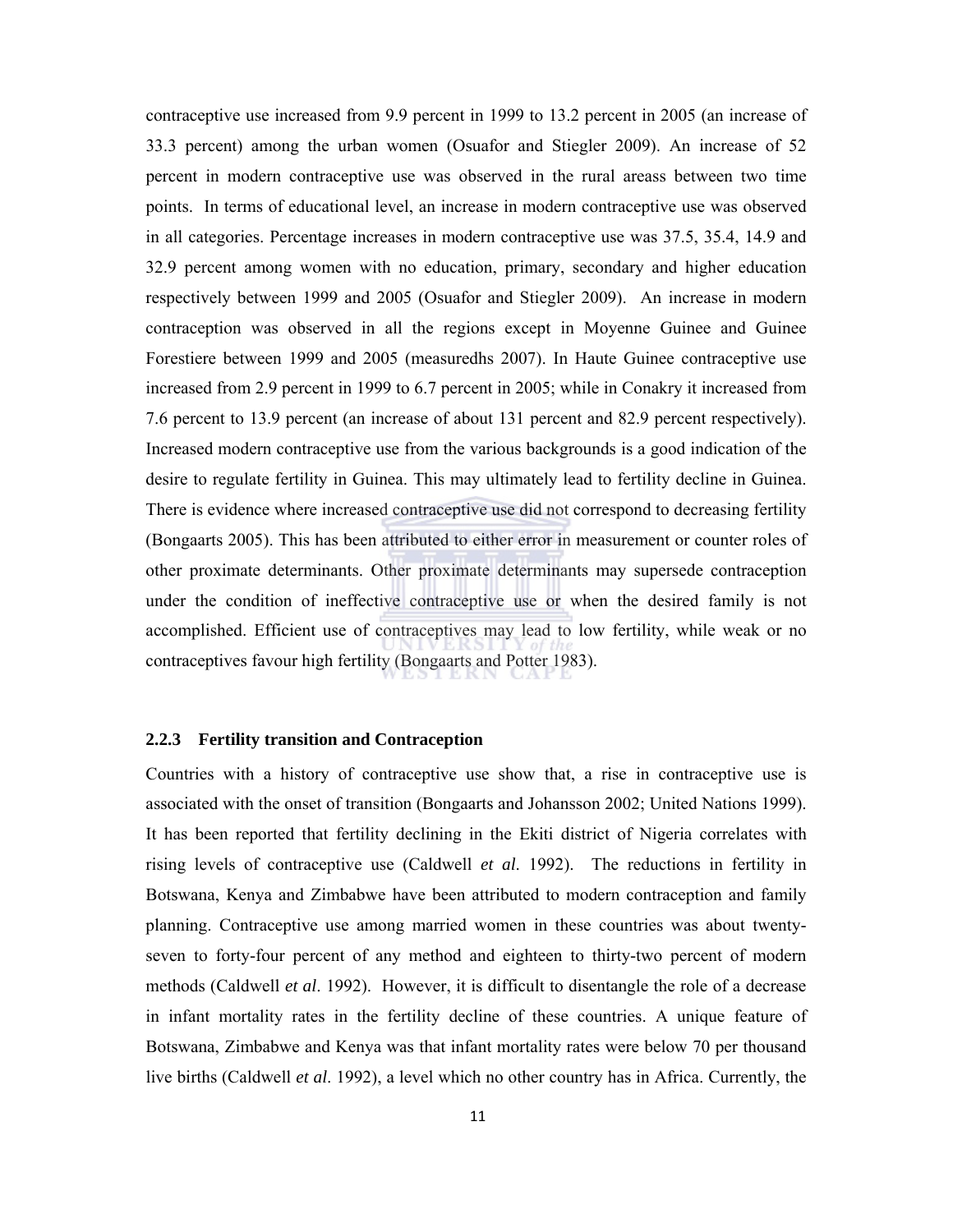infant and maternal mortality rates are 100 per 1000 and 800 per 100,000 in Nigeria; while Guinea has infant and maternal mortality of 113 per 1000 and 740 per 100,000 (Population Reference Bureau 2007). This indicates an existence of similarity in infant and maternal mortality between Nigeria and Guinea. Reduced infant and maternal mortality may play a bigger role in increasing contraceptive use which favors fertility transition.

## **2.2.4 Categories of contraceptives**

According to the DHS standard, there are three categories of contraceptive methods. They are as follows:

- **The modern methods.** Female and male sterilization, female and male condoms, the pill, the intrauterine device (IUD), injectables, implants, diaphragm, foam or jelly.
- **Traditional methods.** Periodic abstinence (safe period or rhythm method) and withdrawal and, the lactational amenorrhoea (LAM).
- **Other methods.** Herbs, teas, grasses or other methods mentioned by the respondent.

**UNIVERSITY** of the

### **2.2.5 Demand and unmet needs for contraception**

Data on the use of contraceptives may be equally important in measuring the progress of family planning programmes and in the formulation or implementation of population policies. Greater demand for family planning is inevitably dependent on the demand for contraceptives by the non users. Couples who desire to have contraception, but do not have access are said to have an unmet needs for family planning (Westoff and Bankole 1995). The measurement of current use is straightforward but the analysis of demand and unmet needs is confounding. (Bongaarts 2005). Bongaarts (2005) reported that the analysis for contraceptive use primarily focuses on limiting births instead of spacing. Hence, the DHS method for estimating the demand for spacing may be biased which cannot be corrected easily (Bongaarts 1991). So it becomes difficult to measure the actual demand for contraceptives for family limitation (Bongaarts 2005), in the midst of demand for child spacing. The prevalence of use of contraceptives to limit child bearing is a strong predictor of fertility, because it has shown a high correlation with the TFR (Bongaarts 2005).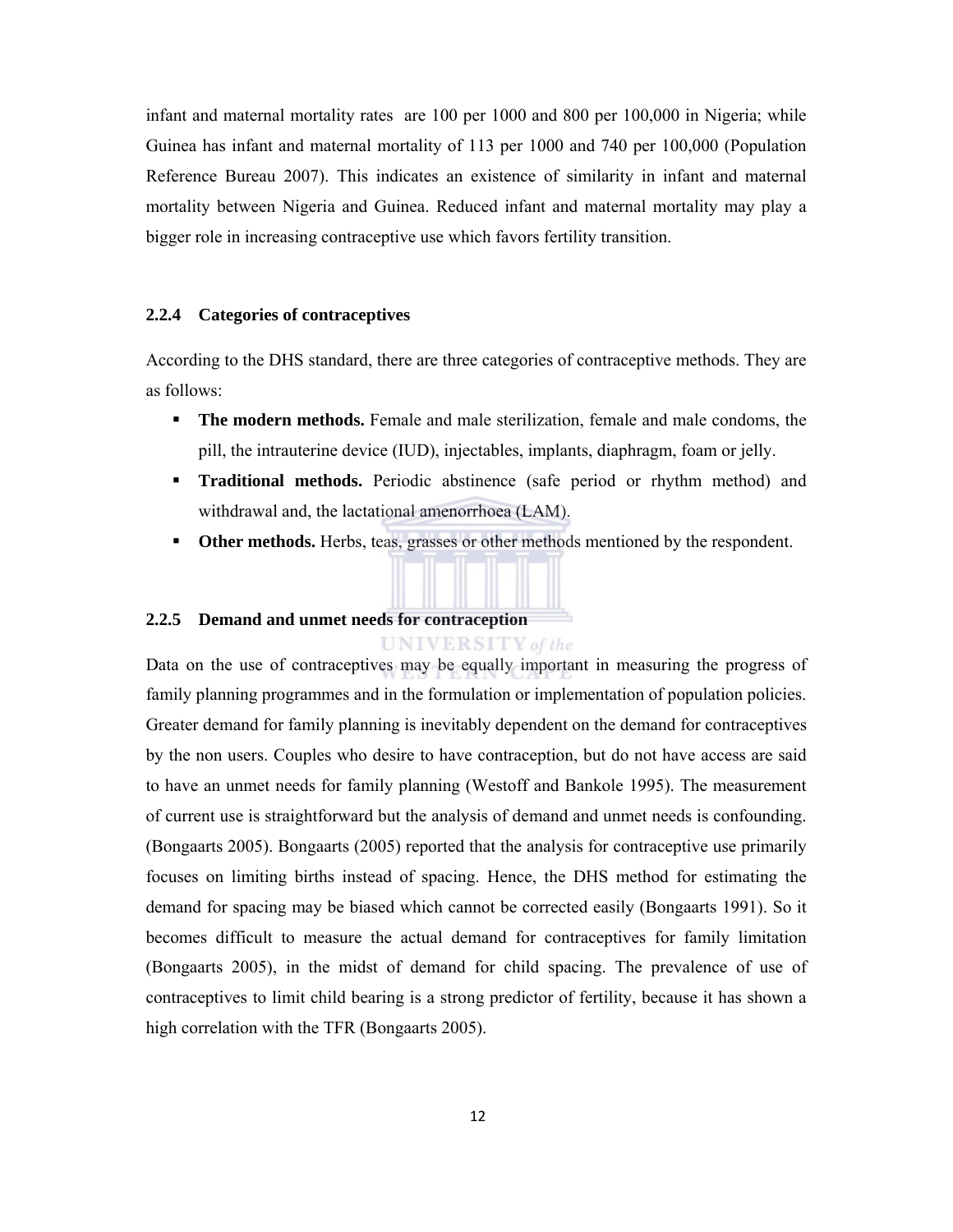## **2.2.6 Family Planning Programs**

Unmet needs for contraception as documented in the 1960s, convinced policymakers of the need for family planning programs. It has been reported that, thirty-six percent of all the pregnancies in the developing world were unplanned and twenty percent ended in abortion (AGI 1999). Hence, there exists an agreement on the desire and rationale to usher in family planning and reproductive health programs. But controversy on the impact of these programs on fertility remains (Bongaarts 2005). Pritchett (1994:39), in the most fervent critique of these programs asserted that to achieve low fertility, "… it is fertility desires and not contraceptive access that matters". He argued that "if …improved family planning programs were driving fertility declines, they should be accompanied by a reduction in excess fertility". Bongaarts (1997a) refuted the arguments of Pritchett in a scenario that justified the fertilityinhibiting effect of family planning programs. Bongaarts acknowledged that lack of accurate measures of the impact of family planning programs on fertility may not be resolved in the near future due to the following reasons:

- **No robust indicator of the program strength** the most widely used measure is the "program effort" index developed by Lampham and Mauldin (1972). The demerit of this measure is on its reliability, because a few informants per country give subjective assessments on various dimensions of family planning programs (Bongaarts 2005).
- **There is a nonlinear association between program efforts and unwanted fertility as well as with unmet needs for limiting births** – cross country studies between program effort score and the level of unmet needs for unwanted fertility or birth limiting show weak correlation. Bongaarts (1994) reported that in countries with high desired family size, unwanted fertility is low irrespective of the strength of the program. The reason being that women use most of their reproductive lives to achieve their desired family size, while little reproductive time remains to bear unwanted children (Bongaarts 1994).
- No sufficient experimention the convincing way to show the impact of well-designed family planning services would be evidence from controlled experiments. However, these types of experiments are expensive and time consuming, so only few have been conducted (Bongaarts 2005). It is noteworthy that such an experiment has been conducted in the Matlab district of Bangladesh (Cleland et al. 1994). Interestingly, the results demonstrated that well designed programs can reduce unmet needs for contraception even in traditional settings (Cleland et al. 1994). There was a sharp increase in contraceptive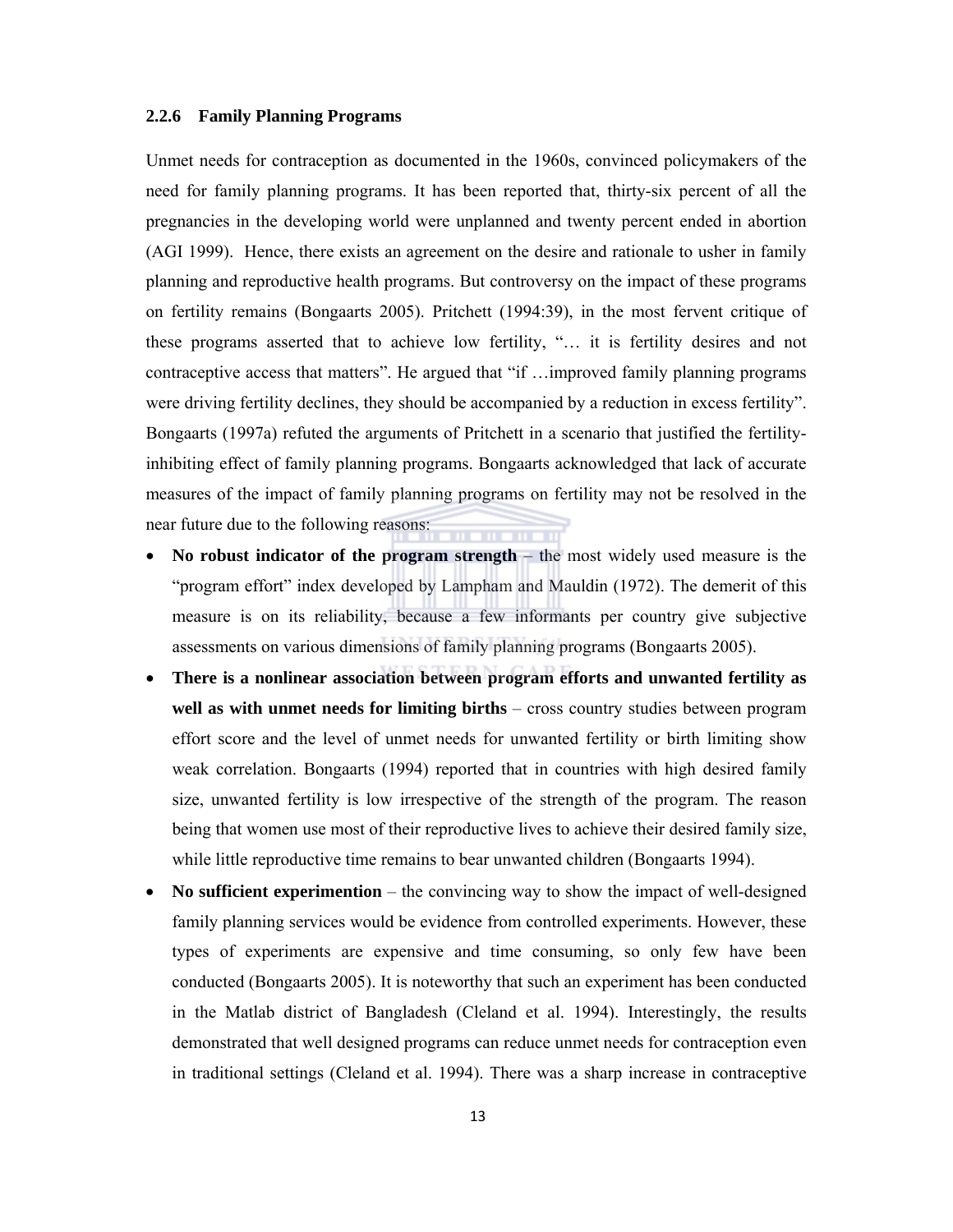use which maintained low fertility over time in the Matlab district of Bangladesh. A broad study in Northern Ghana proved that well-designed programs can alter reproductive behaviour and fertility, by contraceptive use (Philips et al. 2003). For instance, the percentage of non-contracepting women in 1995 who were using contraception in 1998 increased by twelve percent in Northern Ghana ( Feyisetan *et al*. 2003)

The lack of success of the FP revolution in Nigeria has been attributed to the failure of the programmes to recognize the importance of male attitudes and place in fertility decisionmaking (Duze and Mohammed 2006). The three dominant tribes and other ethnic groups in Nigeria are patriarchal, signified by strong male dominance. Thus, commitment of males towards contraceptive use is indispensible for fertility decline (Duze and Mohammed 2006). It was suggested that women may not get FP services in government owned hospitals without the consent of the husband (Duze and Mohammed 2006). In addition, health facilities are largely in urban areass thus, access to the bulk of women in rural areass is circumvented (Duze and Mohammed 2006).

There are reports that fertility is high in Nigeria due to resistance to family planning. However, Nigeria was among the first countries that started controlling the number of children a couple should have (Caldwell 1990, 121). Like any other African nation, the government of Nigeria is not forceful in implementing population control programs because of beliefs and religious views on fertility (Caldwell 1990, 121). Furthermore, perpetuation of family lineage is of particular importance not only to Africans but also to the Indians (Kapadia 1966; Varma and Babu 2007). A study conducted in Nigeria reported that contraceptive practice was high among men who were exposed to family planning through the media (Odimegwu 1999). This suggests that media is relevant for promoting family planning programmes. Furthermore, seventy-one percent of married women who knew a family planning method reported their husbands' approval to practice family planning (Odimegwu 1999). This study does not support the claim that there is resistance to family planning. However, the attitude of an individual towards adoption of FP is influenced by age, education, income, place of residence (Odimegwu 1999) and the prevailing human influences.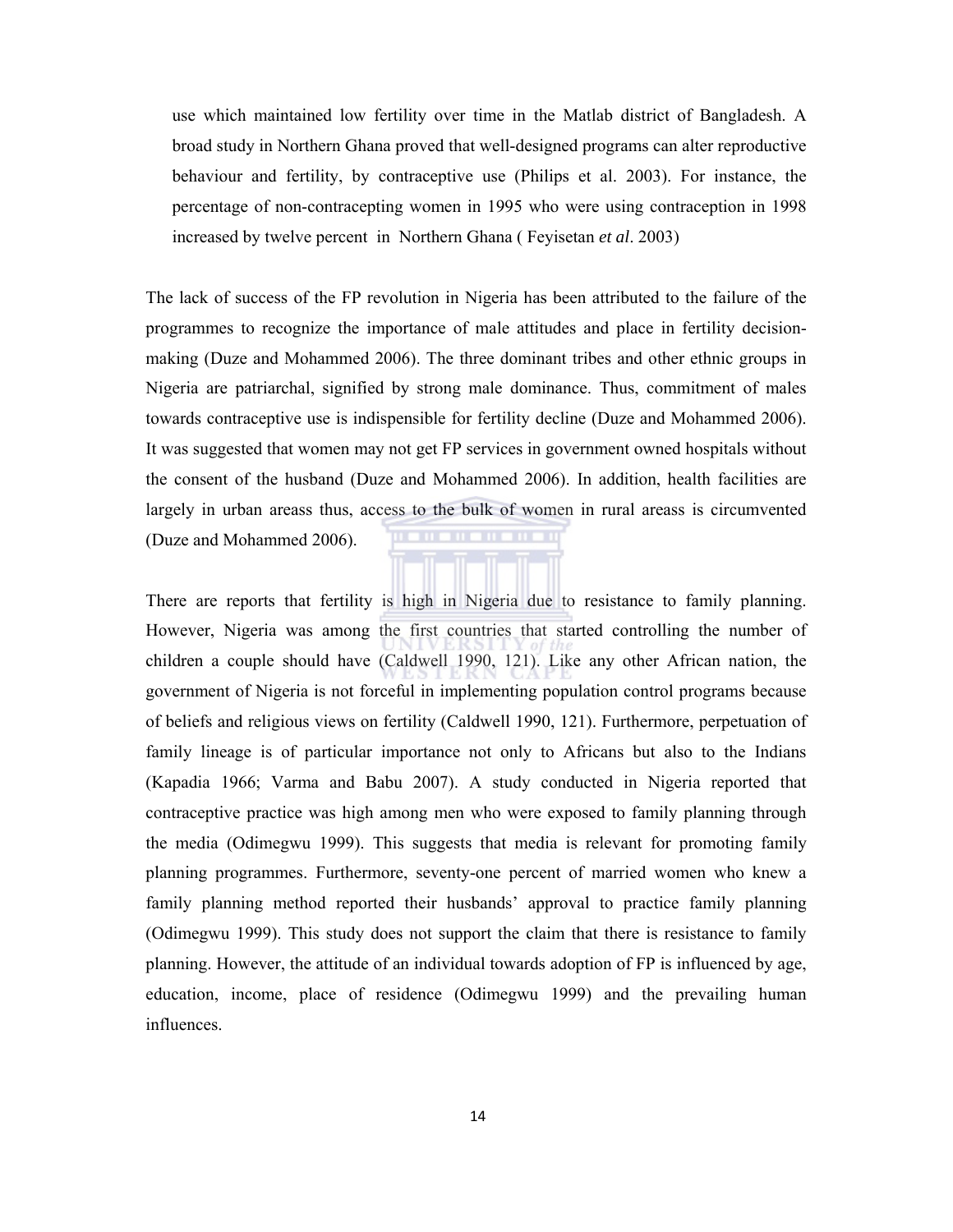In Guinea, UNICEF, World Bank European Union, USAID led by UNFPA co-funded an integrated family planning program aimed at reducing population growth, maternal and infant mortality from 1995 to 2000 (kfw-entwicklungsbank.de). However, diverse interests of the multiple funding agencies led to undefined indicators. In the course of the program implementation, UNFPA gradually backed out from co-funding the program due to managerial lapses. The National Family Planning programme was considered a success because the observed contraceptive prevalence rate (CPR) of eight percent, exceeded the target by four and half percent between 1992 and 1999.

Despite the withdrawal of UNFPA from the integrated family planning program in Guinea, the CPR rose to ten and half percent in 2005. However, the CPR declined and dwindled considerably with the termination of the program in 2000. Available data show that current utilization rates of the family planning program were about thirty to forty percent below target value (kfw-entwicklungsbank.de). This integrative program of the National Primary Health Program in Guinea, which received maximal support from UNICEF (United Nations Children's Fund) and other donors such as the World Bank, the European Union and USAID achieved increased CPR with no meaningful impact on fertility rates. The services for the reproductive health and family planning did not work creditably after the termination of the funding in 2000. In addition, the national family planning program in Guinea has inherent degrees of developmental ineffectiveness and incompetence. It is noteworthy that the integrated program fostered the policy on reproductive health despite political and administrative oppositions.

In 2004, the Access Quality and Use in Reproductive Health (ACQUIRE) Project in Guinea, in conjunction with the country's Ministry of Health (MOH), embarked on the implementation of a three-phase project to increase access to and awareness of long-acting and permanent methods of family planning (LAPMs) particularly the intrauterine device (IUD), and to increase the MOH's capacity to provide these services (Frajzyngier *et al*. 2008). This project demonstrates an unprecedented increase in IUD use. This suggests that an increase in method use can occur when well-targeted, relevant messages are disseminated with a minimal communications budget. For instance, as many as 700 new IUD users were served in ACQUIRE-supported facilities during the communications campaign in 2006, compared with 82 in 2005 and 37 in 2004. However, this project suffered a major setback and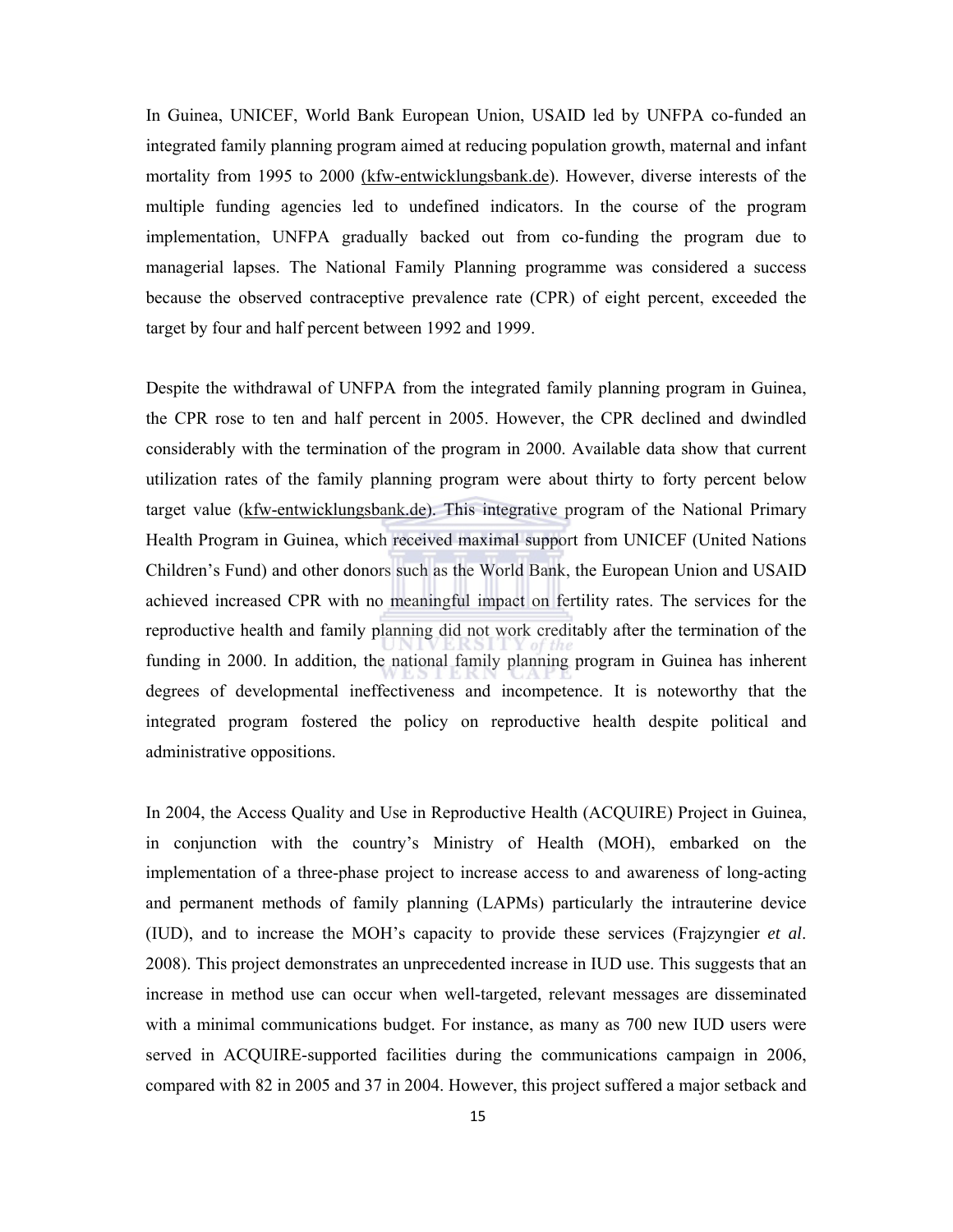was unable to adequately satisfy client demand because it often ran out of stock. In addition, short-term communications duration caused reduction in the current users. The number of new IUD users at the seven targeted facilities declined from 700 during the active project phase in 2006 to 225 in the year following the project 2007. This suggests that consistent communication is essential for sustaining the use of an already adopted contraceptive method. Although family planning faltered in Guinea due to technical lapses, its effective implementation in Kenya, Botswana and Zimbabwe fostered fertility decline.

As far as fertility decline is concerned in Kenya, family planning programs played a decisive role. Regional differences in socioeconomic, cultural and family planning programs that exist in Kenya are partly a reflection of contraceptive use. Kimani and K'Oyogu (2004 p, 46) concluded that family planning programs had the greatest impact, followed by socioeconomic factors while cultural variables had a minimal role in declining fertility. The Working Group on Kenya, set up by the US National Research Council's Committee on population, observed in 1993 that one in three women in Kenya uses contraceptives, while two-thirds obtain supplies from official service delivery points (Blacker *et al*. 2005). A Working Group on Factors affecting Contraception throughout Sub Saharan Africa noted a clear association between program implementation and contraceptive use (Blacker *et al*. 2005). They further emphasized that continued development of strong family planning programs is imperative to meet the demand for family limitation and as a solution to high fertility (Working Group on Factor affecting Contraceptive use 1993 pp, 214-5). In Botswana, Kenya and Zimbabwe, government commitments coupled with population policies supportive of family planning offered enabling platforms for the implementation of the programs. Government participation in family planning programs may promote fertility decline. In all the countries that had considerable reduction in fertility levels, efforts of donor agents were complimented by the national government (Blacker *et al*. 2005). In recent times, there is no country where the government overtly opposes family planning programs (United Nations 2004). However, there are countries where fertility transition occurred without government facilitation. For instance, in France fertility fell below replacement level despite the strong opposition from the Roman Catholic Church in the 1930s (United Nation 2004). Also, in Gabon, a Sub-Saharan African country, fertility is declining without any support from the government (United Nations 2004).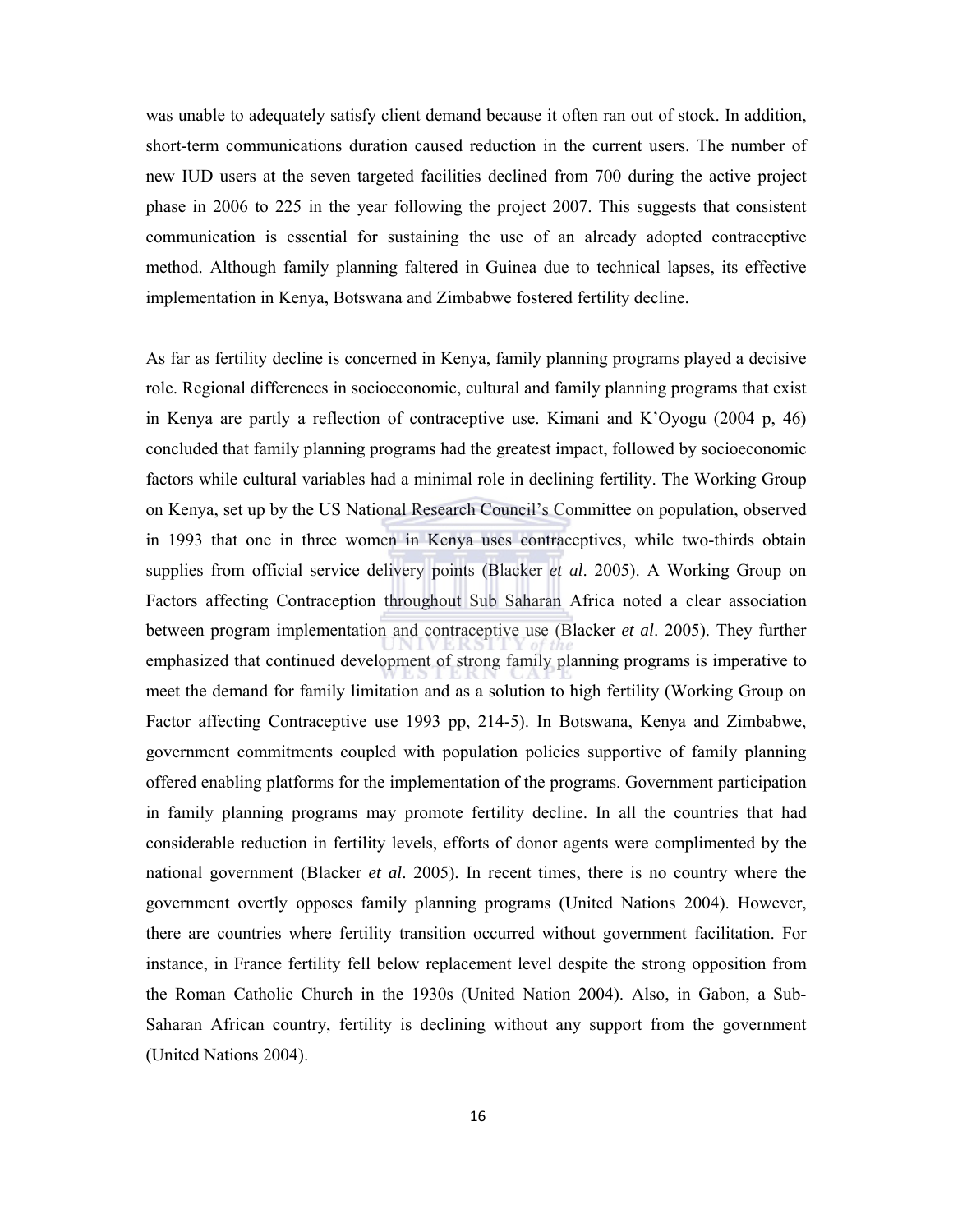## **2.2.7 Desired family size**

Desired family size is synonymous with ideal family size. It is relatively easy to measure and interpret as an indicator of fertility preference. However, it can be biased due to conventional estimates of rationalizing and non-response (Bongaarts 2005). It is because of the flexibility by parents on the number of children they want. Alternatively, the wanted TFR indicator is used. The declining desired family size which resulted in fertility transition has been attributed to contraceptive use (Bongaarts and Johansson 2002), decreases in infant mortality (Caldwell *et al*. 1992), effective family planning programs and socio-economic development (Zhang 2004). On the other hand, there is no conclusive evidence as to whether the family planning program affects the popular fertility preferences (Freedman 1997). A change in fertility preferences due to rapid socio-economic development has been observed in China since the late 1970s, but it is still difficult to measure programmatic effects (Zhang 2004). However, there is no concrete evidence that these forces will bring fertility to replacement level. It is of paramount importance to recall that in the origin of demographic transition, the principle motivation for fertility control was for the families to compensate for declining mortality (Caldwell 1976; Kirk 1996). This implies that the purpose was to maintain traditional family size in the face of improved health and never to change it. In his wealth flow theory, Caldwell (1982) stated that the essence of large families in the developing world is for agricultural ventures. Hence, high fertility in the developing world is for the children to be engaged in agricultural productivity.

Pritchett (1994) substantiated that contraceptives cannot bring fertility down when desired family size is constant using experiences from different countries. For instance, Haiti and Zimbabwe have the same desired fertility of 4.3 but different contraceptive prevalence rates (CPR) of five percent and thirty-six percent in 1977 and 1989 respectively. However, fertility in Haiti was only 0.4 births higher than that of Zimbabwe (5.6 versus 5.2), despite the gap in modern contraceptive use. The relationship between the TFR and CPR in Bangladesh is a good instance where modern contraceptive use could not reduce fertility to replacement level as anticipated. The CPR was forty-five percent in 1993/1994, forty-nine percent in 1996/1997 and fifty-four percent in 1999/2000 (Bairagi & Datta 2001). The TFR in those three periods was 3.4, 3.3, and 3.3 respectively (Bairagi & Datta 2001). However, an increase in the CPR by fifty percent since 1993/1994, was not associated with a decrease in the TFR during the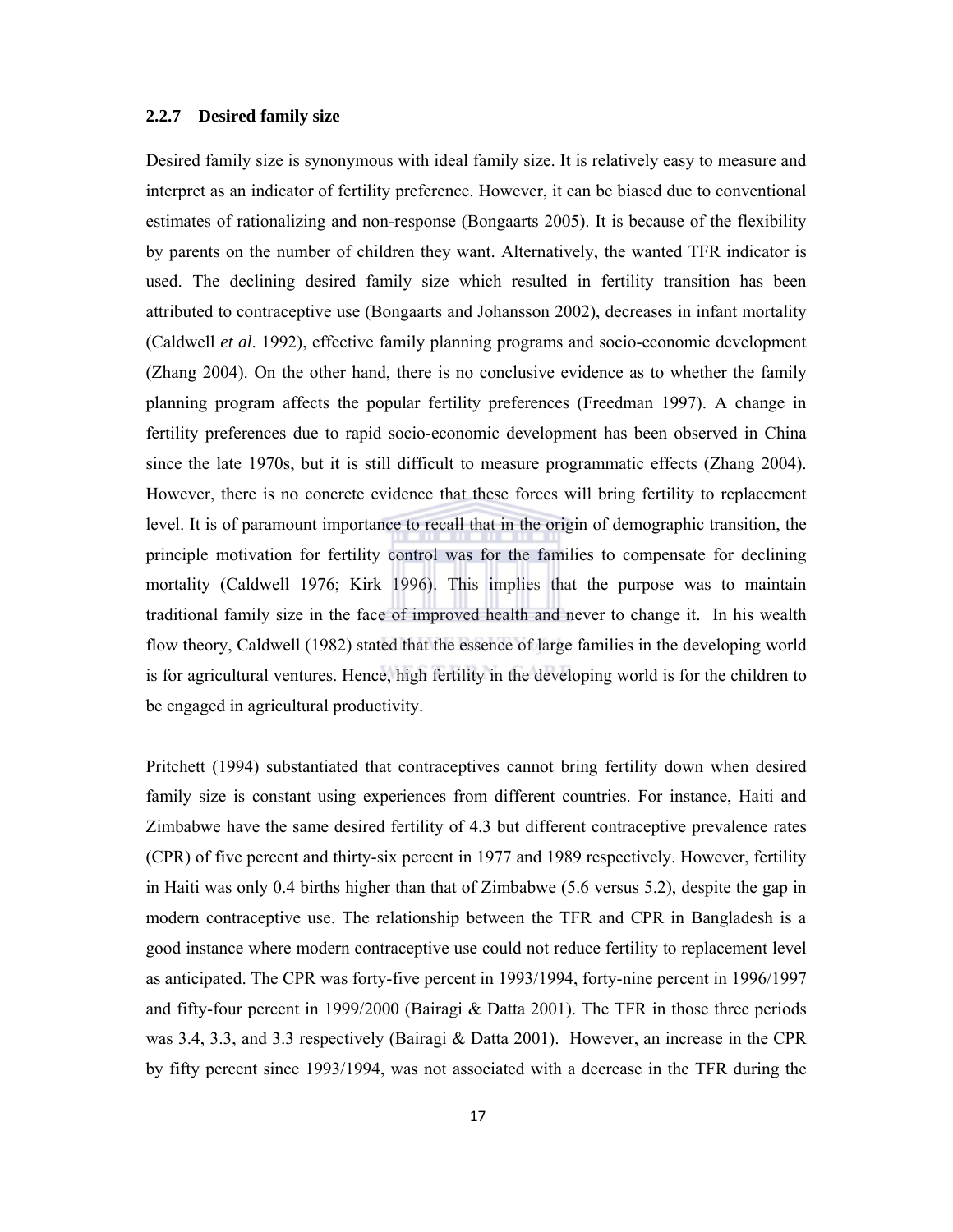same period (Bairagi & Datta 2001). In summary the collective efforts of the Government of Bangladesh, non-governmental, private and international organizations to solve the problem of population through several programmes reduced fertility from 7 to 3.3 births per women (Bairagi & Datta 2000). This implies that desired family size exerts regulatory effects on birth control measures.

## **2.2.8 Sex preference and desired family size**

It is noteworthy that the empirical examples do not offer convincing evidence as to why fertility remains the same in different populations with very different levels of contraceptive use but with the same level of desired family size (Bairagi  $\&$  Datta 2000). Until recently, attention has been given to the current desired family size and the practice of son preference (Varma & Babu 2007).

One of the reasons why fertility has remained high in Sub Saharan African, especially West Africa, was the desire for male children for the continuity of family lineage. The desire for male children is an important factor sustaining the practice of polygyny. Traditionally, if a woman by the end of her reproductive life had only female children, the possibility of getting a second wife who will give birth to a male child is imminent. Polygyny itself initiates a facet of competition among the wives to gain greater assets of the family, which depends on the number of male children. A craving for male children in the African setting cannot be over emphasized knowing the intricacies of culture, religious beliefs and customs. Furthermore, African society is not unaware of its high child mortality especially among male children. Under these conditions, it is likely that fertility preference will exceed the desired family size. The preference for male children is not specific to African countries. It is a practice that cuts across India and China.

There is evidence that the actual ideal family size would be a bit higher than two children in China (Whyte and Gu 1987: 478), since most people preferred the traditional Chinese norm of one son and one daughter (*ernu shuangquan*), against officially advocated one child only. Thus, Whyte and Gu (1987: 478) concluded that it would be misleading that the family size preference, as revealed in Chinese survey data, is two children. This simply suggests that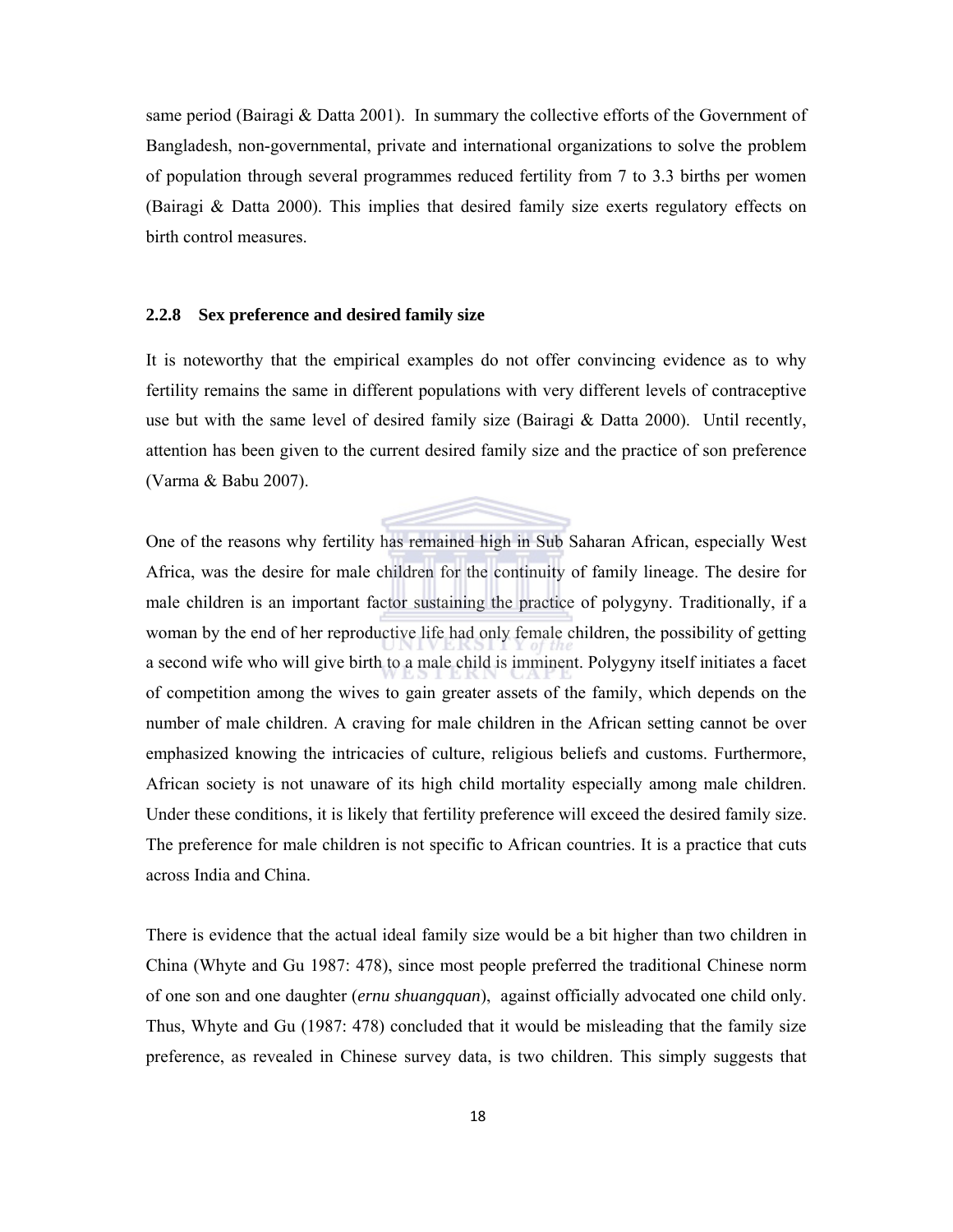fertility preference was not marred by the policy implementation of 1990, because the popular ideal family size was still higher than what the state demanded (Zhang 2004).

The major impasse with fertility reduction in India is how to subdue the desire for large families which is partly sustained by a strong preference for sons (Clark 2000; Pattanaik *et al*. 2000). Furthermore, the desire for children is greatly influenced by factors like the number of surviving children, sex composition of the surviving children and certain other psychological and socio-economic ones including religious beliefs and customs (Varma & Babu 2007). Kapadia, (1966) wrote "traditionally, apart from social prestige and the felt need to carry on the family name, the existence of a son in an Indian family is considered very important, to take care of parents in their old ages and to provide eternal comfort in heaven to the parents". There is a formidable basis for the desire for male children in African society, which socioeconomic development is not likely to change in the near future. Furthermore, son preference was found to be prevalent and significantly influencing the contraceptive behaviour in Tanzania (Mwageni *et al*. 2001).



### **2.2.9 Unwanted fertility**

Unwanted total fertility (UTFR) is the difference between the observed TFR and the wanted total fertility rate (Bongaarts 2005). The unmet needs for contraception to limit family size are most likely the cause of unwanted child births. Evidence from countries with multiple DHS data shows unwanted fertility of 1.0 birth per woman (Bongaarts 2005). Unwanted fertility rose steeply from very low levels in the 1980s in Ghana and Kenya despite a rapid increase in contraceptive use. Bongaarts (1997b) suggested that the cause was that both countries were still in their nascent stage of fertility transition. In addition, unwanted fertility is considered to be low at the beginning of the transition because desired family size is still high. Unwanted fertility may rise considerably when a large proportion of women who want no more children have no access or neglect effective contraception. It is important to note that wanted and unwanted fertility did not change when transition stalled (Bongaarts 2005). Likewise, the levels of unwanted fertility and unmet needs for contraception were not significantly elevated while fertility stalled (Bongaarts 2005). It can be argued that in the midst of transition stalling, the impact of unmet needs for contraception is secondary to fertility preference. However, unwanted fertility is the main reason why fertility significantly exceeds replacement levels in Colombia, Peru and Bangladesh (Bongaarts 2005).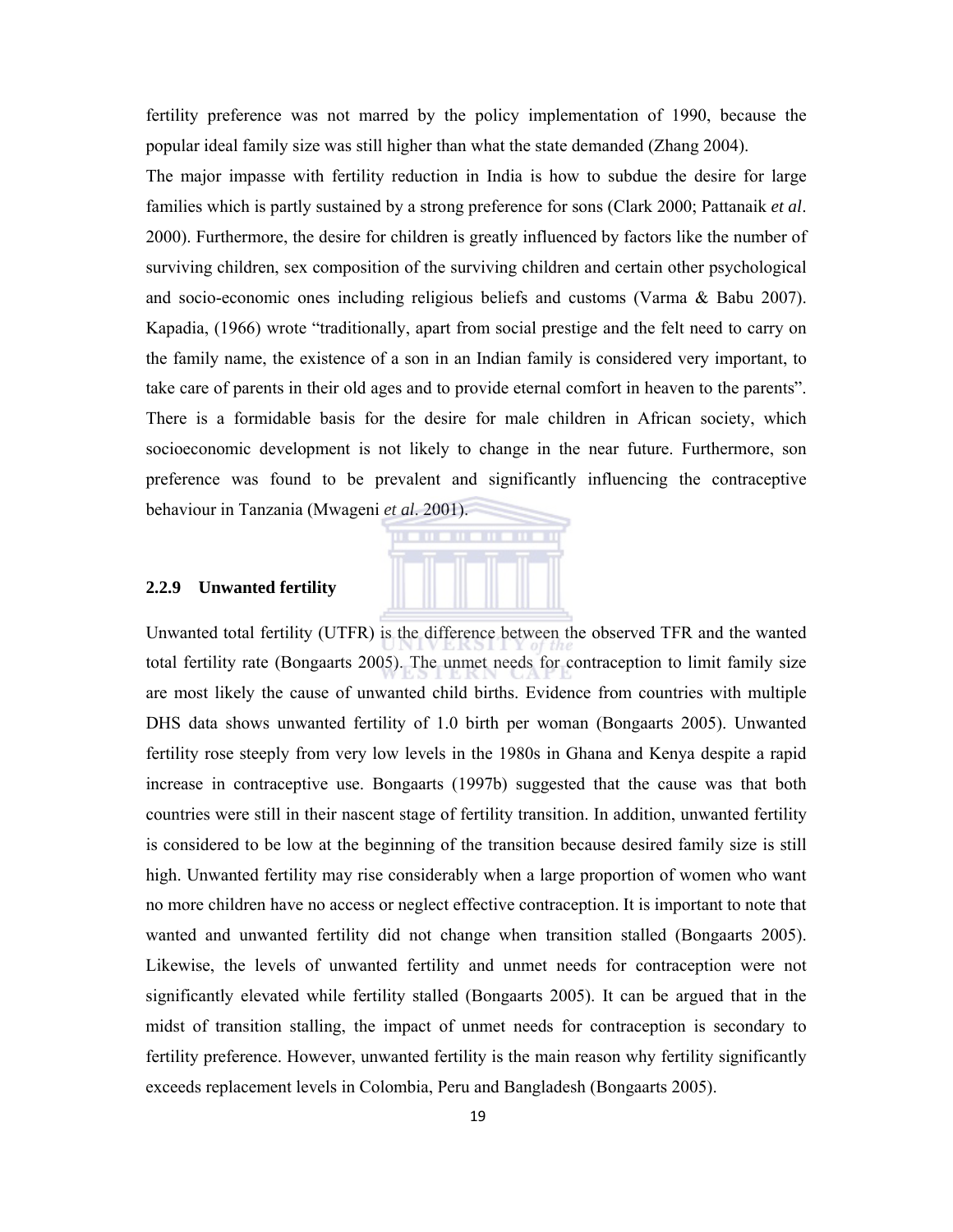# **2.3 THE BONGAARTS FERTILITY DIFFERENTIAL MODEL**

Bongaarts model was applied in the analysis of proximate determinants of fertility in Nigeria and Guinea. This framework assumes total fecundity (TF) as the average number of children a woman would produce in the absence of any inhibiting effects. Bongaarts and Potter (1983, p.79) believe it is within the range of 13 and 17. The degree to which the assumed value of TF is reduced by the determinants involved is represented by indice values of between 0 and 1. When there is no fertility-inhibiting effect of a given determinant, it takes the value of 1; complete fertility inhibition takes the value 0. The product of all the indices and the assumed TF gives an expected value for total fertility that is compared with the observed value. An assumed TF of 16.5 births per woman was adopted because it achieves a general consistency between the estimated and observed values of total fertility (Blacker et al. 2005). The values of the other indices were calculated in accordance with the definitions stipulated by Brass and Jolly (1993). These equations explain the basic structure of the Bongaarts *et al*. (1984) formulation of fertility measures of the proximate determinants.

 $TFR = Cm * Cc * Ca * Ci * TF$ 

Where: TFR is the total fertility rate; TF is the total fecundity rate and C*m*, C*c*, C*a* and C*i* are the indices of marriage, contraception, induced abortion and postpartum fecundability **UNIVERSITY** of the respectively.

# **Estimation of the index of marriage (Cm)**

## $Cm = {\sum m(a)*g(a)}{\sum g(a)}$

Where,  $m(a)$  = age-specific proportion married;  $g(a)$  = age-specific marital fertility rates. m(a) is obtained by dividing the number of married women in a specific age group by the number of women in that age group. In the study women who were living together with their partners were considered married.  $g(a)$  is obtained by dividing the births in a specific age group by the number of women in that same age group.

# **Estimation of the index of postpartum infecundability (Ci)**

# $Ci = 20/(18.5 + i)$

Where,  $i =$  average duration of postpartum amenorrhea caused by breast feeding and postpartum abstinence. In the study, the index of postpartum fecundability was estimated using the median duration of postpartum insusceptibility.

# **Estimation of the index of contraception (Cc)**

 $Cc = 1 - 1.08 * u * e$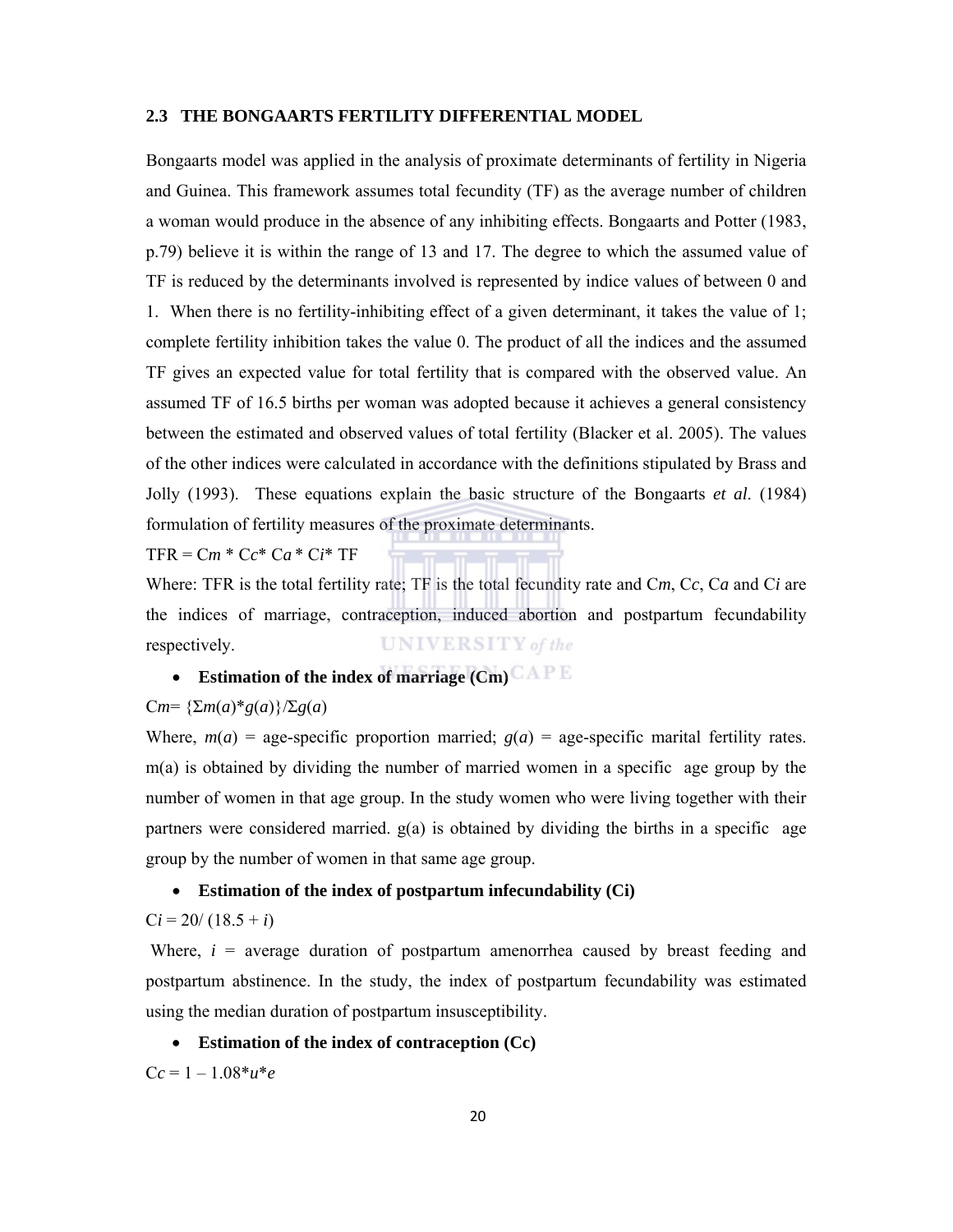Where,  $u =$  proportion using contraception among married women of reproductive age  $(15$ -49). *e* = average effectiveness of contraception; the adjustment factor 1.08 accounts for the removal of sterile women in the equation. The indices of use effectiveness for specific contraceptive are pill =  $0.90$ , IUD =  $0.95$ , sterilization =  $1.00$ , condom =  $0.91$ , diaphragm/foam/jelly/cream = 0.87, rhythm = 0.82 and others 0.7 (Bongaarts and Potters, 1983).

### **Estimation of the index of abortion (Ca)**

 $Ca = TFR/TFR + b*TAR = TFR/TFR*0.4*(1 + u)*TAR$ 

Where, TAR = total abortion rate,  $u =$  contraceptive prevalence,  $b =$  average number of births averted per abortion;  $b = 0.4*(1 + u)$ .  $b = 0.4$  when  $u = 0$  and  $b = 0.8$  when  $u = 1.0$ .  $Ca = 1.0$  if the TAR is 0. Abortion rate in the study is assumed to be 1.0, since there are no national statistics on abortion rates in Nigeria and Guinea.

## **2.4 IMPACT OF ABORTION ON FERTILITY**

Abortion in Nigeria and Guinea is illegal, although it may be considered expedient to save the life of the woman or for restoration of mental and physical health (Abortion Review UN, 2007). Apart from being an illegal process, it carries an ethical and cultural stigma in both countries (Abortion Review UN, 2007). Hence, reliable statistics on the prevalence and incidence of abortion are unattainable. This does not suggest that the impact of abortion as a proximate determinant of fertility is negligible. There is evidence that about 610,000 abortions at the rate of 25 abortions per 1000 women age 15-44 occur in a year (Henshaw *et al*. 1998) in Nigeria. Furthermore, less than fifty percent of the abortions are estimated to be performed by qualified physicians in established health facilities (Feyisetan and Bankole 2002). This means that a greater percentage is performed by unqualified personnel who may advise the client to seek proper medical attention in the case of complications. It has been previously reported that almost 20 million abortions in 2003 (nearly half of the worldwide total) were done through unsafe procedures, and ninety-seven percent of these occurred in developing countries (Abortion Review UN, 2007). Unsafe procedures made up more than half of all abortions in the developing world, but fewer than one in 10 in developed countries (Abortion Review UN publishes world abortion information.htm, 2007). Under the atmosphere of illegal abortion more cases of unsafe abortion will occur.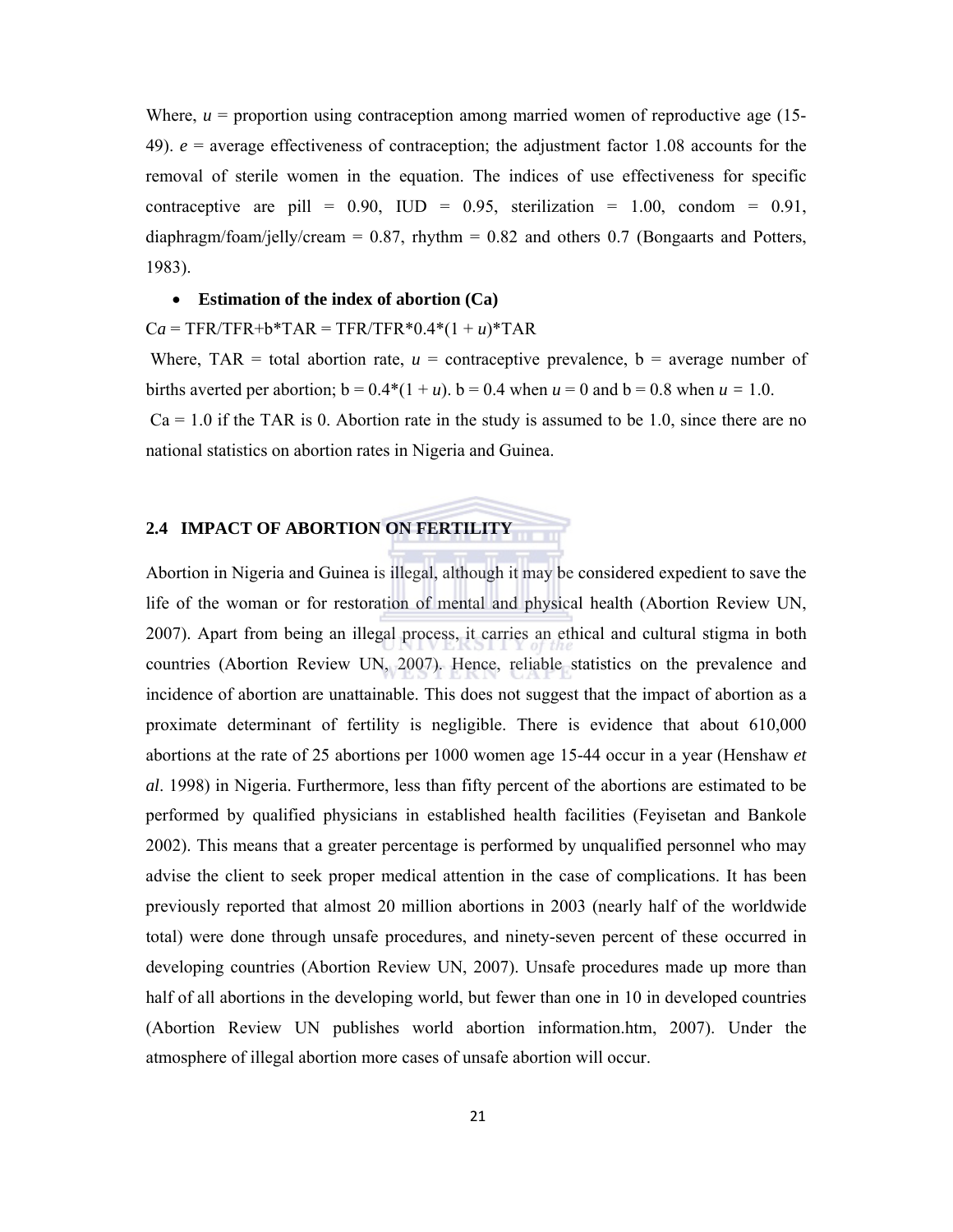Considering the age at which Guineans commence sexual activity and level of contraception, there is no reason to believe that the abortion rate is low. School girls may always resort to abortion to avoid expulsion from school (Caldwell *et al* 1982). Evidence of hospital data in Conakry revealed that seventeen percent of maternal deaths were due to induced abortions and forty-two percent of abortions occurred among women aged 15-20 (UNICEF 1990). A survey comprising forty-two percent of women aged 15-24 reported twenty-two percent incidence of abortion in Guinea (Gorgen *et al*. 1998). Prospective and retrospective hospital surveys conducted in Deen and Donka respectively, reported substantial prevalence and death related to illegal or unsafe abortions. A prospective study in Jan-Dec 1992 revealed 31 adolescents out of 83 patients with complications from illegal abortions (Diallo 1996). Out of the 83 patients, 10 died. A retrospective study of 1990-1993 revealed eighty percent singles and forty percent school girls with complications following illegal abortion (Diallo 1996). The death rate in the retrospective study was twenty percent. Thus, abortion does not only promote fertility decline, but also depletes the population of the reproductive women.

# **2.5 IMPACT OF HIV/AIDS ON FERTILITY**

The impact of HIV/AIDS epidemics on fertility in Sub Saharan Africa (SSA) cannot be underestimated. The initial assumption was that HIV/AIDS infection may lead to low fertility (Ntozi *et al*. 2001). This was based on speculation that death associated with HIV/AIDS would be high among women and children. There is the possibility that parents may not live long enough to enjoy the benefits of having children due to HIV/AIDS related death, resulting in lower fertility (Ntozi *et al*. 2001). This could happen when parents' life span is shortened due to AIDS. Hence they could not produce more children within their shortened life span.

Studies in developed countries have shown that HIV-infected women are less likely to become pregnant (Forsyth *et al*. 2002; van Benethem et al. 2000) and give birth (Hankins *et al*. 1998; Thackway et al. 1997), compared to uninfected women. In addition, higher rates of induced and spontaneous abortions have been reported for HIV-infected women than the unaffected (Hankins *et al*. 1998; Thackway *et al*. 1997). About 14 million women of childbearing age are currently living with HIV/AIDS in SSA (Joint United Nations Programme on HIV/AIDS, 2005). It is reported that HIV-infected women in SSA have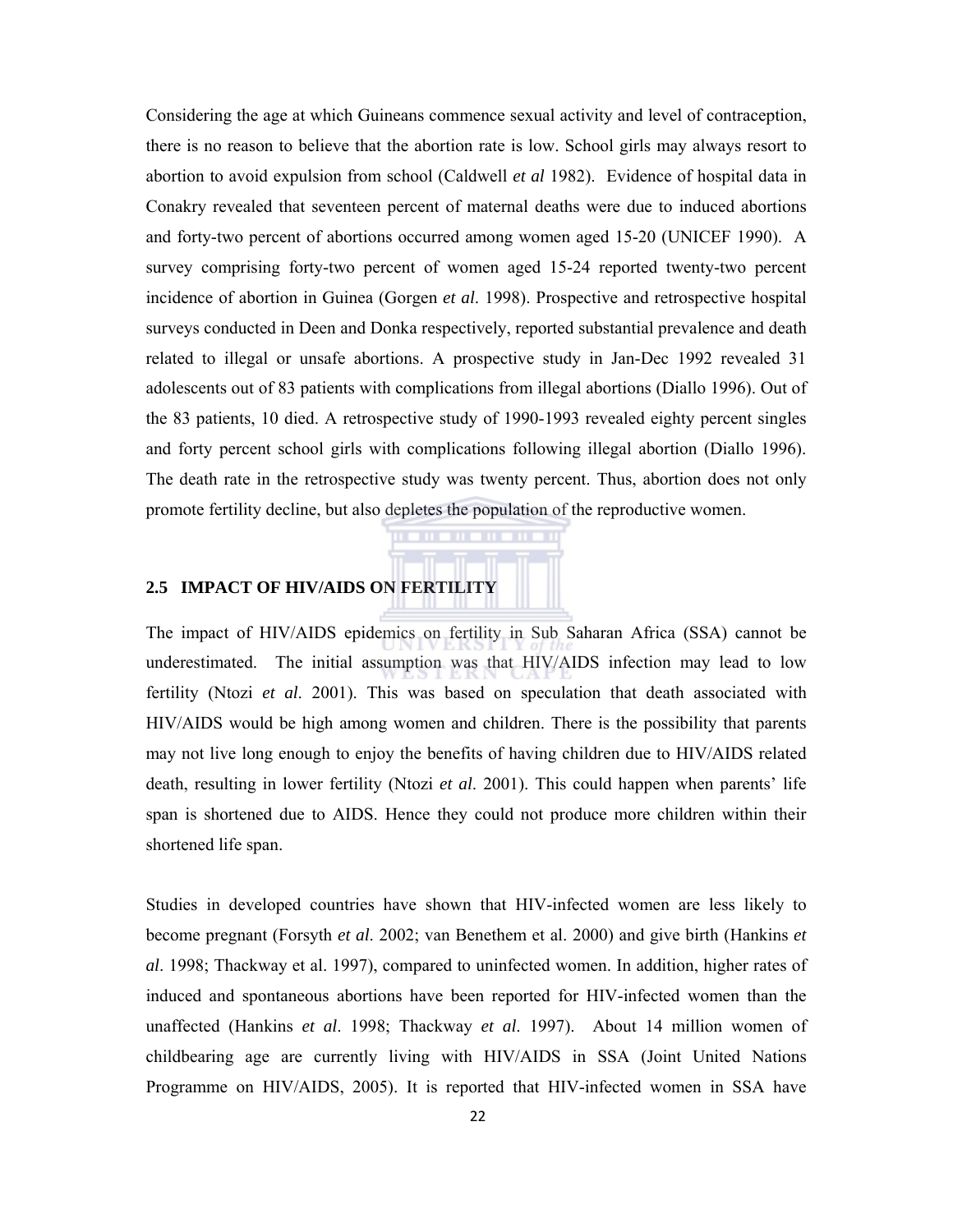between twenty-five percent and forty percent lower fertility compared to non-infected women (Lewis *et al*. 2004). In addition, population-attributable declining in fertility of 0.37 percent (95 percent CI. 0.3-44 percent) has been reported for every one percent increase in population prevalence of HIV in SSA (Lewis et al. 2004). The 700,000 fewer births in Uganda between 1980 and 2000 have been attributed to the combined effects of increased mortality among women with HIV and an assumed twenty percent reduction in fertility (Kaida *et al*. 2006). Indeed, high rates of induced abortion have been documented in Uganda (Gray et al. 1998), Ivory Coast (Desgrees-du-Lou *et al*. 1998), Cameroun and Kenya (Okeibunor 1999) among HIV-infected women compared to HIV-negative women. HIV infection has been reported to have decreased fertility in these countries (Ntozi 2006).

Furthermore, the fear of death could instill caution among couples to limit childbearing. Grieser et al. (2000 p.225) reported that most respondents in a study conducted on HIVpositive couples in Zimbabwe opted for fewer children due to perceived increase in child mortality. There is an allusion that AIDS may increase fertility by two dimensions; firstly, young people may decide to marry early and give birth as soon as possible in Nigeria (Feyisetan and Bankole 2002); secondly, couples may resolve to have as many children as possible for fear of unpredictable deaths from AIDS. A study that investigated condom use and perceptions of the risks of HIV infection in Nigeria, reported that AIDS may not reduce fertility through increased contraception (Smith 2003). It concluded that condom use is widespread and largely determined by social norms regarding contraception and fertility, but not necessarily as a response to fears of AIDS (Smith 2003). The findings of Smith (2003) seem to confirm the recent trend in HIV/AIDs morbidity in Nigeria. In 2007, about 2,600,000 people were infected with HIV and approximately 170,000 people died from AIDS in Nigeria (UNAIDS 2008). Consequently, the impact of AIDS has reduced the average life expectancy to 53.8 years for women and 52.6 years for men in 1991 and 46 for women and 47 for men in 2007 (WHO 2008). Nigeria ranks 158 on the UNDP Human Poverty Index, which means that it may not contain the challenges of its HIV/AIDS epidemic (UNDP 2007/2008). Thus, HIV/AIDS may have a devastating impact on fertility in Nigeria.

In Guinea, incidents of HIV/AIDS were first reported in 1986. The prevalence of HIV among women attending antenatal care clinics was 2.8 percent with a range of 1.9 percent in the middle Guinea region compared to five percent in Conakry (WHO 2005). In 2004, prevalence was 4.2 percent with no differential in prevalence in urban and rural places, which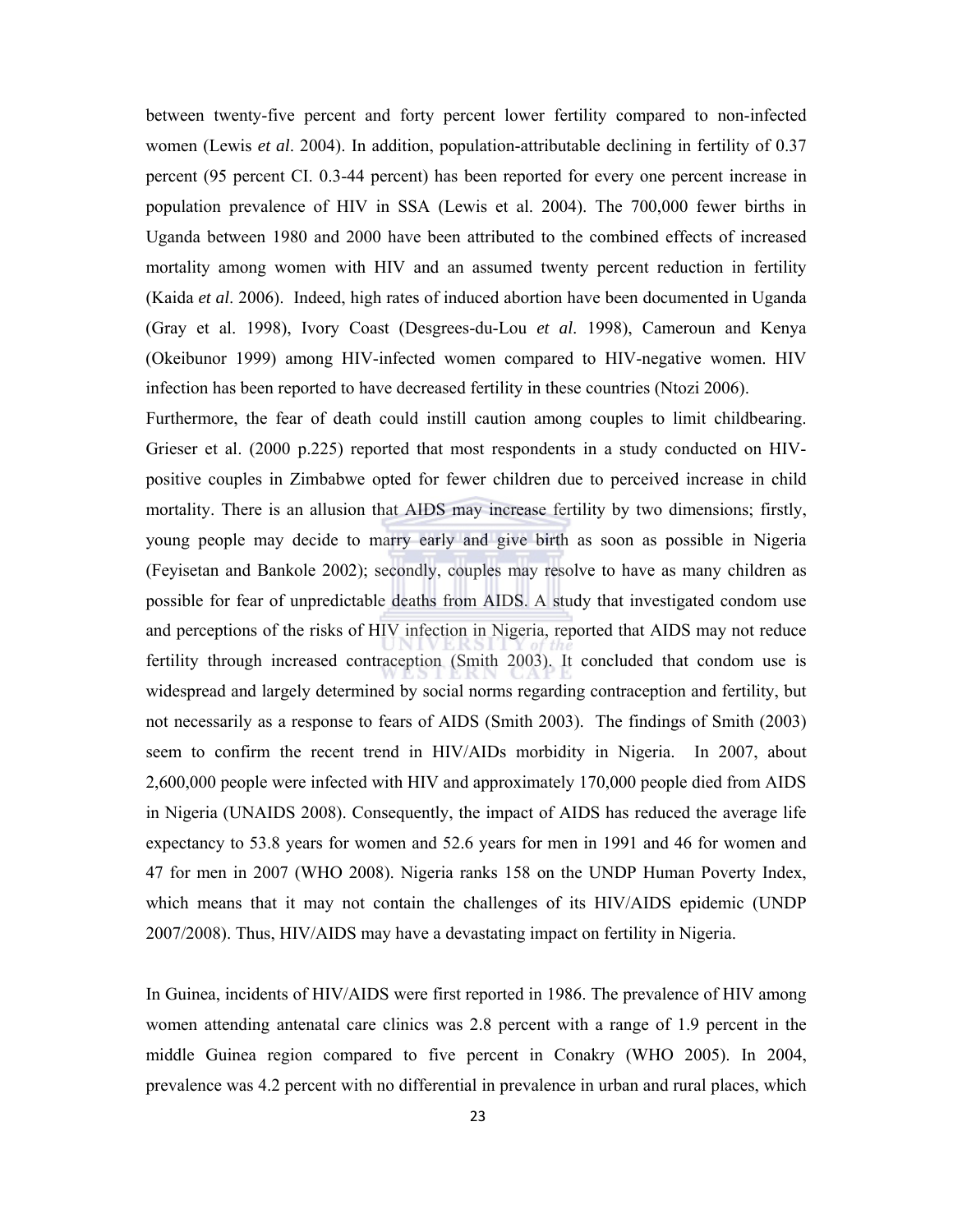was found to be 4.1 and 4.3 percent respectively (WHO 2005). Furthermore, about 170,000 adults and children were living with HIV/AIDS at the end of 2004 (WHO 2005). WHO considered Guinea as a country facing a generalized HIV/AIDS epidemic in 2005 (WHO 2006). The spread of HIV/AIDS in Guinea is propagated by proximity to high-prevalence countries, an influx of refugees and internal and sub regional instabilities (WHO 2006). Guinea as a poor country may not contain the challenges of combating the spread of HIV/AIDS. The HIV/AIDS epidemics will have reducing effects on the entire population and fertility.

#### **2.6 SOCIOECONOMIC DEVELOPMENT**

The effect of proximate determinants of fertility at various stages within the woman's reproductive life span has been documented. However, proximate determinants do not act in isolation. Social, economic, cultural and gender related determinants of fertility such as economic development, urbanization and maternal education regulate their effects on fertility (Caldwell 2008; Guttmacher 2008; Bongaart 2008). Socioeconomic changes have been viewed as the driving force behind the fertility transition in Sub Saharan countries (Guttmacher 2008). Stagnancy of economic growth in the 1990s has been suggested to be the cause of fertility stalling (Guttmacher 2008). Economic growth and declining mortality are associated with a decrease in fertility in Sub Saharan Africa (Guttmacher 2008). Notestein (1953) in his classical demographic transition stated that fertility is high in traditional agricultural societies to offset high mortality and consequently ensure population survival. This implies that industrialization, urbanization, rising education and investment in public health will lead to a decline in mortality and to a change in the cost and benefits of children (Bongaarts 2005). Hence, an increase in child survival coupled with the rising cost and declining economic value of children are the forces that underpin fertility transition (Caldwell 2008). Therefore, what compels parents to opt for smaller family sizes may be the differential ratio of cost and benefit in the face of declining mortality (Bongaarts 2005).

There have been controversies over how and under which conditions socioeconomic changes affect reproductive behavior. The classical demographic transition theory of Notestein was tested by Ansley Coale and his team in the 1970s, using province-level data 1870–1960 of European countries. This study suggested that socioeconomic conditions are weak predictors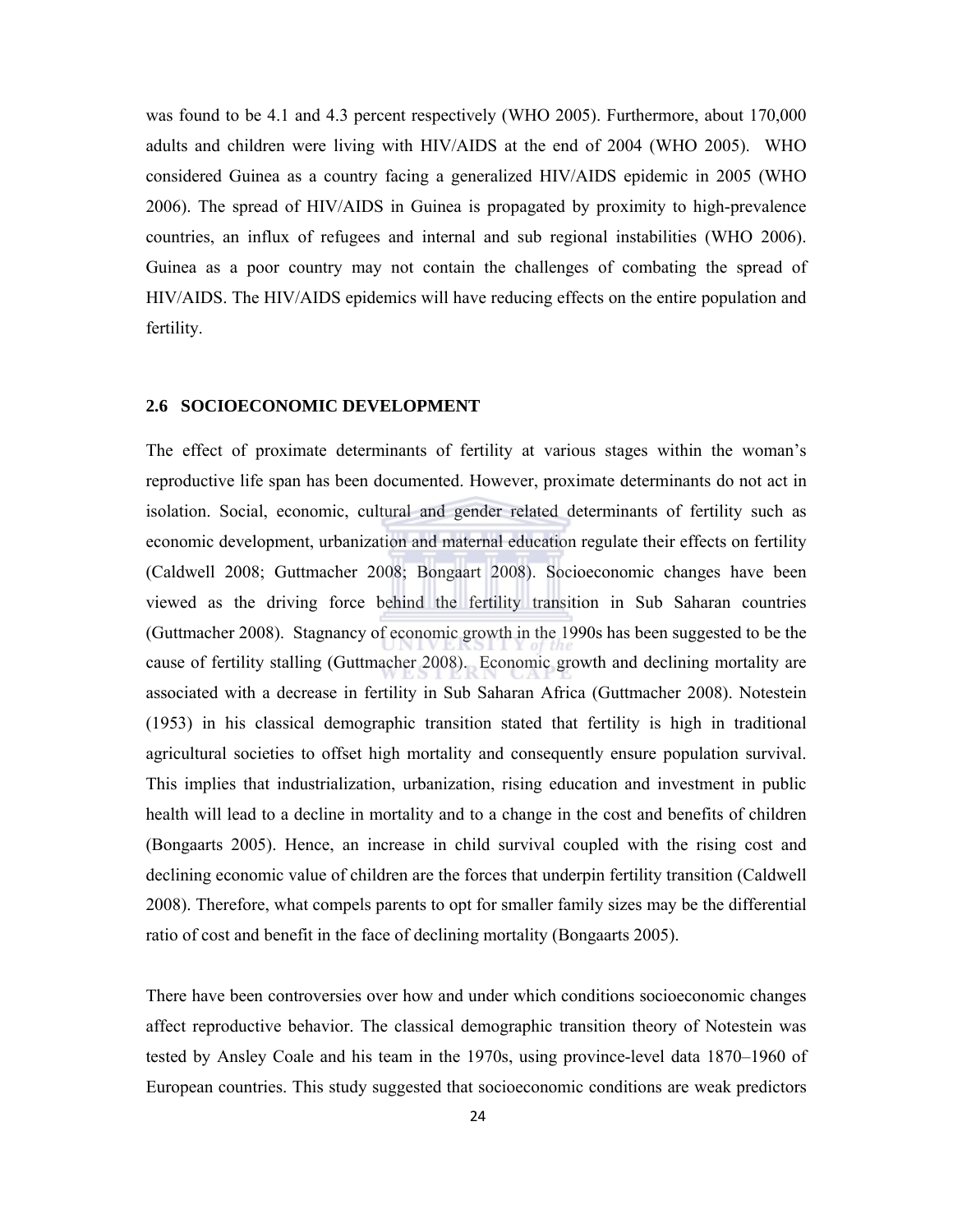of fertility decline as transitions commenced at widely differing levels of development (Watkins 1986 and 1987). Furthermore, once fertility decline has started in a region or country, it ignites the decrease in neighboring regions with the same language or culture even if they were less developed (Watkins 1986 and 1987). Studies in contemporary developing countries do not portray a strong association between development indicators and fertility decline (Bongaarts and Watkins 1996). A significant correlation exists between some developments and fertility, but early phases of transition and the pace of decline are weakly predicted by these indicators (Bongaarts 2005). The wanted fertility in Kenya and Ghana is 3.6 and 3.7 respectively, despite the fact that development indicators have largely leveled off (Bongaarts 2005). This may suggest that fertility preferences take precedence over socioeconomic determinants over the desired family size. However, there is strong evidence between the cause and effect of association between socioeconomic changes and fertility decline. An analysis of fertility transition in Brazil by Potter and his colleagues (2002:739) showed consistent relationships between the decline in fertility and measurable changes in social and economic developments.

However, the mediating explanation for these inconsistencies is the role of diffusion and social interaction processes (National Research Council 2001; Behrman et al. 2002). Diffusion is the spread of information, ideas, and behaviour among individuals, communities and countries, while social interaction is the influence of individuals' attitude and behaviour on others. These two processes have been suggested to either promote or hinder fertility declines. There is evidence of resistance to the adoption of birth control measures in pretransitional societies. This resistance is responsible for keeping fertility unchanging even when a country begins to develop and the demand for children declines (Bongaarts 2005). Once this resistance is subdued, fertility may decline rapidly as enclosed demand for birth control is maximally satisfied under cost effective conditions (Bongaarts 2005). This explanation has been substantiated in many developing countries and those countries with low levels of development. It is noteworthy that the knowledge about contraception and access to contraceptive methods through family planning programs are underground work of diffusion (Bongaarts 2002:297; Rodriguez and Aravena 1991). This is demonstrated in Kenya where fertility declined among all strata of women as a result of family planning programmes (Blacker *et al*. 2005). In summary, Bongaarts (2002:297), concluded that both classical and diffusion perspectives are important, although their roles in the course of the transition may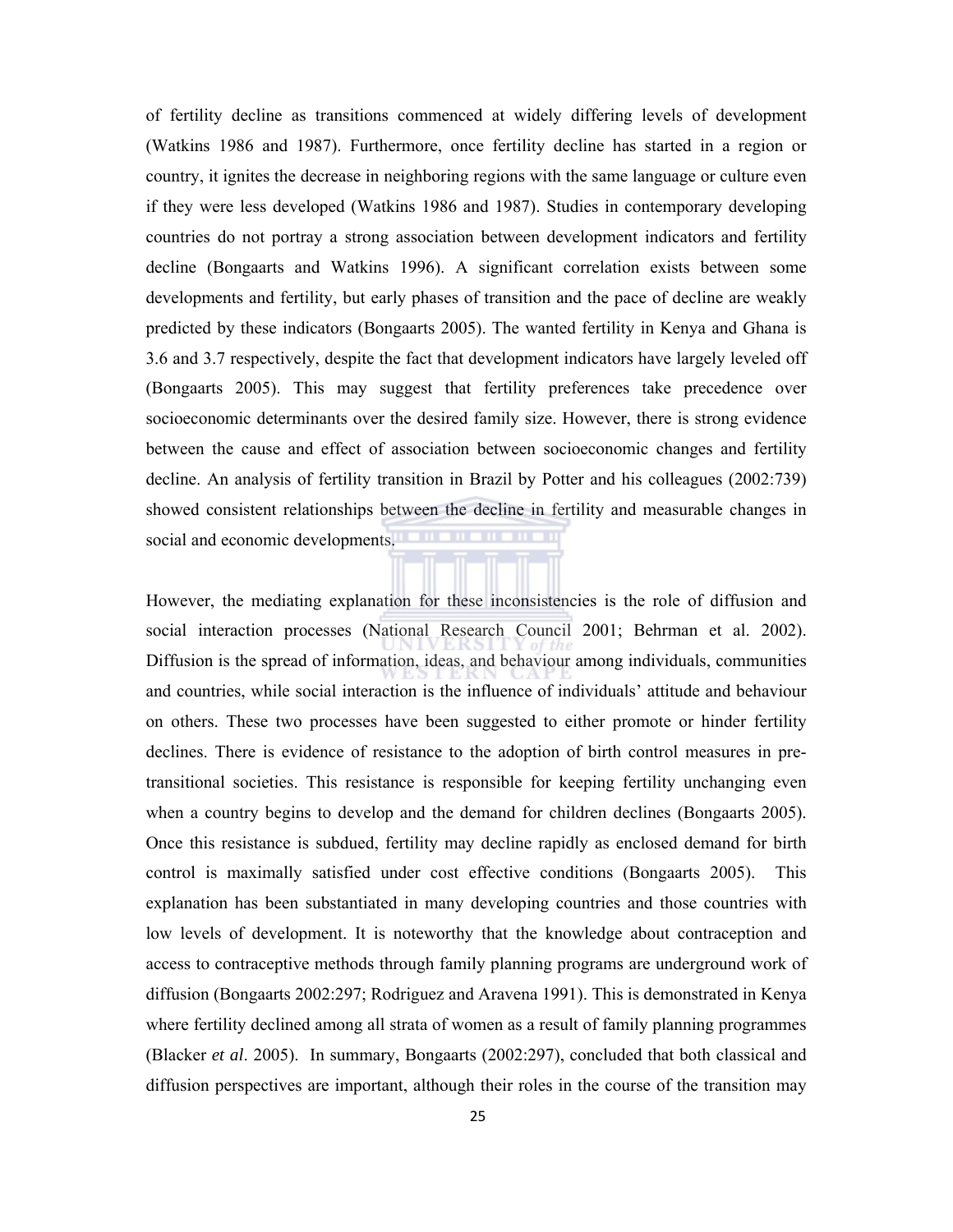change. In addition, diffusion and social interaction processes catalyzes early decline in the transition. On completion of the early process, late fertility transition is tied to the level of socioeconomic developments (Bongaarts 2002: 297).

#### **2.7 CAUSES OF FERTILITY DECLINE**

Caldwell (2008) reported that the primordial cause of fertility decline was the engagement of men in other types of work apart from farming. These jobs were executed away from the home, making it impossible for the children to copy their fathers. The absence and experiences of their fathers at work created the need for universal and prolonged education to secure better paid jobs for their sons (Caldwell 2008). The imposed direct and indirect cost of education and non productive children were too expensive for most parents (Caldwell 2008). Hence the first demographic transition took place. Furthermore, industrial development fostered additional opportunities for female employment, which triggered a further decline in fertility from the 1960s (Guttmacher 2008). Farming, where children's labour was valuable paved the way to life in industrialized urban areass, where their work was of less value (Caldwell 2008). The decline in the value of children and indeed the extra cost were critically increased by the growing tendency of sending them to school in the nineteenth century (Caldwell 1980). **WESTERN CAPE** 

The mechanism of delay in marriage or no marriage at all, with limited sexual relations outside marriage decreased fertility (Caldwell 2008). The hallmarks of this mechanism was that young married persons should not live with or depend on their parents. This postponed marriage until they could afford accommodation, furniture and other obligations of family life (Caldwell 2008). Fertility was cut down by half in Western Europe around 1880 to the early 1900s using diverse methods: abstinence, abortion, and some infanticide, douching with spermicides, thick rubber condoms, withdrawal, pessaries and suppositories (Caldwell 2008). Toward the end of the transition, Dutch caps and diaphragms were made available to middle class people (Caldwell 2008).

However, very low fertility (below replacement level in most of Western Europe) was largely achieved by deferred marriage and births within marriage (Caldwell 2008). Furthermore education partly preceded contraceptive use in Europe (Beck and Lash 1994). There was a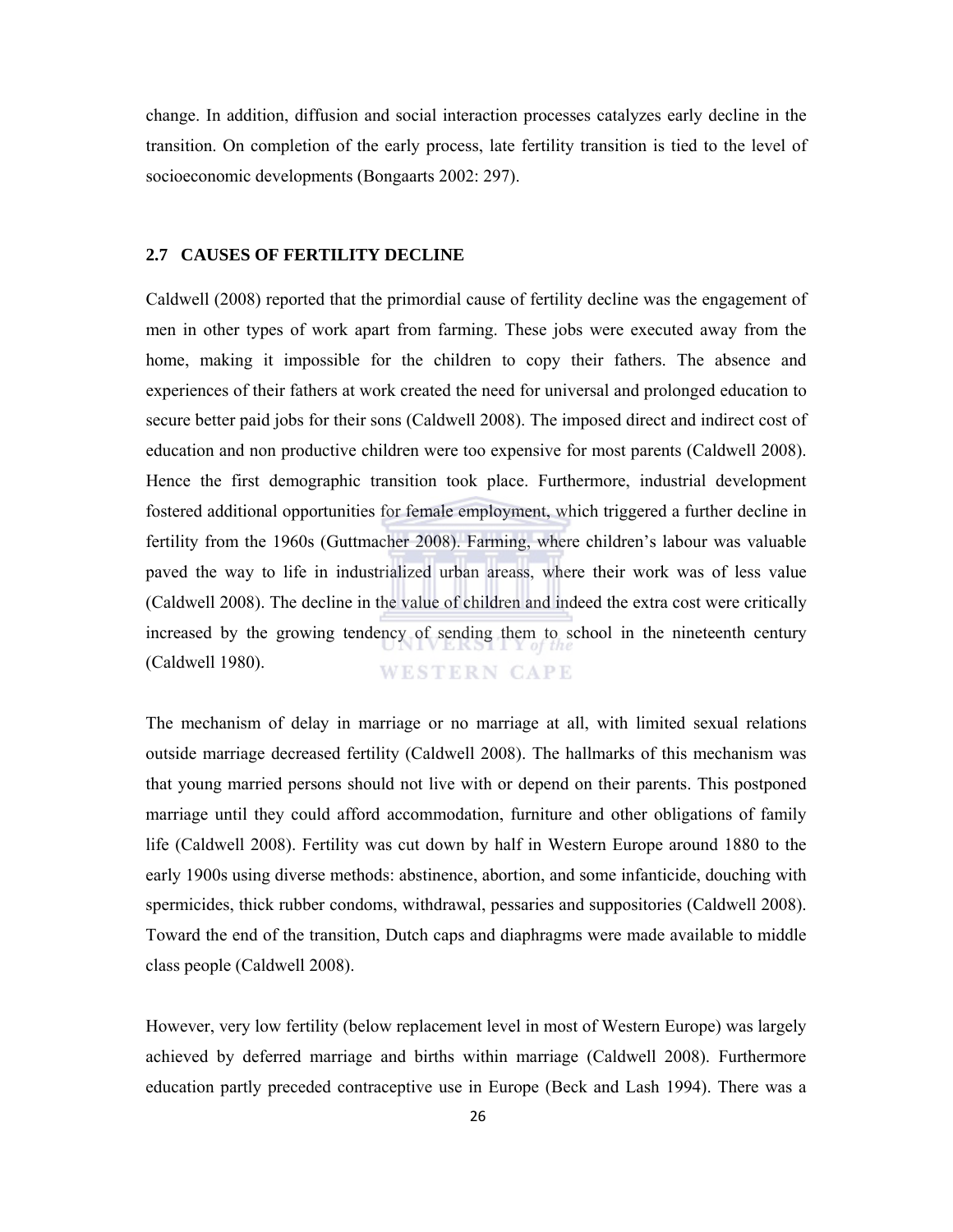desire of women to enter the workforce for higher income so that the family could partake of the benefits of the consumer society. Incidentally, higher levels of education became the criteria for the desired higher income.

#### **2.8 CAUSES OF FERTILITY STALLING**

It has been suggested that the cause of fertility stalling has reduced funding for the promotion of family planning programs (Cleland *et al*. 2006, Blanc and Tsui 2005). This has been contested because there was neither a decrease in program effort scores nor a rise in unwanted fertility as well as unmet needs for contraception (Bongaarts 2005). There was a slight increase in unwanted fertility in Kenya, but other countries did not have a general increase in unmet needs for limiting births or unwanted fertility during the late 1990s (Westoff and Cross 2006). An absence of a meaningful increase in unmet needs does not justify an adequacy of family planning service because levels of satisfaction of demand for contraception are low, about thirty-four percent in Ghana and twenty-four percent in Kenya (Bongaarts 2005). However, it is pertinent to address the problems that militate against the adoption of family planning. Rejection of family planning for fear of the adverse effects, opposition from husbands and religion may play a role in the stalling of fertility (Caldwell 2008; Bongaarts 2005). **WESTERN CAPE** 

Little evidence exists that declining access to contraception is the main cause of stalling in fertility. The sudden stalled TFR despite the increase in contraceptive use in Bangladesh raises batteries of questions about the factors of fertility dynamics and future prospects among policy makers and planners (Bairagi 2001). The stalling of fertility, despite an increase in contraceptive use, was the highlight of the seminar organized by the United Nations Population Fund (UNFPA), held at Dhaka on 17 May 2001 (Bairagi 2001). It had been previously reported that family planning programs can reduce unwanted fertility, but their effects on desired family size is apparently weak (Freedman 1997). Although the TFR remains above the replacement level, many experts agreed that family planning programs were the main factors responsible for fertility decline in Bangladesh (Cleland *et al*. 1994; Robey *et al*. 1993). Some other experts argued that the major change in fertility has been brought about by other changes in the desire to have children not by birth control methods (Caldwell *et al.* 1999; Becker 1991). Pritchett (1994:39), the most fervent critic of these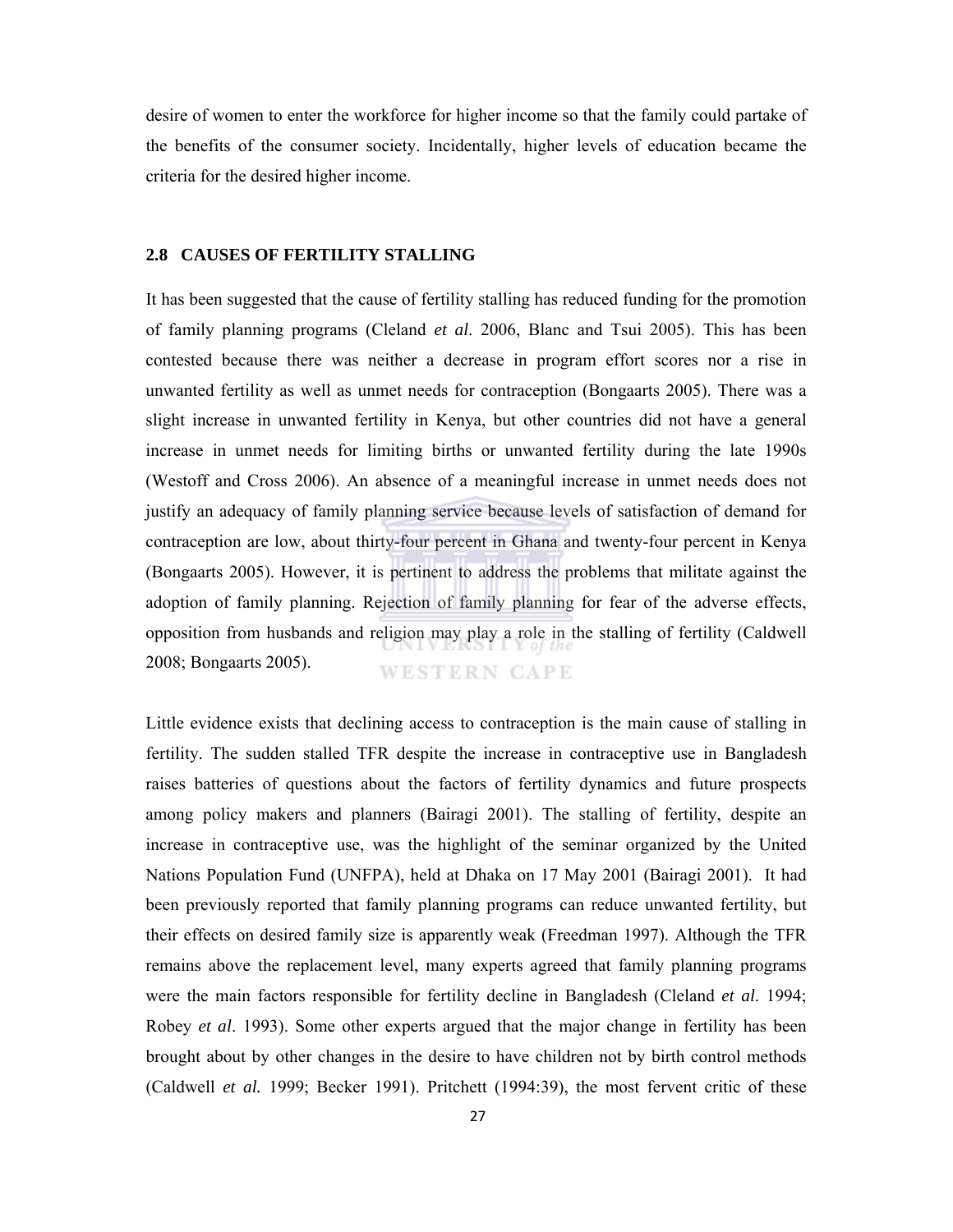programs asserted that to achieve low fertility, "… it is fertility desires and not contraceptive access that matters". He argued that "if …improved family planning programs were driving fertility declines, they should be accompanied by a reduction in excess fertility". Based on Pritchett's argument, it is likely that a sustained high fertility rate in Nigeria and Guinea is in part due to the large desired family size.

#### **2.9 THE EFFECT OF GOVERNMENT POLICIES ON FERTILITY**

In some countries, demand for family planning activated policy effectiveness, while in others independent factors such as an economic crisis and international pressure pressed policy makers into action on population policy (Lush *et al.* 2000). For instance, it was reported that unprecedented cases of abortion pushed family planning policy in Zimbabwe and Zambia in the early 1980s (Maveneka 1995; Kalumba 1995). However governments that developed more successful policies were those which acknowledged economic factors as the basis to reduce population growth (Lush *et al*. 2000). Indeed economic reasons were instrumental to population policy formulation in Nigeria and Guinea (IMF 2000). How well the policy has achieved the objectives remains unclear.

#### **UNIVERSITY** of the

One of the targets stipulated in the Nigerian national population policy (1988) was to reduce the TFR from 6 to 4 children per woman by the year 2000. Presently, this target has not been met. The federal government of Nigeria has teamed up with non-governmental organizations to reduce national population growth rate to two percent by 2010. Evidently, advocacy for family planning is on the increase, but the impact is yet to be accounted for in fertility decline Ihejiamaizu (2002). On 29 January 2004, the then Nigerian Minister of Health, Eyitayo Lambo, announced a new policy that would replace the 1988 national population policy under which each couple was encouraged to have four children or more (RedOrbit, 2004). Lambo said that the new policy encouraged Nigerians to have the number of children they could cater for, since there was no ceiling on the number of children per couple. He said the target for the 2004 policy was to ensure that Nigeria's population growth rate was reduced from the current three percent per annum by 2015. The government would check population surges, by promoting the use of modern contraceptives. Indeed, there is nothing different in this new policy compared to that of 1988. The expectation that it would affect population growth and fertility carries little confidence.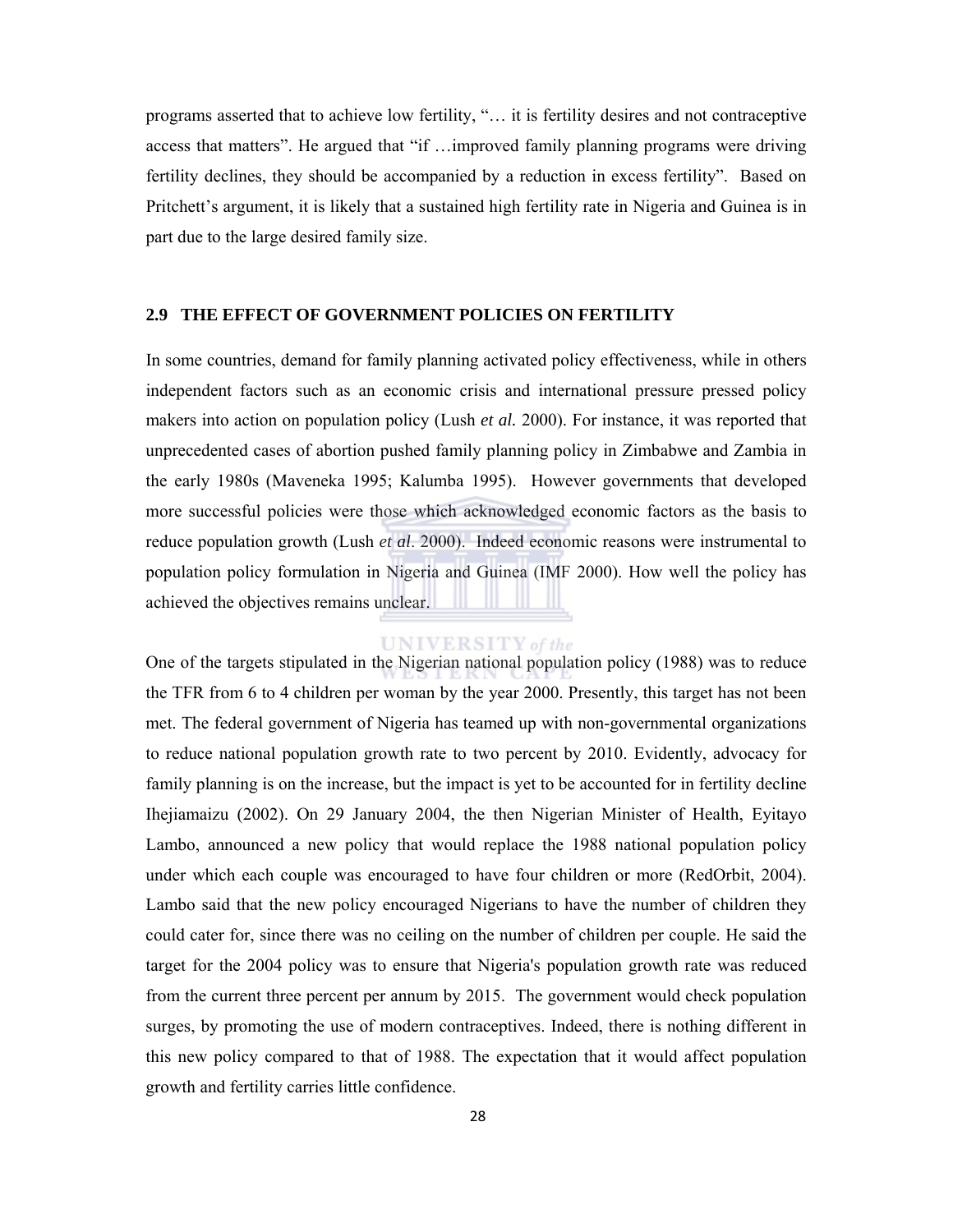Population growth was considered a threat to macroeconomic and social development by the government in Guinea and as a result, a national population policy was formulated in 1992 and was updated in 1996 (IMF, 2000). The scope of family planning services was widened and integrated into the system of primary health care. This was to control the rate of population growth. It is noteworthy that the entire programmes for fertility control and population growth are externally funded. Government dependency on external funding for population programme makes these largely unsustainable.

Evaluation of program impact for several countries by measuring the strength of demand for fertility reduction and the strength of government effort to promote family planning was studied by Mauldin and Ross (1991). The study revealed two important things. First, there was an association between the program strength and socio-economic development, although there was evidence of a few countries with low levels of development and strong programs. Secondly, strong programs do reduce fertility but their effects are subordinate to the influence of socio-economic development. Divergence in population policies are neither casual nor can they be satisfactorily buttressed by inter-country differences in social-economic development (Lush et al. 2000). Furthermore, the possibility of government commitment in providing family planning information and services depend on the actual or perceived demand for such services (Lush *et al*. 2000). Paul Demeny (1992:34) puts it succinctly "it is difficult, nay impossible to maintain hamburger outlets in a resolutely vegetarian neighborhood".

#### **2.91Socio-economic characteristics and policy**

United Nations Population Division and the Population Council have several compendia of population policies extracted from various government documents (Demeny 1977; Lush *et al*. 2000). However the government documents do not account for the implementation assessment. Countries that have certain commonalities along social, economic and cultural aspects tend to hold on to similar policies (Lush *et al.* 2000). Nevertheless, no two countries are actually identical in the true sense of the word. Furthermore, policies and programs are dynamic and evolve overtime (Lush *et al*. 2000).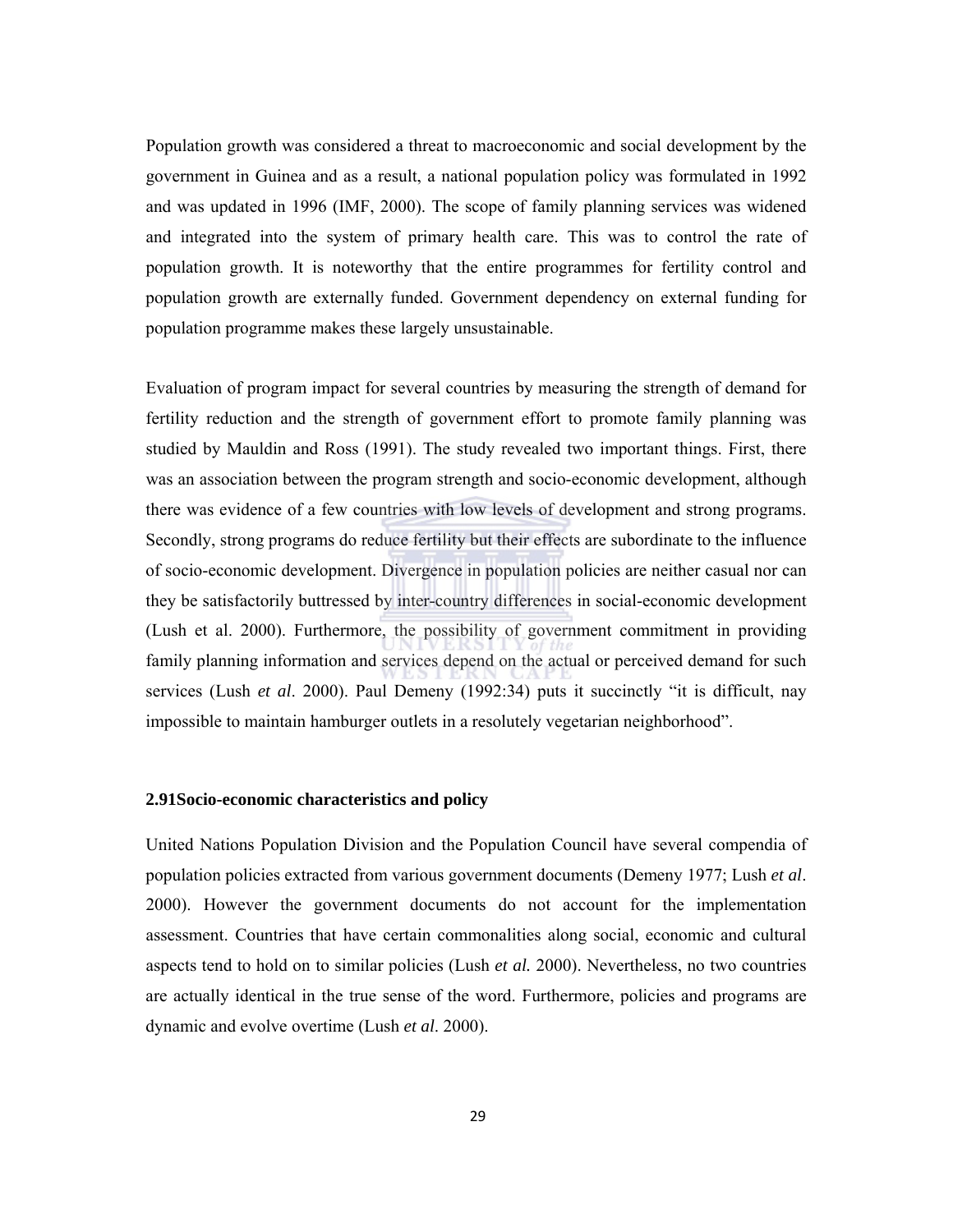The role of government on population policy varies across countries. Government interest in population policy implementation could be religious or cultural. For instance, with the coming to power in 1986 of Carazon Aquino, an adherent of the Roman Catholic Church in Philippines, formal population policy declined and dwindled. The Catholic opposition was influential and thus created ambivalence at government level to family planning (Lush, *et al*. 2000). In 1992, Fidel Ramos, a protestant, come to power and revived the family planning scheme through relevant government agencies (National Statistical Office 1994). Islamic opposition to population policy was strong in Pakistan (Mahmoud 1995). One of the acts of General Zia ul-Haq was to freeze the population program and ban publicity for family planning (Khan 1996). At the same time, President Ziaur Rahman of Bangladesh was consolidating the foundations for a new population program (Lush *et al.* 2000). National commitment to the implementation of family planning programs can be measured by the amount of funding dedicated to family planning programs and related activities expressed in absolute terms per head (Lush *et al.* 2000). Government readiness to spend its own resources rather than rely on donor funding is an indication of political priorities. However, it has not been easy to streamline the expenditures on family planning from those of health (Lush *et al*. 2000).

### **UNIVERSITY** of the

Countries may have similar levels of socio-economic development, but cultural differences play some roles as was observed n Zambia and Zimbabwe. In 1992, only nine percent of women were using modern methods of contraception (University of Zambia 1993), whereas the proportion rose from twenty-seven percent in 1984 to forty-two percent in 1994 for Zimbabwe (Lush *et al.* 2000). Taken together, population policy initiatives and provision of public sector family planning services were instrumental to fertility decline in Tunisia, Bangladesh and Zimbabwe (Lush *et al.* 2000). On the other hand, fertility decline had started before the adoption of a population policy in Thailand, Algeria and the Philippines (Lush *et al.* 2000).

#### **2.10 OTHER FACTORS THAT AFFECT FERTILITY DECLINE**

Apart from the proximate determinants of fertility and economic development, socioeconomic factors like education and child survival contribute to fertility decline (Bongaarts 2001). The WFS of forty countries of Asia, Latin America and the Caribbean, between 1974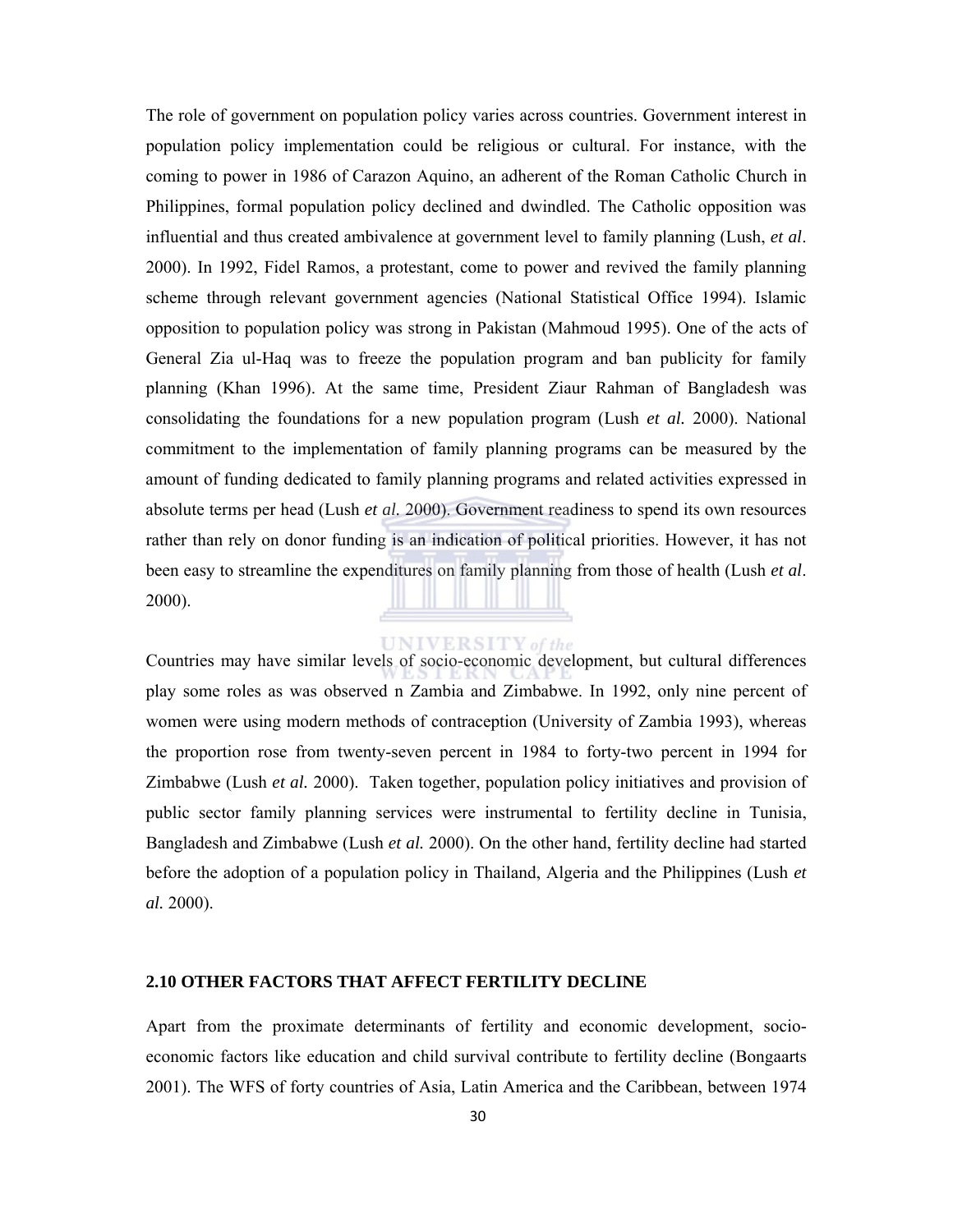and 1984 shows that women who had several years of schooling had lower fertility than those with less education (Ashurst *et al.* 1984). The reason why progressive affluence and high education decrease fertility is not very clear. However, Blacker *et al*. (2005) suggested that when prosperity is followed by a downturn in the economy in a way that it threatens the increasing burden of a large family and peoples' aspirations, the onset of fertility transition may be triggered. This prosperity coupled with education creates a climate of opinion favourable to family limitation. Where the climate of opinion for family planning is not ripe, any decline in fertility associated with the economic downturn may be transitory (Blacker *et al.* 2005). This may have accounted for the sudden stalling of fertility decline in Nigeria. With the oil boom in Nigeria, the TFR rose to 7 in the mid 1970s due to increased food imports and a rise in salaries of workers (Bankole and Bamisaye 1985). However, female education as a facilitator of fertility decline does not agree with the trend in Kenya. Despite high levels of literacy and schooling in Kenya, fertility has stalled at almost five births per woman (Bongaarts 2005). The contribution of poor living standards in Kenya in this stalling in fertility is not clear. However, faltering of the decline in fertility as evidenced by the Kenya DHS 2003 was the implementation of the Information, Education and Communication (IEC) strategy in 2000. In addition, funding of population activities by the UN declined and dwindled between 1998 and 2003. There was equally a shift of interest from reproductive health activities to implementation of programmes on HIV/AIDS and other sexually transmitted diseases (STDs) as well as sensitization to gender issues (Blacker *et al.* 2005).

 The introduction of Structural Adjustment Programs in 1986 created an economic condition that increased the cost of child rearing by the family (Feyisetan and Bankole 2002). It is plausible that the fall in the periodic specific fertility rates was partly due to the adjustment of reproductive behavior which was triggered by the socioeconomic climate. Thus, economic upheaval at the societal and personal levels contributed to the postponement or stopping of child bearing (Markinwa-Adebusoye and Feyisetan (*op.cit*). The TFR of 6.3 and 5.2 in 1986- 1990 and 1995-1999 in Nigeria may be partly due to socioeconomic threats. It is documented in the Nigerian Demographic Health Survey final reports that women employed in the formal sectors had fewer children. In recent times, there is an association between unemployment and lower fertility. Marriage and child bearing are postponed due to unemployment and a long period of economic consolidation.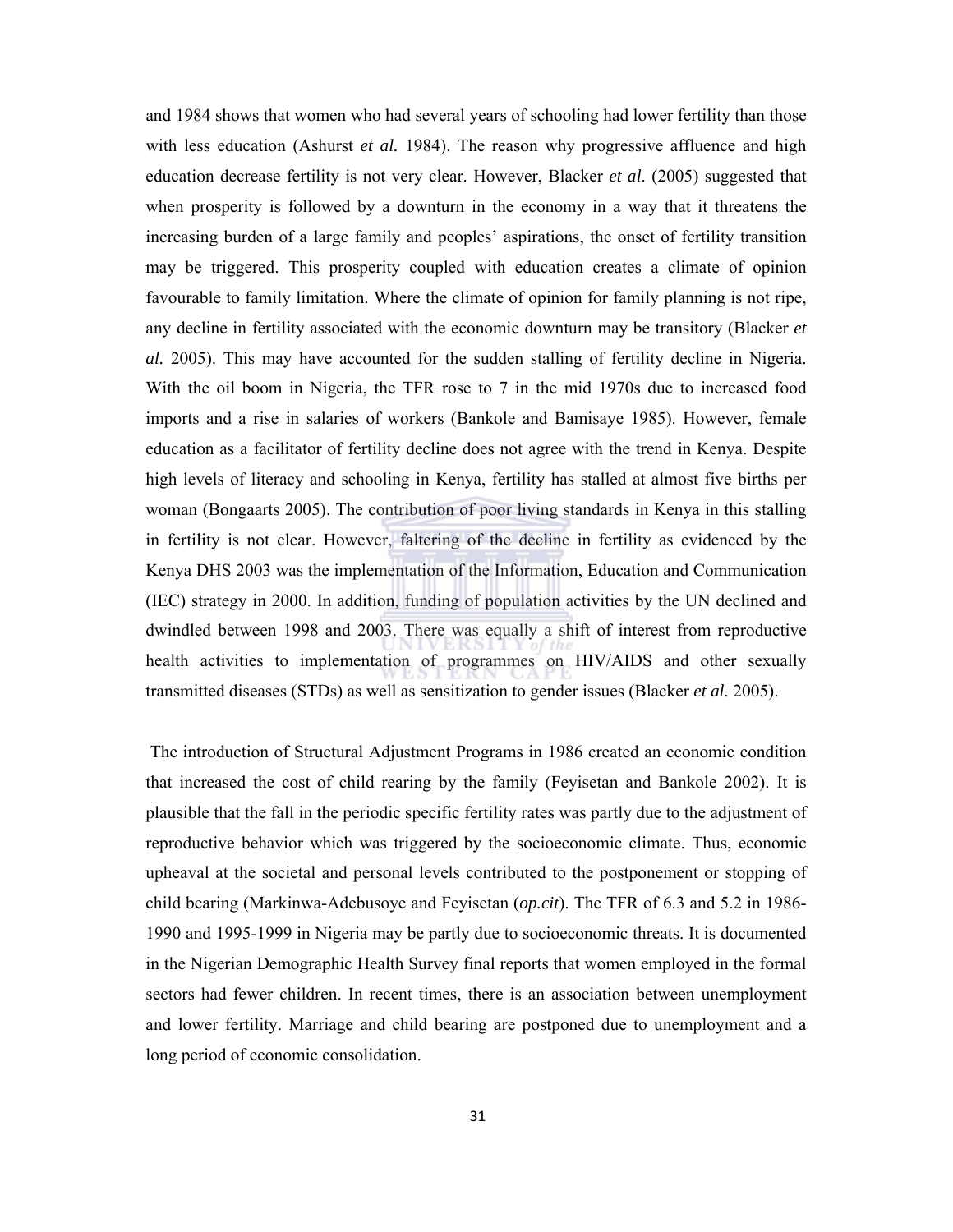On the other hand, despite the poor economic conditions in Guinea, the TFR has remained high. The socioeconomic conditions do not have any effect on family planning. What drives high fertility in Guinea is still the desire to have more children. The EDSG-III shows that seventy-eight percent and ninety-three percent of currently married women and men respectively want more children. Indeed, female education and employment have decreasing effects on fertility. Evidence from FOS (1997) and NDHSs indicated lower fertility among women with secondary school and above compared to those without education. This is consistent with the report of EDSG-III 2005 in Guinea, where TFR rates were 6.2, 5.1 and 3.3 for women with no education, primary and above primary education respectively. There could be variations at regional and district levels with regards to women educational levels on fertility.

The extent to which women education, employment and contraception will decrease fertility is not certain in Nigeria and Guinea. It is documented that African culture endorses high fertility. In Nigeria and Guinea, children are still viewed as insurance for the aging parents. The desire to have more children is still high. Moreover, child mortality is still high in Nigeria and Guinea. Hence, high fertility is perceived as needed because the rate of survival is low and unpredictable. Furthermore, in Nigeria family planning programs do not seem to have adequate support from the government and pressure groups. Hence, the greater burden of family planning delivery rests on external funding which operates in the areass of interest of donor agencies (Feyisetan and Bankole 2002). There is fear of domination among the ethnic groups and population has been playing a key role in controlling power at the center. It is plausible that further declines in fertility may be stalled by regional government policies in order to ensure that the populations of their regions compare favorably with other regions (Feyisetan and Bankole 2002). In addition, the desire for children is still high in Nigeria. Desire for more children is still high in Guinea. Despite the fact that approximately 100 percent of the women know about contraceptives, only nine percent are using it. Therefore, future trends in fertility in Nigeria and Guinea remain uncertain.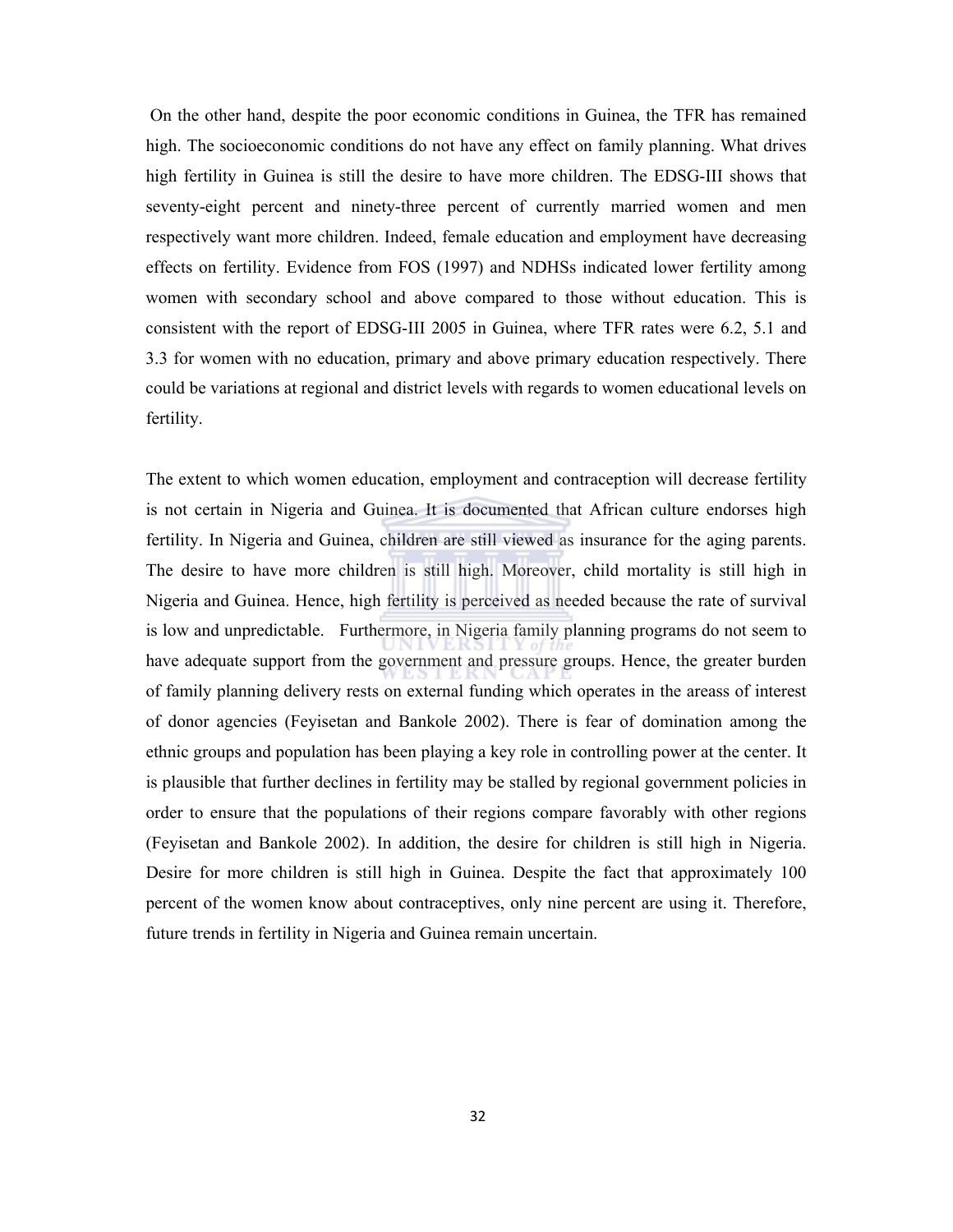### **CHAPTER THREE**

#### **RESEARCH METHODOLOGY AND PROCEDURES**

This chapter describes and explains the methods, techniques, and procedures used in the collection of the data relating to this study.

### **3.0 RESEARCH SETTING**

The aim of the Demographic and Health Survey was to produce unbiased nationally representative data and statistics for Nigeria. The NDHS 1990 Sample was drawn from the National Master Sample for the 1987/1992 National Integrated Survey of Households (NISH), which was based on the 1973 census enumeration areass (EA). A sample of about 10,000 households in 299 EAs was designed with twofold oversampling of the urban stratum, yielding 132 urban EAs and 167 rural EAs. However the NDHS did its own EA identification and listing operation. Hence, a new listing of housing units and households was compiled in each of the selected 299 EAs. A fixed number of 34 households per EA were taken in order to have better control of the sample size. Thus, the NDHS sample is a weighted sample, maintaining the twofold oversampling of the urban sector.

NDHS of 1999 used the Primary Sampling Units (PSUs) of the 1991 National Population Census as the sampling frame. The frame contains 212,079 EAs that are mutually exclusive and collectively exhaustive of the territorial land areas of Nigeria. Similarly the sample frame used for the NDHS of 2003 was the list of enumeration areass (EAs) designed for the 1991 Population Census. Approximately 212,080 EAs, with household and population information of 1991 census, was evaluated as a potential sampling frame for the 2003 NDHS. The EAs were grouped by states, by LGAs within a state, and by localities within an LGA, stratified separately by urban and rural areass. Any locality with less than 20,000 population constitutes a rural areas.

The Enquête Démographique et de Santé-II (EDSG-II) adopted the list of the 4911 zones of enumeration (ZE) created for the purpose of *Recensement General de la Population et de*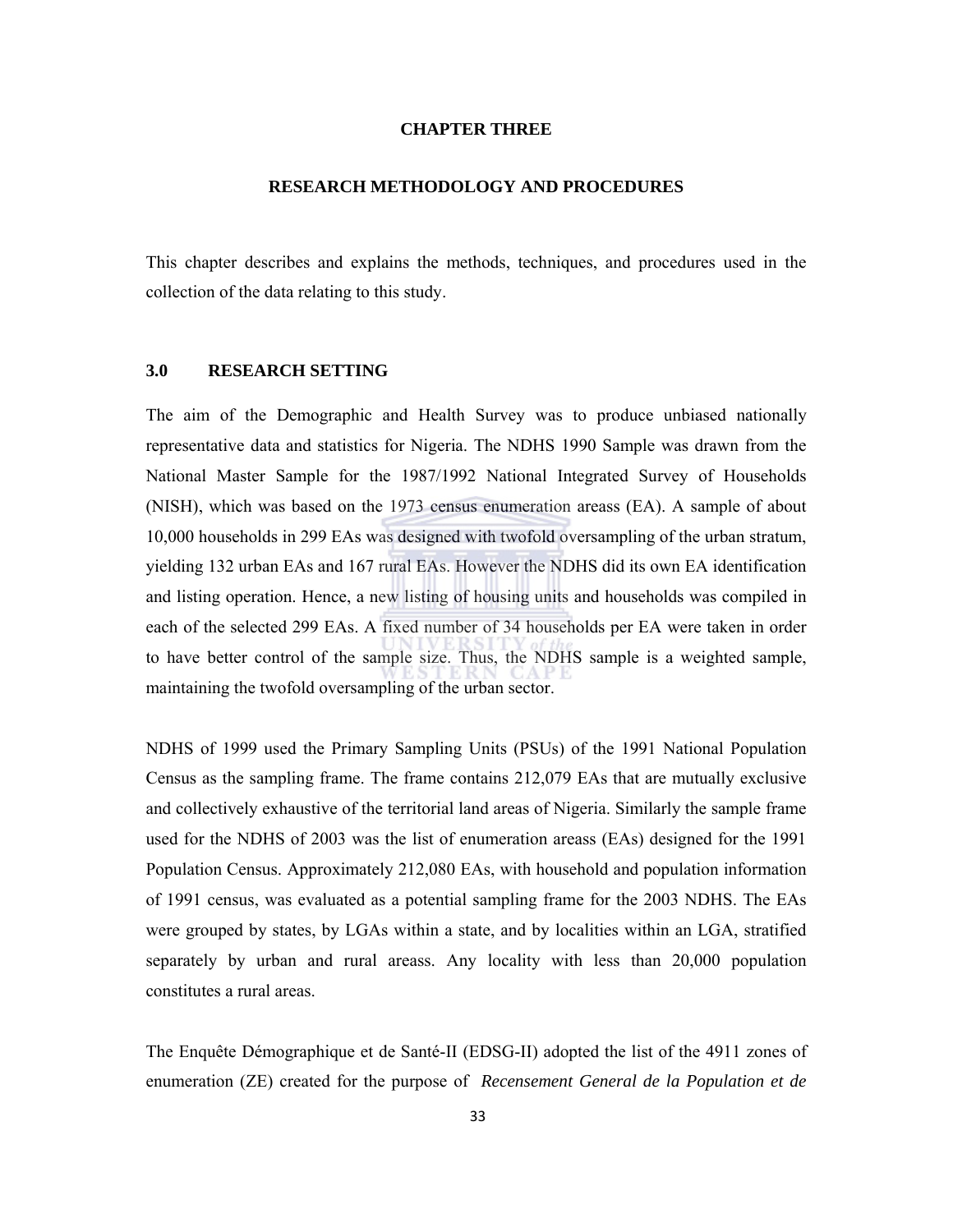*l'Habitation* 1996 (RGPH-96) as the basis for the survey. However, the populations of the refugee camps located in 193 ZEs were excluded from the survey. The Enquête Démographique et de Santé-III (EDSG-III) used the zones of enumeration (ZE) created for the purpose of Recensement *General de la Population et de l'Habitation* of 1996 (RGPH-96) as the basis for the survey. However, 163 ZEs occupied by refugees were eliminated. Thus, the 2005 survey contains 4941 ZEs.

#### **3.1 INSTRUMENT**

 The instruments used were the DHS model B questionnaires, which were designed for use in countries with low contraceptive prevalence. The individual questionnaire was used for the purpose of the present study. The wordings of questions in DHS surveys were consistent over time. The questionnaire gave a number of options, and the interviewers were asked to fill in the questionnaire according to respondents' answers.



#### **3.2 STUDY DESIGN**

The design of the study is cross sectional oriented, because we are going to investigate present functional status, quality of life and access to contraceptive and family planning of women in their reproductive ages in Nigerian and Guinea. We will employ descriptive analysis and interpretation of already existing conditions surrounding fertility in both countries.

### **3.3 DATA SOURCE**

The data used in the study were secondary data from the DHS conducted in 1990, 1999 and 2003 in Nigeria and the EDSG of 1992, 1999 and 2005 in Guinea. The three surveys used roughly the same sampling frames and sample size country wise. Although they did not constitute panel data, as a result of changes in the number of regions, but it is still meaningful to examine the trends of events over time.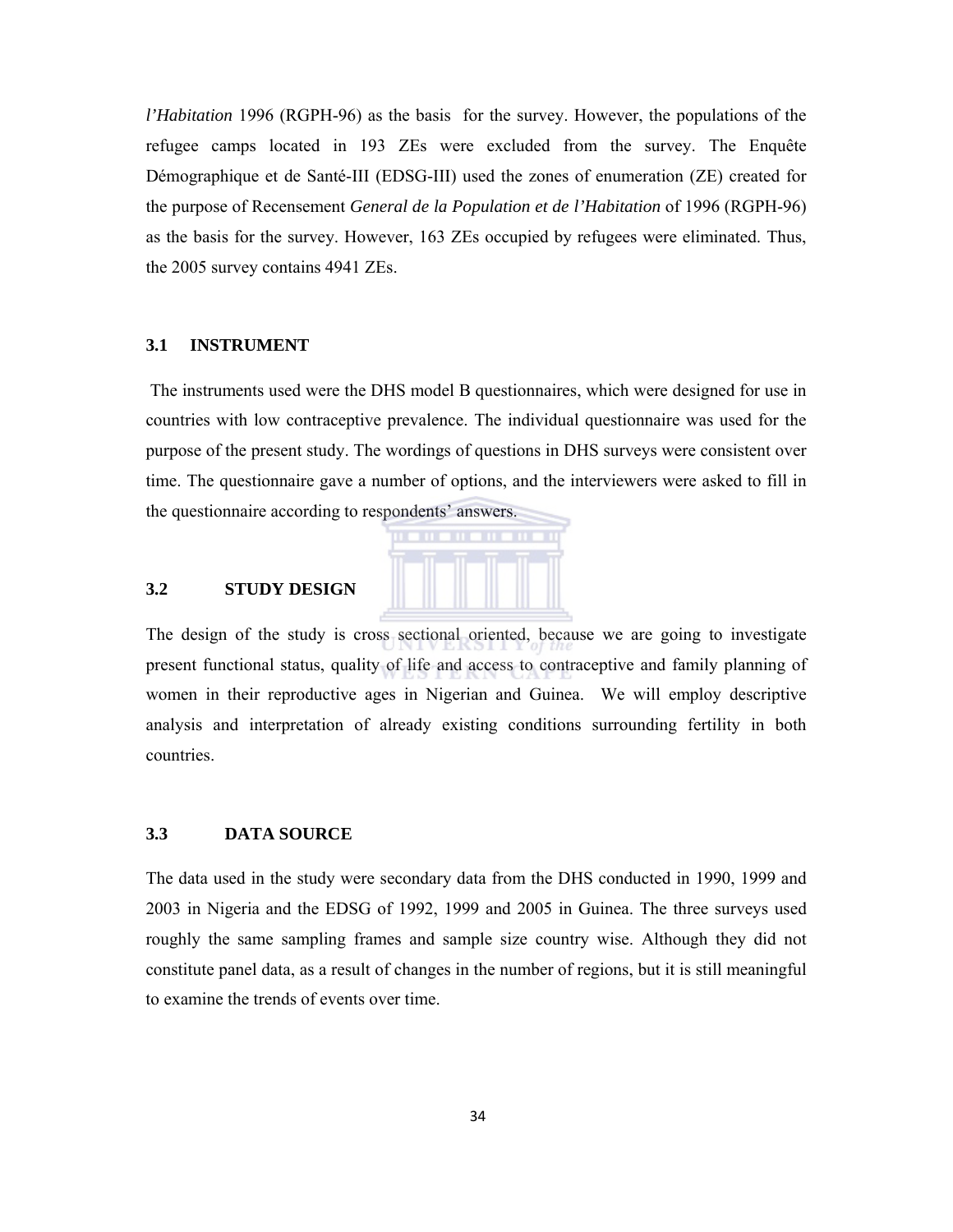### **3.4 STUDY POPULATION**

The study population was women of reproductive ages 15-49 in Nigeria and Guinea. The NDHS covered a population of about 8199 and 7620 women in 1999 and 2003 respectively. The EDSG of 1999 and 2005 covered 6753 and 7954 women respectively. Table 3.2 shows the frequency distribution of women in Nigeria and Guinea by age groups.

**Table 3.1: Percentage distribution of women by age group in Nigeria 1999-2003 and Guinea 1999-2005** 

|                        | <b>Nigeria</b> |      | <b>Guinea</b> |            |  |
|------------------------|----------------|------|---------------|------------|--|
| Age group              | 1999           | 2003 | 1999          | 2005       |  |
| $15-19$                | 21.6           | 23   | 19.8          | 20.5       |  |
| 20-24                  | 18.6           | 19.2 | 16.3          | 14.3       |  |
| 25-29                  | 18.6           | 17.8 | 18.5          | 15.6       |  |
| 30-34                  | 13.9           | 12.3 | 14.2          | 14         |  |
| 35-39                  | 12             | 10.5 | 13.8          | 15         |  |
| 40-44                  | 8.4            | 9.1  | 9             | 10.4       |  |
| 45-49                  | 6.9            | 8.1  | 8.3           | he<br>10.2 |  |
| <b>Total</b>           | 100            | 100  | 100           | 100        |  |
| <b>Population size</b> | 8199           | 7620 | 6753          | 7954       |  |

### **3.5 STUDY VARIABLES**

Women were interviewed on a range of variables that affect fertility directly or indirectly. The hallmark of analysis of the present study is based on the Bongaarts' et al proximate determinants of fertility (1984). In this model, the background and socioeconomic characteristics are posited to influence fertility through their effects on the intermediate variables.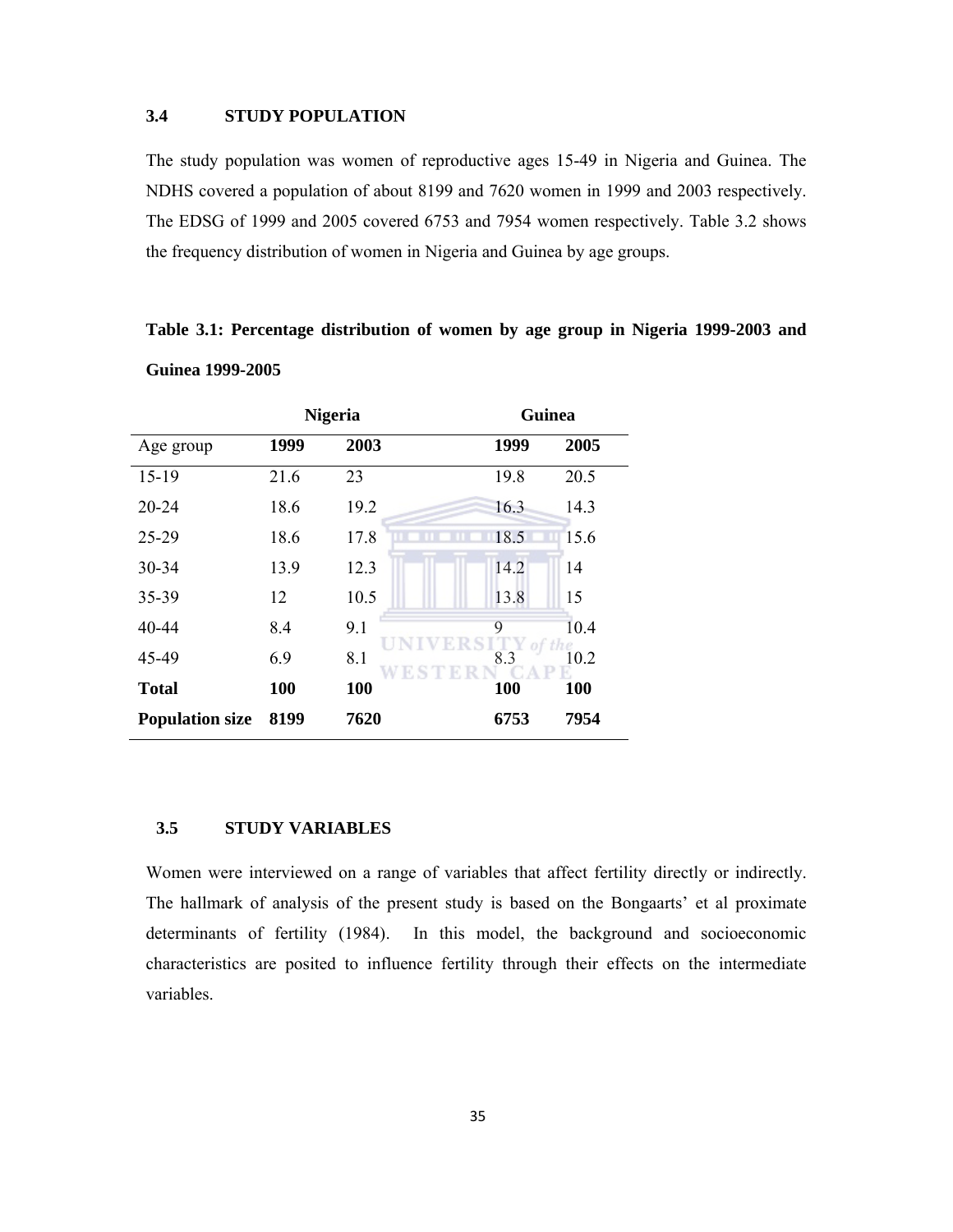## **Figure 1: Bongaarts' model on the role of the proximate variables on fertility**



The variables used in the study are as follows:-

## **Background characteristics variables**

- Age
- Type of place of residence
- Highest educational level
- Total number of children ever born
- Desire for more children
- Number of living children
- Visitation by FP worker
- Respondent approval of FP
- Discuss family planning with partner and others
- Visiting of health facility  $UNIVERSITY$  of the
- $\bullet$  Ideal number of children WESTERN CAPE
- Would use contraceptive if ever get married
- Husband approval of FP
- Respondent approval of FP
- Religion

#### **Intermediate variables**

- Current contraceptive method
- Knowledge of contraceptive methods
- Current use of contraception
- Current marital status
- Current pregnancy wanted
- Wanted last child
- Intention to use contraception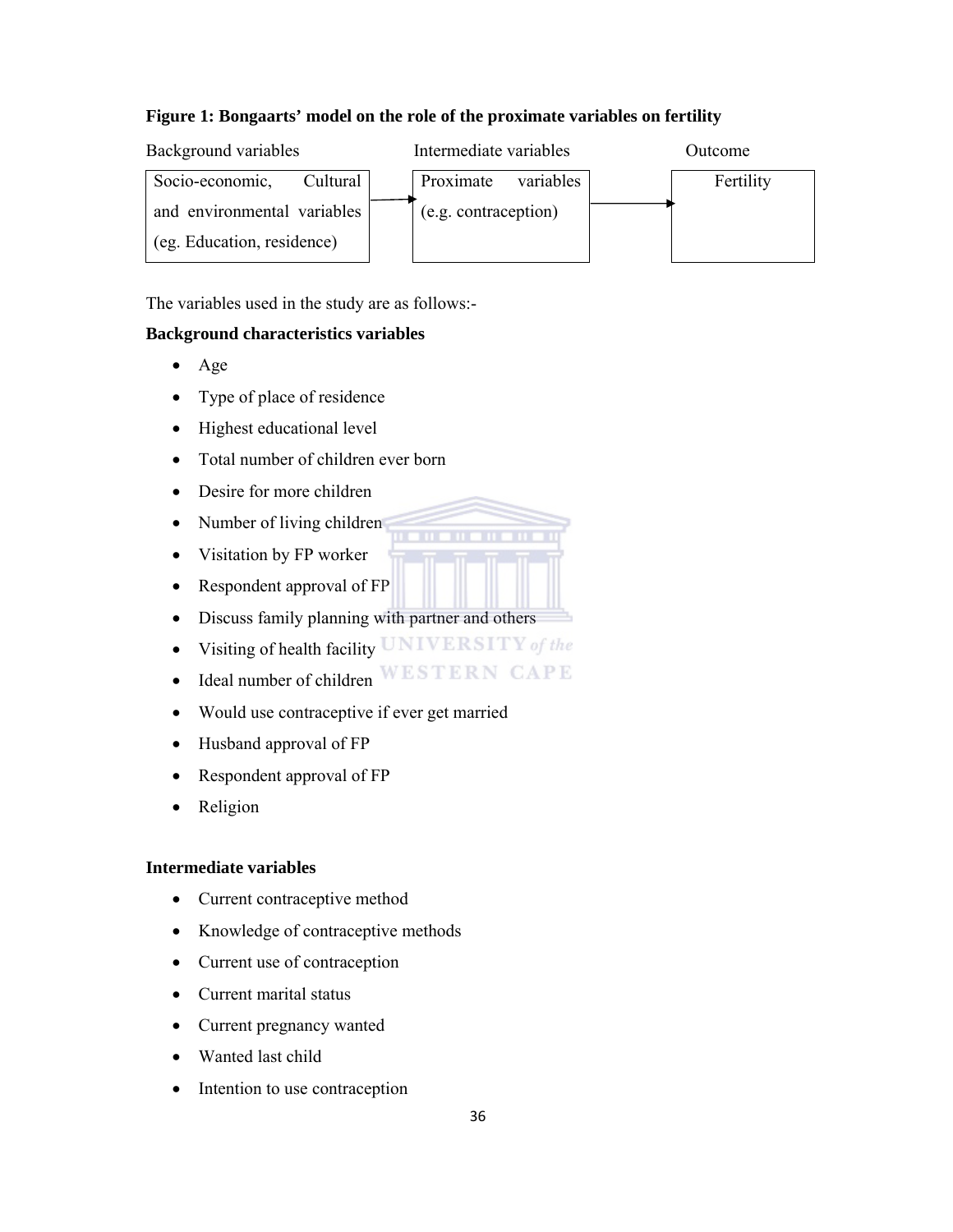- Unmet needs for contraception
- Age at first sexual intercourse

#### **Dependent Variable**

Total fertility rate (TFR)

#### **3.6 DATA ANALYSIS**

Data was coded, organized and analyzed using the Statistical Package for Social Sciences (SPSS) and STATA 10 software. Frequency tables, and cross tabulations and chi-square were used to analyze the data and subsequently presented by percentages in tables and graphs. The binary logistic regression model was used for current contraceptive use due to the dichotomous nature of the dependent variable while stepwise multinomial logistic regression was used for total children ever born. Binary logistic regression was applied to determine the predictors of current contraceptive use by background characteristics after establishing association by chi-square analysis. In an attempt to explain the role of socioeconomic factors on fertility, multinomial stepwise logistic regression was fitted. In the model the total number of children ever born is the dependent variable (Y) whereas age of the respondent (X1), education in single years  $(X2)$ , place of residence  $(X3)$ , current use of contraceptive  $(X4)$ , age at marriage  $(X5)$ , age at first sexual intercourse  $(X6)$ , religion  $(X7)$ , partners education  $(X8)$ and employment all the year (X9) are the independent variables. The mathematical form of the model is as follows:

 $Y = \beta_0 + \beta_1 X_1 + \beta_2 X_2 + \beta_3 X_3 + \beta_4 X_4 + \beta_5 X_5 + \beta_6 X_6 + \beta_7 X_7 + \beta_8 X_8 + \beta_9 X_9$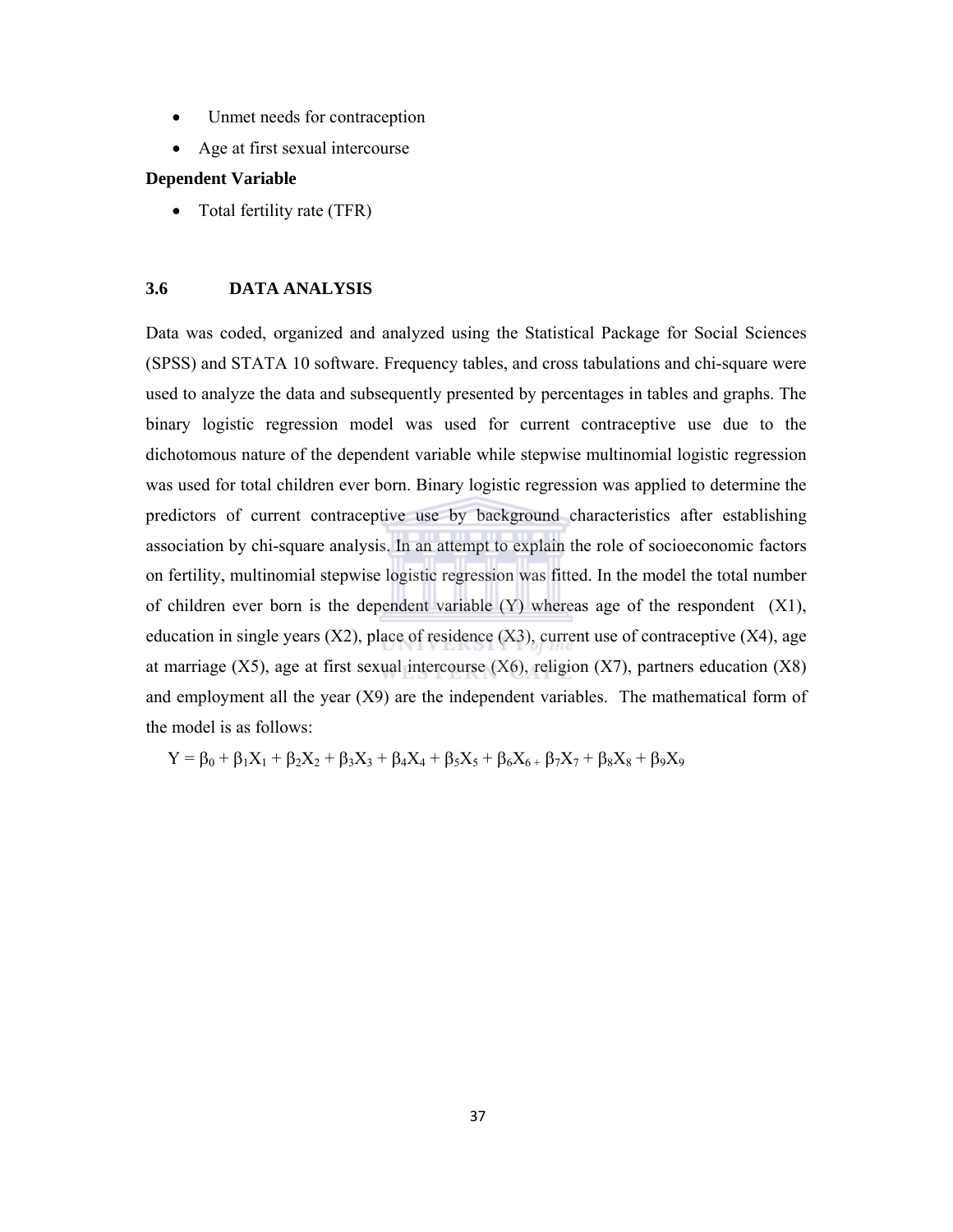#### **CHAPTER FOUR**

### **DATA PRESENTATION AND ANALYSIS OF FINDINGS**

# **4.0 TRENDS IN TOTAL FERTILITY RATES AT NATIONAL LEVELS IN NIGERIA AND GUINEA**

Fertility indices for at least the last 20 years in Nigeria and Guinea are shown in figures 2 and 3 respectively. The TFRs in Nigeria showed a consistent decreasing trend from 1986 to 1999. The TFR increased slightly in 2003, but the increase remained stable in 2006 (CIA World Factbook). The trend considering the DHS 1990 and 2003 may suggest prospects of further decline.

The TFRs in Guinea from the *Recensement General de la Population et de l'Habitation* 1983 to that of EDSG-III 2005, do not show a decrease at national level. The trend in the TFR in Guinea does seem to agree with the hypothesis that fertility is declining in sub Saharan African.

**UNIVERSITY** of the



**Figure 2: Trend in Total fertility in Nigeria from 1978-2006** 

**Source:** National population Bureau Lagos, 1994; Makinwa-Adebusoye and Feyisetan, 1994; National population Commission Abuja, 2000; National population Commission Nigeria and ORC Macro.2004; National population Commission Nigeria, 1994; National population Commission Nigeria and ORC. 2006.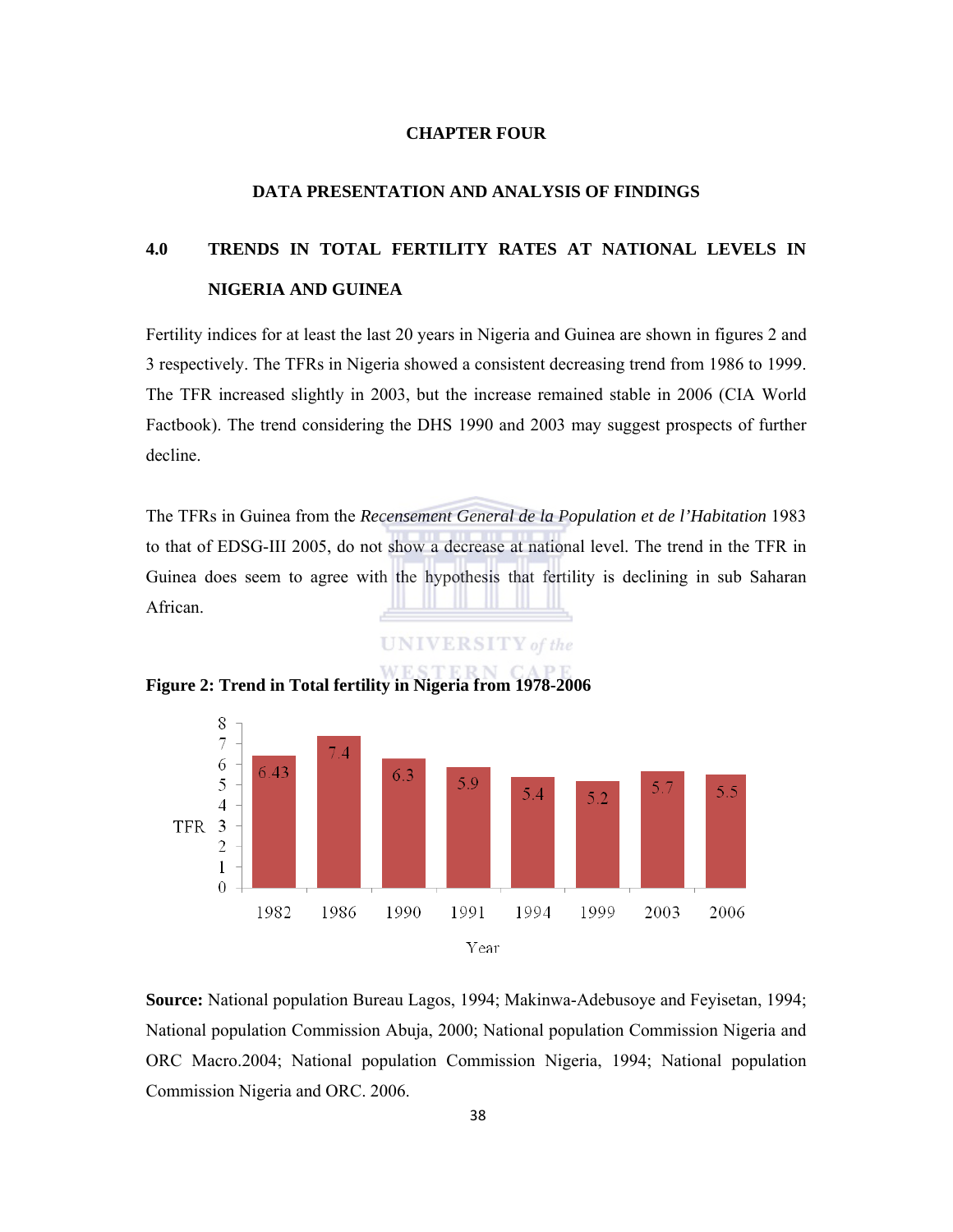

**Figure 3: Trend in Total fertility in Guinea from 1983-2005** 

**Source:** Direction Nationale de la Statistiques and ORC Macro.1993; Direction Nationale de la Statistiques and ORC Macro.2000; Direction Nationale de la Statistiques and ORC Macro.2004; Direction Nationale de la Statistiques and ORC Macro.2006.

# **4.1 TRENDS IN TOTAL FERTILITY RATES BY PLACE OF RESIDENCE IN NIGERIA AND GUINEA**

. **. . . . . . . . . .** .

The trend in the TFR by place of residence in Nigeria is shown in figure 4a. Fertility is higher among rural women compared to their urban counterparts. The TFR for both rural and urban women has been stable from 1990 to 1999 in Nigeria. Fertility in the case of rural women increased by 1 child in 2003. Both rural and urban TFRs show some potential for further increase.

Trends in the TFR by place of residence in Guinea are shown in figure 4b. In Guinea, the trend in the TFR among urban women shows a slight decrease from 1992 to 1999, and stabilized by 2005 while that of rural women show stability at 6. Trends in the rural TFR shows potential for further increase.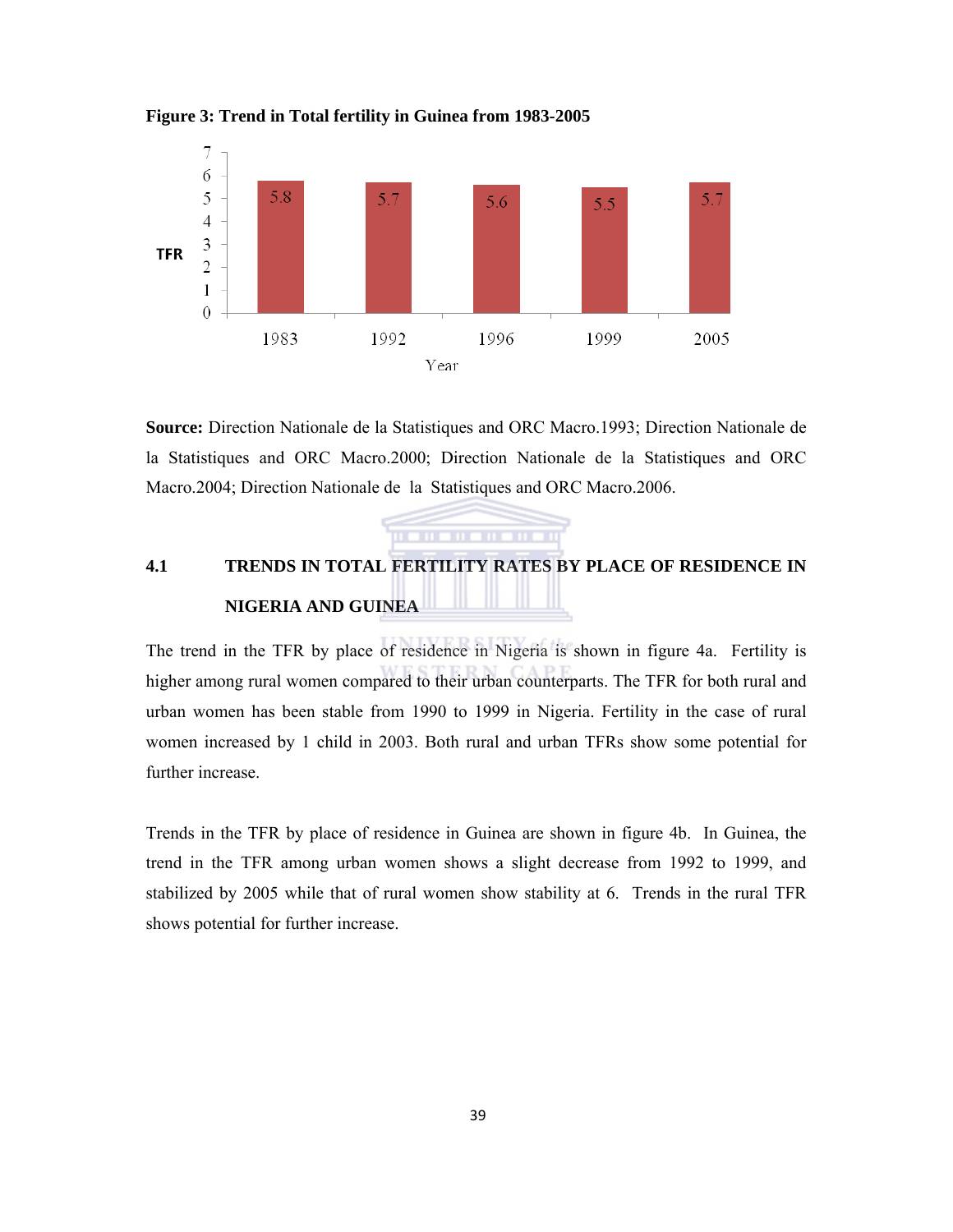

**Figure 4a: Trend in TFR between urban and rural women in Nigeria 1999-2003** 

**Source:** National population Commission Abuja, 2000; National population Commission Nigeria and ORC Macro.2004.



 **Figure 4b: Trend in TFR between urban and rural women in Guinea 1992-2005** 

**Source:** Direction Nationale de la Statistiques and ORC Macro.1993; Direction Nationale de la Statistiques and ORC Macro.2000; Direction Nationale de la Statistiques and ORC Macro.2006.

# **4.2 TREND IN TOTAL FERTILITY RATES BY EDUCATIONAL LEVEL IN NIGERIA AND GUINEA**

Fertility trends in Nigeria in terms of educational level of women are shown in figure 5a. Among women without and those with only primary education in Nigeria, the TFR increased slightly above 6 per woman in 2003. The TFR of women with secondary education decreased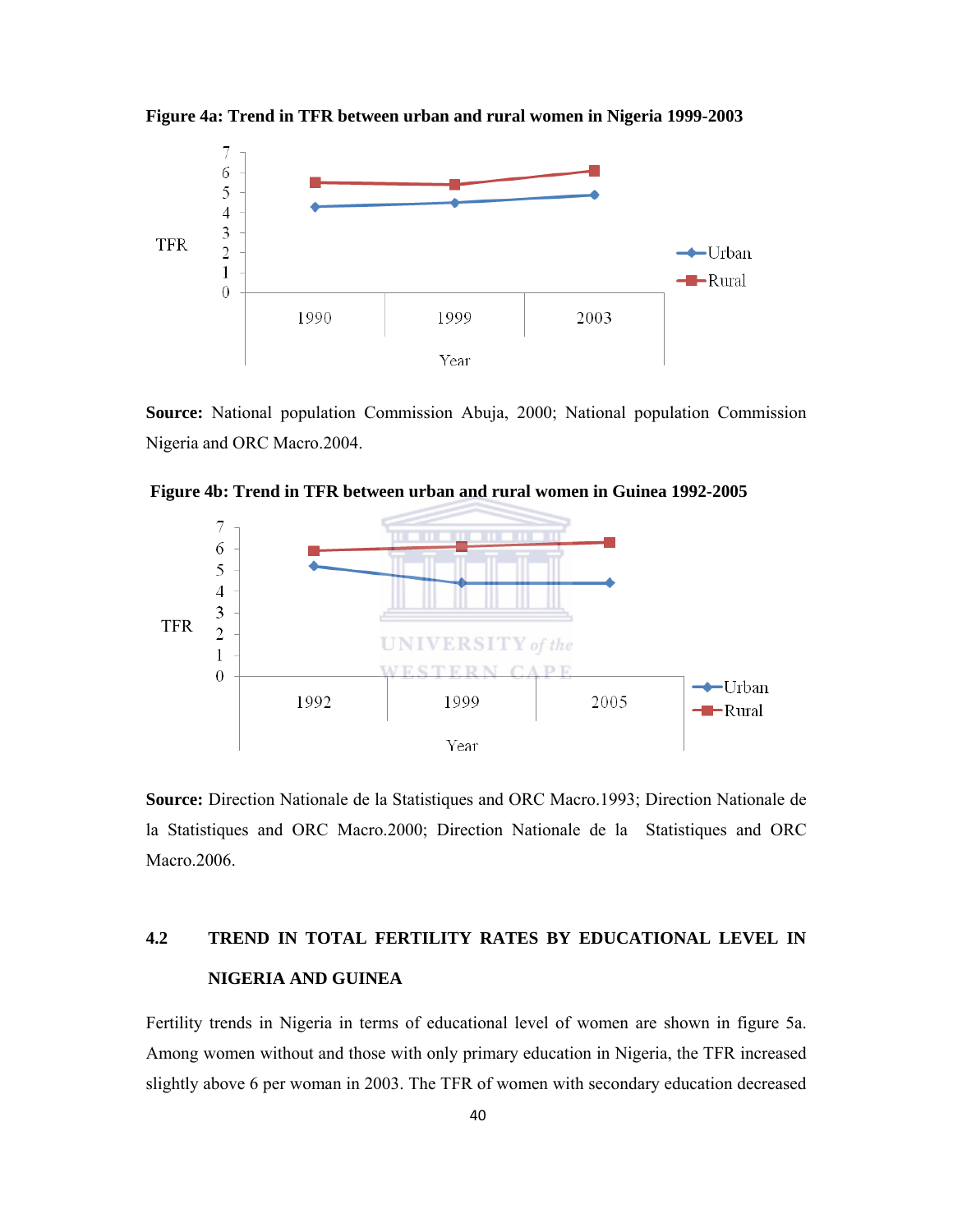slightly between 1999 and 2003. The TFR of women with higher education increased from 2 in1999 to 3 per woman in 2003.

The Trend in the TFR by educational background in Guinea is shown in figure 5b. The TFR among women without education has been increasing slowly since 1992. The TFR for women with primary education did not show a consistent trend over time. It has decreased from above 6 in 1992 to 5 per woman in 2005. The TFR of those with secondary education plus has decreased from 4 in 1992 tending to 3 per women in 2005.

**Figure 5a: Trend in TFR by educational levels of women in Nigeria 1990-2003** 



**Source:** National population Commission Abuja, 2000; National population Commission Nigeria and ORC Macro.2004.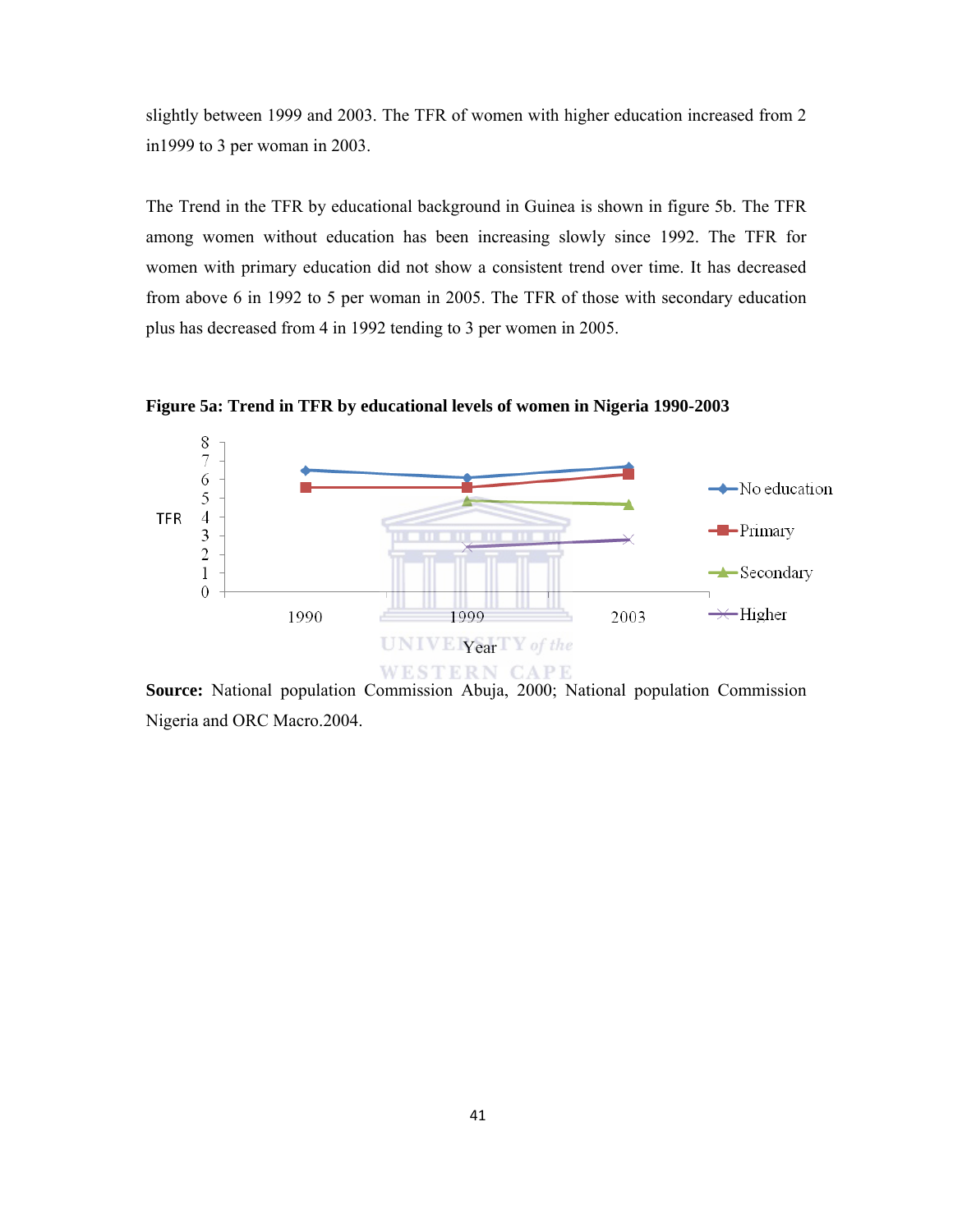

**Figure 5b: Trend in TFR by educational levels of women in Guinea 1992-2005** 

**Source:** Direction Nationale de la Statistiques and ORC Macro.1993; Direction Nationale de la Statistiques and ORC Macro.2000; Direction Nationale de la Statistiques and ORC Macro.2006.

# **4.3 TREND IN AGE-SPECIFIC FERTILITY RATES (ASFRs) IN NIGERIA AND GUINEA**

The ASFRs for Nigeria at national level are shown in figure 6a. There is no consistent trend over time from the NDHSs. However, ASFRs peak at the age group 25-29 and then decline gradually in the older age groups tending to zero. The trends in ASFRs for age groups 15-19 and 20-24 have decreased from 146 and 258 per 1000 population in 1990 to 126 and 229 per 1000 population in 2003. ASFRs for the age groups 30-34 and 35-39 have increased from 220 and 159 per 1000 population in 1990 to 244 and 168 per 1000 population in 2003. ASFRs are generally higher in 2003 compared with 1999 except for the age group 45-49.

In the case of Guinea figure 6b, ASFRs peak at the age groups 25-29 for 1999 and 2005 compared to the age groups 20-24 in 1992 and decrease gradually in the older age group. This is consistent with recent increase of age at first birth. ASFRs have declined for the age groups 15-19 and 45-49 from 184 and 64 per 1000 population in 1992 to 154 and 18 per 1000 population respectively in 2005. ASFRs increased modestly for the age groups in the range of 30-44 between the intervals of 1992 and 2005.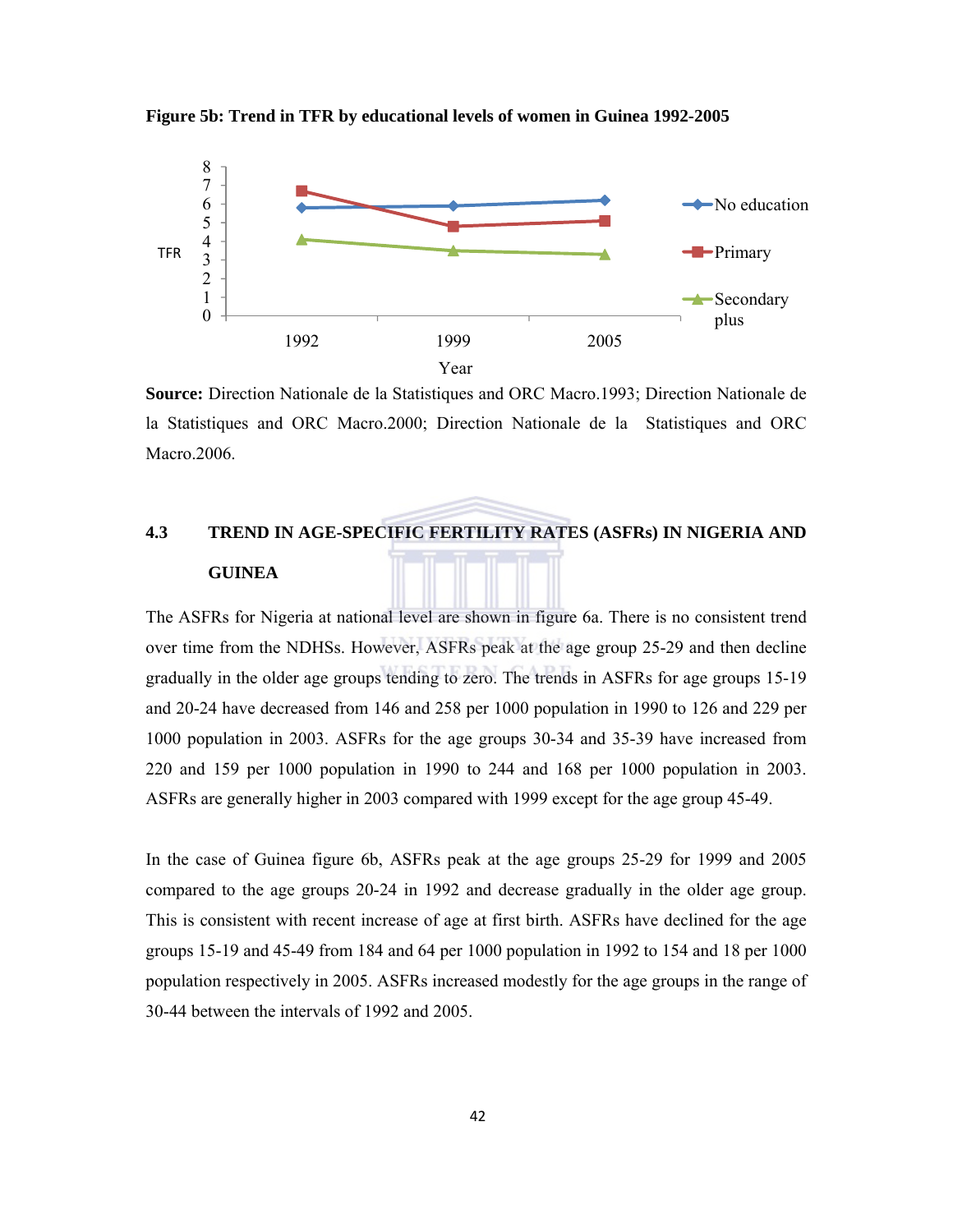



**Source:** National population Commission Abuja, 2000; National population Commission Nigeria and ORC Macro.2004.





**Source:** Direction Nationale de la Statistiques and ORC Macro.1993; Direction Nationale de la Statistiques and ORC Macro.2000; Direction Nationale de la Statistiques and ORC Macro.2006.

# **4.4 PERCENTAGE DISTRIBUTION OF WOMEN AGED 15-49 BY PLACE OF RESIDENCE IN NIGERIA AND GUINEA**

Information on place of residence was available for the two NDHS conducted in 1999 and 2003 as shown in table 4.1. The percentage of women living in rural areass has decreased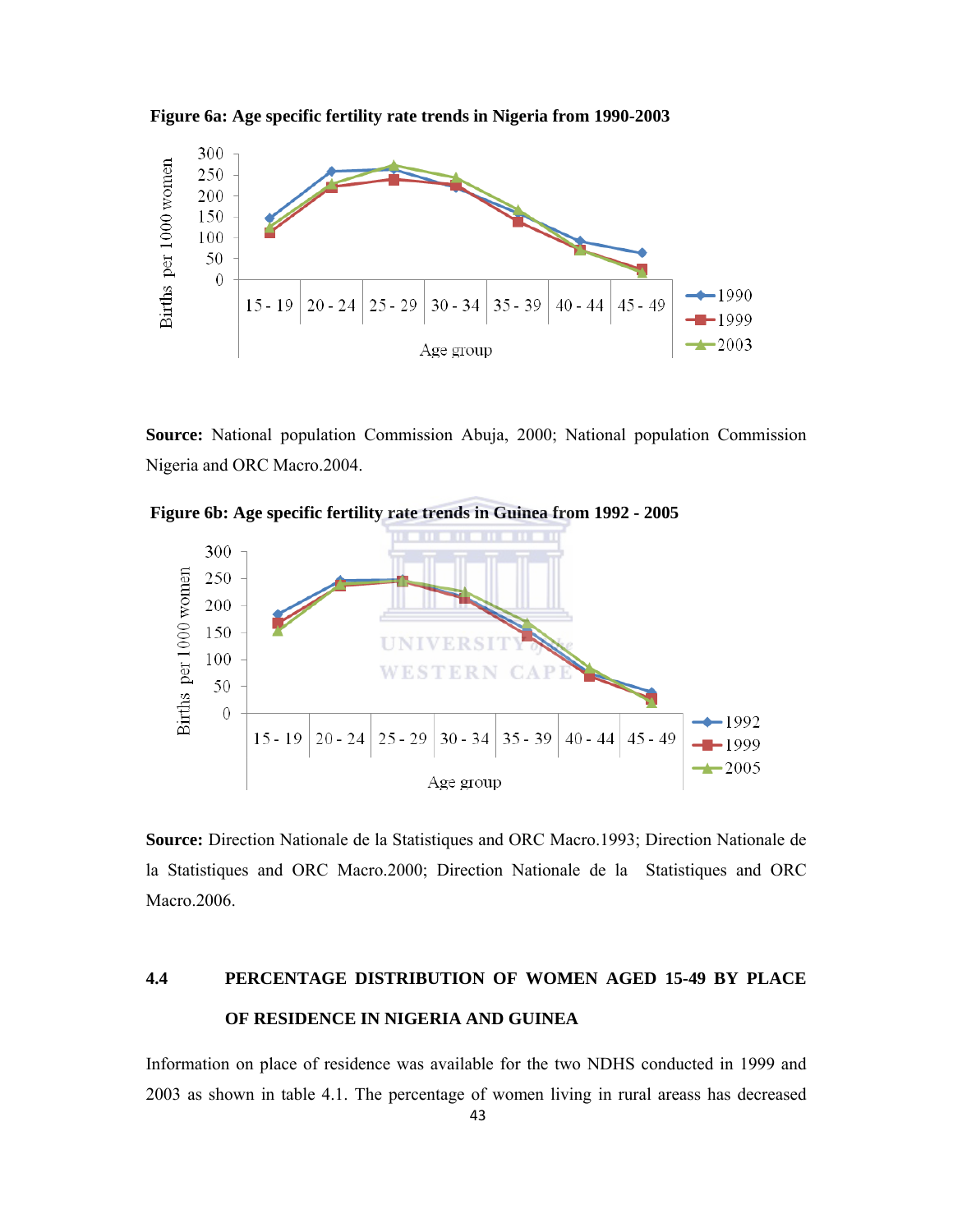among all age groups between 1999 and 2003, leading to a corresponding increase in urban dwellers in 2003. There are no significant differences in the distribution of women by age groups (1999 -  $\chi^2_{(6)} = 0.278$  and in 2003 -  $\chi^2_{(6)} = 0.491$ ). However, over fifty-five percent and almost forty percent of all women dwell in rural and urban areass respectively in 2003. Over forty percent of women of age group 25-29 and 35-39 dwell in urban areass.

Table 4.1 presents the percentage distribution of women by place of residence in Guinea. There are significant differences in the distribution of women by age groups (1999 -  $\chi^2_{(6)}$  = 0.000 and in 2005 -  $\chi^2$ <sub>(6)</sub> = 0.000). The percentage of women dwelling in rural areas of Guinea increased with age over time. About seventy percent of all women dwell in the rural areas of Guinea in 2005. There was a decrease in the proportion living in the urban areas in all age groups except for the women aged 30-34 between 1999 and 2005. The trend shows potential for further increases with a concomitant decrease in urban dwellers. In general Nigeria and Guinea are mainly rural dwellers. Studies have shown that rural women have high fertility rates. The mass migration of women from urban to rural areas in Guinea is shown by the differential between 1999 and 2005 may enhance high fertility.

> **UNIVERSITY** of the **WESTERN CAPE**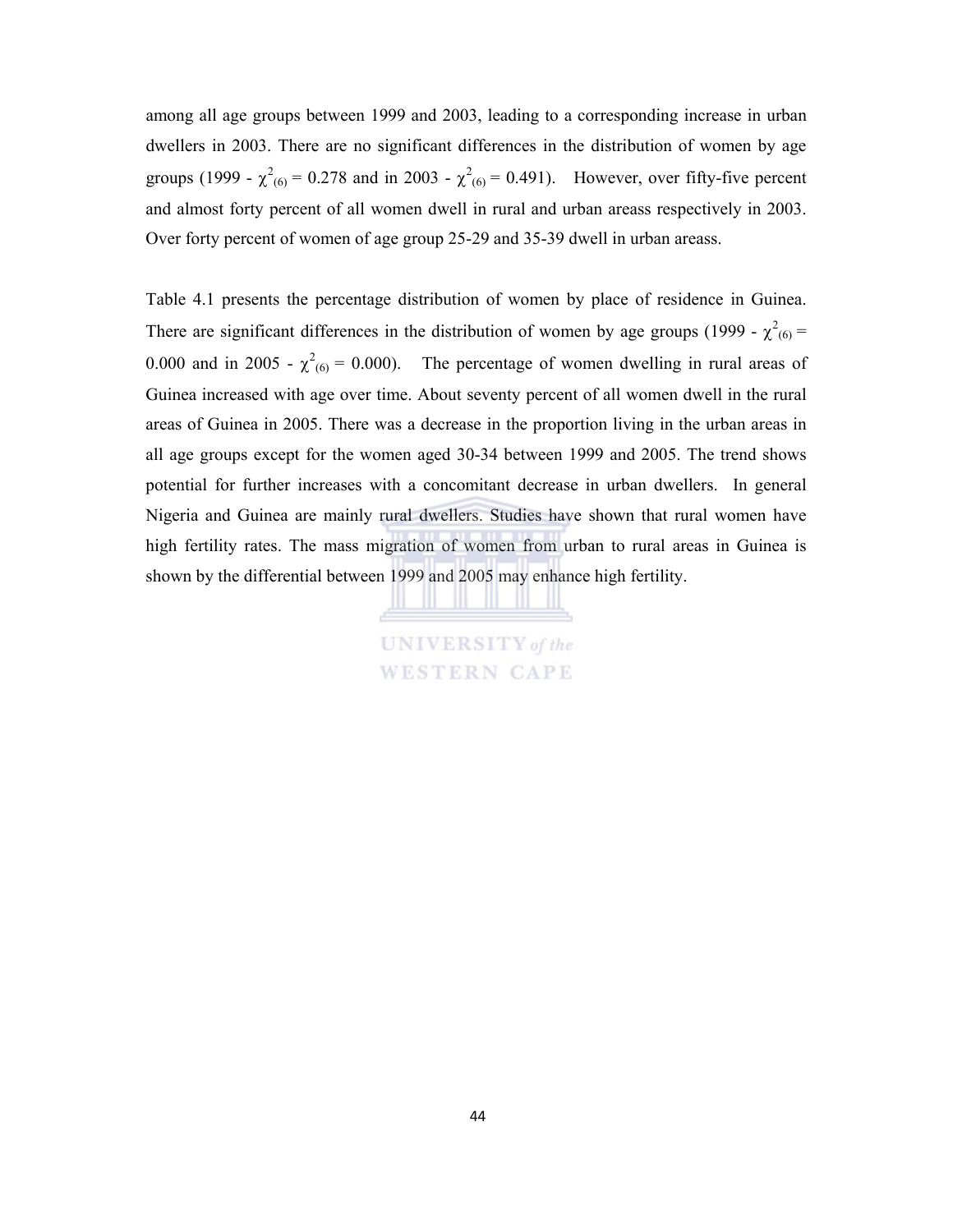|          |                                                           | Nigeria |                                 |       |                        | Guinea |       |       |
|----------|-----------------------------------------------------------|---------|---------------------------------|-------|------------------------|--------|-------|-------|
| Age      |                                                           |         |                                 |       |                        |        |       |       |
| group    | 1999                                                      |         | 2003                            |       | 1999                   |        | 2005  |       |
|          | Urban                                                     | Rural   | Urban                           | Rural | Urban                  | Rural  | Urban | Rural |
| $15-19$  | 31.9                                                      | 68.1    | 39.4                            | 60.6  | 44.0                   | 56.0   | 38.3  | 61.7  |
| 20-24    | 34.6                                                      | 65.4    | 40.5                            | 59.5  | 39.8                   | 60.2   | 36.0  | 64.0  |
| 25-29    | 32.3                                                      | 67.7    | 41.4                            | 58.6  | 34.1                   | 65.9   | 27.7  | 72.3  |
| 30-34    | 34.8                                                      | 65.2    | 38.9                            | 61.1  | 30.0                   | 70.0   | 28.0  | 72.0  |
| 35-39    | 32.6                                                      | 67.4    | 42.7                            | 57.3  | 29.7                   | 70.3   | 24.1  | 75.9  |
| 40-44    | 32.8                                                      | 67.2    | 38.7                            | 61.3  | 30.0                   | 70.0   | 24.8  | 75.2  |
| 45-49    | 29.7                                                      | 70.3    | 38.5                            | 61.5  | 25.8                   | 74.2   | 21.2  | 78.8  |
|          | $\chi^2_{(6)} = 0.278$<br>$\chi^2$ <sub>(6)</sub> = 0.491 |         | $\chi^2$ <sub>(6)</sub> = 0.000 |       | $\chi^2_{(6)} = 0.000$ |        |       |       |
|          | 32.9                                                      | 67.1    | 40.1                            | 59.9  | 34.7                   | 65.3   | 29.6  | 70.4  |
| Total(N) | 2697                                                      | 5502    | 3057                            | 4563  | $2344$ the             | 4409   | 2355  | 5599  |

**Table 4.1 Percentage distribution of women by place of residence in Nigeria 1999 –** 

#### **2003 and Guinea 1999-2005**

**WESTERN CAPE** 

# **4.5 PERCENTAGE DISTRIBUTION OF WOMEN BY LEVEL OF EDUCATION IN NIGERIA AND GUINEA**

Education of women has been linked with fertility. Studies have shown lower fertility to be associated with higher levels of education (Ashurt et al 1984). Distribution of women in Nigeria by level of education shows significant differences in (1999 -  $\chi^2_{(18)} = 0.000$  and in 2003 -  $\chi^2_{(18)} = 0.000$ ) in table 4.2. About forty percent of all women in 1999 within the reproductive age have no formal education, which remained unchanged by 2003. Over twenty percent have primary education which did not show significant change between 1999 and 2003. About thirty percent have secondary education in 1999 which has increased to thirtytwo percent by 2003. However, the percentage of all women with higher education has remained stable at six percent from 1999 to 2003. The trend shows that older women are less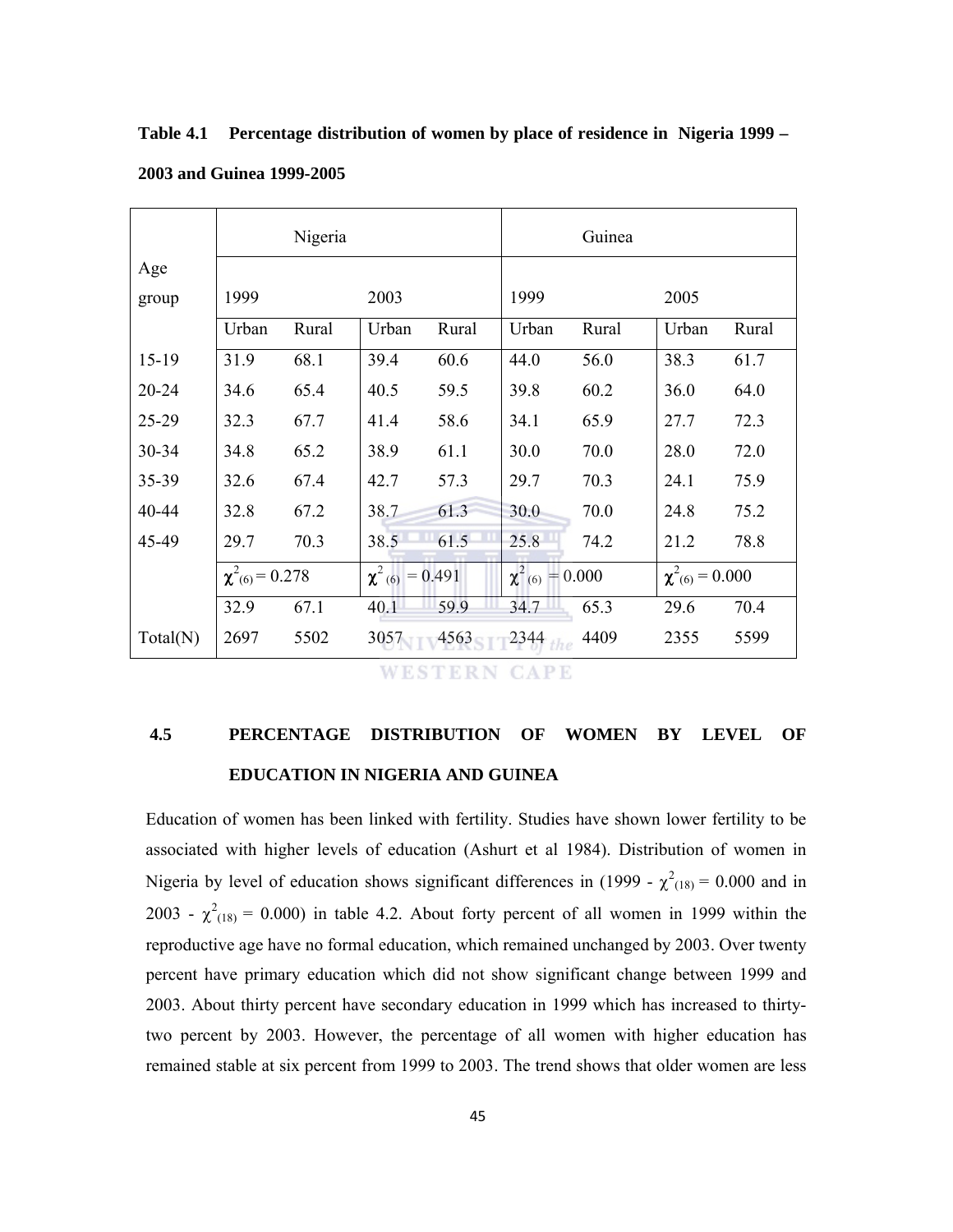educated than younger women. The primary school level education attainment is stable around twenty to twenty-five percent for all women. Over fifty percent of women aged 15-19 have attained secondary school education in Nigeria. The distribution shows that education is rising among the younger women.

In Guinea between 1999 and 2005, there were no meaningful changes in the level of education of all women, table 3. Older women are less educated than younger women. Education is rising among the younger women. About seventy-nine percent and seventyeight percent of all women have no formal education in 1999 and 2005 respectively. However distribution of women by educational levels shows significant differences (1999 -  $\chi^2_{(18)} = 0.000$  and in 2005 -  $\chi^2_{(18)} = 0.000$ . The percentage of women of age group 15-19 with no education decreased from 67.3 percent in 1999 to 54.4 percent in 2005. The proportions within primary education remained constant at ten percent while the percentage of women with secondary education increased from seven percent to ten percent between 1999 and 2005. The proportion with higher education decreased from two percent to approximately one percent. The increase in women's educational level has been associated with lower fertility. The general pattern of education shows that Nigerian women are more educated than their Guinean counterparts. For instance over fifty percent of women aged 15-19 in Nigeria have secondary school education whereas less than twenty-three percent of their counterparts in Guinea have secondary education. The trend in levels of education in both countries does not pose potentials for fertility decline especially in Guinea.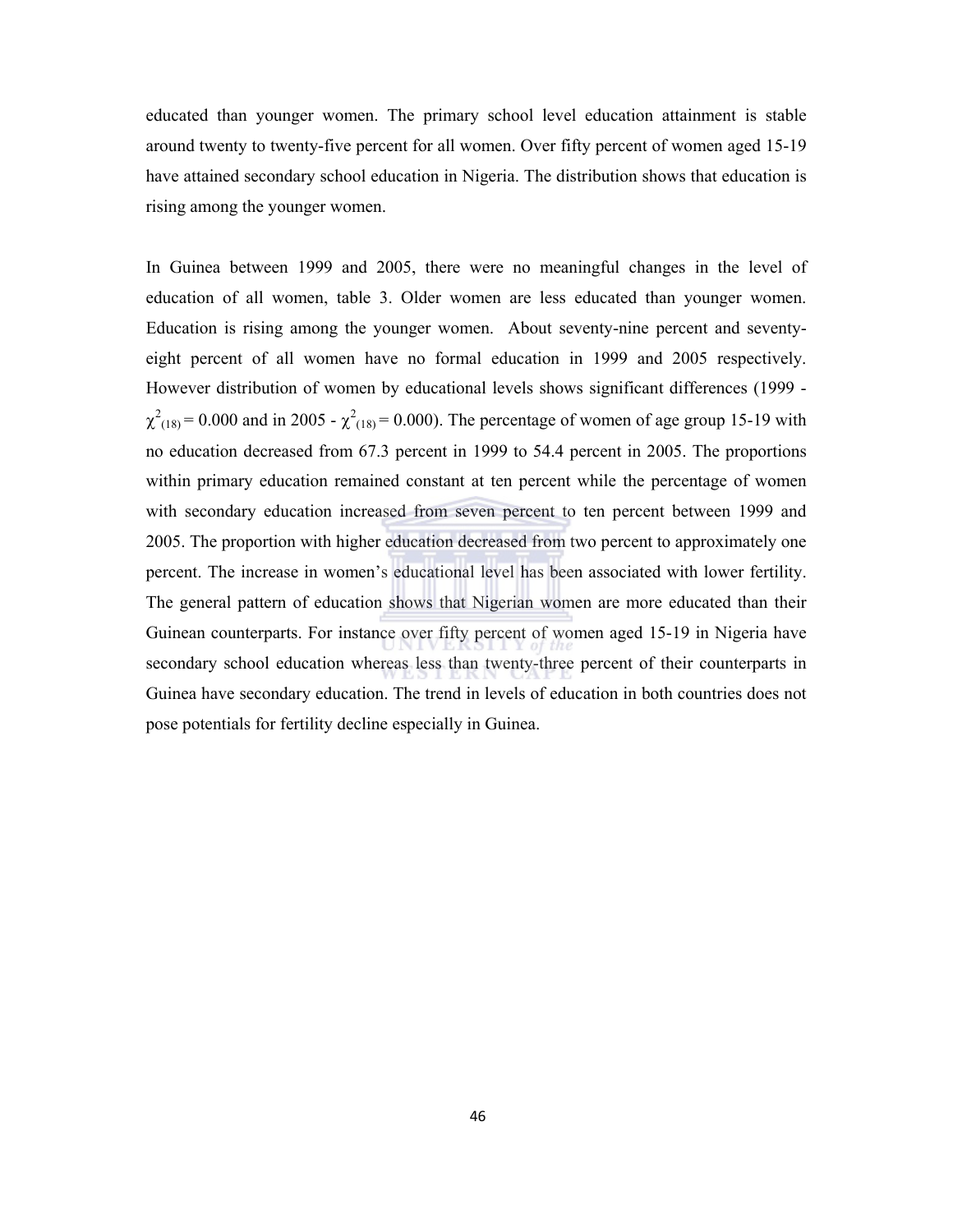**Table 4.2: Percentage distribution of women by educational levels in Nigeria 1999 – 2003** 

| <b>Nigeria</b>          |      |         |                         |               |               |         |           |        |
|-------------------------|------|---------|-------------------------|---------------|---------------|---------|-----------|--------|
|                         |      | 1999    |                         |               |               | 2003    |           |        |
| Age                     |      |         |                         |               |               |         |           |        |
| group                   | None | Primary | Secondary               | Higher        | None          | Primary | Secondary | Higher |
| 15-19                   | 25.9 | 21.8    | 51.4                    | 0.9           | 26.4          | 21.3    | 50.7      | 1.5    |
| 20-24                   | 32.5 | 20.0    | 40.0                    | 7.6           | 30.0          | 18.6    | 43.2      | 8.1    |
| 25-29                   | 36.4 | 24.4    | 30.3                    | 8.9           | 36.1          | 22.6    | 32.2      | 9.0    |
| 30-34                   | 44.1 | 22.6    | 25.0                    | 8.2           | 43.8          | 23.7    | 25.2      | 7.2    |
| 35-39                   | 52.3 | 23.3    | 14.8                    | 9.7           | 47.6          | 25.1    | 19.3      | 8.0    |
| 40-44                   | 63.0 | 23.4    | 8.3                     | 5.4           | 57.0          | 23.5    | 12.2      | 7.3    |
| 45-49                   | 64.6 | 24.9    | 5.5                     | 5.0           | 68.9          | 20.6    | 4.7       | 5.8    |
| $\chi^2_{(18)} = 0.000$ |      |         | $\chi^2_{(18)} = 0.000$ |               |               |         |           |        |
|                         | 40.6 | 22.6    | 30.5                    | 6.4           | 39.4          | 21.9    | 32.3      | 6.4    |
| Total(N)                | 3325 | 1850    | 2503                    | 521           | 3005          | 1666    | 2462      | 487    |
|                         |      |         |                         | TП            | <b>TO LET</b> |         |           |        |
|                         |      |         |                         | <b>Guinea</b> |               |         |           |        |
|                         |      | 1999    |                         |               |               | 2005    |           |        |
| Age                     |      |         |                         |               |               |         |           |        |
| group                   | None | Primary | Secondary               | Higher        | None          | Primary | Secondary | Higher |
| 15-19                   | 67.3 | 21.2    | $11.4$ UNI              | 0.1           | 54.4 Le       | 23.7    | 21.8      | 0.1    |
| 20-24                   | 75.5 | 12.3    | $10.6$ W E S $11.6$ R N |               | 74.5          | 9.9     | 14.9      | 0.8    |
| 25-29                   | 81.5 | 10.0    | 6.1                     | 2.5           | 85.5          | 8.6     | 5.4       | 0.5    |
| 30-34                   | 81.8 | 7.5     | 7.8                     | 2.8           | 84.2          | 8.7     | 6.3       | 0.8    |
| 35-39                   | 84.9 | 6.2     | 6.1                     | 2.8           | 88.9          | 5.2     | 5.8       | 0.2    |
| 40-44                   | 86.6 | 4.7     | 4.9                     | 3.8           | 86.3          | 6.3     | 6.7       | 0.7    |
| 45-49                   | 90.0 | 3.2     | 4.1                     | 2.7           | 89.1          | 5.8     | 3.7       | 1.5    |
| $\chi^2_{(18)} = 0.000$ |      |         | $\chi^2$ (18) = 0.000   |               |               |         |           |        |
|                         | 79.4 | 10.7    | 7.8                     | 2.1           | 78.3          | 10.9    | 10.3      | 0.6    |
| Total(N)                | 5361 | 721     | 530                     | 141           | 6228          | 864     | 816       | 46     |

**and Guinea 1999 - 2005** 

# **4.6 THE KNOWLEDGE OF CONTRACEPTIVE METHODS AMONG WOMEN IN NIGERIA AND GUINEA**

The knowledge of modern contraceptive methods among the women of reproductive ages 15- 49 has increased with time. Figure 7a shows the trend in knowledge of contraceptive methods in Nigeria. The knowledge of modern methods has increased among all women from sixty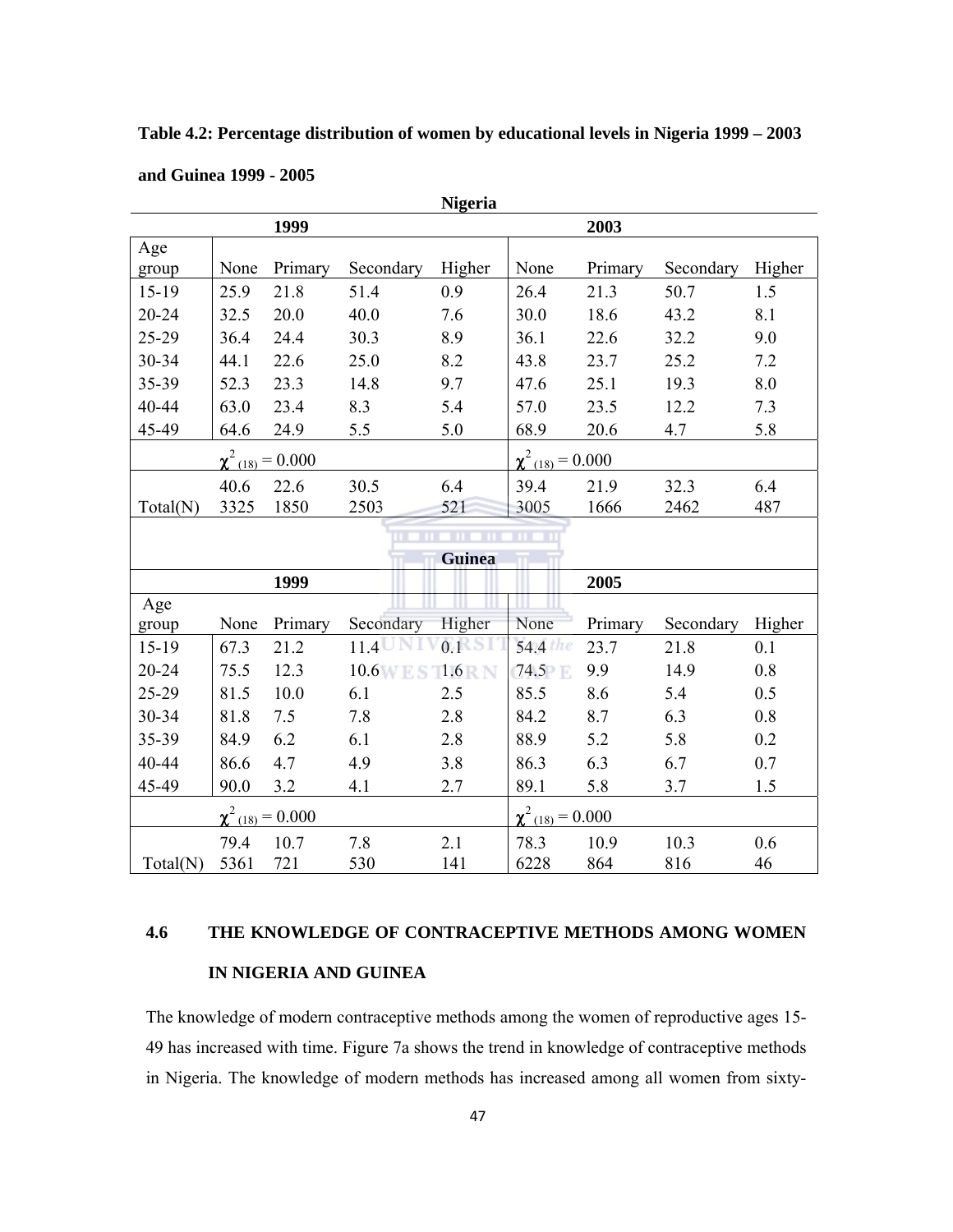three percent to seventy-six percent between 1999 and 2003. The age groups 20-24, 25-29 and 35-39 show greater knowledge of modern contraceptive methods compared to other age groups. However, the knowledge of other methods has remained stable and low in all age groups over time, see Appendix 2. There was decline in the knowledge of traditional method in all age groups. The percentage of women without any knowledge of contraceptive methods has declined between 1999 and 2003 see Appendix 2.

Figure 7b shows the trend in knowledge of modern contraceptive methods in Guinea. The knowledge of modern methods has increased among all women from seven-one percent in 1999 to ninety-one percent in 2005. Consistent with the trend in Nigeria, age groups 20-24 and 25-29 show greater knowledge of modern contraceptive methods compared to other age groups. The percentage of all women ignorant of any method has decreased from twentyeight percent to eight percent between 1999 and 2005 see Appendix 2. The knowledge of forkloric and traditional methods still remained low for all age groups in Guinea see Appendix 2. In Nigeria and Guinea the age groups 15-19 and 45-49 respectively have the least knowledge of modern methods of contraception. However, higher knowledge of modern contraception seems to be associated with urban residence. For instance, the women of age groups 20-24, 25-29 and 35-39 have the highest proportion residing in urban areas of Nigeria. The knowledge of modern contraception is also highest for these age groups in Nigeria. In Guinea, women of age groups 15-19, 20-24 and 25-29 have a higher percentage residing in urban areas. Consequently knowledge of modern contraception was highest among these age groups except for the women aged 15-19. In Guinea, the percentage of women 15-19 living in urban areas is highest compared to other age groups. Their lowest percentage of knowledge may be due to the fact that most of them are still young, not sexually active and thus have no need for contraception.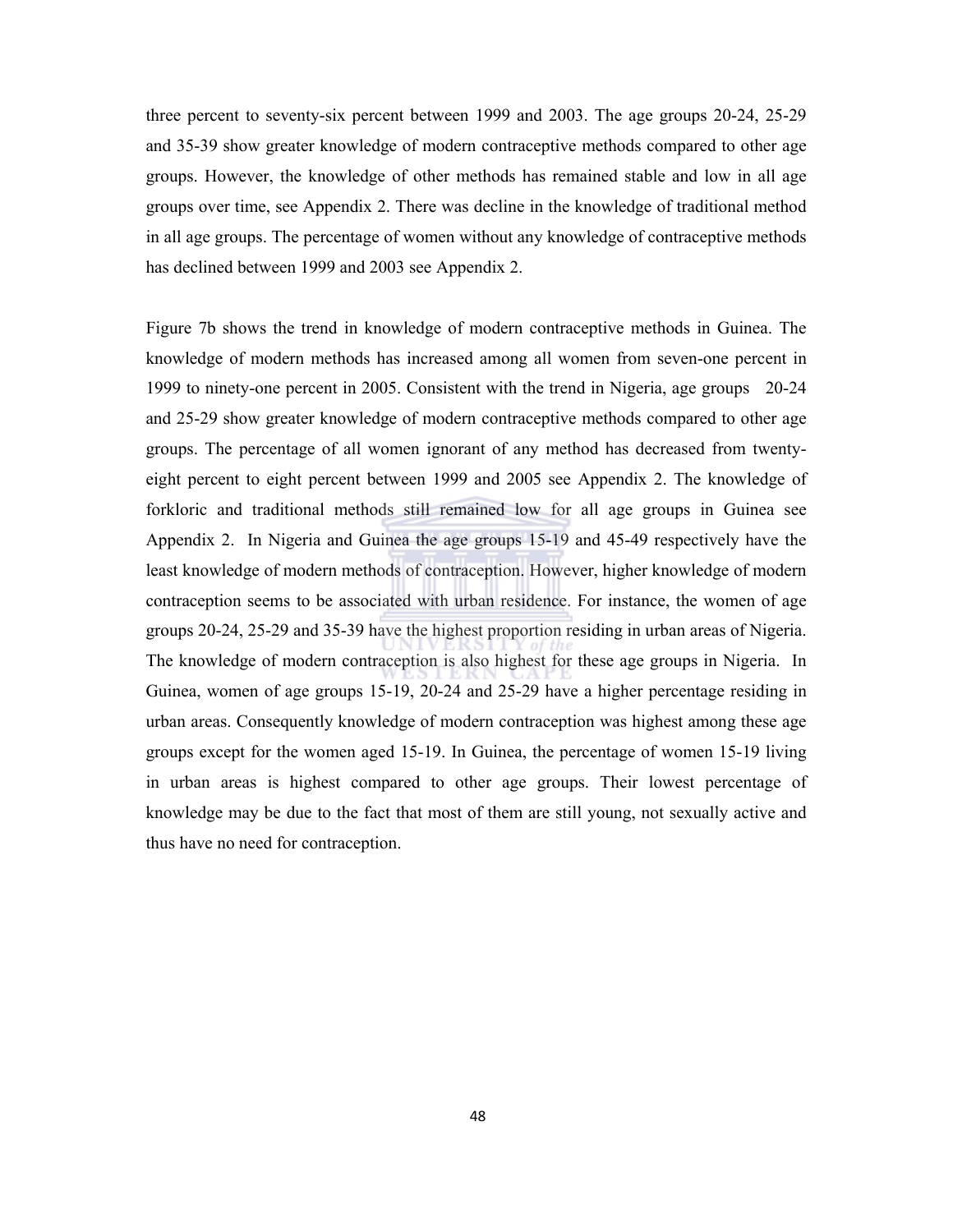**Figure 7a: Percentage of women by knowledge of modern contraception in Nigeria 1999-2003** 



**Figure 7b: Percentage of women by knowledge of modern contraception in Guinea 1999** 



# **4.7 CURRENT CONTRACEPTIVE METHODS AMONG WOMEN IN NIGERIA AND GUINEA**

The current use of modern contraceptives in Nigeria is shown in figure 8a. The proportion of all women in Nigeria that use modern methods has increased by 0.4 point between 1999 and 2003. However, women of age range 30 – 49 showed a downward trend in contraceptive use after 1999. Between 1999 and 2003, the percentage of all women that do not use any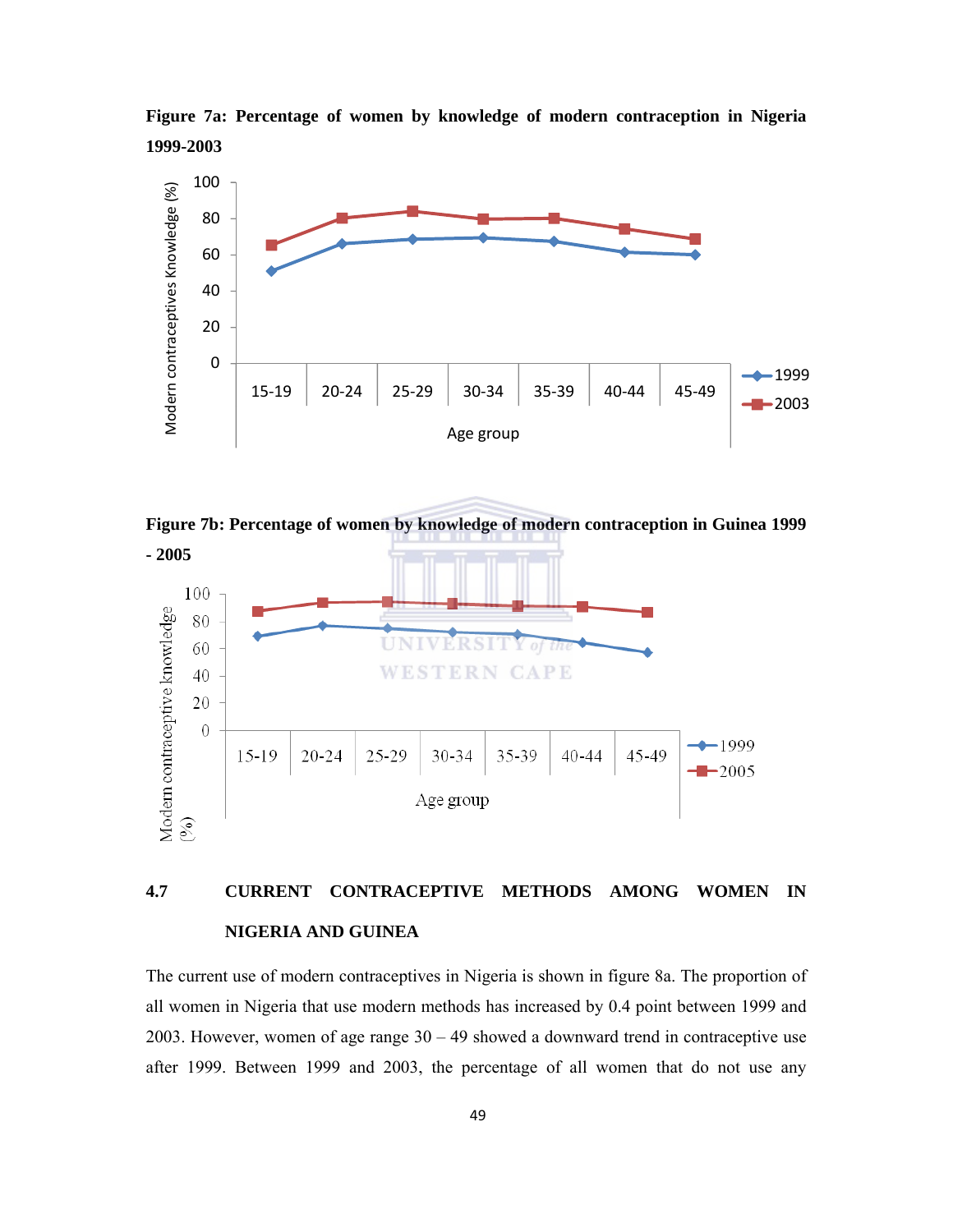contraceptive method increased by 2.3 points see Appendix 3. The use of folkloric methods remained stable while traditional methods decreased slightly between 1999 and 2003 see Appendix 3.

In Guinea, the current use of modern contraception among women has increased by 1.5 points between 1999 and 2005 see figure 8b. The percentage of women that use modern contraception has increased in all age groups except for the women aged 35-39 and 45-49. The use of modern contraceptives is highest for the women of age group 20-24. The proportion of all women that do not use any method has declined by 2.4 points between 1999 and 2005 see Appendix 3. The percentage of all women that use forkloric methods increased by 2.4 points, while those using traditional methods declined by 1.4 points between 1999 and 2005 see Appendix 3.

Figure 8a: Distribution of women by use of modern contraceptive methods in Nigeria 1999- 2003

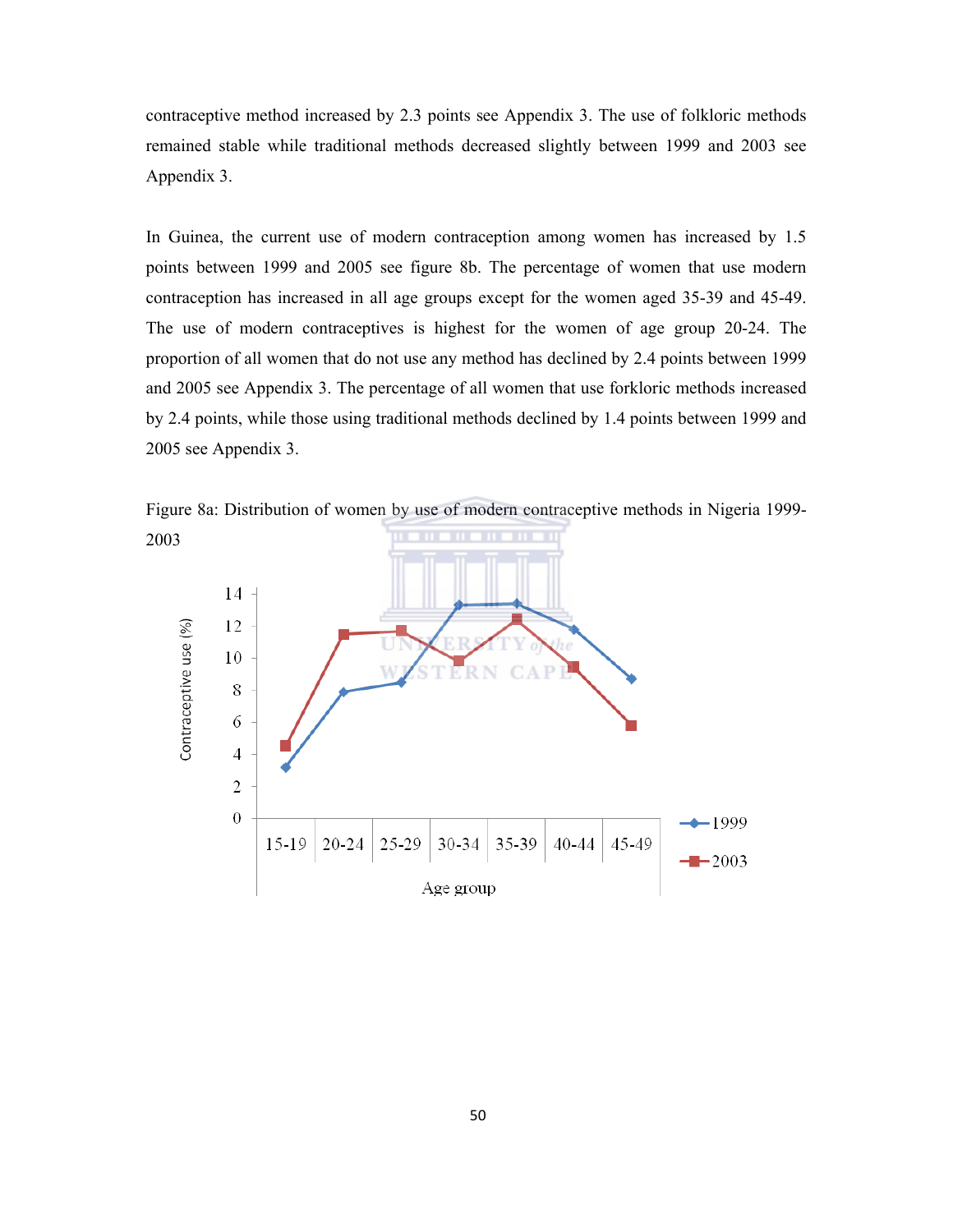**Figure 8b: Distribution of women by use of modern contraceptive methods in Guinea 1999 - 2005** 



# **4.8 UNMET NEEDS FOR CONTRACEPTION AMONG WOMEN IN NIGERIA AND GUINEA**

The trend in unmet needs of contraceptive use in Nigeria is shown in figure 9a. The unmet needs for spacing has declined by four points whereas for limiting child births it increased by one point for all women between 1999 and 2003. Unmet needs to space declined gradually over time in all the age groups except for women aged 30-34 and 45-49. Unmet needs for spacing was above ten percent for the age groups 20-24, 25-29 and 30-34 in 2003. Unmet needs to limit did not change for all age groups except for the women aged 40-44 and 45-49 between the two time points. The trend in unmet needs to limit increased by five points and three points for the age groups 40-44 and 45-49 respectively between 1999 and 2003.

The trend in unmet needs of contraceptive use in Guinea is shown in figure 9b. The unmet needs to space has decreased by 3.1 points for all women between 1999 and 2005. There were no reasonable changes in unmet needs to space for the age groups 15-19, 40-44 and 45- 49. Unmet needs to space has remained above ten percent for the age groups 15-19, 30-34 and 35-39; above fifteen percent for age group range 20-29; and below five percent for women aged 40-44. Unmet needs to limit rises with increasing age. Unmet needs to limit has remained above fifteen percent for age groups 40-44 and 45-49; below five percent for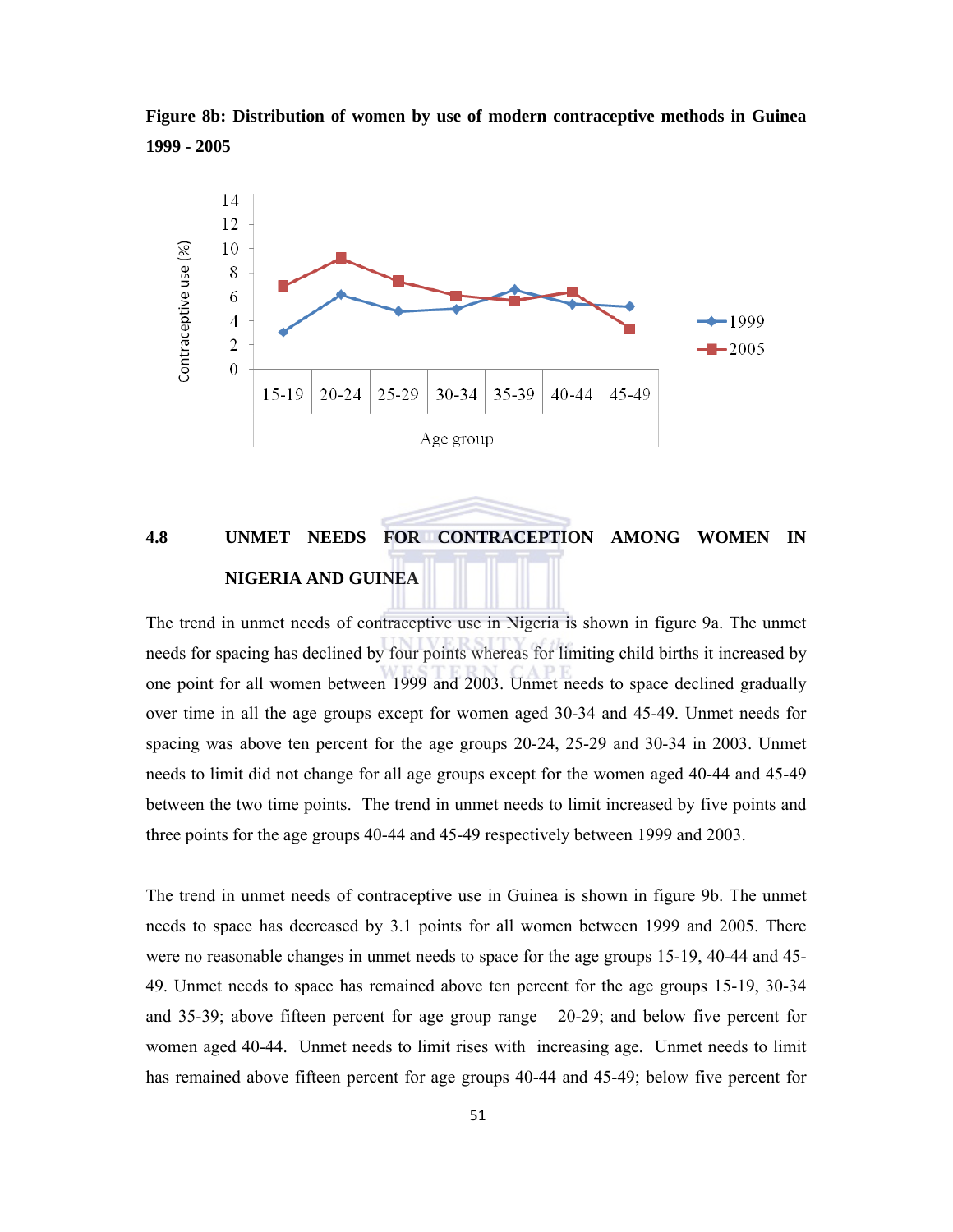age group range 15-29, and below ten percent for women aged 30-34. The entire age groups show a declining trend in unmet needs for limiting child birth except the age group 45-49. However, unmet needs to limit was highest for the women of age range 40-44, while unmet needs for spacing was high for the age group range 20-34.

Taken together, the unmet needs to space births is high among women ages 20-39 and much lower among women 15-19 and those in their 40s in Nigeria. The unmet needs for limiting is low among younger women and higher among women ages 35 and older. In the case of Guinea, the unmet needs to space births is high among women ages 15-39 and much lower among women in their 40s. On the other hand, the unmet needs for limiting is low among younger women and higher among women ages 30 and older.



**Figure 9a: Unmet needs of contraceptive use in Nigeria 1999-2003**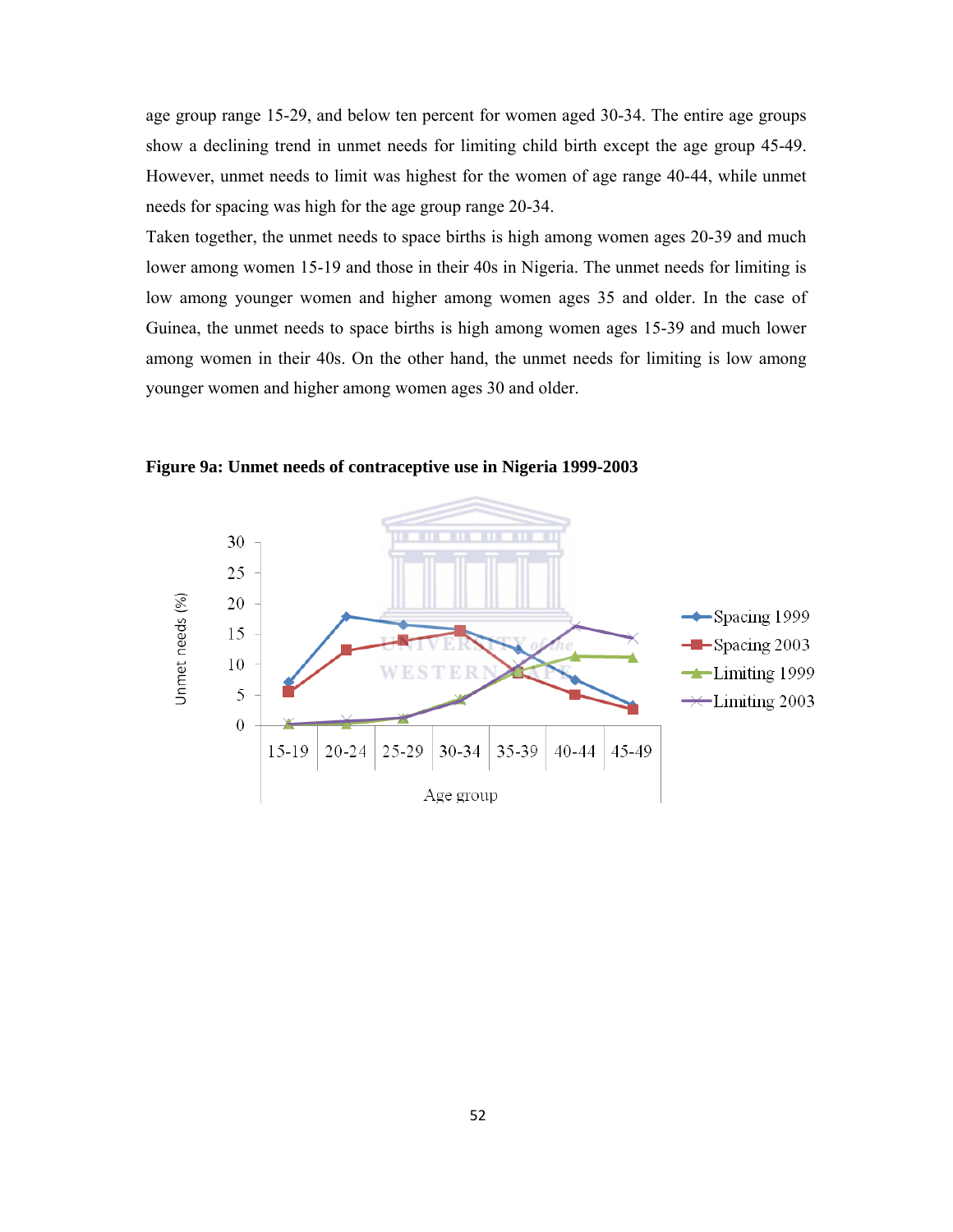**Figure 9b: Unmet needs of contraceptive use in Guinea 1999 - 2005** 



# **4.9 DESIRE FOR THE LAST CHILD IN NIGERIA AND GUINEA**

In order to measure the level of unwanted births, women were asked if the last child they gave birth to was wanted at that time, later or not at all. Figure 10a shows the percentage of Nigerian women who wanted their last child. The percentage of women that wanted the last child increased over time. Over seventy percent of each age group wanted their last child in 2003. Miss-timed births decreased from seventeen percent in 1999 to ten percent in 2003, see Appendix 4. The proportion that does not want their last child at all increased over time by three points between 1999 and 2003. Unwanted births increased over time from fifteen percent to twenty-one percent for the age group 45-49, see Appendix 4. Over ten percent of women aged 40-44 do not want their last child at all. Less than ten percent of each remaining age group do not want their last child.

Figure 10b shows the response of Guinea women on their last child. Over seventy percent of all women in their specific age groups wanted their last child in 2005. The percentage of women who wanted their last child increased between 1999 and 2005 in some specific age groups except for the women aged 15-19, 20-24 and 40-44. However, the women of age group 15-19 had over twenty percent of the last child miss-timed in 2005. The proportion of all women that do not want their last child at all decreased by one point between 1999 and 2005. The percentage of women aged 45-49 with unwanted birth was over twenty percent in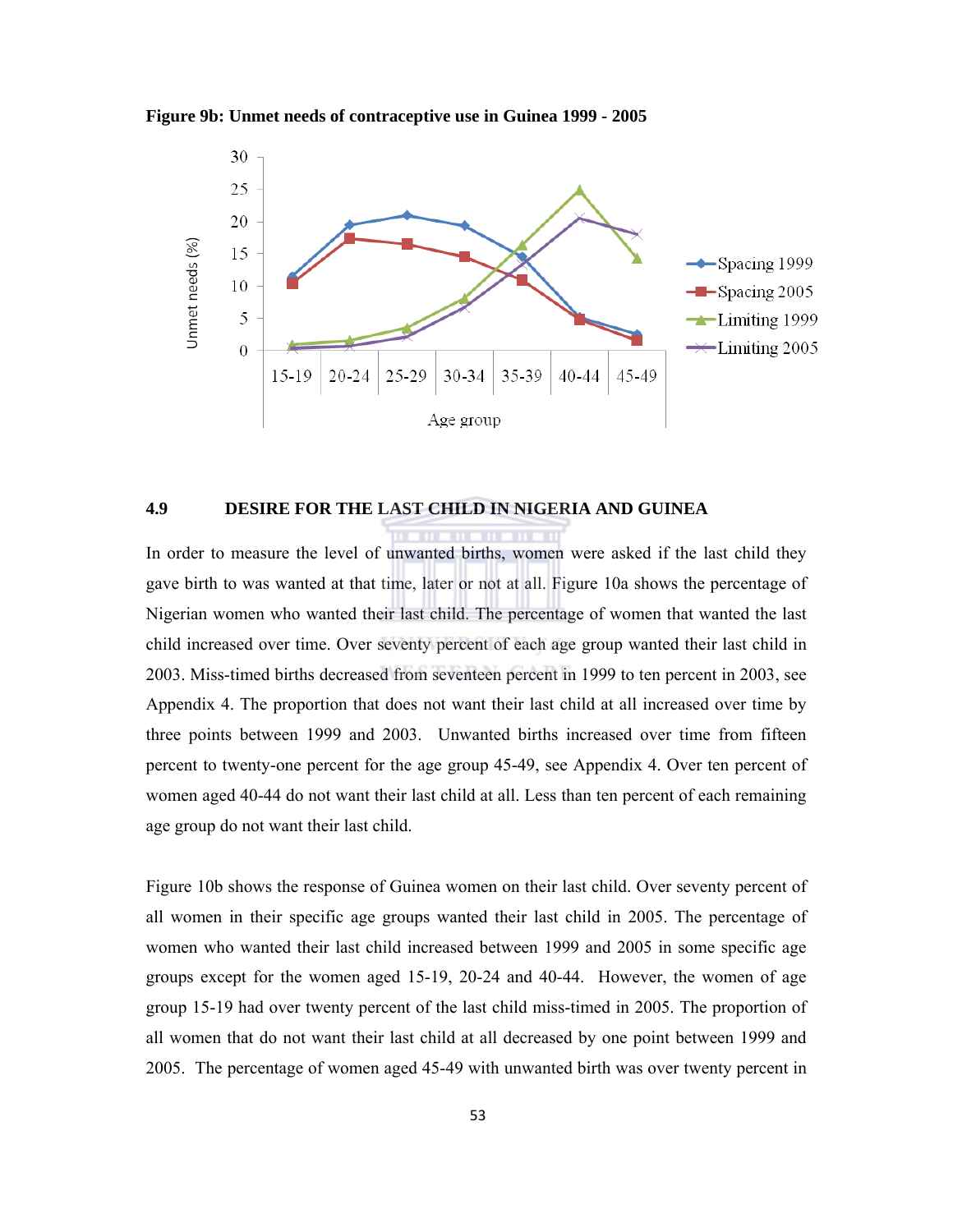2005, showing a similar trend in Nigeria. Unwanted births in other groups remained below ten percent over time except for the age groups 40-44 and 45-49. The trend in miss-timed births and unwanted births are shown in Appendix 4.



**Figure 10a: Desire for last child in Nigeria 1999-2003** 

# **4.10 CURRENTLY PREGNANT WOMEN IN NIGERIA AND GUINEA DURING THE SURVEYS**

The response of women by age group on their current pregnancies in Nigeria during the NDHS is shown in figure 11a. The percentage of all women who wanted the current pregnancy was eighty-three percent in 1999 and eighty-two percent in 2003. Within the age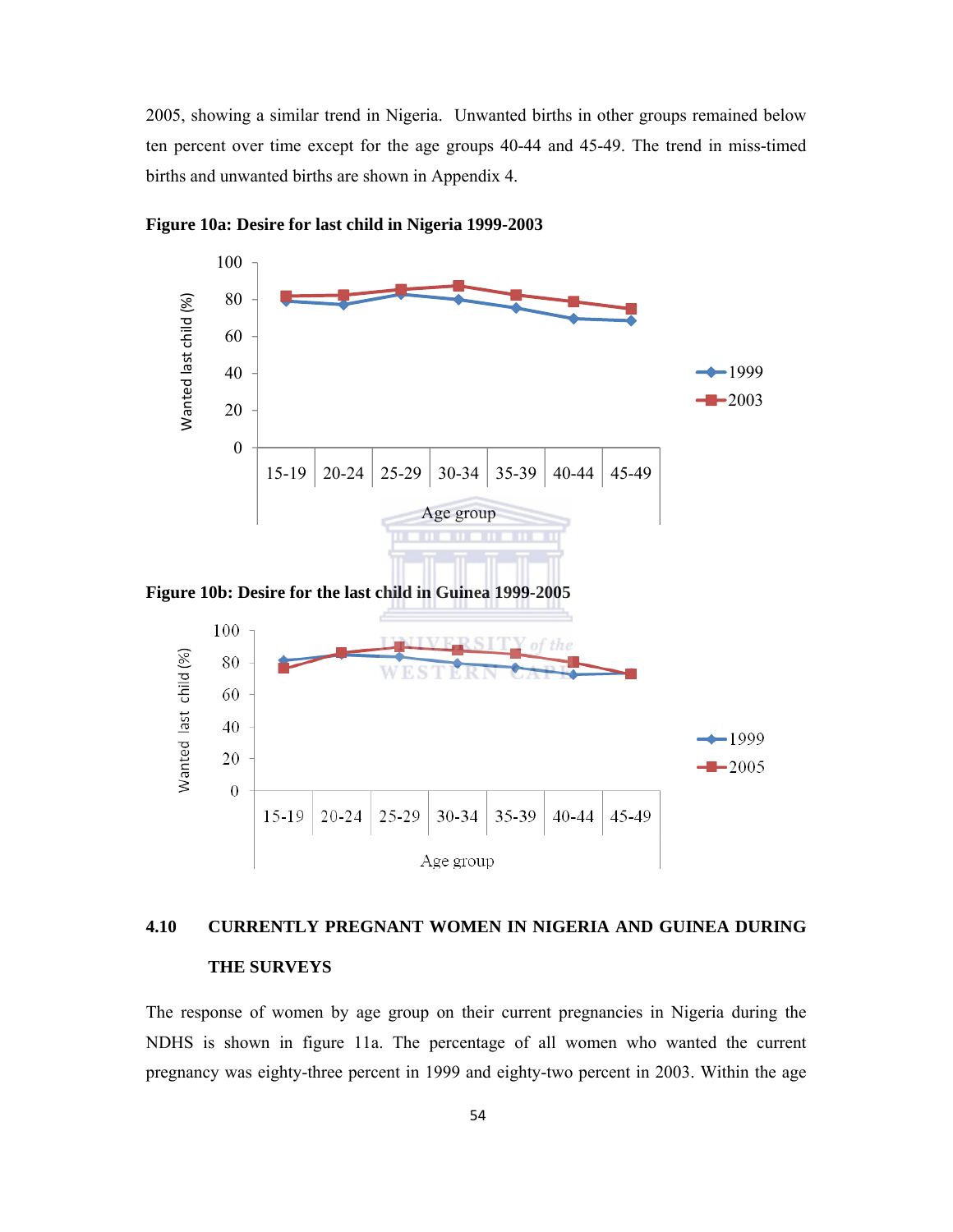groups, wanted pregnancies increased for women aged 35-39, 40-44 and 45-49 between 1999 and 2003. There was an enormous increase in that ninety-two percent of women aged 45-49 wanted their current pregnancies in 2003 as against twenty percent in 1999. The percentage of women aged 15-19 who wanted the current pregnancies decreased from eighty-eight percent in 1999 to eighty percent in 2003. Miss-timed pregnancies decreased by one point, while unwanted pregnancies increased by 1.3 points for all women between 1999 and 2003, Appendix 5. Miss-timed pregnancies were highest in 1999 by seventeen percent and twenty percent for the age groups 40-44 and 45-49 respectively. The percentage trend of women that did not want the pregnancies at all did not show reasonable changes over time for most age groups. However, the percentage of women aged 45-49 who do not want the pregnancies at all decreased from sixty percent in 1999 to zero percent in 2003. The trend in unwanted pregnancies stabilized at thirteen percent for age group 40- 44 between 1999 and 2003.

The response of Guinea women on their current pregnancies is shown in figure 11b. All the age groups except the women of age groups 15-19 and 40-44 showed increased desire for the current pregnancies. The percentage of all women who wanted the current pregnancies increased from seventy-four percent in 1999 to eighty-three percent in 2005. The percentage of all women who had miss-timed pregnancies decreased from twenty-two percent to fourteen percent between 1999 and 2005 see Appendix 5. Unwanted pregnancies decreased by two points for all women see Appendix 5. The percentage of women aged 40-44 that do not want their current pregnancies decreased from thirty-six percent in 1999 to fourteen percent in 2005, while unwanted pregnancies for women aged 45-49 remained stable over time. Unwanted pregnancies increased over time for the women aged 15-19. The women of age groups range 20-34 did not have unwanted pregnancies but instead miss-timed pregnancies.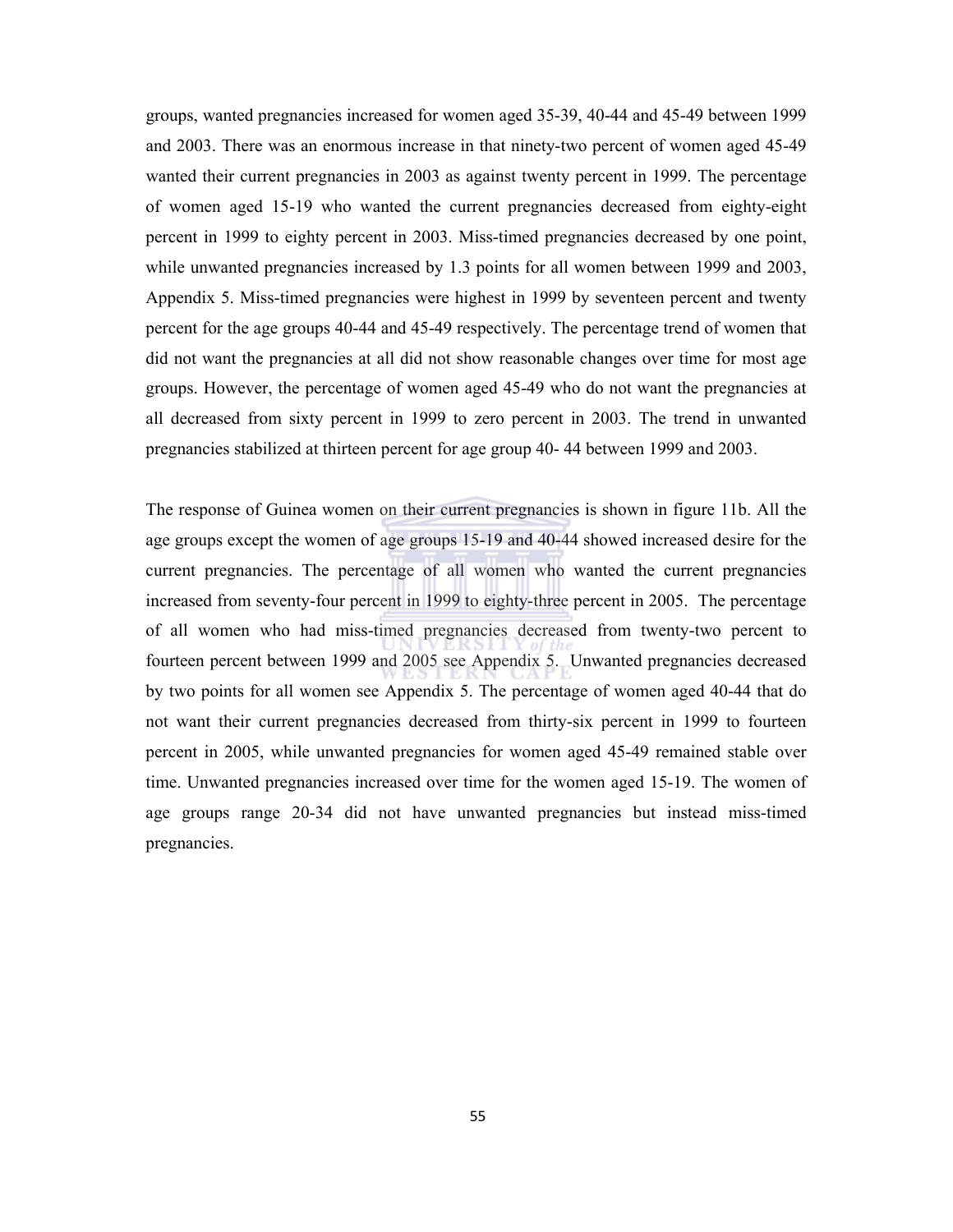**Figure 11a: Desire for current pregnancy in Nigeria 1999-2003** 



**Figure 11b: Desire for the current pregnancy in Guinea 1999-2005** 



### **4.11 WOMEN WHO DO NOT INTEND TO USE CONTRACEPTIVES**

Women who do not use any method of contraception were asked of their intention to use in the future. The response for Nigerian women is shown in figure 12a. The percentage of all women who do not intend to use contraceptives increased from fifty-three percent in 1999 to fifty-nine percent in 2003. The proportions that do not intend to use contraception increase with age. The trend has remained stable over time for the age group range 25-49. The percentage of women of age groups 15-19 and 20-24 who do not intend to use increased over time. For all women, the proportions who intend to use later increased by three points between 1999 and 2003 see Appendix 6. The percentage of all women who were not sure as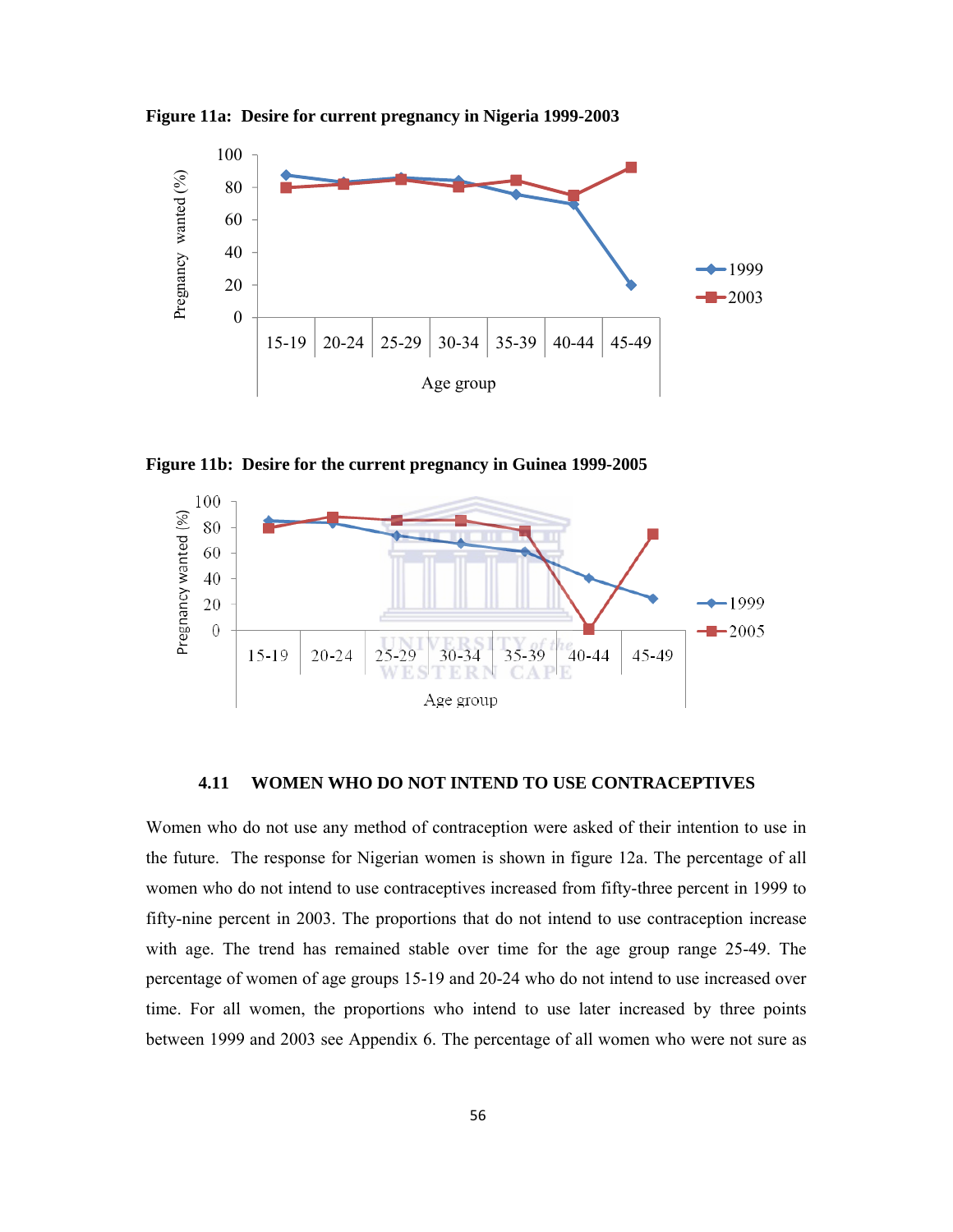to use has decreased from twenty-two percent in 1999 to fourteen percent in 2003 see Appendix 6.

Figure 12b shows the trend in response of Guinea women on their intention on contraceptive use in the future. Consistent with the trend observed in Nigeria, no intention to use increases with age. Less than ten percent of women age groups 40-44 and 45-49 were unsure about to use, while over seventy percent of them do not intend to use. The percentage of all women that do not intend to use remained very high at eighty-five percent. This high percentage may pose a threat to campaigns for fertility decline. The percentage of women who intend to use later decreased in all age groups while those unsure to use increased see Appendix 6. The percentage unsure to use increased by six points for all women. The women of age group 15- 19 and 20-24 showed high uncertainty to use.



**Figure 12a: No intention to use contraceptives by non users in Nigeria 1999-2003**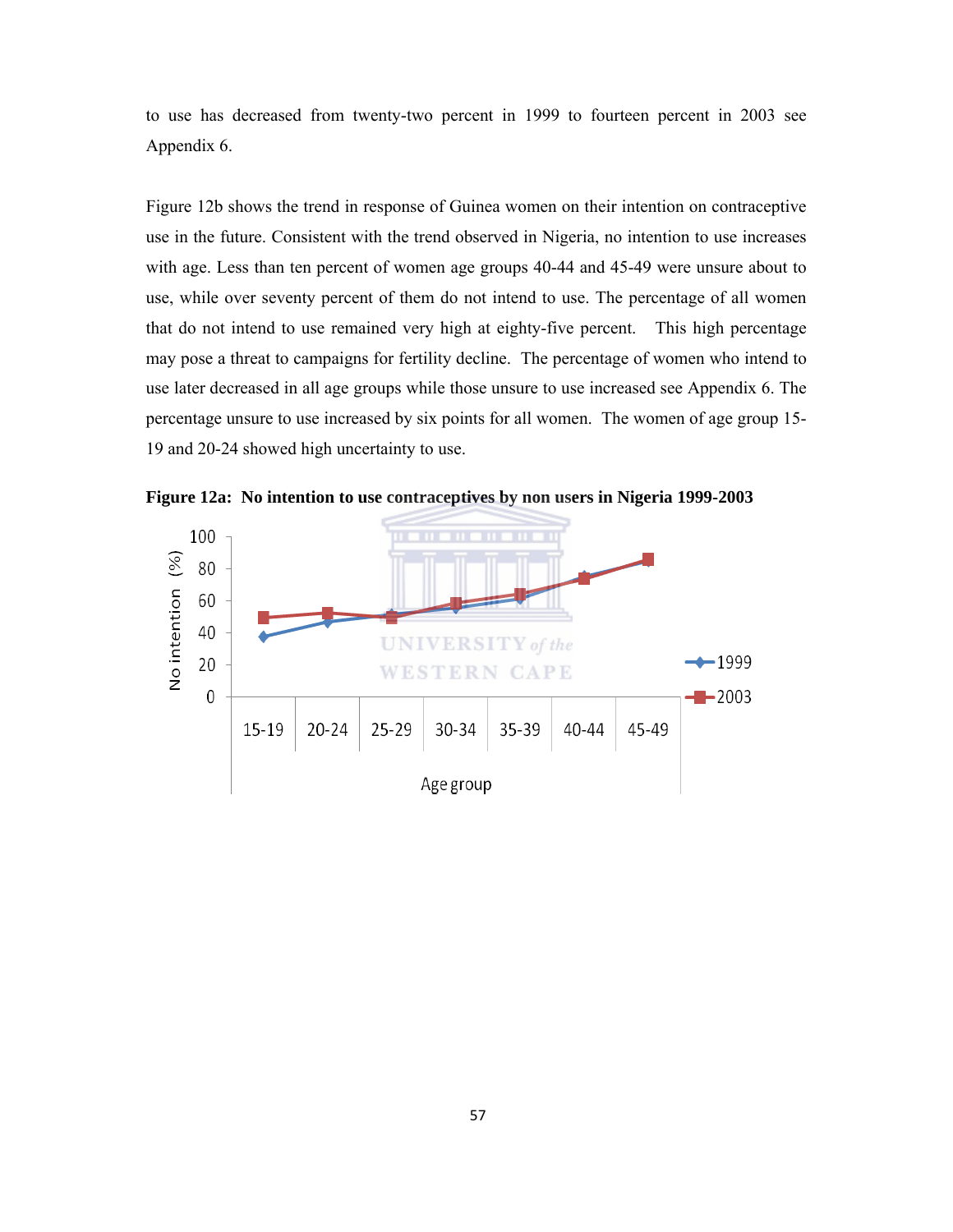



During the 1999 and 2003 NDHS, unmarried women were asked if they would use contraceptives if ever married. Figure 13a shows the response of Nigerian unmarried women. The percentage of women who said "NO" has increased over time by 9.2 points between 1999 and 2003. The percentage of women who said "NO" has increased in all age groups except for women of age groups 35-39 and 45-49. The percentage of women who said "YES" has increased over time by 2.6 points between the two intervals, see Appendix 7. The percentage of all women that does not know if they will ever use was sixty-four percent in 1999 and fifty-two percent in 2003 see Appendix 7. The zero percent values among some age groups in Appendix 7 may possibly be due to data quality or small numbers that are insignificant. However, this proportion that does not know whether to use is a potential population to be targeted for family planning.

The response of Guinea women is shown in figure 13b. The percentage of unmarried women who said "NO" has decreased by eleven points between 1999 and 2005. The percentage of women who do not intend to use has decreased for the age range 15-29, but increased for the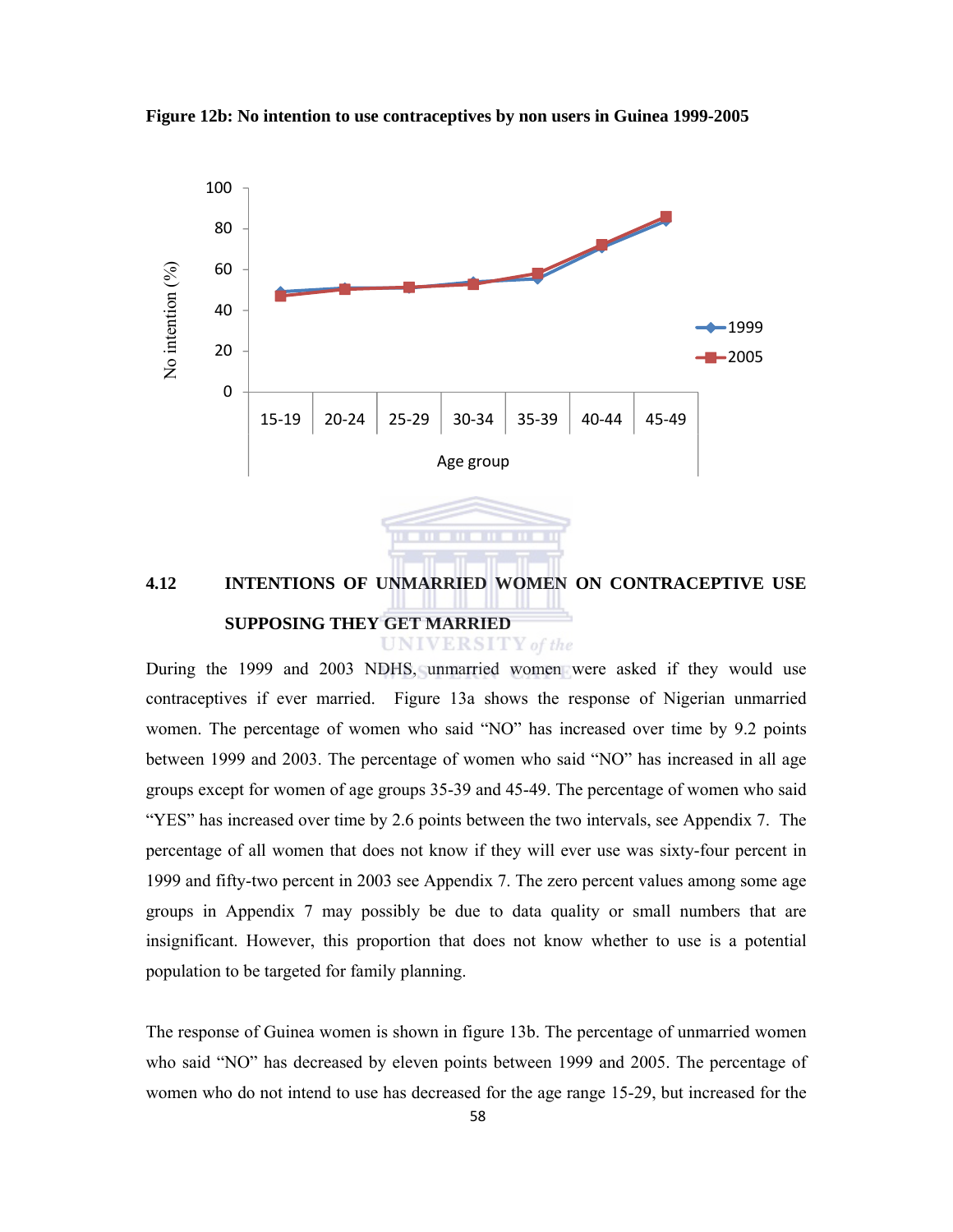age groups 30-34, 35-39 and 45-49. The missing value for women aged 40-45 may be due to an error in the quality data or that the number is negligible. The percentage of unmarried women who said "YES" has decreased by eight points between 1999 and 2005 see Appendix 7. The percentage that said "YES" has decreased in all age groups. The percentage of those that do not know if they would ever use contraceptives was twenty-five percent in 1999 and increased to forty-four percent in 2005 see Appendix 7. The decrease in the percentage of women of age range 15-29 in Guinea who said "NO" as opposed to increase of the same age range in Nigeria may favour fertility decline in the former.

### **Figure 13a: Intention of unmarried women on contraception if ever married in Nigerian 1999-2003**

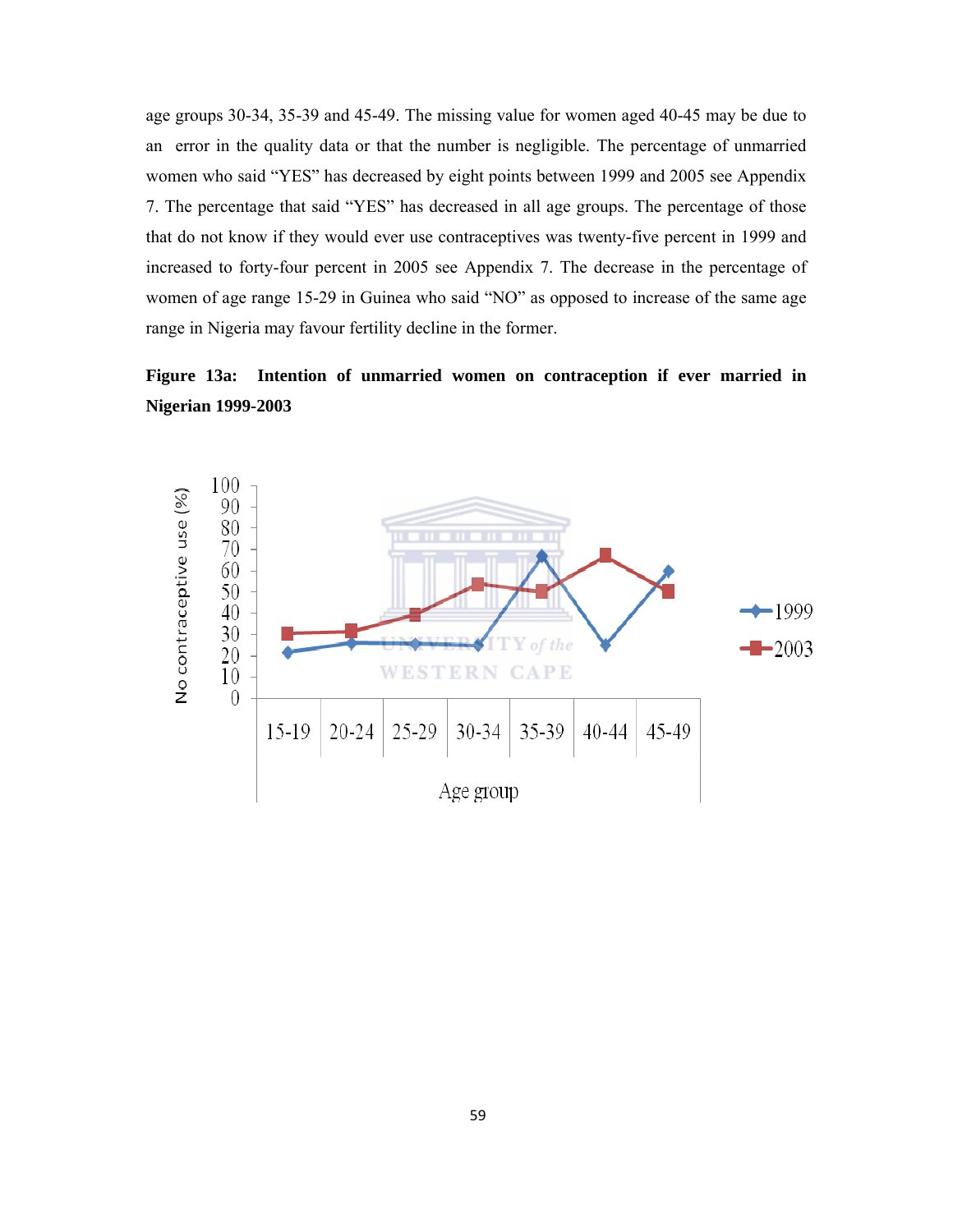**Figure 13b: Intention of unmarried women on contraception if ever married in Guinea 1999-2005** 



## **4.13 PERCENTAGE OF WOMEN WHO WANT NO MORE CHILDREN BY THE NUMBER OF LIVING CHILDREN**

#### **UNIVERSITY** of the

Table 4.3 shows the proportion of all women that want no more children by the number of living children in Nigeria and Guinea. The desire to have no more children increases with an increasing number of living children. The percentage of women who want no more children increased over time after 4 living children in Nigeria between 1999 and 2003.

In Guinea, the percentage of women who do not want more children did not change with up to 4 living children. The percentage of women who do not want more children with 4 or 5 living children is the same in Nigeria and Guinea in 2003 and 2005 respectively. The percentage of women with seven children or more in Nigeria and Guinea who do not want more children is fifty-seven percent and seventy percent respectively. This shows that the desire for more children is higher in Nigeria. In Nigeria, population policy advocates for four children. However, the percentage that wants no more children with four living children is twenty-six percent in Nigeria by 2003.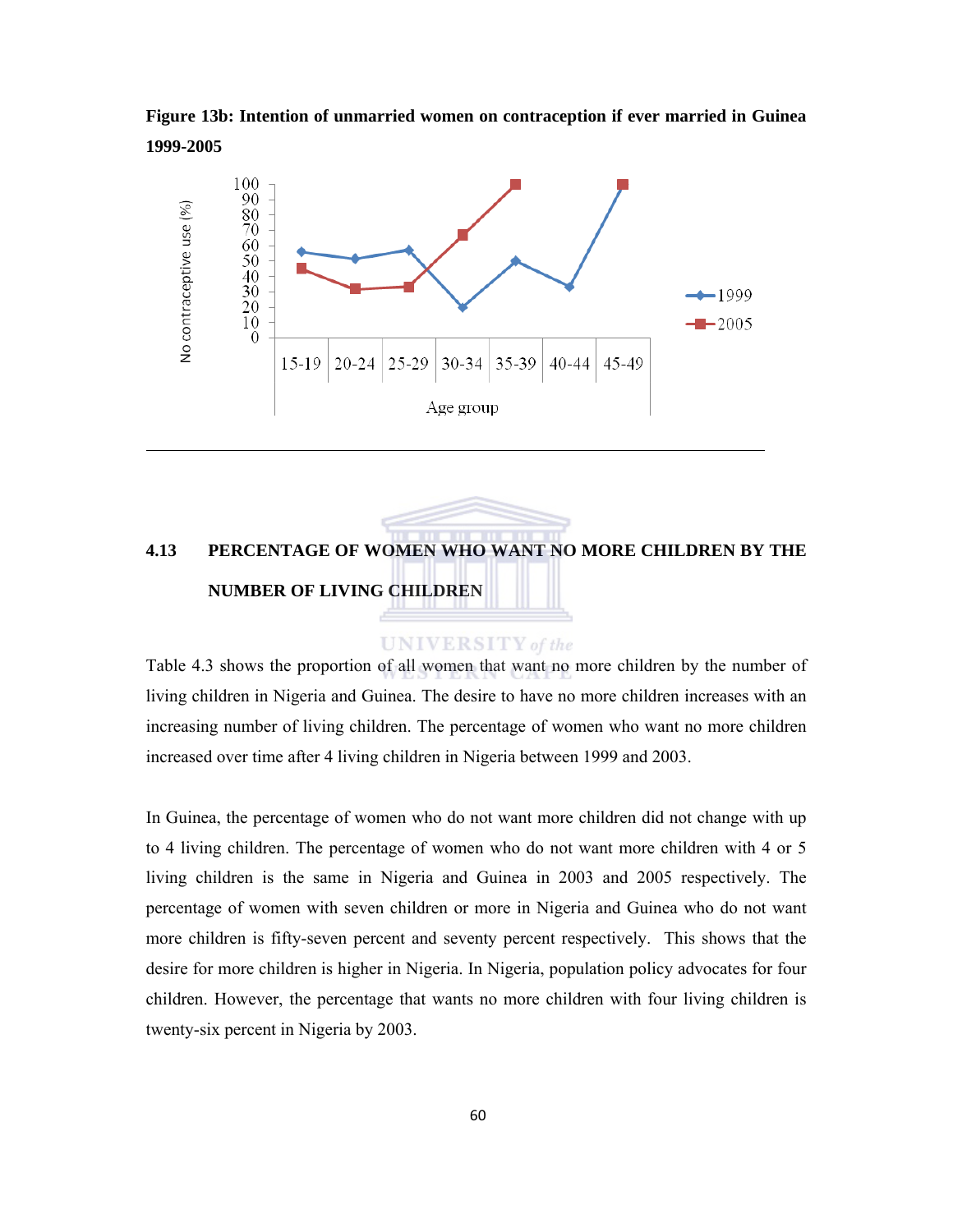|                           | <b>Nigeria</b> |      | Guinea |      |
|---------------------------|----------------|------|--------|------|
| Number of living children | 1999           | 2003 | 1999   | 2005 |
| $\theta$                  | 1.4            | 5.0  | 1.5    | 1.6  |
|                           | 1.2            | 1.5  | 4.6    | 5.1  |
| 2                         | 4.6            | 6.1  | 8.3    | 7.1  |
| 3                         | 9.9            | 10.4 | 14.0   | 15.0 |
| 4                         | 17.0           | 26.0 | 26.6   | 26.8 |
| 5                         | 19.3           | 39.5 | 44.8   | 41.0 |
| 6                         | 17.5           | 47.5 | 55.8   | 53.7 |
| 7+                        | 29.1           | 56.8 | 62.6   | 69.5 |

**Table 4.3: Percentage distribution of women aged 15-49 who want no more children by number of living children** 

#### **4.14 IDEAL NUMBER OF CHILDREN IN NIGERIA AND GUINEA**

Table 4.4 shows the response of Nigerian women on what they consider to be the ideal number of children. The percentage of women that said six and above increased over time from forty-two percent in 1999 to fifty percent in 2003. The responses on the ideal number of children in Nigeria did not show meaningful differences between 1999 and 2003.

The percentage of Guinea women who said that six children and above is ideal remained stable at forty-three percent between 1999 and 2005. The responses on the ideal number of children in Guinea did not show meaningful differences between the two points in time. The percentage of women that considered three children to be ideal is higher in Guinea compared to Nigeria in 1999. The percentage that conceived four children to be ideal is the same in Nigeria and Guinea in 2003 and 2005 respectively.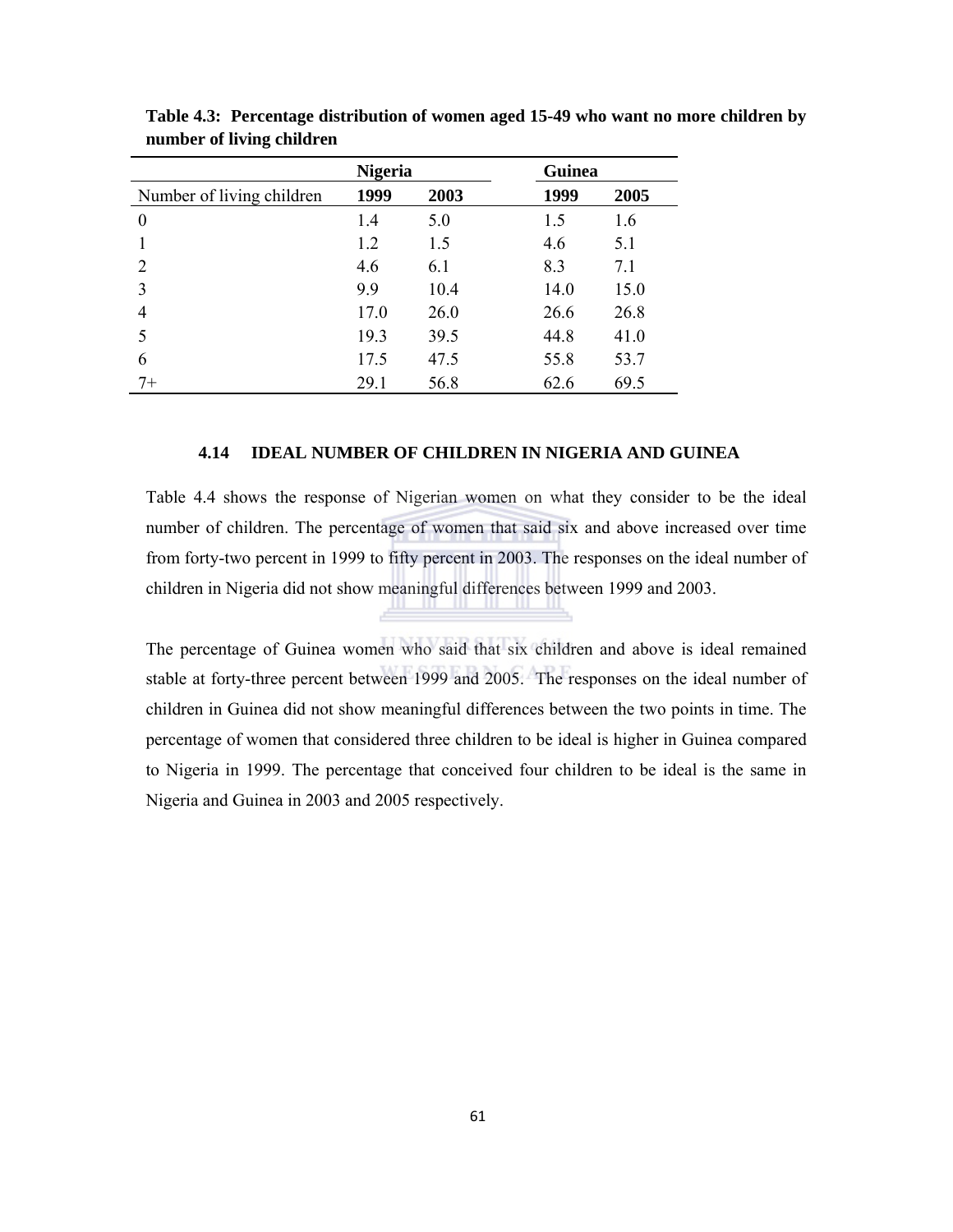|                          | <b>Nigeria</b> |          | Guinea |      |
|--------------------------|----------------|----------|--------|------|
| Ideal number of children | 1999           | 2003     | 1999   | 2005 |
| $\theta$                 | 0.7            | $\theta$ | 0.3    | 1.0  |
|                          | 0.3            | 0.1      | 0.2    | 0.3  |
| $\overline{2}$           | 1.6            | 1.4      | 2.2    | 2.3  |
| 3                        | 4.9            | 4.7      | 7.7    | 6.0  |
| 4                        | 18.7           | 18.4     | 22.8   | 18.8 |
|                          | 14.0           | 14.6     | 19.4   | 17.0 |
| $6+$                     | 42.2           | 49.8     | 43.0   | 42.7 |
| Population size          | 8199           | 7620     | 6753   | 7954 |

**Table 4.4: Ideal number of children in Nigeria 1999-2003 and Guinea 1999-2005** 

### **4.15 DISCUSSION OF FAMILY PLANNING BY WOMEN WITH THEIR PARTNERS IN NIGERIA AND GUINEA**

Women in Nigeria and Guinea were asked during the interview whether they have ever discussed family planning with their partners once, twice or more often. The percentage of all women who have never discussed FP with their partners in Nigeria remained high at about seventy percent in 2003, see figure 14a. The percentage of women who never discussed FP with their partners did not change for the women of age range 15-29 between the two points in time. The percentage of women aged 30-49 who never discussed FP with their partners increased between 1999 and 2003. The percentage of all women who have discussed FP with their Partners once or twice remained stable, while those that discussed it more often decreased by three points between 1999 and 2003 see Appendix 8.

In Guinea, over eight-four percent of all women have never discussed FP with their partners' in 2005 see figure 14b. This is an increase of five points compared to seventy-nine percent in 1999 who never discussed it. All the age groups showed an increasing trend of never discussing FP with their partner between 1999 and 2005. In general the percentage of women who never discussed FP with their partner is higher in Guinea compared to Nigeria. The percentage of women who discussed FP once or twice and more often decreased by two points and three points respectively between 1999 and 2005 in Guinea, see Appendix 9.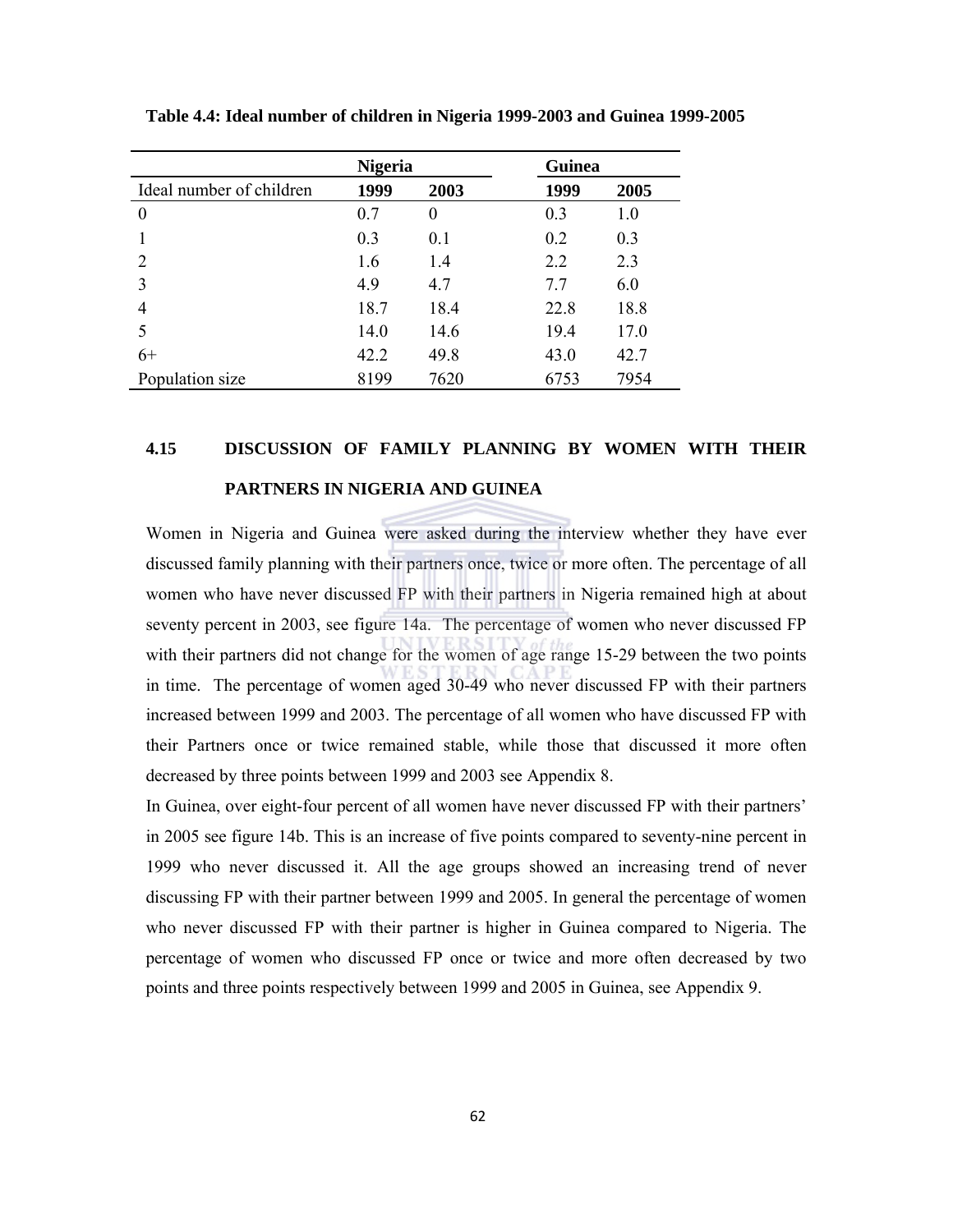**Figure 14a: Distribution of women by age group who never discussed family planning with their partners in Nigeria 1999-2003** 



**Figure 14b: Distribution of women by age group who never discussed family planning with their partners in Guinea 1999-2005** 



#### **4.16 INTEREST AND DEMAND FOR FAMILY PLANNING**

Table 4.5 shows information on visitation to a health facility (HF), by FP worker, discussion of FP with others and approval of FP which were used to examine the interest or demand for FP. The percentage of women in Nigeria who visited a health facility in the last 12 months increased by eight points between 1999 and 2003. The trend in visitation of women by FP did not change at the two points in time. Discussion of FP with other people is below one point in 2003. The percentage of women who approved of FP increased by five points, while those that disapproved increased by fifteen points between 1999 and 2003.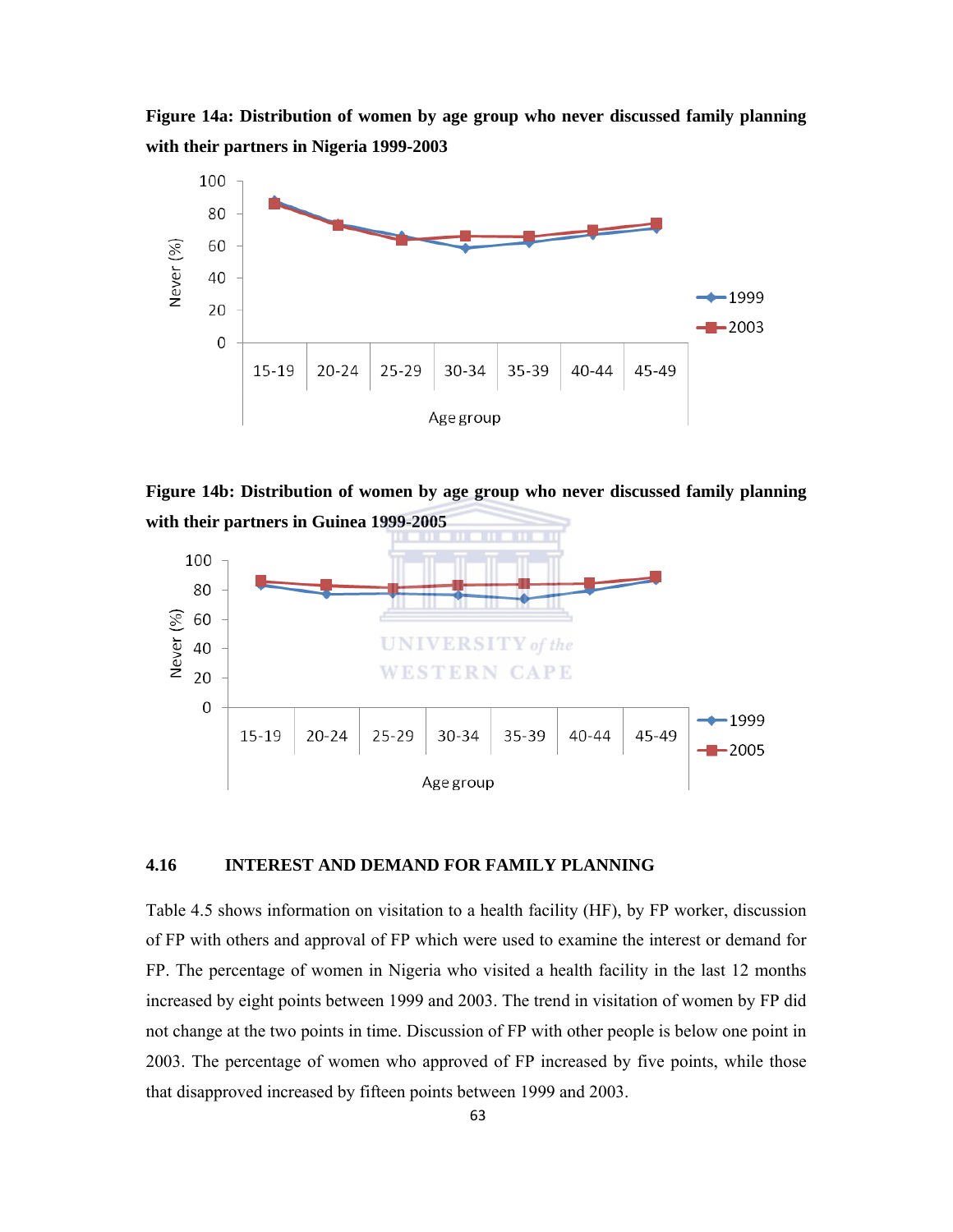In Guinea, the percentage of all women that visited a HF in the last twelve months did not change between 1999 and 2005. Visits by FP worker increased by two points within the same interval. The percentage of women that disapproved and approved of FP increased and decreased by nine points and eleven points respectively between 1999 and 2005. The percentage of women that discussed FP with other people did not change between 1999 and 2005.

|                              |      | <b>Nigeria</b> |                                                                    |             |      | Guinea |            |      |
|------------------------------|------|----------------|--------------------------------------------------------------------|-------------|------|--------|------------|------|
|                              | NO   |                | <b>YES</b>                                                         |             | NO   |        | <b>YES</b> |      |
| <b>Variable</b>              | 1999 | 2003           | 1999                                                               | 2003        | 1999 | 2005   | 1999       | 2005 |
| Visited Health facility last |      |                |                                                                    |             |      |        |            |      |
| 12m                          | 75.7 | 67.5           | 24.3                                                               | 32.5        | 66.1 | 66.7   | 33.9       | 33.3 |
| Visited by FP worker last    |      |                |                                                                    |             |      |        |            |      |
| 12m                          | 94.9 |                | $95.2$ <sub>NIV</sub> $5.1$ <sub>SIT</sub> $4.8$ <sub>of the</sub> |             | 93.2 | 91.7   | 6.8        | 8.3  |
|                              |      |                |                                                                    | <b>CAPE</b> |      |        |            |      |
| Discussed FP with others     | 99.4 | 99.6           | 0.6                                                                | 0.4         | 98.8 | 99.4   | 1.2        | 0.6  |
| Respondent approves FP       | 24.4 | 39.6           | 43.3                                                               | 48.2        | 32.9 | 41.4   | 57.8       | 47.3 |

**Table 4.5: Percentage interest in FP among women in Nigeria 1999-2003 and Guinea 1999-2005** 

# **4.17 CURRENT CONTRACEPTIVE USE BY SOCIODEMOGRAPHIC**

#### **CHARACTERISTICS**

Table 4.6 presents the association between current contraceptive use and socio-demographic characteristics (Age, education, residence, knowledge of contraceptive method, marital status and number of living children) in Nigeria and Guinea. In Nigeria, there was overall decline in current contraceptive use from 15.5 percent in 1999 to 13.2 percent in 2003. By age groups, current contraceptive use declined in all except among women aged 25 – 29 (16.9 percent in 1999 and 17.5 percent in 2003). Considering the current use of contraceptives by marital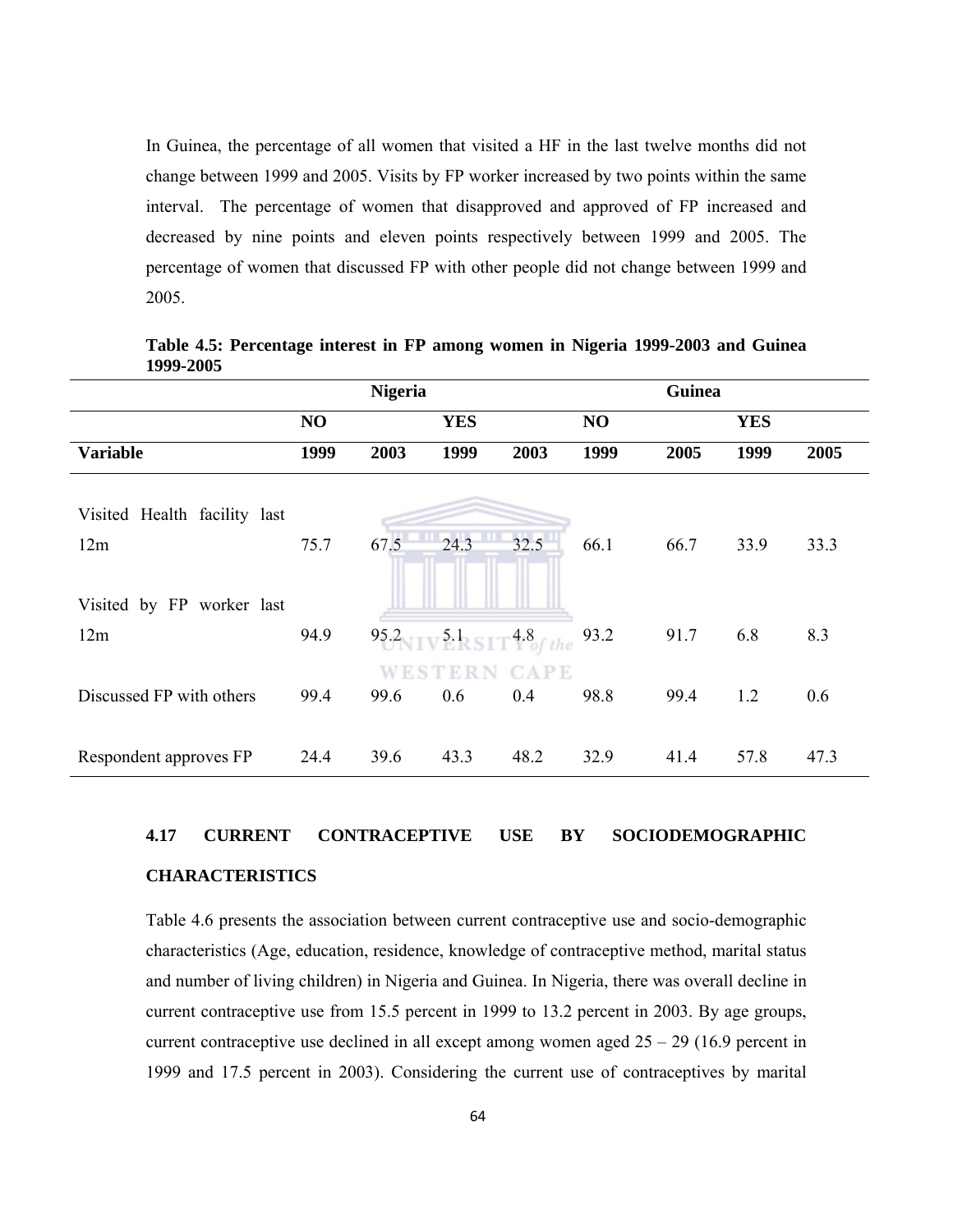status, the percentage of married women decreased from 23.4 percent in 1999 to 17.2 percent in 2003. In addition, the association between marital status and current contraceptive use was not significant in 2003,  $(\chi^2_{(4)} = 0.140)$ . Current contraceptive use by residence, educational level, knowledge of contraceptive method and number of living children showed downward trends between the two point intervals. Contraceptive prevalence among women whose husband approves FP was 37.5 percent in 1999 and 34.6 percent in 2003. Among the respondents that approve of FP, 31.3 percent were currently using while 68.7 percent were not in 1999. The currently using decreased to 25.2 percent in 2003. However, the approval of FP by a husband or the respondent has an impact on current contraceptive use. For instance, disapproval of FP by a husband shows that the percentage of women currently using contraceptives was 6.5 percent in 1999 and 4.3 percent in 2003. Disapproval by the respondent further reflects that 3.7 percent and 2.4 percent currently use contraceptives in 1999 and 2003 respectively. Prevalence of current contraceptive use increased from 45.8 percent in 1999 to 51.6 percent in 2003 among those who engage more often in discussion of FP with their partners. It is likely that consistent discussion on FP with partners may favour the use of contraceptives in Nigeria. The cause of the declining trend in the background examined in the midst of massive campaign on contraceptive use is not known. The declining trend by these background characteristics, implies that negative attitude to contraception is persisting. **WESTERN CAPE** 

In Guinea, current contraceptive use increased from eight percent in 1999 to 10.4 percent in 2005. It increased in all age groups except for the women of age groups 35 - 39 and 45 - 49. An increase from 15.7 percent and 3.9 percent among the urban and rural women respectively in 1999 to 16.9 percent and 7.7 percent in 2005 was observed. By educational level, current contraceptive use increased from 4.6 percent and 41.8 percent among women with no education and higher education respectively in 1999 to 7.9 percent and 45.7 percent in 2005. Considering marital status, the current use of contraceptives increased among never married and married (13.1 and 6.6 percent) in 1999 to 15.3 percent and 9.2 percent respectively in 2005. Widowed, divorced and women not living together showed downward trends in current contraceptive use between the two point intervals. There was an increase in contraceptive use among women with no child, four and over five living children. However there was no significant association between current contraceptive use and the number of living children in 1999 ( $\chi^2_{(2)}$  = 0.063). Current contraceptive use increased from 18.3 percent in 1999 to 24.6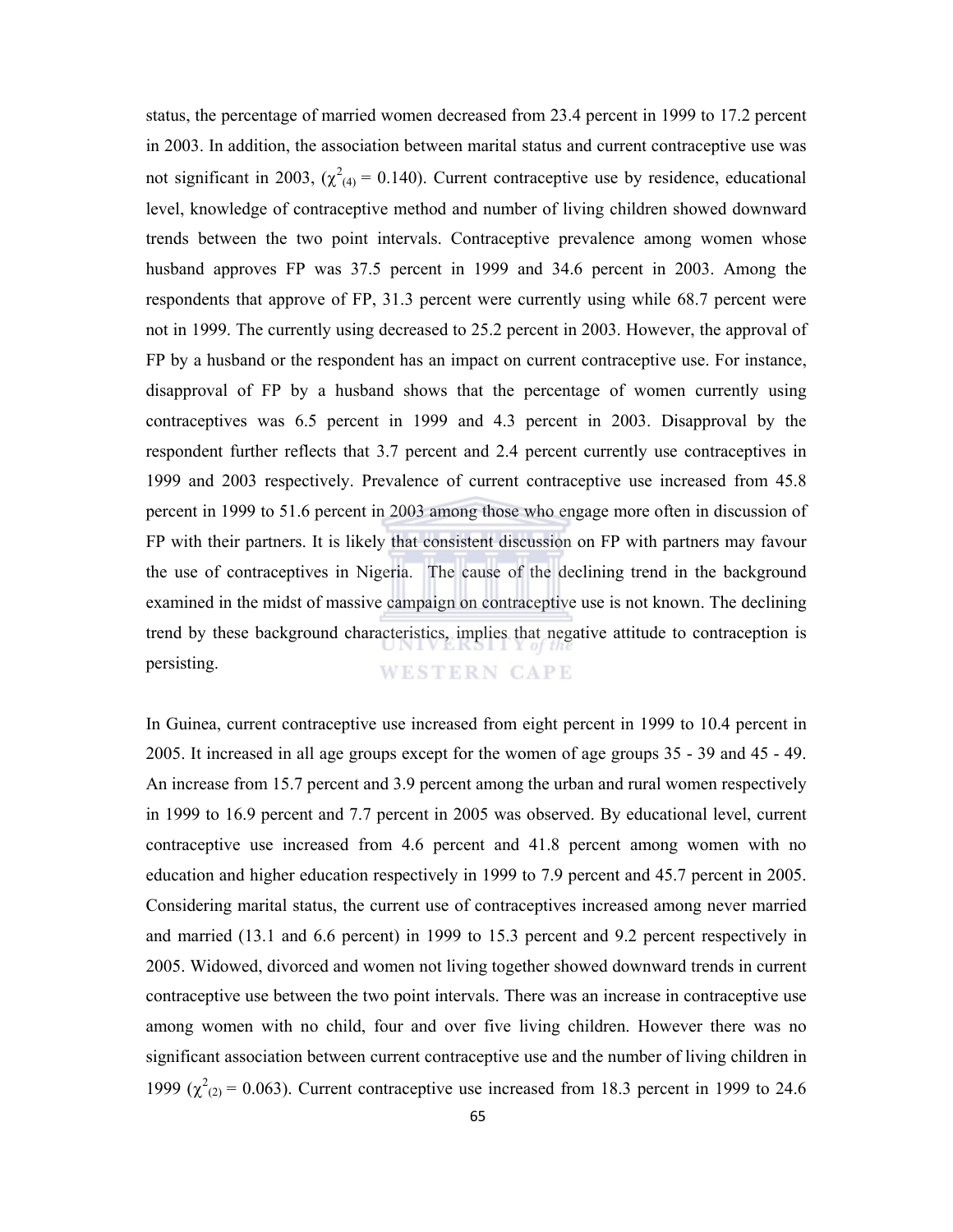percent in 2005 among women whose husband approves of FP. It increased from 3.6 percent and 6.1 percent among those where the husband disapproved of FP in the same interval. Current use increased from thirteen percent in 1999 to 16.4 percent in 2005 for respondents that approved of FP. Use of contraception was higher among those who discuss FP more often with their partners than those discussed once or twice. Taken together, the Pearson Chi-Square result with  $p -$  values less than the significant level of 0.05 indicate an existing relationship between the current use of contraceptives and the socio-demographic variables. Association between current contraceptive use and background characteristics showed significant differences in Guinea. This is consistent with the observed association in Nigeria. However, while Guinea was showing an increasing trend in current contraceptive use Nigeria was experiencing a declining trend. This may suggest that efforts to control fertility by contraceptive use are more successful in Guinea than in Nigeria.

**Table 4.6 Contraceptive uses by socio-demographic characteristics in Nigeria 1999-2003 and Guinea 1999 - 2005**  illen i Leo II an II an III

|              |                        | Nigeria |                                 |      |                        | Guinea |                                 |      |
|--------------|------------------------|---------|---------------------------------|------|------------------------|--------|---------------------------------|------|
| Age<br>group | 1999                   |         | 2003                            |      | 1999                   |        | 2005                            |      |
|              | None                   | User    | None                            | User | None                   | User   | None                            | User |
| $15-19$      | 93.4                   | 6.6     | 93.9                            | 6.1  | 94.3                   | 5.7    | 89.2                            | 10.8 |
| $20 - 24$    | 84.1                   | 15.9    | 84.8                            | 15.2 | 90.2                   | 9.8    | 85.1                            | 14.9 |
| 25-29        | 83.1                   | 16.9    | 82.5                            | 17.5 | 92                     | 8      | 88.1                            | 11.9 |
| 30-34        | 79.6                   | 20.4    | 85.4                            | 14.6 | 91.4                   | 8.6    | 90.6                            | 9.4  |
| 35-39        | 79.6                   | 20.4    | 82.8                            | 17.2 | 90.6                   | 9.4    | 90.8                            | 9.2  |
| 40-44        | 80.3                   | 19.7    | 85.3                            | 14.7 | 91.8                   | 8.2    | 90.8                            | 9.2  |
| 45-49        | 85.2                   | 14.8    | 89.8                            | 10.2 | 93.8                   | 6.2    | 94.7                            | 5.3  |
|              | $\chi^2$ (6) = 0.000   |         | $\chi^2$ <sub>(6)</sub> = 0.000 |      | $\chi^2$ (6) = 0.002   |        | $\chi^2$ <sub>(6)</sub> = 0.000 |      |
|              |                        |         |                                 |      |                        |        |                                 |      |
| Residence    |                        |         |                                 |      |                        |        |                                 |      |
| Urban        | 79                     | 21      | 81.7                            | 18.3 | 84.3                   | 15.7   | 83.1                            | 16.9 |
| Rural        | 87.2                   | 12.8    | 90.2                            | 9.8  | 96.1                   | 3.9    | 92.3                            | 7.7  |
|              | $\chi^2_{(1)} = 0.000$ |         | $\chi^2_{(1)} = 0.000$          |      | $\chi^2_{(1)} = 0.000$ |        | $\chi^2_{(1)} = 0.000$          |      |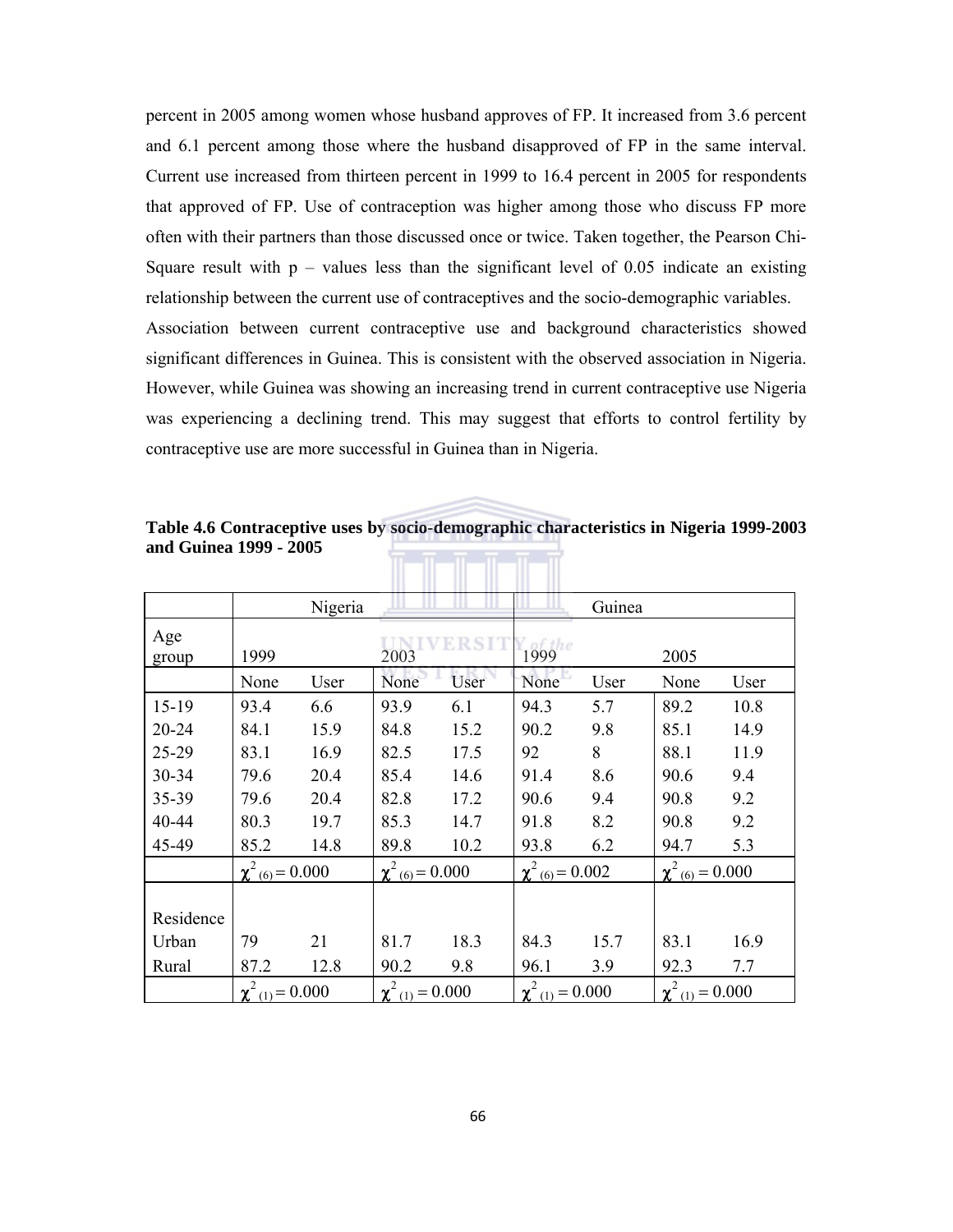### **Table 4.6 Continued……**

|                                                  |                                 | Nigeria                   |                                 |                                             | Guinea                          |              |                                 |      |
|--------------------------------------------------|---------------------------------|---------------------------|---------------------------------|---------------------------------------------|---------------------------------|--------------|---------------------------------|------|
|                                                  |                                 |                           |                                 |                                             |                                 |              |                                 |      |
| Age group                                        | 1999                            |                           | 2003                            |                                             | 1999                            |              | 2005                            |      |
|                                                  | None                            | User                      | None                            | User                                        | None                            | User         | None                            | User |
| <b>Educational level</b>                         |                                 |                           |                                 |                                             |                                 |              |                                 |      |
| No education                                     | 94.1                            | 5.9                       | 95.6                            | 4.4                                         | 95.4                            | 4.6          | 92.1                            | 7.9  |
| Primary                                          | 83.1                            | 16.9                      | 86.4                            | 13.6                                        | 87.5                            | 12.5         | 87.7                            | 12.3 |
|                                                  |                                 |                           |                                 |                                             |                                 |              |                                 |      |
| Secondary                                        | 78.9                            | 21.1                      | 80.3                            | 19.7                                        | 73                              | 27           | 74.3                            | 25.7 |
| Higher                                           | 55.3                            | 44.7                      | 66.9                            | 33.1                                        | 58.2                            | 41.8         | 54.3                            | 45.7 |
|                                                  | $\chi^2_{(3)} = 0.000$          |                           | $\chi^2_{(3)} = 0.000$          |                                             | $\chi^2_{(3)} = 0.000$          |              | $\chi^2_{(3)} = 0.000$          |      |
| modern<br>Knows<br>a<br>method<br>N <sub>o</sub> | 98                              | шI<br>ш<br>$\overline{2}$ | ш<br>TП<br>99.4                 | $\mathbf{u} = \mathbf{u}$<br>0.6            | 99                              | $\mathbf{1}$ | 99.4                            | 0.6  |
| Yes                                              | 76.6                            | 23.4                      | 82.8                            | 17.2                                        | 89.1                            | 10.9         | 88.7                            | 11.3 |
|                                                  | $\chi^2_{(1)} = 0.000$          |                           | $\chi^2_{(1)} = 0.000$          |                                             | $\chi^2_{(1)} = 0.000$          |              | $\chi^2$ (1) = 0.000            |      |
| Marital status                                   |                                 | WEST                      |                                 | <b>UNIVERSITY</b> of the<br><b>ERN CAPE</b> |                                 |              |                                 |      |
| Never married                                    | 83.2                            | 16.8                      | 86.4                            | 13.6                                        | 86.9                            | 13.1         | 84.7                            | 15.3 |
| Married                                          | 85                              | 15                        | 86.9                            | 13.1                                        | 93.4                            | 6.6          | 90.8                            | 9.2  |
| Widowed                                          | 93.9                            | 6.1                       | 91                              | 9                                           | 86.2                            | 13.8         | 94                              | 6    |
| Divorced                                         | 87.2                            | 12.8                      | 90.1                            | 9.9                                         | 75.9                            | 24.1         | 78.7                            | 21.3 |
|                                                  |                                 |                           |                                 |                                             |                                 |              |                                 |      |
| Not living together                              | 70.4                            | 29.6                      | 80.7                            | 19.3                                        | 77.1                            | 22.9         | 79.8                            | 20.2 |
|                                                  | $\chi^2$ <sub>(4)</sub> = 0.000 |                           | $\chi^2$ <sub>(4)</sub> = 0.140 |                                             | $\chi^2$ <sub>(4)</sub> = 0.000 |              | $\chi^2$ <sub>(4)</sub> = 0.000 |      |
| Living children                                  |                                 |                           |                                 |                                             |                                 |              |                                 |      |
| $\overline{0}$                                   | 86.3                            | 13.7                      | 89.4                            | 10.6                                        | 90.9                            | 9.1          | 87.5                            | 12.5 |
| $1-4$<br>$5+$                                    | 85.4                            | 14.6<br>20.3              | 86.3                            | 13.7                                        | 92.7                            | 7.3          | 90.2<br>90.3                    | 9.8  |
|                                                  | 79.7<br>$\chi^2_{(2)} = 0.000$  |                           | 83.5<br>$\chi^2_{(2)} = 0.000$  | 16.5                                        | 91.4<br>$\chi^2_{(2)} = 0.063$  | 8.6          | $\chi^2_{(2)} = 0.003$          | 9.7  |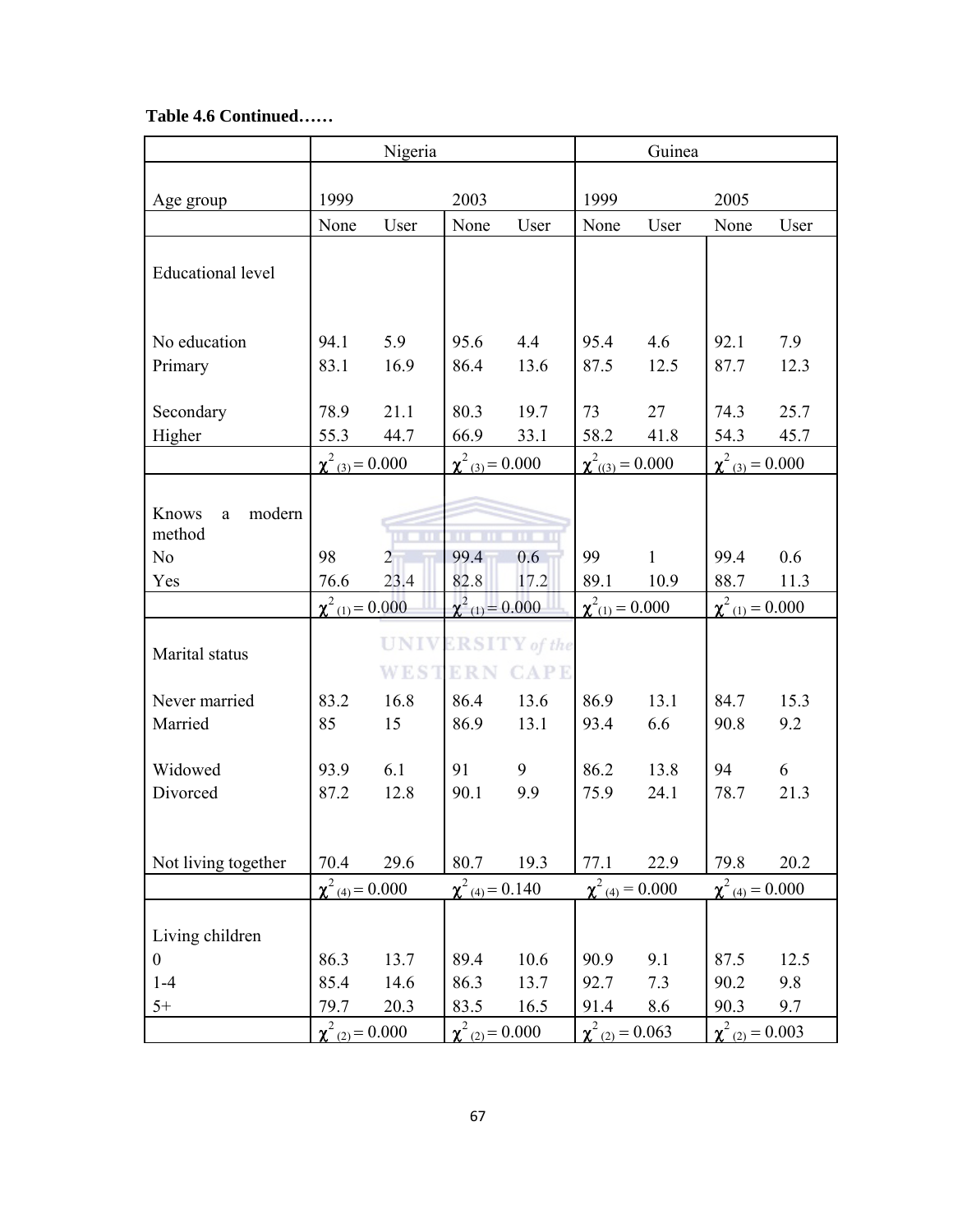### **Table 4.6 Continued……**

|                                           |                        | Nigeria     |                        |                           |                        | Guinea |                        |      |  |
|-------------------------------------------|------------------------|-------------|------------------------|---------------------------|------------------------|--------|------------------------|------|--|
|                                           |                        |             |                        |                           |                        |        |                        |      |  |
| Age group                                 | 1999                   |             | 2003                   |                           | 1999                   |        | 2005                   |      |  |
|                                           | None                   | User        | None                   | User                      | None                   | User   | None                   | User |  |
|                                           |                        |             |                        |                           |                        |        |                        |      |  |
| Husband approves FP                       |                        |             |                        |                           |                        |        |                        |      |  |
| <b>Disapproves</b>                        | 93.5                   | 6.5         | 95.7                   | 4.3                       | 96.4                   | 3.6    | 93.9                   | 6.1  |  |
| Approves                                  | 62.5                   | 37.5        | 65.4                   | 34.6                      | 81.7                   | 18.3   | 75.4                   | 24.6 |  |
| Don't know                                | 95.2                   | 4.3         | 96.6                   | 3.4                       | 97.4                   | 2.6    | 93.6                   | 6.4  |  |
|                                           | $\chi^2_{(2)} = 0.000$ |             | $\chi^2_{(2)} = 0.000$ |                           | $\chi^2_{(2)} = 0.000$ |        | $\chi^2_{(2)} = 0.000$ |      |  |
|                                           |                        |             |                        |                           |                        |        |                        |      |  |
| Respondent approves<br><b>FP</b>          |                        | шī<br>ш     | ш                      | $\mathbf{u} = \mathbf{u}$ |                        |        |                        |      |  |
| <b>Disapproves</b>                        | 96.3                   | 3.7         | 97.6                   | 2.4                       | 98.9                   | 1.1    | 94.6                   | 5.4  |  |
| Approves                                  | 68.7                   | 31.3        |                        | 74.9 25.1the              | 87                     | 13     | 83.6                   | 16.4 |  |
| Don't know                                | 96.5                   | WEST<br>3.5 | 98.7                   | <b>CAPE</b><br>1.3        | 98.5                   | 1.5    | 96.8                   | 3.2  |  |
|                                           | $\chi^2_{(2)} = 0.000$ |             | $\chi^2_{(2)} = 0.000$ |                           | $\chi^2_{(2)} = 0.000$ |        | $\chi^2_{(2)} = 0.000$ |      |  |
|                                           |                        |             |                        |                           |                        |        |                        |      |  |
| with<br>Discussed<br><b>FP</b><br>partner |                        |             |                        |                           |                        |        |                        |      |  |
| Never                                     | 95.3                   | 4.7         | 95.7                   | 4.3                       | 97.1                   | 2.9    | 93.8                   | 6.2  |  |
| Once or twice                             | 69.1                   | 30.9        | 75.5                   | 24.5                      | 85.6                   | 14.4   | 80.6                   | 19.4 |  |
| More often                                | 54.2                   | 45.8        | 48.4                   | 51.6                      | 73.7                   | 26.3   | 67.5                   | 32.5 |  |
|                                           | $\chi^2_{(2)} = 0.000$ |             | $\chi^2_{(2)} = 0.000$ |                           | $\chi^2_{(2)} = 0.000$ |        | $\chi^2_{(2)} = 0.000$ |      |  |
| 100%                                      | 84.5                   | 15.5        | 86.8                   | 13.2                      | 92                     | 8      | 89.6                   | 10.4 |  |
| Total                                     | 6929                   | 1270        | 6614                   | 1006                      | 6214                   | 539    | 7127                   | 827  |  |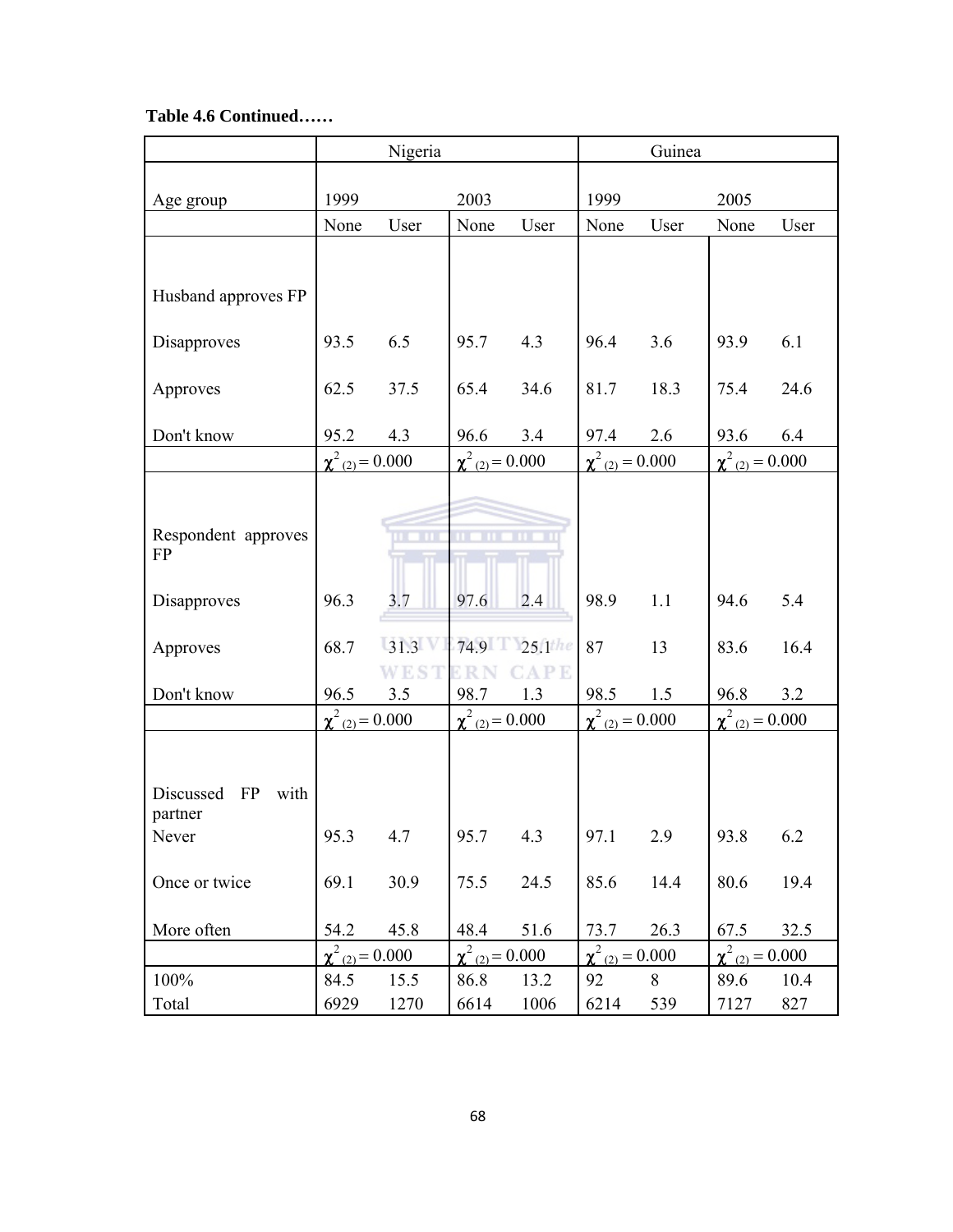#### **4.18 FERTILITY INDICATOR ONE: PREDICTORS OF CONTRACEPTIVE USE**

Binary logistic regression was applied to determine the predictors of current contraceptive use by background characteristics after establishing an association by chi-square analysis. The findings in table 4.7 show that with the exception of women aged 40 - 44, all other age groups are less likely to use contraception in 1999 compared to women aged  $45 - 49$ . In 2003 other age groups were more likely (at least 1.0 times) to use contraception except women aged  $30 - 34$ . Urban women were more likely to use contraceptives than rural women  $(1.1)$ times in 1999 and 1.2 times in 2003).The effect of education on the use of contraceptives was not as expected. A craving for higher education may lead to postponement of childbearing, resulting in high contraceptive usage. Women with primary, secondary and higher education were 0.3, 0.6 and 0.7 times respectively as likely to use contraceptives as the reference category in 1999. This likelihood did not show any meaningful change in 2003. The knowledge of modern contraceptive method shows that women were 0.3 and 0.2 as likely to use contraceptives as the reference category in 1999 and 2003 respectively. Women whose husbands approve and those that don't know the stand of their husband on FP were more likely to use contraceptives in 1999 and 2003 compared to those whose husbands disapproved of it. Respondents who don't know if their husbands approved of FP were more likely to use contraceptives in 1999 and 2003 than those whose husbands disapproved of it. Those that approved were 0.8 times as likely to use as reference category in 1999 but 1.1 times more likely to use in 2003. Women who discussed FP with their partners once or twice and more often were 0.3 and 0.7 times respectively as likely to use contraceptives as reference category in 1999. Women with no children and those with up to four living children were less likely to use contraceptives in 1999 and 2003 as those with more than five living children.

In Guinea, all age groups were less likely to use contraceptives as women aged 45 - 49 in 1999. However, in 2005, all age groups were more likely (at least 1.7 times) to use contraceptives than reference category. Urban women were 1.7 and 1.3 times more likely to use contraceptives than rural women in 1999 and 2005 respectively. Quite unexpected though similar to the observed trend in Nigeria, women by levels of education were less likely to use contraceptives than those with no education in 1999 and 2005. Women who know of any method of modern contraception were less likely to use contraceptives than those without any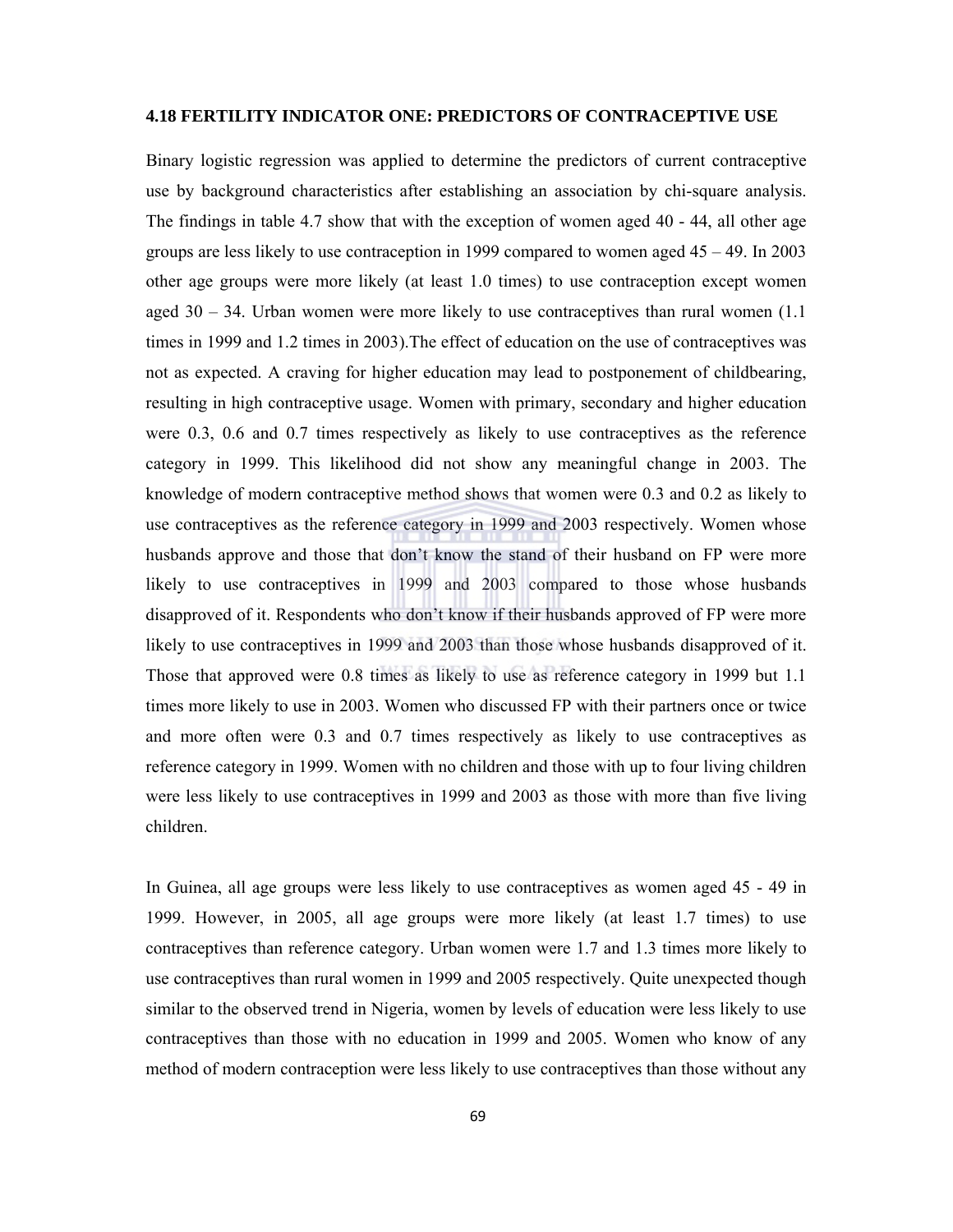knowledge in 1999 and 2005. Husband and respondent approval of FP has a positive effect on the use of contraceptives in 1999 and 2005 respectively. Discussion of FP with a partner has a negative effect on the use of contraception. Women with no children and up to four children were 0.4 and 0.6 as likely to use contraceptives as the reference category in 2005.

| <b>Indicators</b>          | 1999     | 2003                     | 1999     | 2005     |  |
|----------------------------|----------|--------------------------|----------|----------|--|
|                            |          |                          |          |          |  |
| Age group                  |          |                          |          |          |  |
| 45-49 ®                    |          |                          |          |          |  |
| 15-19                      | 0.767    | 1.202                    | $0.343*$ | 2.497*   |  |
| 20-24                      | $0.439*$ | 1.086                    | $0.55*$  | 2.586*   |  |
| 25-29                      | $0.576*$ | 1.005                    | $0.441*$ | 2.448*   |  |
| 30-34                      | 0.725    | 0.893                    | $0.655*$ | 1.841*   |  |
| 35-39                      | 0.886    | 1.082                    | 0.65     | $1.751*$ |  |
| 40-44                      | 1.237    | 1.064                    | 0.775    | 1.868*   |  |
|                            |          |                          |          |          |  |
| <b>Residence</b>           |          |                          |          |          |  |
| Rural ®                    |          | <b>UNIVERSITY</b> of the |          |          |  |
| Urban                      | 1.068    | $1.224*$                 |          | 1.306*   |  |
| <b>Educational level</b>   |          |                          |          |          |  |
| No education ®             |          |                          |          |          |  |
| Primary                    | $0.383*$ | $0.39*$                  | $0.327*$ | 0.299*   |  |
|                            |          |                          |          |          |  |
| Secondary                  | $0.625*$ | $0.649*$                 | $0.537*$ | $0.31*$  |  |
| Higher                     | 0.785    | 0.832                    | 0.732    | 0.504    |  |
|                            |          |                          |          |          |  |
| Knowledge of any method    |          |                          |          |          |  |
| $No$ $@$                   |          |                          |          |          |  |
| Yes                        | $0.348*$ | $0.207*$                 | $0.25*$  | $0.105*$ |  |
| <b>Husband approves FP</b> |          |                          |          |          |  |
| Disapproves ®              |          |                          |          |          |  |
|                            |          |                          |          |          |  |
| Approves                   | 1.096    | 1.412                    | 1.545*   | 0.841    |  |
|                            |          |                          |          |          |  |
| Don't know                 | 1.882*   | 2.851*                   | 2.379*   | $1.63*$  |  |

**Table 4.7: Relative odds that women use contraceptives by socio-demographic characteristics in Nigeria 1999- 2003 and Guinea 1999 – 2005**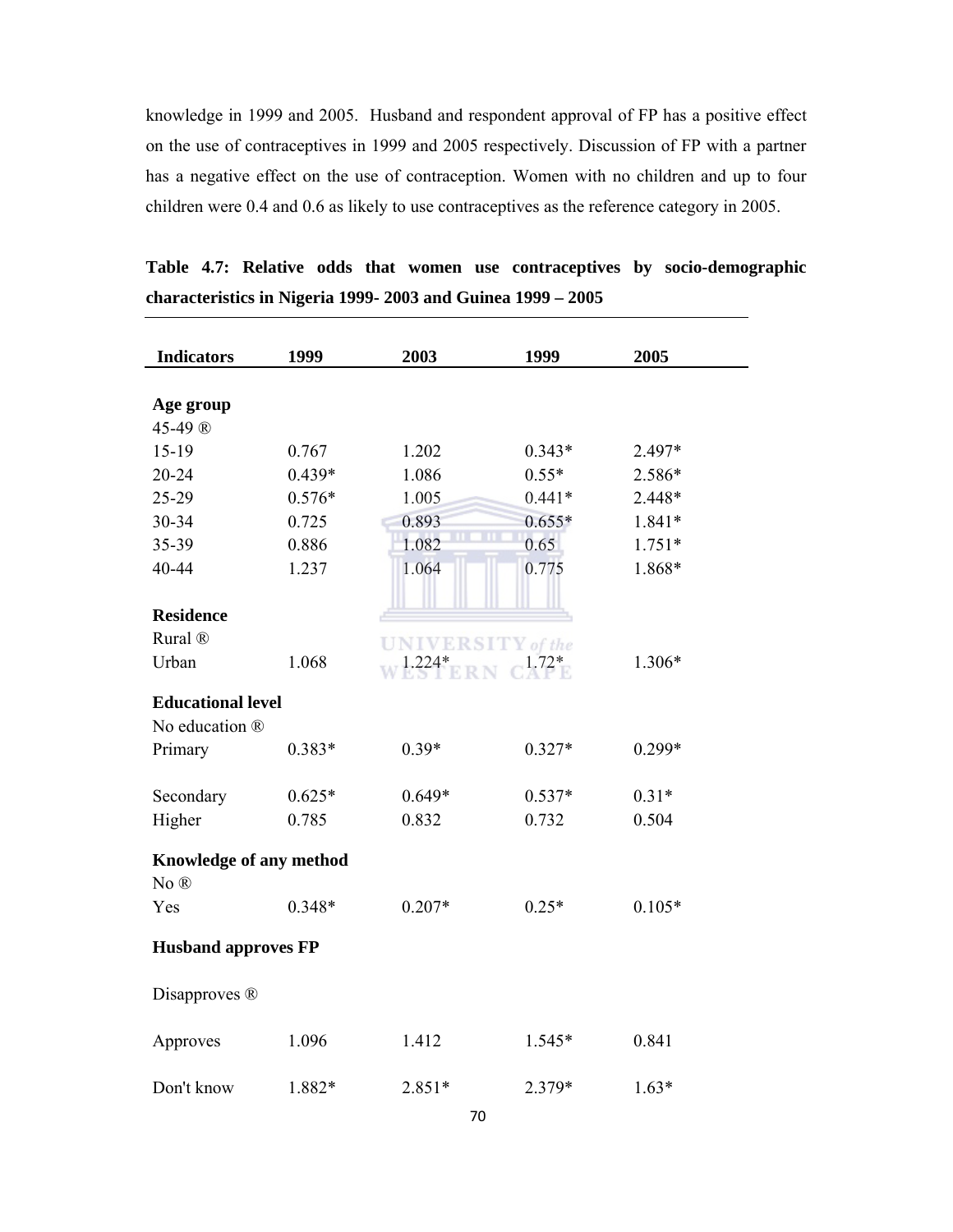#### **Table 4.7: Continued…..**

| <b>Indicators</b>                                    | 1999     | 2003                     | 1999     | 2005     |
|------------------------------------------------------|----------|--------------------------|----------|----------|
| <b>Respondent approves FP</b>                        |          |                          |          |          |
| Disapproves ®                                        |          |                          |          |          |
| Approves                                             | 0.872    | 1.13                     | $0.357*$ | $2.374*$ |
| Don't know                                           | $2.755*$ | 4.963*                   | $2.071*$ | $2.841*$ |
| <b>Discussed FP with partner</b>                     |          |                          |          |          |
| Never ®                                              |          |                          |          |          |
| Once or twice                                        | $0.291*$ | $0.234*$                 | $0.303*$ | 0.288*   |
| More often                                           | $0.689*$ | $0.458*$                 | $0.744*$ | $0.56*$  |
| <b>Number of living children</b>                     |          |                          |          |          |
| $5+$ $\circledR$                                     |          |                          |          |          |
| $\theta$                                             | $0.24*$  | $0.117*$                 | 1.078    | $0.482*$ |
| $1-4$                                                | 0.845    | $0.69*$                  | 0.95     | $0.697*$ |
| $\textcircled{R}$ = reference category, * = p < 0.05 |          |                          |          |          |
|                                                      |          |                          |          |          |
|                                                      |          |                          |          |          |
|                                                      |          |                          |          |          |
|                                                      |          |                          |          |          |
|                                                      |          | <b>UNIVERSITY</b> of the |          |          |

**WESTERN CAPE**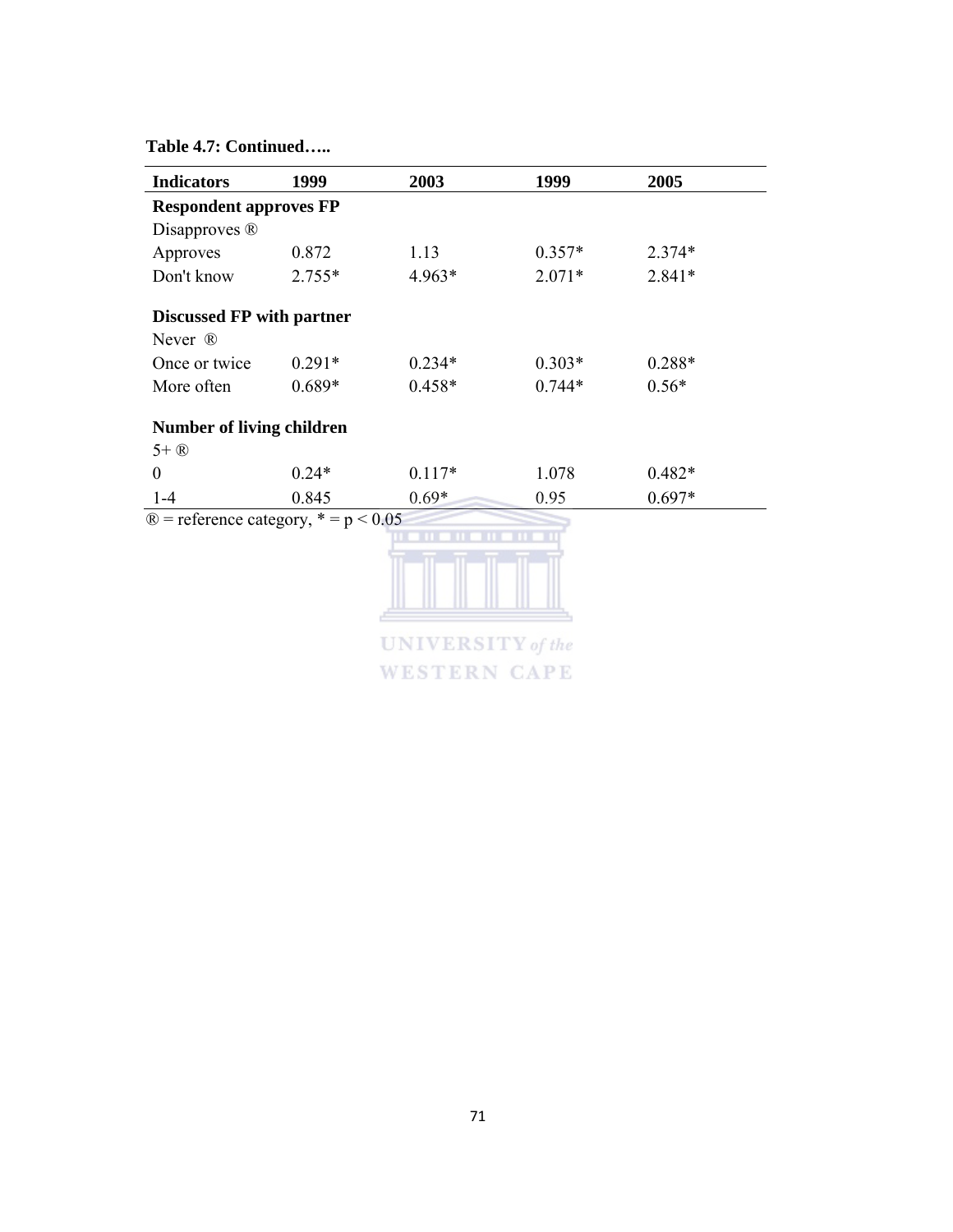## **4.19 FERTILITY INDICATOR TWO: PREDICTORS OF TOTAL NUMBER OF CHILDREN EVER BORN (TCB)**

## **Table 4.8: Stepwise regression pertaining to the socioeconomic factors affecting fertility in Nigeria**

|                              | Coefficient |                        | Std.Err      |       | t       |         | P >  t |       |
|------------------------------|-------------|------------------------|--------------|-------|---------|---------|--------|-------|
|                              | 1999        | 2003                   | 1999         | 2003  | 1999    | 2003    | 1999   | 2003  |
| Age of the respondent $(X1)$ | 0.2128      | 0.2285                 | 0.004        | 0.004 | 50.08   | 59.03   | 0.000  | 0.000 |
| Education in single<br>years |             |                        |              |       |         |         |        |       |
| (X2)                         | $-0.0176$   | $-0.0557$              | 0.008        | 0.008 | $-2.23$ | $-6.66$ | 0.026  | 0.000 |
| Place of residence $(X3)$    | $-0.4403$   | $-0.1406$              | 0.072        | 0.071 | $-6.13$ | $-1.97$ | 0.000  | 0.049 |
| Current use of contraceptive |             | тm<br><b>TIT</b><br>шT | <b>THEFT</b> |       |         |         |        |       |
| (X4)                         | 0.5655      | 0.4344                 | 0.071        | 0.075 | 7.98    | 5.82    | 0.000  | 0.000 |
|                              |             |                        |              |       |         |         |        |       |
| Age at marriage $(X5)$       | $-0.1922$   | $-0.2199$              | 0.008        | 0.008 | 23.93   | $-25.9$ | 0.000  | 0.000 |
| Age at first sexual          |             |                        | of the       |       |         |         |        |       |
| intercourse $(X6)$           | 0.0030      | 0.0026                 | 0.001        | 0.001 | 3.42    | 2.99    | 0.001  | 0.003 |
| Religion $(X7)$              |             |                        |              |       |         |         | 0.230  | 0.838 |
| Partners education (X8)      | 0.4003      | 0.2302                 | 0.072        | 0.075 | 5.58    | 3.06    | 0.000  | 0.002 |
| Employment all the year      |             |                        |              |       |         |         |        |       |
| (X9)                         |             |                        |              |       |         |         | 0.376  | 0.184 |
| Constant                     | 0.4373      | 0.7116                 | 0.189        | 0.189 | 2.32    | 3.77    | 0.020  | 0.000 |
| $\mathbf N$                  | 3276        | 3697                   |              |       |         |         |        |       |
| Prob > F                     | 0.000       | 0.000                  |              |       |         |         |        |       |
| $R^2$                        | 0.53        | 0.56                   |              |       |         |         |        |       |

The table 4.8 presents the effects of socioeconomic factors on fertility in Nigeria 1999 and 2003. Age of the respondent, current use of contraceptives, age at first sexual intercourse and partner's education have positive effect on fertility. However, education of women, place of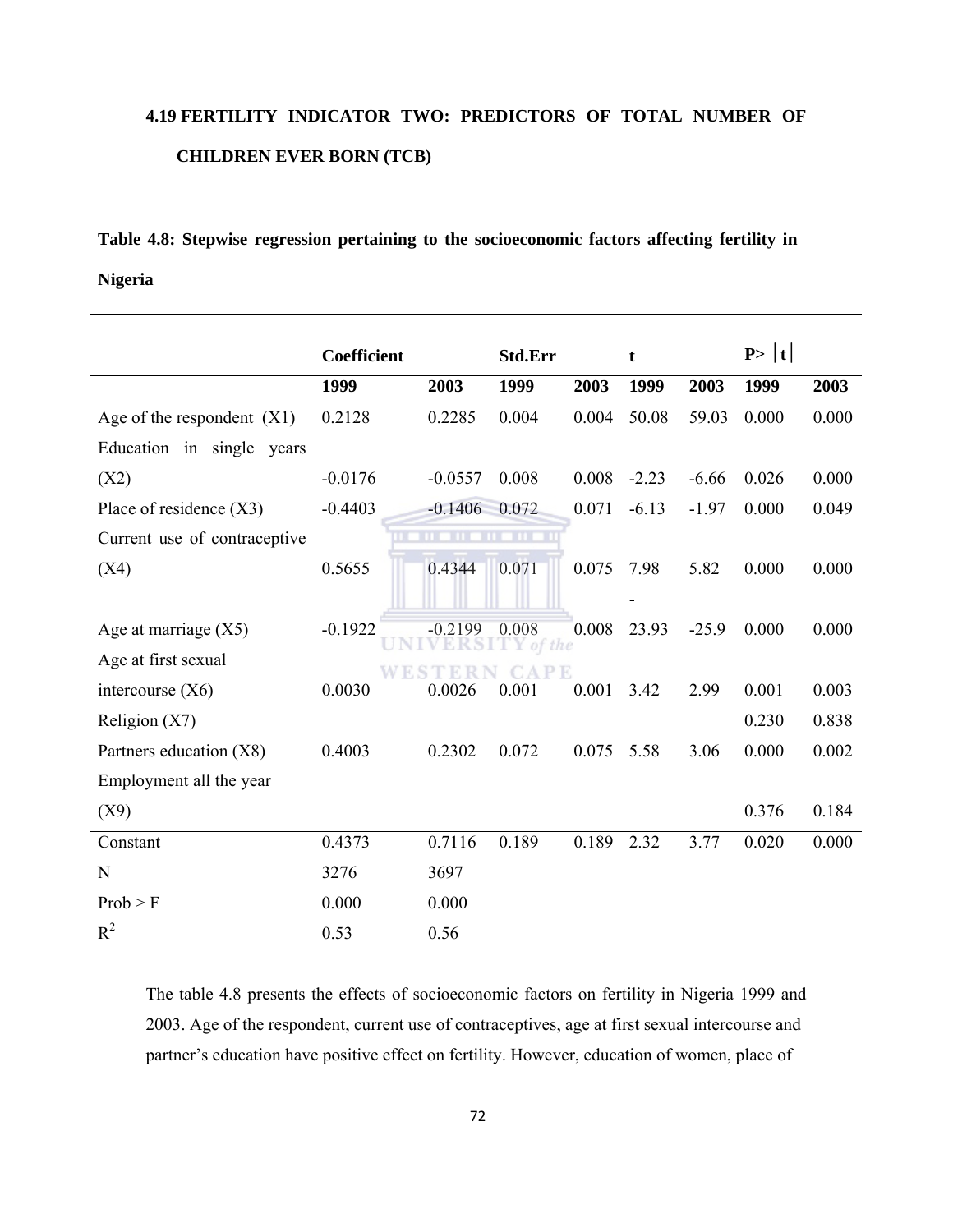residence and age at marriage have a negative effect on fertility. Religion and employment have no effect on fertility in Nigeria.  $R^2$  indicates that fifty-three percent and fifty-six percent of the variation in total number of children ever born (TCB) in 1999 and 2003 respectively are due to fluctuations in seven variables in the equation. The F- test with a probability of 0.000 in 1999 and 2003 shows a very high significance of the equation.

The effect of socioeconomic factors on total children ever born in Guinea in 1999 and 2005 is shown in table 4.9. The significance of the regression coefficient shows that age of the respondent and current use of contraceptives have a positive effect on the TCB. Education, place of residence, age at marriage and religion has a negative effect on the TCB. However, age at first sexual intercourse, partner's education and employment of women are not associated with TCB. The  $R^2$  indicates that fifty-three percent and fifty percent of the variations in TCB in 1999 and 2005 respectively are accounted for by the six significant variables in the equation. The F- test of the model shows a high significance of the equation. There are similarities in most explanatory variables on TCB in Nigeria and Guinea. However, religion has no effect on TCB in Nigeria, while it does in Guinea. A Partner's education has an effect on fertility in Nigeria whereas it does not in Guinea. Employment of the women has no effect on fertility in Nigeria and Guinea.

**WESTERN CAPE**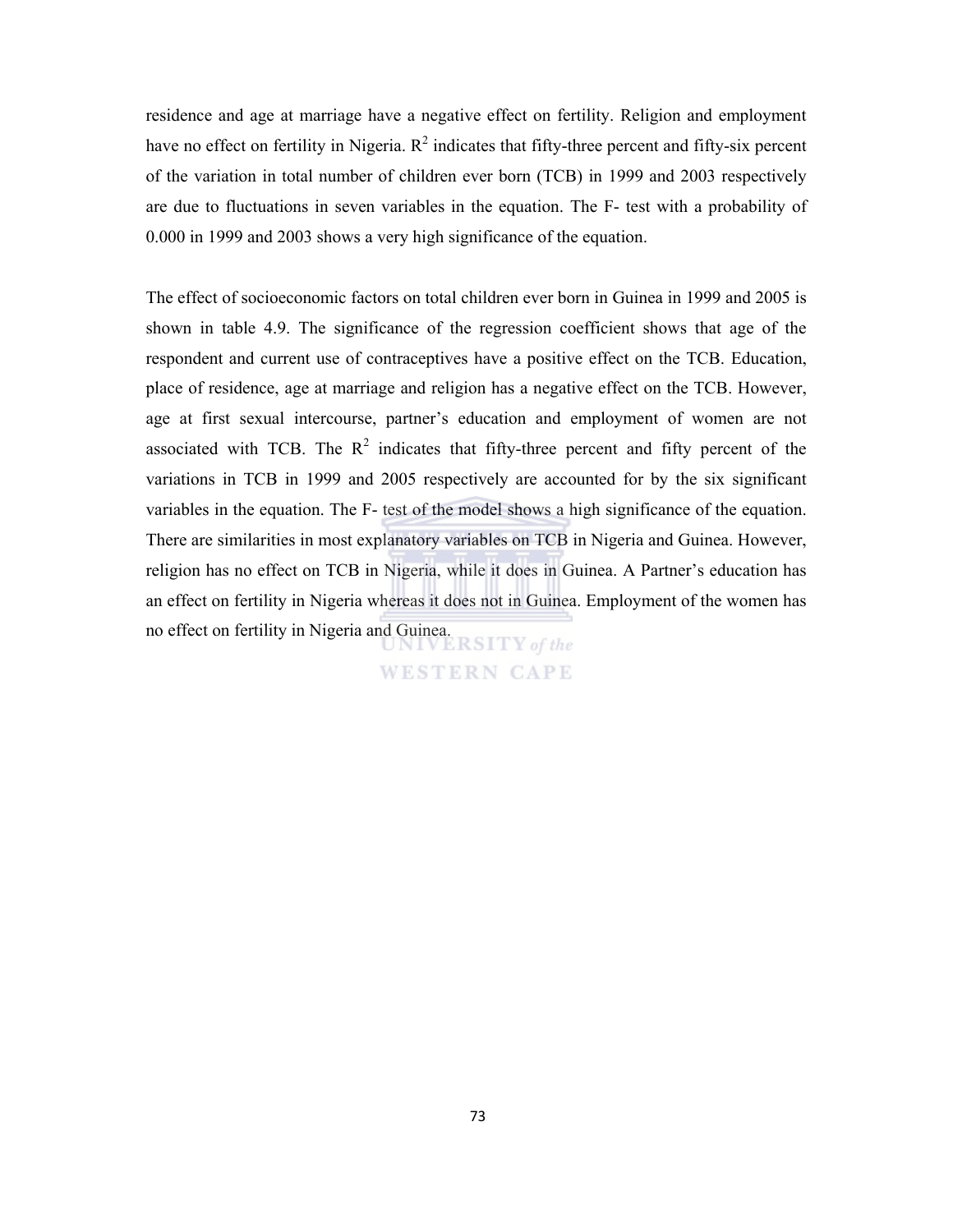|                                        |             |           |                          |       |         |         | P>    |       |
|----------------------------------------|-------------|-----------|--------------------------|-------|---------|---------|-------|-------|
|                                        | Coefficient |           | Std.Err                  |       | t       |         | t     |       |
|                                        | 1999        | 2005      | 1999                     | 2005  | 1999    | 2005    | 1999  | 2005  |
| of the respondent<br>Age               |             |           |                          |       |         |         |       |       |
| (X1)                                   | 0.2249      | 0.2134    | 0.003                    | 0.003 | 72.08   | 74.91   | 0.000 | 0.000 |
| Education in single years              |             |           |                          |       |         |         |       |       |
| (X2)                                   | $-0.0320$   | $-0.0865$ | 0.006                    | 0.011 | $-5.63$ | $-7.98$ | 0.000 | 0.000 |
| Place of residence $(X3)$              | $-0.3231$   | $-0.3604$ | 0.066                    | 0.065 | $-4.9$  | $-5.5$  | 0.000 | 0.000 |
| of<br>Current<br>use                   |             |           |                          |       |         |         |       |       |
| contraceptive $(X4)$                   | 0.4098      | 0.4052    | 0.081                    | 0.061 | 5.03    | 6.63    | 0.000 | 0.000 |
|                                        |             |           |                          |       |         |         |       |       |
| Age at marriage $(X5)$                 | $-0.1531$   | $-0.1305$ | 0.008                    | 0.008 | 18.56   | 16.07   | 0.000 | 0.000 |
| Age at first sexual intercourse $(X6)$ |             |           | m                        |       |         |         | 0.207 | 0.843 |
| Religion $(X7)$                        | $-0.1460$   | $-0.0949$ | 0.037                    | 0.045 | $-3.96$ | $-2.1$  | 0.000 | 0.036 |
| Partners education (X8)                |             |           |                          |       |         |         | 0.840 | 0.754 |
| Employment all the year                |             |           | <b>UNIVERSITY</b> of the |       |         |         |       |       |
| (X9)                                   |             |           | <b>WESTERN CAPE</b>      |       |         |         | 0.791 | 0.092 |
| Constant                               | $-0.215$    | $-0.414$  | 0.161                    | 0.159 | $-1.33$ | $-2.6$  | 0.182 | 0.009 |
| N                                      | 4665        | 5711      |                          |       |         |         |       |       |
| Prob > F                               | 0.000       | 0.000     |                          |       |         |         |       |       |
| $R^2$                                  | 0.53        | 0.5       |                          |       |         |         |       |       |

#### **Table 4.9: Stepwise regression pertaining to the socioeconomic factors affecting fertility in Guinea**

## **4.20 VALUES OF BONGAARTS INDICES OF PROXIMATE OF DETERMINANTS FERTILITY.**

Table 4.10 presents the result of analysis of proximate determinants of fertility in Nigeria and Guinea. In Nigeria, no changes have been observed in the indices of marriage, contraception and postpartum infecundability between the intervals of 1999 and 2003. The total fertilities estimated with the Bongaarts indices are higher than the observed values (7.2 versus 5.2 in 1999 and 7.2 versus 5.7 in 2003. If we have assumed a total fecundity lower than 16.5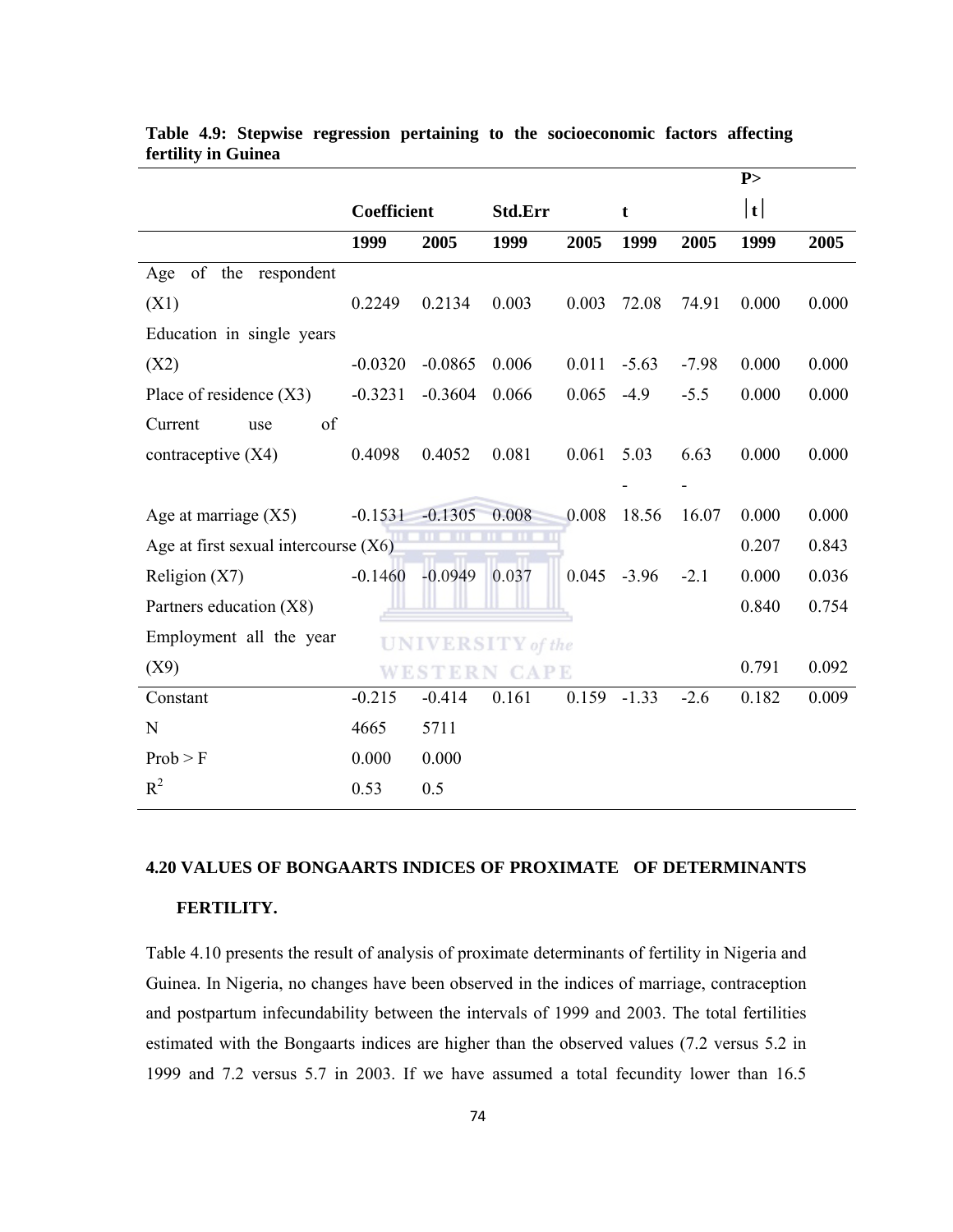agreements would have been closer to the observed total fertilities in 1999 and 2003 in Nigeria. In Guinea, with the exception of contraceptive use, other proximate determinants did not change between the two points in time. Inhibiting effects of contraception increased from 0.24 in 1999 to 0.38 in 2005. The estimated total fertility of 5.7 is a good agreement with observed 5.5 in 1999. However, the estimated total fertility of 4.6 in 2005 is lower than the observed fertility 5.7 by one birth. Thus, differentials in contraception between the two intervals have an effect on fertility. In general, the degree of consistency between the estimated and observed fertilities suggests that the measurements justify the order of the magnitude. We posit that increased contraceptive use in Guinea may contribute to the fertility decline. On the other hand, contraceptive use in Nigeria appeared to have no impact on fertility. It is not known to what extent it was underreported. Possibily our methods failed to measure the exactitude of some indices that exist particularly in Nigeria surveys.

|                                | <b>NDHS</b>             | <b>NDHS</b> | <b>EDSG-II</b> | <b>EDSG-III</b> |
|--------------------------------|-------------------------|-------------|----------------|-----------------|
|                                | 1999                    | 2005        | 1999           | 2005            |
| Marriage Cm                    | 0.87                    | 0.87        | 0.93           | 0.92            |
| Contraception $Cc$             | $E \leq T 0.85$<br>0.85 |             | 0.76           | 0.62            |
| Abortion Ca                    | 1                       |             | 1              | 1               |
| insusceptibility<br>Postpartum |                         |             |                |                 |
| $C_i$                          | 0.59                    | 0.59        | 0.49           | 0.49            |
|                                |                         |             |                |                 |
| $Cm$ * $Cc$ * $Ca$ * $Ci$      | 0.43                    | 0.43        | 0.35           | 0.28            |
| Assumed total fecundity        | 16.5                    | 16.5        | 16.5           | 16.5            |
| Estimated total fertility      | 7.2                     | 7.2         | 5.7            | 4.6             |
| Observed total fertility       | 5.2                     | 5.7         | 5.5            | 5.7             |

**Table 4.10: Values of Bongaarts' indices of proximate determinants estimated and observed total fertility in Nigeria 1999-2003 and Guinea 1999-2005**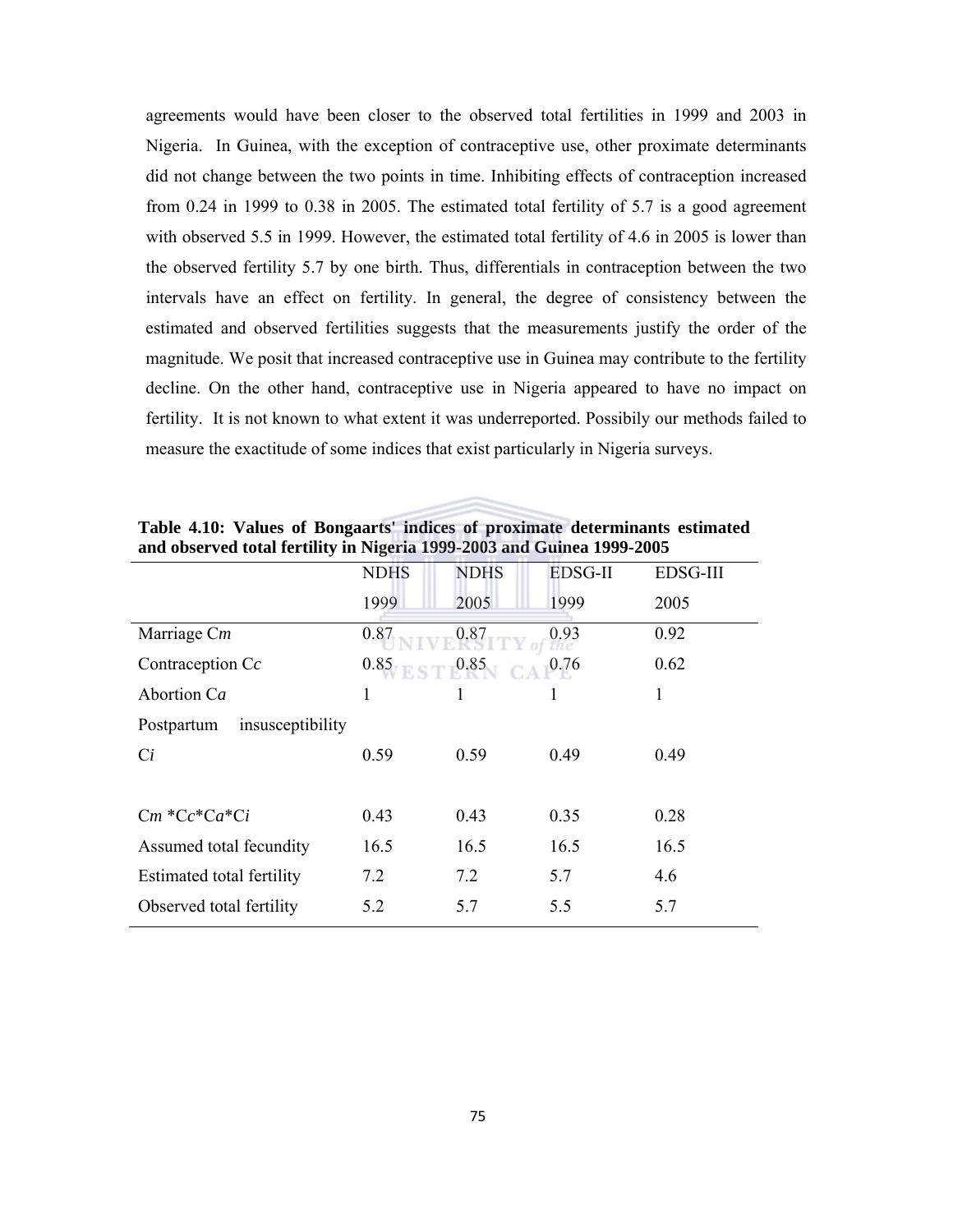#### **CHAPTER FIVE**

#### **DISCUSSION**

Fertility in Sub Saharan African countries is the main factor sustaining population growth. The annual population growth rate in Nigeria and Guinea are 2.27 and 2.16 respectively (United Nations 2006). TFR trend shown in the study, indicates that fertility has declined progressively especially in Nigeria but that of Guinea has remained stable over time. Using data from different sources for demographic analysis may affect the accuracy because of the level of coverage, time and space. Considering the trend in TFR from DHS data used in the present study, fertility in Nigeria and Guinea has stabilized above 5 per woman. This has raised concern at national, international and with non-governmental organizations. Concerned groups have a common objective that if fertility decline slows down, certain factors causing the delay can be eliminated. Thus, fertility decline can progress in Nigeria and Guinea.

#### **5.0 FERTILITY BY BACKGROUND**

Our study examined the trend in TFR by place of residence and educational level of the women. The sustained high trends in TFRs by these backgrounds in Nigeria and Guinea are indications that no major changes have taken place in the overall reproductive tenets. Our findings are in line with previous reports that fertility is generally higher among women in rural areass (Isiugo-abanihe 1997; Hyatt and Milne 1993) and those with no formal education (Castro 1995) compared to urban counterparts and those with higher education. In agreement with the previous reports distribution of women by place of residence showed that the bulk of women dwell in rural areass of Nigeria (Caldwell 1990:118) and Guinea (worldbank.org**).**  This implies that the general lifestyle is rural in both countries. High fertility rates among rural women in both Nigeria and Guinea can be attributed to factors such as early marriage, exposure to sexual intercourse and polygyny. The prevalence of these practices is higher in rural areass and more common among women with lower levels of education. The numerical strength of women in rural areass and women with no or lower levels of education may sustain high fertility and population growth. In addition, the young age structure of the population in Nigeria and Guinea is an indication of potential for a high fertility state in the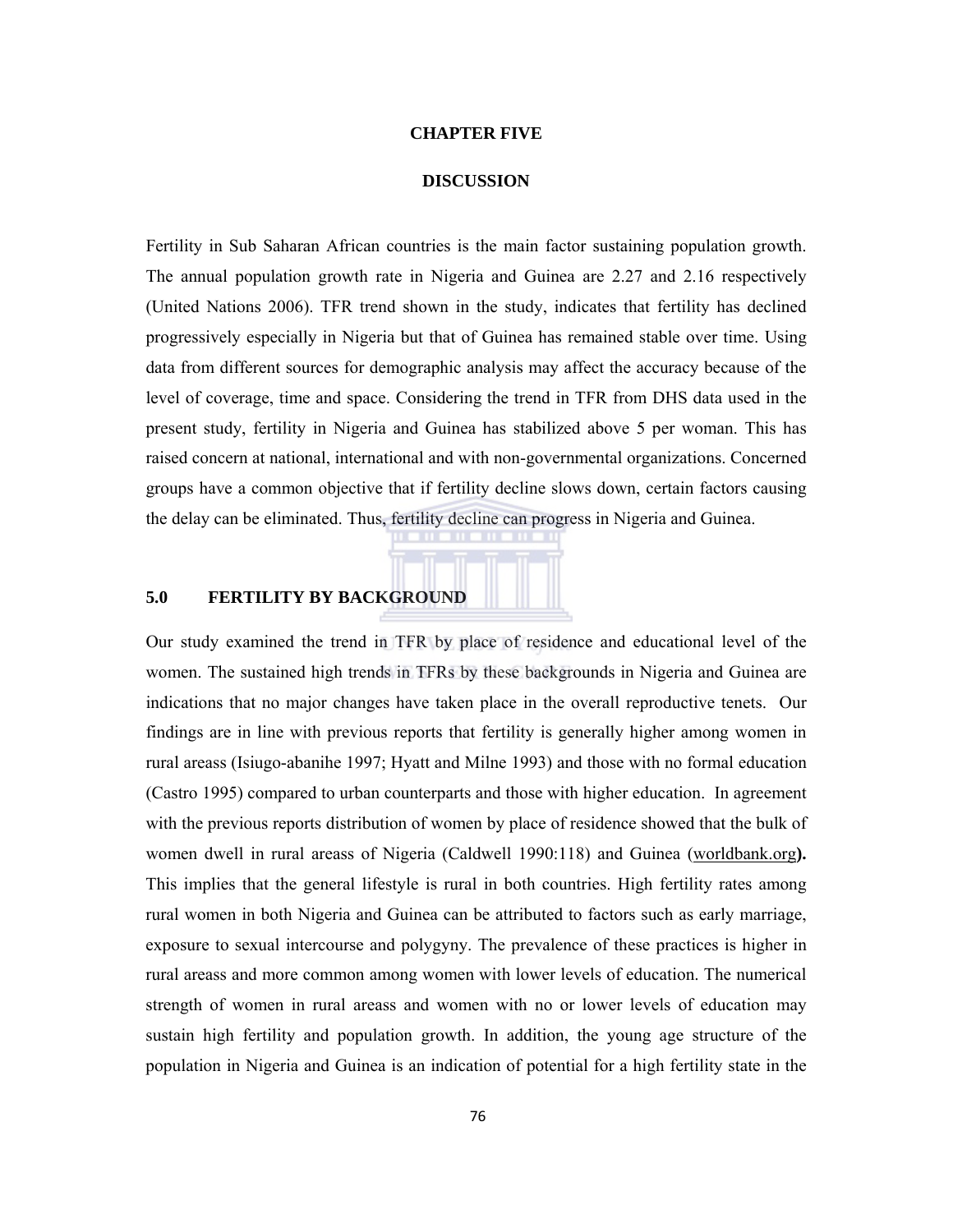absence of regulation. For instance, births by women aged 15-34 were high and these women constitute seventy-two percent and sixty-four percent of the reproductive women in Nigeria and Guinea respectively.

The assumption that urbanization promotes fertility decline is in conflict with our findings in urban fertility trends in Nigeria. It is expected that an increasing percentage of urban women in Nigeria would be accompanied by a corresponding decline in TFR because of the increase of knowledge and access to effective contraceptive measures. Rising urban fertility may be attributed to shorter breast-feeding and abstinence durations among young urban educated women in Nigeria (Chimere 1993). However, there is a report that fertility does not decline with regards to urban dwellers in Mauritania and Gambia (ECOWAS-SWAC/OECD©2006). On the other hand a massive decline in percentage of all age groups of urban women in Guinea seemed to have contributed to the increasing trend in rural TFRs. However, the TFR among urban women in Guinea remained stable. Living in the cities is quite expensive and may not be an easy place for large families to cope. Hence the economic status and availability of space regulate fertility in urban areas. Consistent with previous reports (United Nations 1995; Jejeebhoy 1995), our results show that higher education of women is associated with low fertility. Although fertility is low among women with higher education, it appears to be increasing. (see figure 4a). There is no difference between the trend in higher educational levels between 1999 and 2003 (see table 4.1) in Nigeria. This implies that there is stagnancy in the higher educational system which might have created a platform for unregulated sexual activity, leading to an increase in births. In the case of Guinea, secondary education in conjunction with higher education demonstrated a decreasing trend in fertility. Education may influence fertility by changing the belief and norms of tradition for large family sizes. It can lead to postponement of marriage and childbearing because of several years devoted to attaining a higher education. Education may increase contraceptive use to delay childbearing within the marriage circuit. However, education does not seem to be contributing much in contraceptive use. Thus, the present study is not in agreement that education depresses fertility by increasing contraceptive use (Kim, 1987; Krishnan, 1988). It is not clear from the present study if education reduces fertility through postponement of marriage. This is because education and age at first marriage have a negative effect on fertility. Educated women are more knowledgeable about contraception, which they are most willing to adopt. However, the proportion of women with higher education is small in Nigeria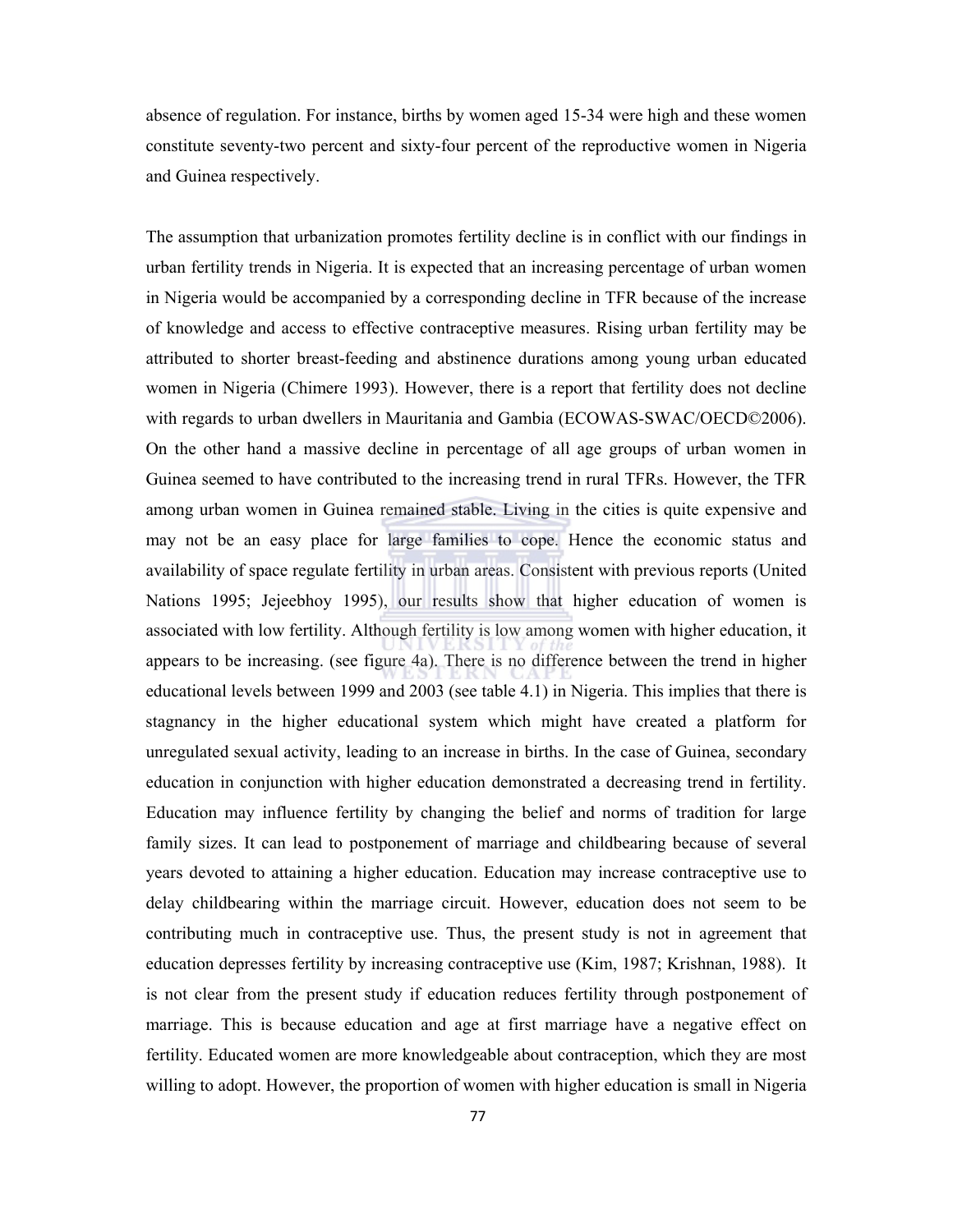and Guinea. Thus, the impact of this small group with higher education on reducing fertility at national may be negligible.

#### **5.1 FUTURE PROSPECTS OF CONTRACEPTIVE USE**

Results of the study show an unprecedented increase in the knowledge of modern contraception in Nigeria and Guinea. This is an indication that the various campaigns and programs to promote contraceptive use for fertility control are successfully disseminated. Generally the levels of unmet needs for contraception have declined over time in Nigeria and Guinea. However, Guinea shows a greater decline in unmet needs to limit compared to Nigeria. The differentials in the level of unmet needs may be attributed to the increased use of modern contraceptives in Guinea compared to Nigeria. Guinea seems to have more programmes that are consistent in providing FP services than Nigeria. Furthermore, there is an increase in intention to use contraceptives in Guinea by non user and unmarried women than in Nigeria. It follows that intention to use may have translated into action. It is not clear whether the decrease in unmet needs of contraceptives was as a result of renewed service delivery or increase in preference of last child and pregnancies. For instance, we observed an increased preference of last child and pregnancies compared to the previous surveys in Nigeria and Guinea. Consistent with our findings, unmet needs, unwanted fertility and pregnancies are low where there is high demand for children (Bongaarts 2005). We are therefore of little confidence that the implementation of family planning programs was responsible for the declining unmet needs. We attributed the causes of declined levels of unmet needs firstly to a high desire for more children. Over ninety percent of women in Nigeria and Guinea wanted their last child except that there were cases of mistimed births. The proportion of women with unwanted births was lower than mistimed births in Nigeria and Guinea. Secondly, about ninety-four percent and ninety-seven percent of currently pregnant women in Nigeria and Guinea respectively wanted the pregnancies. However, there were incidences of mistimed pregnancies. We are not unaware of bias due to rationalization in preference of a last child or pregnancies (Bongaarts 2005; Blacker et al. 2005). It is evident from the present study that unmet needs to space birth are higher among younger women whereas, unmet needs to limit birth are higher for the older women. This trend is a common scenario in Nigeria and Guinea from our studies. Therefore, the divergence of unmet needs is an indication that a dual campaign of specificity on FP methods targeting younger women for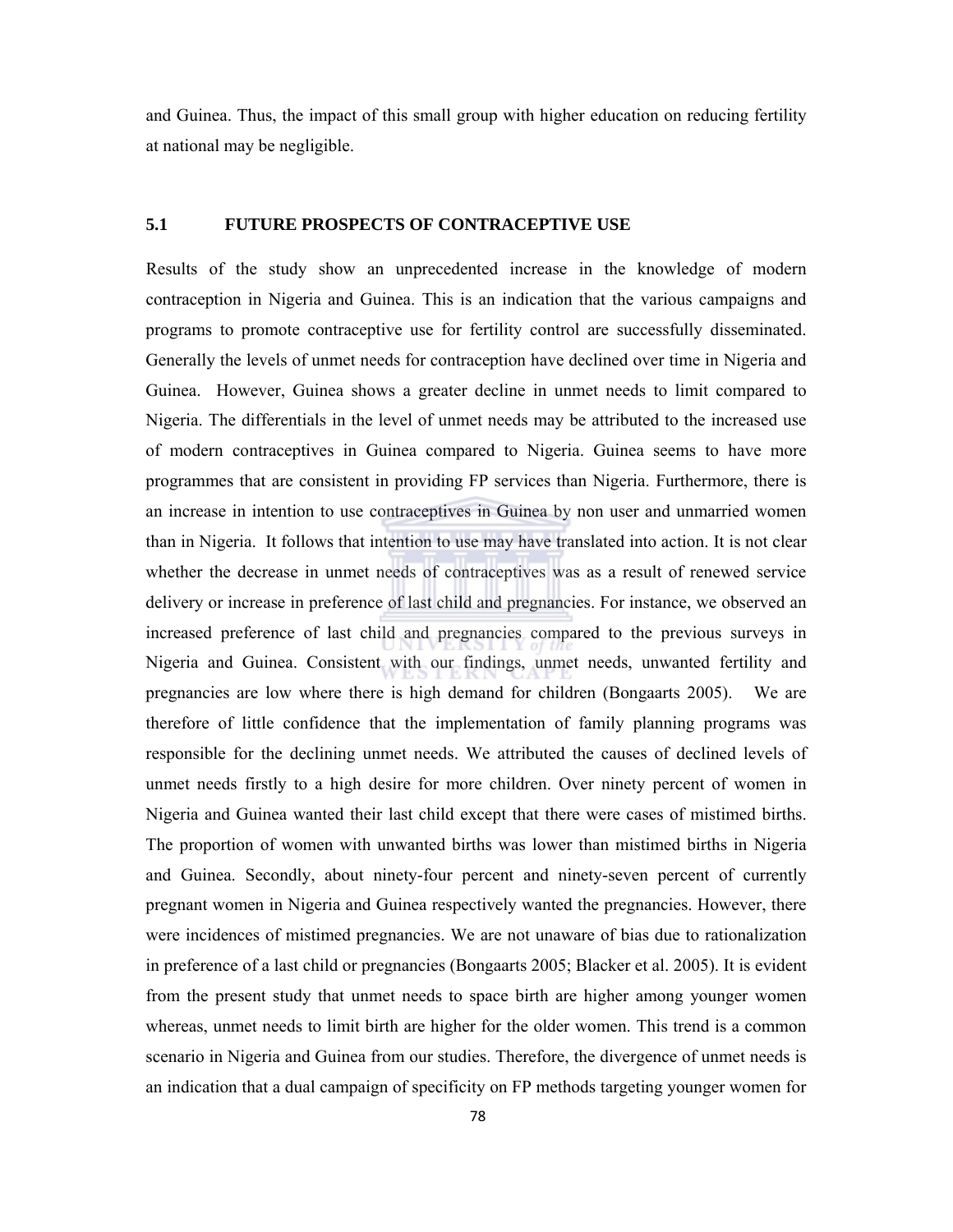spacing births and older women for limiting births is most appropriate to meet family planning needs.

The intention to use contraceptives by non users has increased over time. Some women who intend to use have no time frame to start. However, the proportion that do not intend to use at all still remained higher. Among the unmarried women, their intention to use if ever they get married is not promising for the future prospects of contraception and ultimately low fertility. What could be the reason for the glaring negative attitude to FP? Previous studies have suggested low literacy level (Davis & Blake 1956), prevailing religious, political and cultural beliefs of the people (Duze and Mohammed 2006). Apart from the desire for more children which is visible in our study, adverse effects of contraceptive methods can be a hindrance to their use. Main reasons for disapproval of FP by men were the fear of side-effects and perception of FP as being against religion (Odu et al. 2006). The desire to have children is one fundamental issue which both Christianity and Islam have in common. Children are a gift from God, which makes people desire as many as God grants (Duze and Mohammed 2006).

The present study revealed high degrees of unconcerned attitudes towards FP by the women and FP workers. Over seventy percent and eighty percent of all women in Nigeria and Guinea respectively have never raised discussion on FP with their partners. Almost 100 percent of women in Nigeria and Guinea have never discussed FP with other people apart from their partners. Lack of discussion suggests that social interaction is absolutely non-functional in both countries. This means that social interaction and diffusion roles have not contributed to the promotion of FP in Nigeria and Guinea. In addition, over sixty-five percent and sixty-six percent of all women in Nigeria and Guinea respectively did not visit a health facility in the last twelve months. These attitudes do not pose a bright future for contraception and ultimately fertility control in Nigeria and Guinea. Of particular importance, ninety-five percent and ninety-two percent of the women in Nigeria and Guinea respectively reported that no FP worker visited them in the last twelve months. This could be counterproductive to the FP program promotion. The reason why FP workers did not visit their clients is not known in the case of Nigeria. However, it has been reported in Guinea that there was a general insufficient degree of developmental effectiveness. There was incompetency in the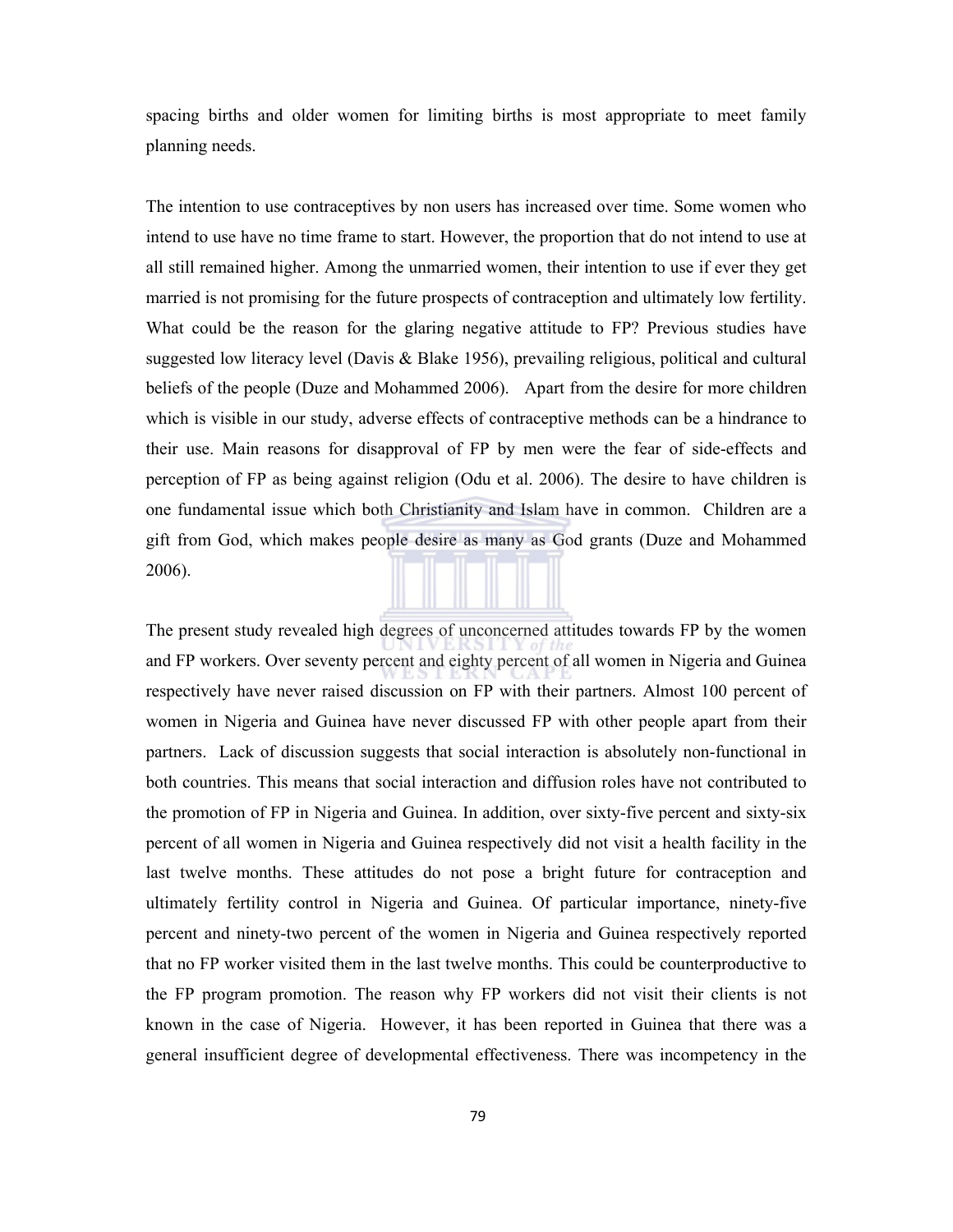project executing agency, which could not ensure quality services and the training of sufficient FP workers.

Taken together, the observed trends of factors affecting contraceptive use at the national level does not seem to support that Nigeria and Guinea are soon to adopt a greater use of contraception. There is negligence and a negative attitude to FP. A positive attitude to FP methods will translate into the actual usage and ultimately cause fertility decline. Otherwise, a greater tendency to have unwanted births and high fertility abounds since there is lack of general interest in controlling the reproductive mandate. However, reluctance to discuss FP with partners may be attributed to the patriarchal tradition in Africa (Tsedeke et al. 2006), which tends to give the prerogative to men on issues of fertility.

#### **5.2 FUTURE PROSPECTS OF FERTILITY DECLINE**

The use of modern contraceptives does not show good potential for fertility decline in Nigeria and Guinea. There is greater use of modern contraceptives in Guinea than in Nigeria. In line with previous reports, high knowledge of contraceptive methods is not associated with utilization rate (Tsedeke et al. 2006; Bongaarts et al. 1984). The reason for the stagnancy in contraceptive use despite the increasing knowledge of modern methods in Nigeria is not clear from the data. However it does not pose a bright future for fertility decline. There was an increasing trend in respondents' approval of FP in Nigeria which is the reverse of the trend between 1990 and 1999 (Oladosu 2001).

The reasons for the increased desire for children, in the midst of unfavourable economic conditions are not clear from the study. The only explanation we have is that investing in children is still a cherished venture in Africa, and the desire to have a reasonable number of them is acceptable. It may be rooted within the fabric of cultural norms of large family sizes. This supports the motivation of maintaining traditional family size in the face of improved health and never to change (Reher 2007). The increased preferences for births, and pregnancies, over 6 children as ideal number of children, are acceptable within the context of the prevailing desire for large family sizes for the purpose of agricultural activities, since the mainstay of the economy in Nigeria and Guinea is agriculture which is labour intensive. Thus, involvement of children is important for productivity. We did not investigate the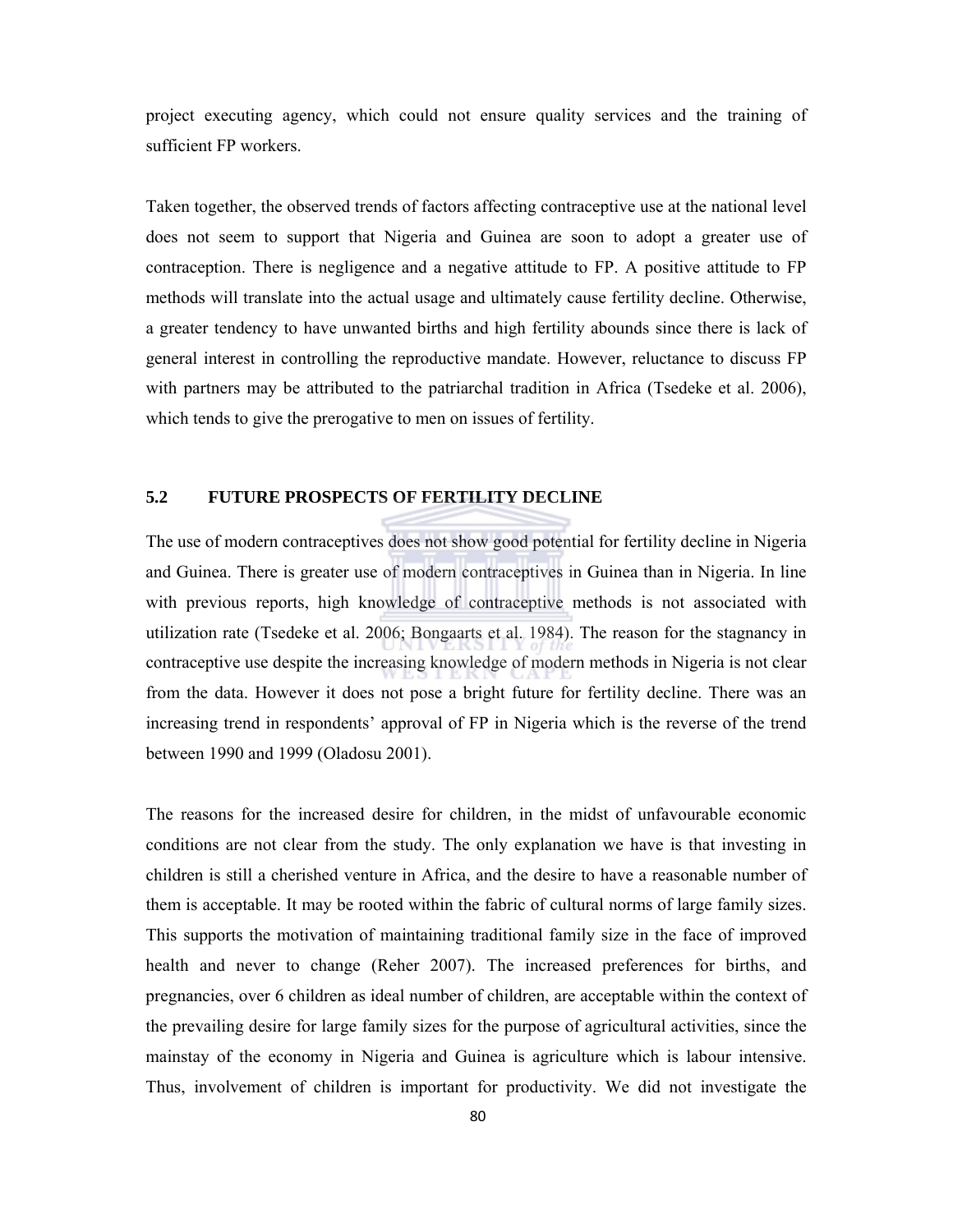association between farming and desire for more children, but previous studies have reported the desire for children for agricultural productivity in developing countries (Reher 2007; Caldwell 2008). The increasing trends in preferences of births and pregnancies in a single garment of increasing desire for children, do not promote a bright future for fertility decline in Nigeria and Guinea. However, trends in desire for more children and the ideal number of children show that Nigerian women want more children compared to their Guinea counterparts. Hence, the low contraceptive prevalence rates in Nigeria and Guinea, is a reflection of non achieved desired family size. It is arbitrary to expect a decline in fertility at the expense of the desired family size. In addition the increased percentage of women who gave birth three years before the surveys, 1999 compared to 2003 suggests that fertility is not decreasing in Nigeria. On the other hand, a decrease in birth three years before the surveys in 1999 compared to 2005, may be the hallmark of a slight increase in contraceptive use observed in Guinea over time.

Considering the impact of mortality on the traditional norm of large family size and lineage preservation, desire for more children is not unexpected. For instance, the infant mortality rates in Nigeria and Guinea remained high at 100 per 1000 and 113 per 1000 respectively (Population Reference Bureau 2007). These percentages are among the highest in Sub Saharan Africa. In addition, 7000 children under the age of 15 are affected by HIV and the prevalence is highest among people aged 30-34 in Guinea (UNAIDS 2008). The impact of HIV/AIDS is more deadly in Nigeria and the country is included in the US President's Emergency Plan for AIDs Relief (PERFAR) (UNAIDS, 2008). It is not known to what extent infant mortality is influencing a low response to contraceptive use in Nigeria and Guinea. It is clear that the desire to want no more children increases with the number of living children. Our findings show that the number of living children is a predictor of contraceptive use. We therefore conjecture that high infant mortality rates in Nigeria and Guinea may be a hindrance to contraceptive adoption and invariably fertility regulation.

#### **5.3 CONCLUSION**

The findings in the study do not suggest brilliant prospects for fertility decline in Nigeria and Guinea. Trends in the use of contraceptives while they remained the same in Nigeria did not show a meaningful increase in Guinea over time. The responses and attitudes of the women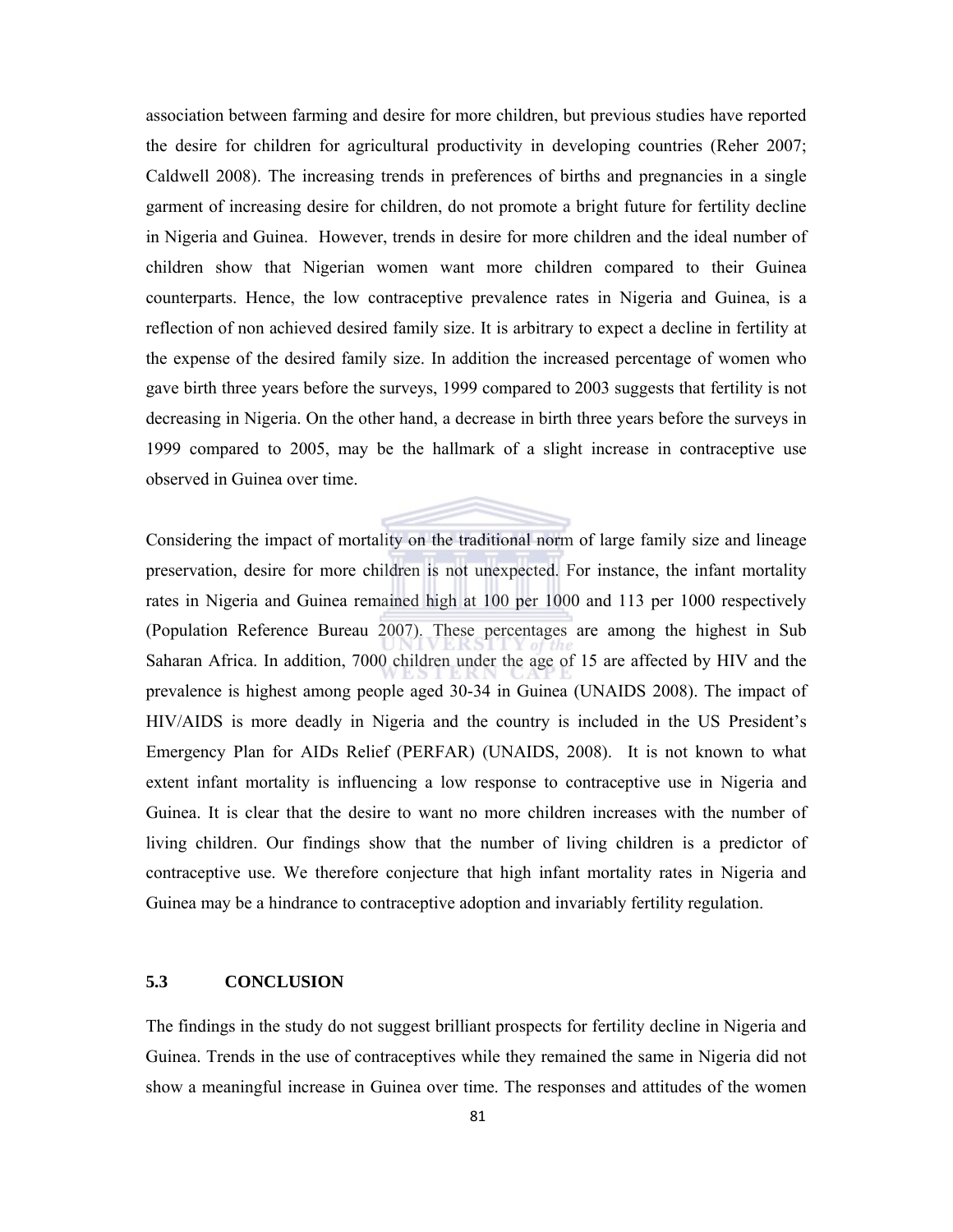and FP workers do not give a good indication of keenness to use contraceptives for fertility decline. On a national scale, the observed trends of the indicators measured do not appear to suggest that Nigerian fertility is soon to experience a decline. On the other hand, there is no sufficient evidence that Guinea will experience a large fertility decline in the near future. Thus any decline in fertility in Guinea may be transitory.

#### **5.4 FUTURE PERSPECTIVE**

It is clear from our studies that fertility rates in Nigeria and Guinea have stabilized above five children per woman and contraceptive use is very low. However, fertility rates should be considered at regional and tribal or ethnic levels to establish the differentials in fertility within the country. In further studies on the trend and determinants of fertility, variables like breastfeeding, abstinence, post partum amenorrhoea and marriage should be measured since they mediate the link between a woman's reproductive life span and fertility. However, the proceedings of the present study should in future be used to strategize around a campaign that targets women for various needs of contraception and to design an effective population policy suitable for developing countries. In addition, the design of the study is ideal for comparative studies on fertility in developing countries. RSITY of the

**WESTERN CAPE**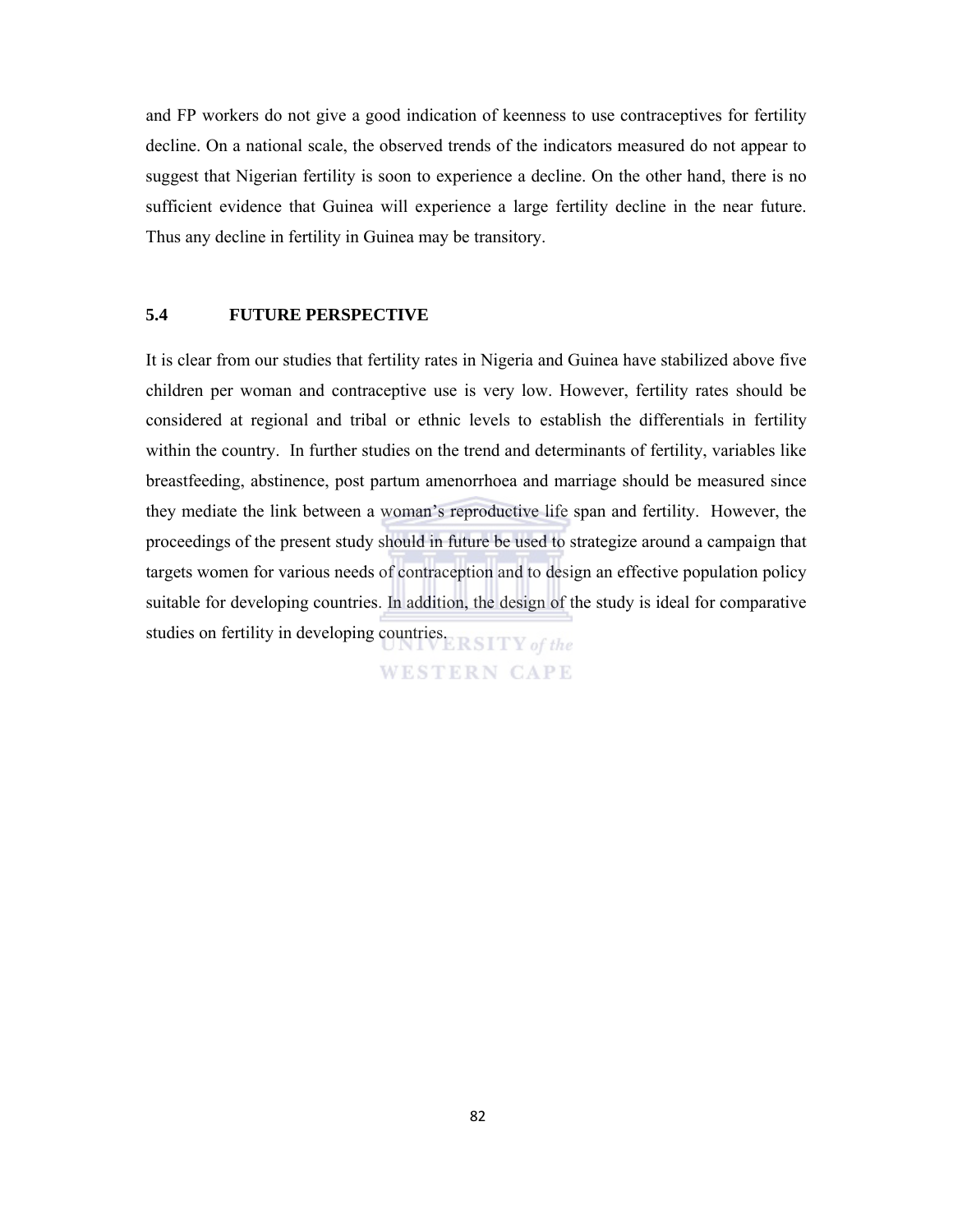#### **REFERENCE**

Abortion Review UN, (2007). Abortion Review UN publishes world abortion information files\functions.htm Accessed 17/07/ 2009

Alan Guttmacher Institute (AGI), (1999). *Sharing Responsibility: Women Society and Abortion Worldwide*. New York: AGI.

Ashurst, H. et al. (1984). Socio-economic Differentials in Recent fertility, World Fertility Survey Comparative Studies no. 2 Voorburg: ISI

Bankole, A. & Bamisaye, O. (1985). The Impact of Petroleum Production on the Political Economy of Food in Nigeria since Independence. *AMAN*, 4 (2), 125 - 132

Bairagi, R. (2001). Effects of sex preference on contraceptive use, abortion and fertility in matlab, Bangladesh. *International Family Planning Perspectives,* 27 (3), 137-143.

Bairagi, R. & Datta A.K. (2001). Demographic transition in Bangladesh: What happened in the twentieth century and what will happen next? *Asia-Pacific Population Journal,* 16 (4), 3- 16.

Beck, U. & Lash, S. (1994). Reflexive modernization: Politics, tradition and aesthetics in the modern social order. Cambridge, England: Polity Press.

Becker, G. S. (1991). A treatise on the family, enlarged edition. *Cambridge M A, Harvard University Press.*  WESTERN CAPE

Behrman, J. R. et al. (2002). Social Networks and Changes in Contraceptive Use over Time: Evidence from a Longitudinal Study in Rural Kenya. *Demography*, 39 (4), 713-738

Blanc, K. & Tsui, O. (2005). The Dilemma of Past Success: Insiders Views on the Future of the International Family Planning Movement. *Studies in Family Planning* 36 (4), 263-276.

Bongaarts, J. & Lesthaeghe, R. (1984). The Proximate Determinants of Fertility in Sub-Saharan Africa. *Population and Development Review*. 10 (3), 511-537.

Bongaarts, J. (1997a). The role of family planning programmes in contemporary fertility transitions in *The Continuing Demographic Transition*, eds. Gavin W.Jones, Robert M. Douglas, John C. Caldwell and Rennie M. D'Souza. Oxford: Clarendon Press, pp. 422–443.

Bongaarts, J. & Potter, R. (1983). Fertility, biology, and behavior: an analysis of the proximate determinants. *New York Academic Press.* 

Bongaarts, J. (2005). The causes of stalling fertility transitions. *Studies in Family Planning,*  37 (1), 1- 16.

Bongaarts, John. (1997b). Trends in unwanted childbearing in the developing world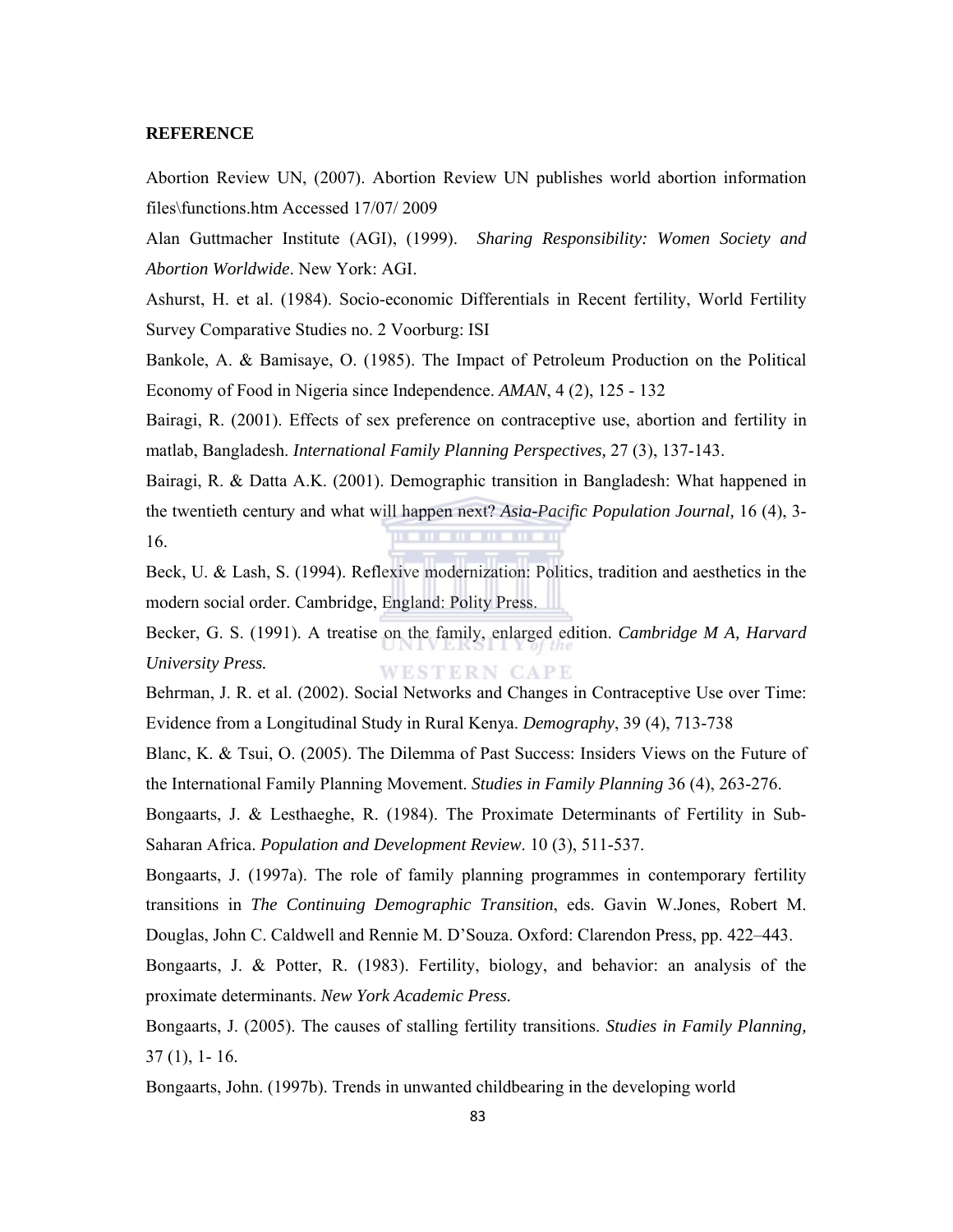*Studies in Family Planning* 28 (4), 267-277.

Bongaarts, J. (2002). The end of the fertility transition in the developed world. *Population and Development Review,* 28 (3), 419–444.

Bongaarts, J. & Johansson, E. (2002). Future trends in contraceptive prevalence and method mix in the developing world. *Studies in Family Planning,* 33 (1), 24-36.

Bongaarts, J. & Watkins, S. (1996). Social interactions and contemporary fertility transitions. *Population and Development Review,* 22 (4), 639-682.

Bongaarts, J. (2008). Fertility transition in developing countries: progress or stagnant. *Studies in Family Planning,* 39 (2), 105-110.

Bongaarts, J. (1991). The KAP-gap and the unmet needs for contraception. *Population and Development Review* 17 (2), 293–313.

Caldwell, J.C. (2008). Three fertility compromises and two transitions. *Population Res Policy Review, 27*, 427 - 446.

Caldwell, J. C. (1976). Toward a restatement of demographic transition theory. *Population and Development Review,* 2 (3–4), 321–366.

Caldwell, J. C. et al. (1999). "The Bangladesh fertility decline: An interpretation. *Population and Development Review,* 25 (1), 67-84.

Caldwell, J. et al. (1992). Fertility decline in Africa: A new type of transition? *Population and Development Review,* 18 (2), 211-242. RN CAPE

Castro, M. (1995). Women's education and fertility: results from 26 Demographic and Health Survey. *Studies on Family Planning,* 26 (4), 187-202.

Census History http://countrystudies.us/nigeria/35.htm Accessed May, 17, 200

Chimere, O. (1990a). Proximate determinants of fertility in Nigeria. *Journal of Social biology Fall-Winter*; 37 (3-4), 162-71.

Chimere, O. (1990b). Determinants of rural and urban fertility differentials in Nigeria. *Journal of Biosocial Science, 22*, 293-303.

*Chimere, O. (1993). Maternal education and marital fertility in four African countries. Genus, Vol. 49, No. 3-4, Jul-Dec 1993. 87-100 pp. Rome, Italy. In Eng. with sum. In Fre; Ita.* 

CIA World Factbook, 2010. http://www.indexmundi.com/nigeria/total\_fertility\_rate.html Accessed April 17, 2010.

Clark, S. (2000). Son preference and sex composition of children: Evidence from India." *Demography,* 37 (1), 95-108.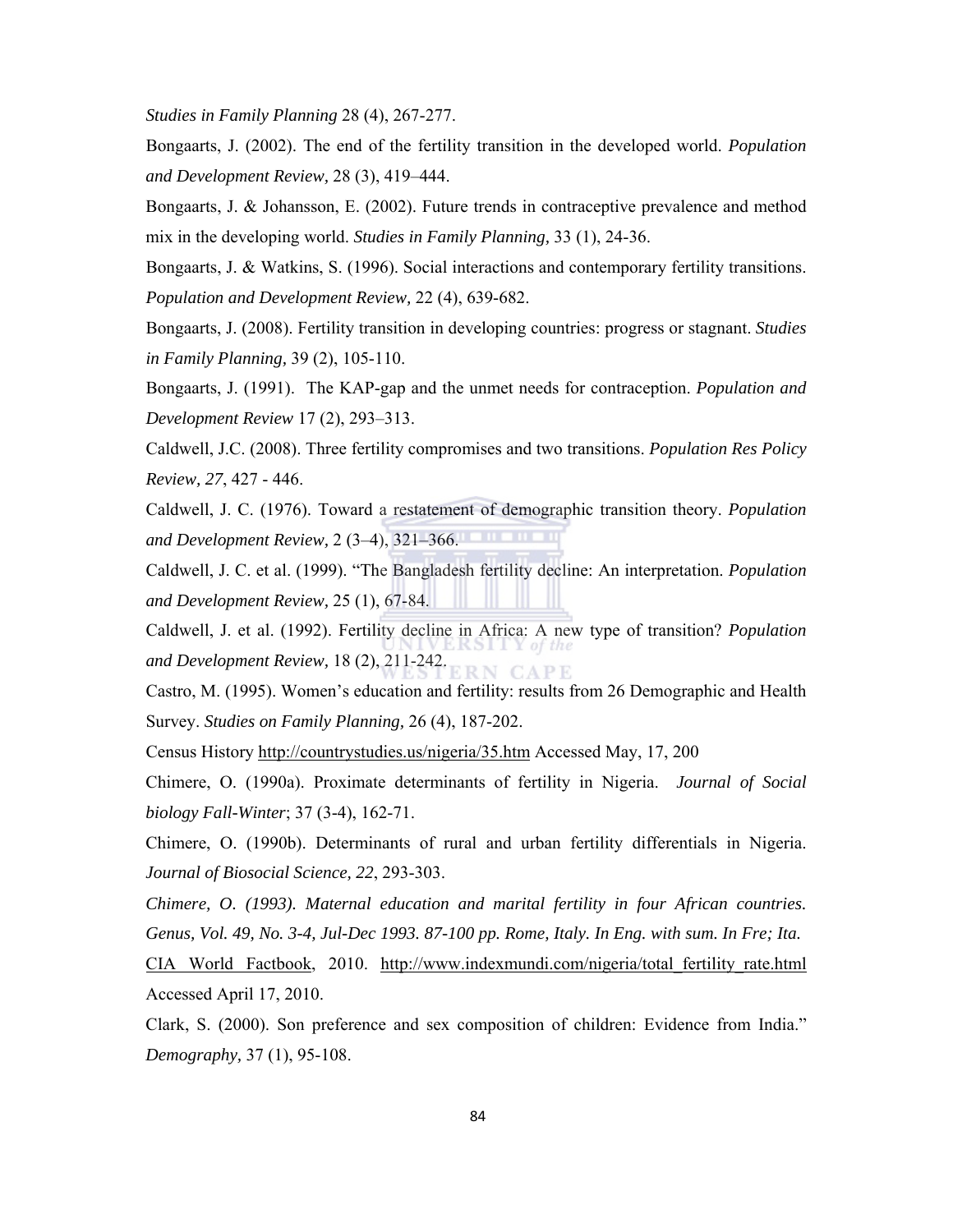Cleland, J. et al. (1994). The determinants of reproductive change in Bangladesh*: Success in a challenging environment. Washington DC, World,* 

Cleland, J. et al. (2006). Family planning: the unfinished agenda. The Lancet, 368 (9549), 1810-1827

Co-funded integrated family planning program in Guinea http://www.kfwentwicklungsbank.de Accessed August 17, 09

Davi, K. & Blake, J. (1956). Social structure and fertility an analytical framework. *Economic Development and Cultural Change,* 4 (4), 211 - 235.

Demeny, P. (1977). Population policy and the international community, *Population and Development Review* 3 (1), 113–122.

Demeny, P. (1992). Policies seeking and reduction of high fertility: a case for the demand side, *Population and Development Review* 18 (2), 321–332.

Desgrees-du-Lou, A. et al. (1998). HIV-1 infection and reproductive history: A retrospective study among pregnant women, Abidjan, Cote d'Ivoire, 1995–1996. Ditrame Project. *International Journal on STD AIDS, 9*, 452–456.

Diallo, H. (1996) Illegal or unsafe abortion in Guinea. *African Journal of Fertility and Sexual Reproductive Health* 1(1):50-2.

Duze, M. C. & Mohammed I. Z. (2006). Males knowledge, attitudes, and family planning practices in northern Nigeria. *African Journal of Reproductive Health,* 10 (3), 53 - 65.

Direction Nationale de la Statistique [Guinée] et Macro International Inc. 1994. *Enquête Démographique et de Santé,Guinée 1992.* Calverton, Maryland USA: Direction Nationale de la Statistique et Macro International Inc.

Direction Nationale de la Statistique [Guinée] et Macro International Inc. 2000. *Enquête Démographique et de Santé,Guinée 1999.* Calverton, Maryland USA: Direction Nationale de la Statistique et Macro International Inc.

Direction Nationale de la Statistique [Guinée] et Macro International Inc. 2006. *Enquête Démographique et de Santé,Guinée 2005.* Calverton, Maryland USA: Direction Nationale de la Statistique et Macro International Inc.

Epidemiological Fact Sheets: HIV/AIDS and Sexually Transmitted Infections, December 2006"(pdf). World Health Organization. 2006-12.

http://www.who.int/GlobalAtlas/predefinedReports/EFS2006/EFS\_PDFs/EFS2006. Retrieved 2009-09-30.

Federal Office of Statistics, Lagos (1997). *Socio-economic Profile of Nigeria*. Lagos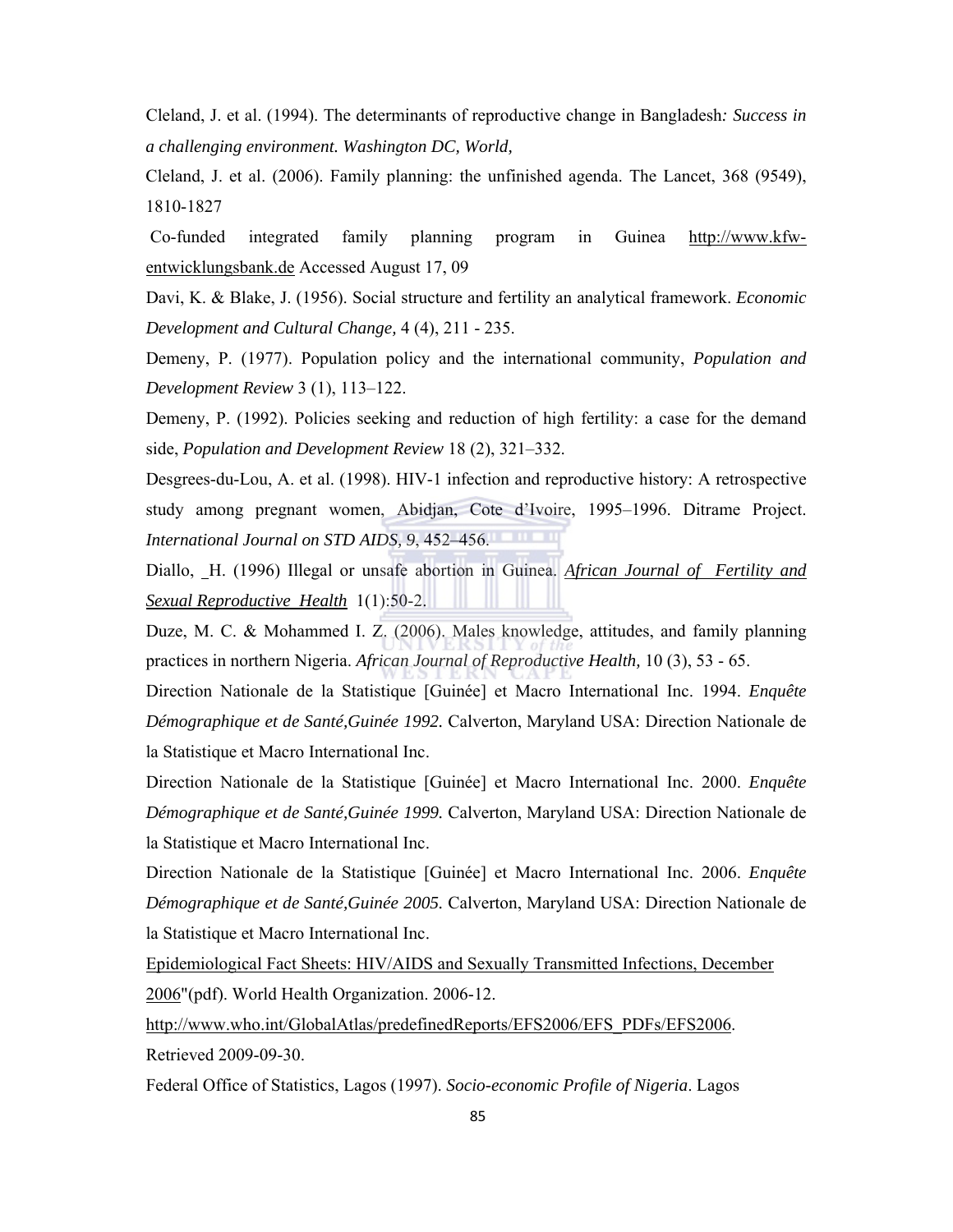Fargues, P. (1988). La biases de la fecondite arable, *Population* 6: 975 – 1004.

Feyisetan, B. & Togunde, O. (1988). Indices of women's status and fertility in Nigeria. *Genus XLIV*, Nos. 1-2, pp. 229-247.

Feyisetan, B. et al. (2003). Social Interaction and Contraceptive Changes in Northern Ghana. African population Studies,  $18(2)$ ,  $47 - 67$ .

Feyisetan, B. et al. (1998). The role of men in Family planning in Nigeria. Report submitted to Population Research Fund, Niser, and Ibadan, Nigeria

Feyisetan B.J. & Bankole, A. (2002). Fertility transition in Nigeria: Trends and prospects, http://www.Un.org/esa/population/*Publications/completingfertility/RevisedBANKOLEpaper. PDF>, Accessed Jul. 03, 2009,* 

Freedman R. (1997). Do family planning programs affect fertility preferences? A literature review. *Studies in Family Planning,* 28 (1), 1-13.

Forsyth, B.W. et al. (2002). Pregnancy and birth rates among HIV-infected women in the United States: The confounding effects of illicit drug use. *AIDS, 16*, 471–479.

Gorgen, R., Yansane, M., Marx, M and Millimounou, D. (1998) Sexual Behavior and Attitudes Among Unmarried Urban Youths in Guinea. *International Family Planning Perspectives* Volume 24, Number 2, June 1998

Gray, R.H. et al. (1998). Population-based study of fertility in women with HIV-1 infection in Uganda. *Lancet,* 351, 98–103. **STERN CAPE** 

Grieser, M. et al. (2001). Reproductive Decision Making and the HIV/AIDS Epidemic in Zimbabwe. Journal of African Studies,  $27(2)$ ,  $225 - 245$ .

Guttmacher, (2008). Fertility declines have stalled in many countries in Sub-Saharan Africa. *Family planning perspectives,* 34 (3).

Hankins, C. et al. (1998). Sexual behaviour and pregnancy outcome in HIV-infected women. Canadian Women's HIV study group. *Journal of Acquired Immune Deficiency Syndrome and Human Retrovirol,* 18, 479–487.

Harwood-Lejeune, A. (2001). Rising age at marriage and fertility in Southern and Eastern Africa. *European Journal of Population* 17 (3), 261- 280

Henshaw, S. K. et al. (1998). The incidence of induced abortion in Nigeria. *International Family Planning Perspectives,* 24 (4), 156-164.

Hyatt, D. E. & Milne, W. J. (1993). Determinants of fertility in urban and rural Kenya: Estimates and a simulation of the impact of education policy. *Environment & Planning A,* 25 (3), 371-82.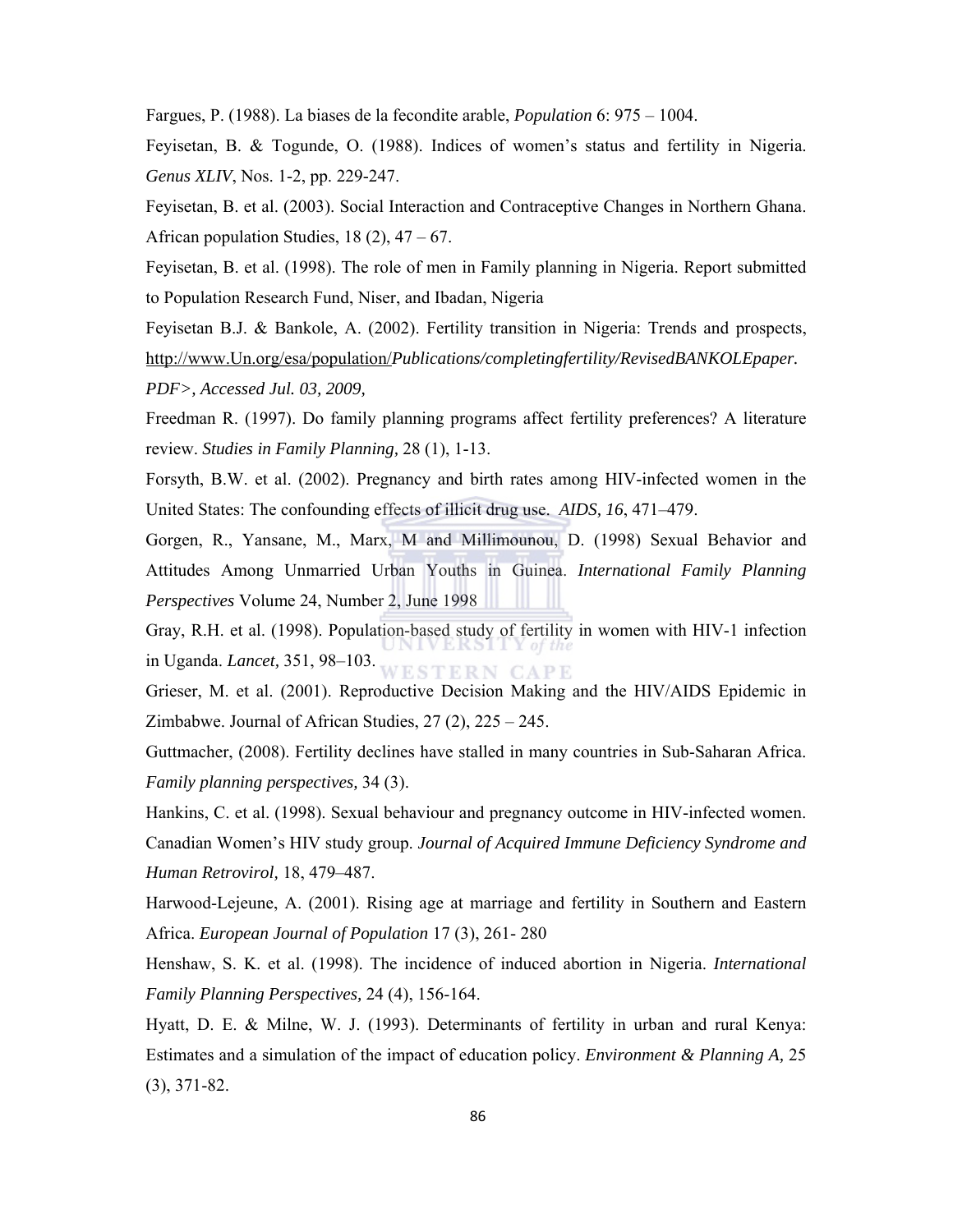Ibisomi, G. (2008*),* Http://epc2008.princeton.edu/download.aspx?submissionId=80145. Accessed July 10, *2009* 

Ihejiamaizu E. C. (2002). Adolescent fertility behaviour in Nigeria: Trends and determinants. *Global Journal of Social Sciences,* 1 (1), 67-74.

International Monetary Fund, (2000). Guinea—Enhanced Structural Adjustment Facility Economic and Financial Policy Framework Paper, 1998–2000

Institute of Population Studies, Chulalongkorn University (1987). *Thailand: Demographic and Health Survey* 1987. Bangkok: Final Report of the DHS.

Isiugo-abanihe, U. C. (1997). Fertility preferences and contraceptive practice in Nigeria. *Annals of Social Sciences Council of Nigeria, 9*, 1-20.

Jejeebhoy, S. J. (1995). Women's education, autonomy, and reproductive behavior: Experience from developing countries. *Oxford: Claire don Press,* 

Joint United Nations. (2005). Programme on HIV/AIDS: *AIDS epidemic update:* Geneva: World Health Organization.

Khan, A. (1996). Policy making in Pakistan's population programme, *Health Policy and Planning* 11(1), 30–51

Kalumba, L. (1995). Determinants and consequences of population policy and programs in Zambia. London: Centre for Population Studies, London School of Hygiene and Tropical Medicine. WESTERN CAPE

Kapadia, K. M. (1966). Marriage and family in India. *Bombay: Oxford University Press. 3rd Edition.* 

Kim, I. K. (1987). Socio-economic Development and Fertility in Korea. XV. Seoul National University, Population and Development Studies Center. Seoul, Korea.

Kimani, M. & K'Oyugi, B. O. (2004). Regional variations in the use of contraceptive in Kenya, Genus 60 (2): 33 - 53

Kirk D. (1996). Demographic transition theory. *Population Studies,* 50 (3), 361–387.

Krishnan, V. (1988). Homeownership: Its Impact on Fertility. Population Research Laboratory Discussion Paper No.51. University of Alberta, Department of Sociology, Edmontan, Canada.

Koenig, M.A. et al. (2006). Do current measurement approaches underestimate levels of unwanted childbearing? Evidence from rural India. *Population Studies,* 60 (3), 243–256.

Kouaouci, A. (1995). The Algerian Population Policy. London: Center for Population Studies, London School of Hygiene and Tropical Medicine.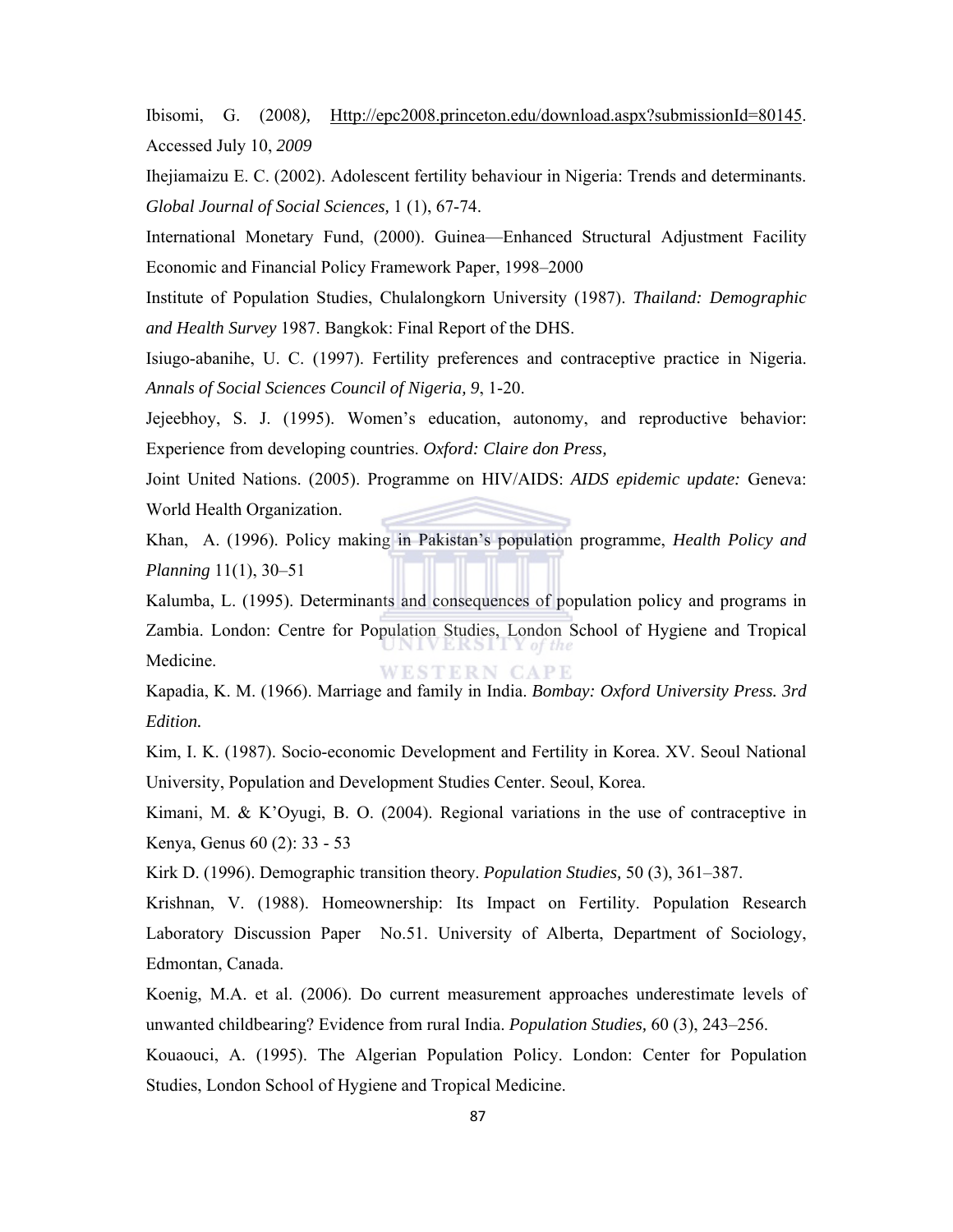Lapham, R. J. and W. P. Mauldin. (1984). Family planning effort and birthrate decline in developing countries. *International Family Planning Perspectives,* 10 (4), 109-118.

Lewis, J.J. et al. (2004). The population impact of HIV on fertility in Sub-Saharan Africa. *AIDS, 18* (Suppl 2), S35–S43.

Lindh, T. & Malmberg, B. (2007). Demographically based global income forecasts up to the year 2050. *International Journal of Forecasting,* 23 (4), 553-567.

Lush, L. et al. (2000). Politics and fertility: A new approach to population policy analysis. *Population Research and Policy Review,* 19, 1 - 28.

Makinwa-Adebusoye, P. K. & Feyisetan, B. J. (1994). The quantum and tempo of fertility in Nigeria. In Macro International Inc. Fertility Trends and Determinants in Six African Countries, DHS Regional Analysis Workshop for Anglophone Africa, 41-86

Mauldin, W.P. & Ross, J.A. (1991). Family planning programmes: efforts and results, 1982– 89, *Studies in Family Planning* 22 (6): 350–67.

Maveneka, L. (1995). Family Planning Policy Determinants: The Zimbabwe Case. London: Centre for Population Studies, London School of Hygiene and Tropical Medicine.

Mwageni, E.A. et al. (2001). Sex preference and contraceptive behaviour among men in Mbeya region, Tanzani. *Journal of Family Planning and Reproductive Health Care,* 27 (2), 85-89. **UNIVERSITY** of the

National Population Commission Nigeria, (2000). *Nigeria Demographic and Health Survey 1999.* Calverton, Maryland: National Population Commission and ORC/Macro.

National Population Commission Nigeria and ORC Macro. (2004). Nigeria Demographic and Health Survey 2003: Key Findings. Calverton, Maryland, USA: National Population Commission and ORC Macro.

National Population Bureau, Lagos and World Fertility Survey/International Statistical Institute (1984). The Nigeria Fertility Survey, 1981/82: Principal Report, Volume 1, Methodology and Findings.

National Research Council. (2005). The Changing Transitions to Adulthood in Developing Countries: Selected Studies. Cynthia B. Lloyd, Jere R. Behrman, Nelly P. Stromquist, and Barney Cohen (eds.). Panel on Transitions to Adulthood in Developing Countries. Committee on Population. Division of Behavioral and Social Sciences and Education. Washington, DC:

Notestein, F. W. (1953). Economic problems of population change. In proceedings of the eighth international conference of agricultural economists. *London: Oxford University Press,* 13-31.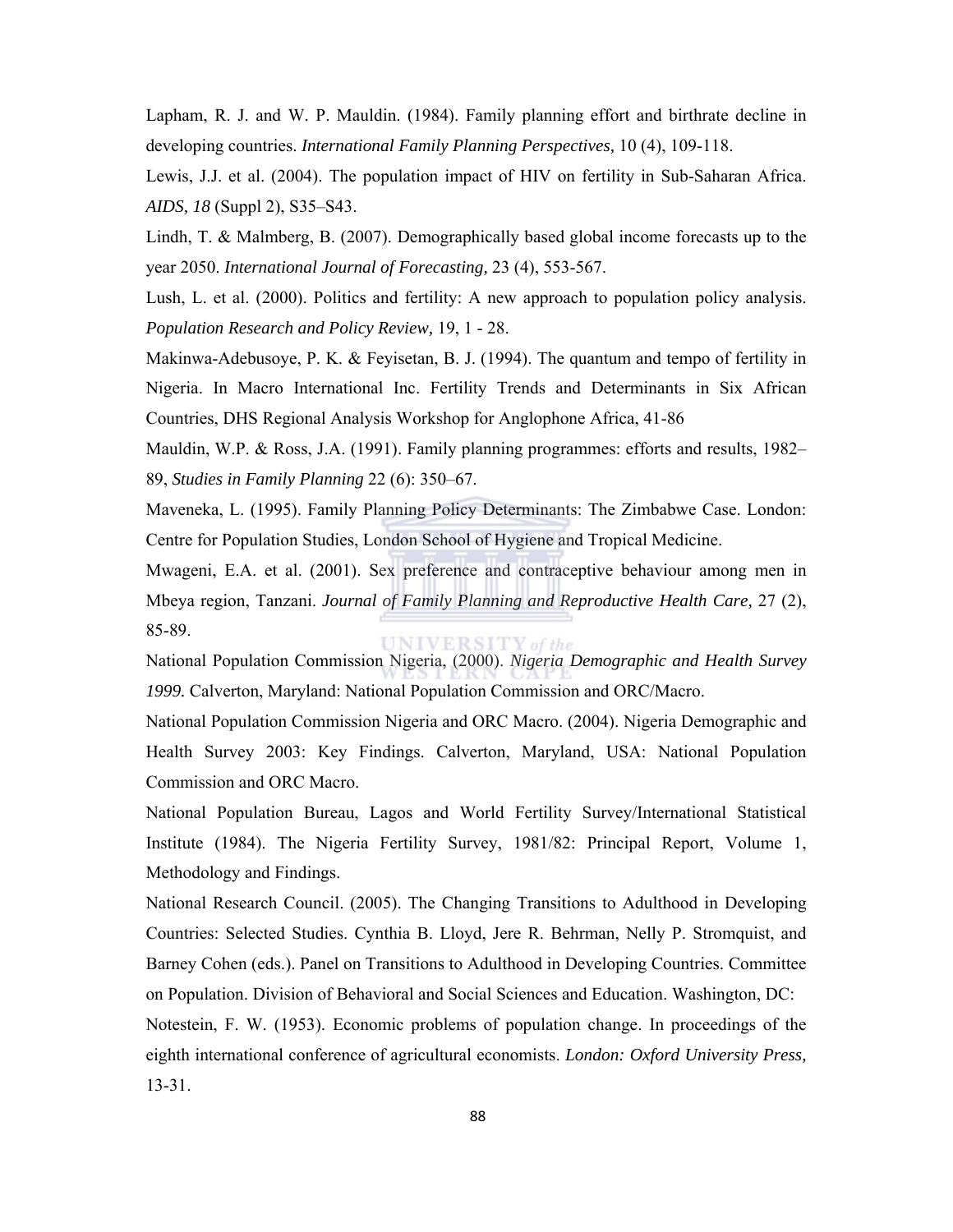Ntozi, J.P.M. (2006). Impact of HIV/AIDS on fertility in Sub-Saharan Africa. *Http://www.Uneca.org/eca\_resources/major\_eca\_websites/icpd/fourth/fc4-*

*05.percent20docpercent20impact percent20hivpercent20onpercent20fertility.Htm.* 

Odimegwu C. O. (1999). Family planning attitudes and use in Nigeria: A factor analysis. *International Family Planning Perspectives,* 25 (2), 86-91.

Odu, O. et. al. (2006). Men's knowledge of and attitude with respect to family planning in a suburban Nigerian community. *Nigerian Journal of Medicine.* 15 (3), 260-5.

Office nationale de la Famille et de la Population (1988). *Demographic and Health Survey of Tunisia 1988*. Maryland: Macro International.

Okeibunor, J.C. (1999). Threat of AIDS and condom use in a Nigerian urban community: Implications for fertility Regulation in Nigeria. Dakar, Senegal*: Union for African*. *Population Studies,* 

Oladosu M. (2001). Prospects for fertility decline in Nigeria: Comparative Analysis of the 1990 and 1999 NDHS Data. Department of Economic and Social Affairs United Nations Secretariat New York

Osuafor, G.N. and Stiegler, N. (2009). Trends, Determinants and prospects of Fertility Decline in Guinea. Unpublished.

Pathfinder provides women, men, and adolescents with a range of quality health services healthy reproductive life. http://www.pathfind.org/site accessed August, 31,2009

Pattanaik, D. J. et al. (2000). Knowledge and attitudes of rural adolescent girls regarding reproductive health issues. *National Medical Journal of India,* 13 (3), 124-128.

Phillips, J. F. et al. (2003). The fertility impact of the Navrongo Project. Annual meeting of the Population Association of America, Minneapolis,  $1 - 3$  May.

Porter, J. et al. (2002). Fertility and development: Evidence from Brazil. *Demography*  39(4):739 - 761.

Population Reference Bureau (2007). http://www.prb.org/datafinder.aspx accessed June, 09, 2009

Pritchett, L. H. (1994). Desired fertility and the impact of population policies", *Population and Development Review,* 20 (l), 1-54.

RedOrbit, (2004). Nigeria adopts new population policy to improve quality of life - Science News 29 January - redOrbit.mht Accessed, August, 17, 2009

Reher, D. S. (2007). Towards long-term population decline: A discussion of relevant issues. *European Journal on Population,* 23, 189-207.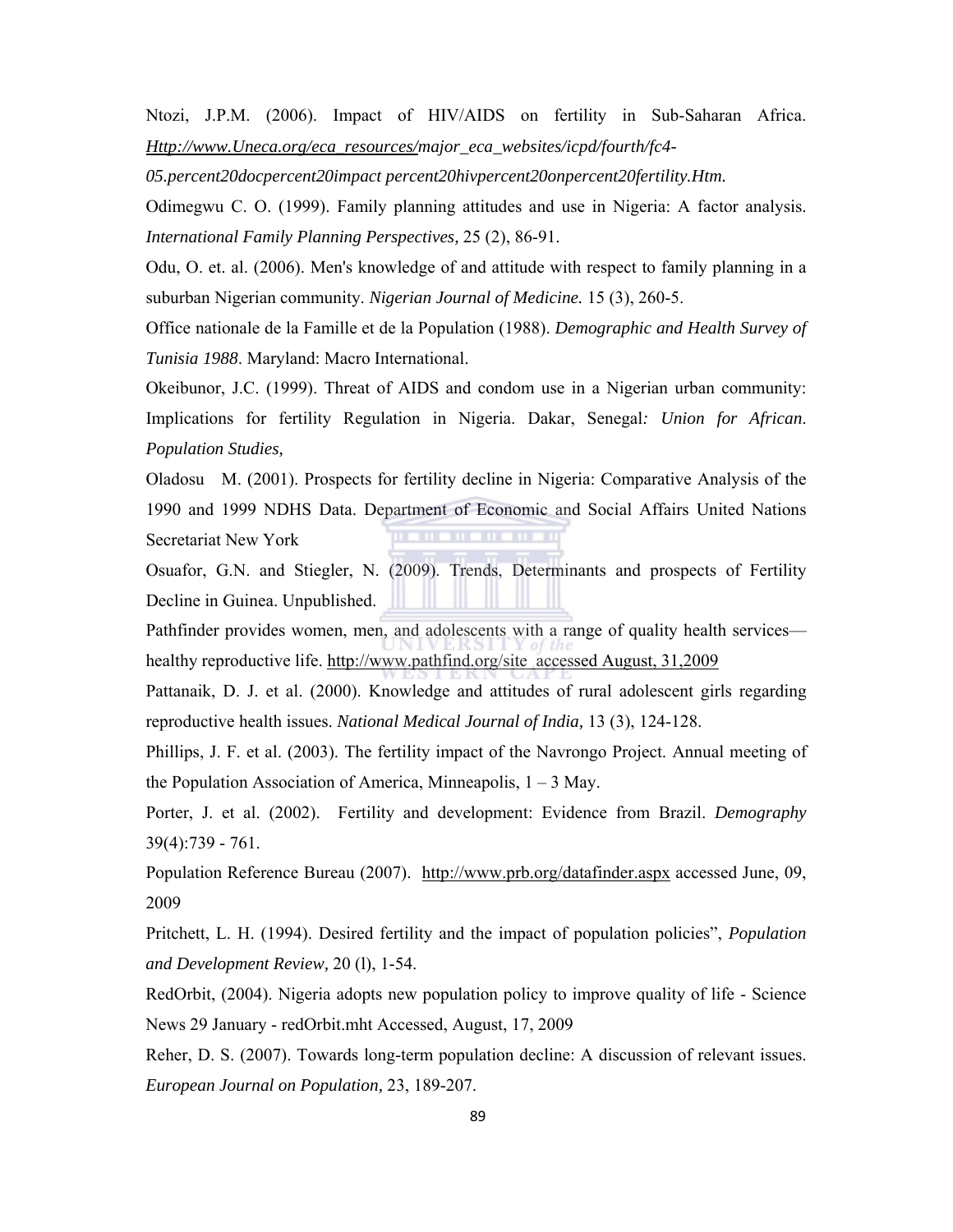Robey, B. S. et al. (1993). The fertility decline in developing countries. *Scientific American, 269*, 60-67.

Status of **HIV/AIDS** in Guinea, 2005" (pdf). World Health Organization. 2005. http://www.who.int/hiv/HIVCP\_GIN.pdf. Retrieved 2007-09-30.

Smith, D.J. (2003). Imagining HIV/AIDS: Morality and perceptions of personal risk in Nigeria, *Medical Anthropology* 22 (4), 343–372

Socio-Demographic profile: Guinea-Conakry http://www.worldbank.org/afr/gn2.htm Accessed September, 14, 2009.

Survey and methodology home http://www.measuredhs.com/aboutsurveys. Accessed May, 20, 2009

Tatiana A. Nigeria Fertility Rates http://www.uaf.edu/rahi/papers/tatiana98.html accessed August 09, 2009

Thackway, S.V. et al. (1997). Fertility and reproductive choice in women with HIV-1 infection. *AIDS, 11*, 663–667.

The National Academies Press NPC. (2000). Nigeria demographic and health survey 1999. *National Population Commission, Abuja,* Nigeria*.* 

The web Atlas on Regional Integration in West Africa: ECOWAS-SWAC/OECD©2006 accessed Jun. 09, 2009 **UNIVERSITY** of the

Tsedeke, T. (2006). The role of men in contraceptive use and fertility preference in Hossana Town, southern Ethiopia. *Ethiopian Journal of Health Development.* 20 (3):152 – 159

UNICEF, *Les Femmes et les Enfants en République de Guinée*, Conakry, Guinea: UNICEF, 1990, pp. 50-52.

United Nations. (1995). Women's education and fertility behavior: Recent evidence from the demographic and health surveys. *New York: United Nations.* 

United Nations (1999). Levels and trends of contraceptive use as assessed in 1998. *Department for Economic and Social Affairs, Population Division, United NationsNew York,* 

United Nations. (2004). Reports. In World Population to 2300 (pp. 1- 88). New York: Department of Economic and Social Affairs, Population Division.

University of Zambia (1993). *Zambia: Demographic and Health Survey 1992.* Lusaka: Final Report of the DHS

UNAIDS, (2008). Report on the global AIDS epidemic UNDP (2007/2008) Chapter 3: Human and income poverty: developing countries. In 2007/2008 Human Development Reports.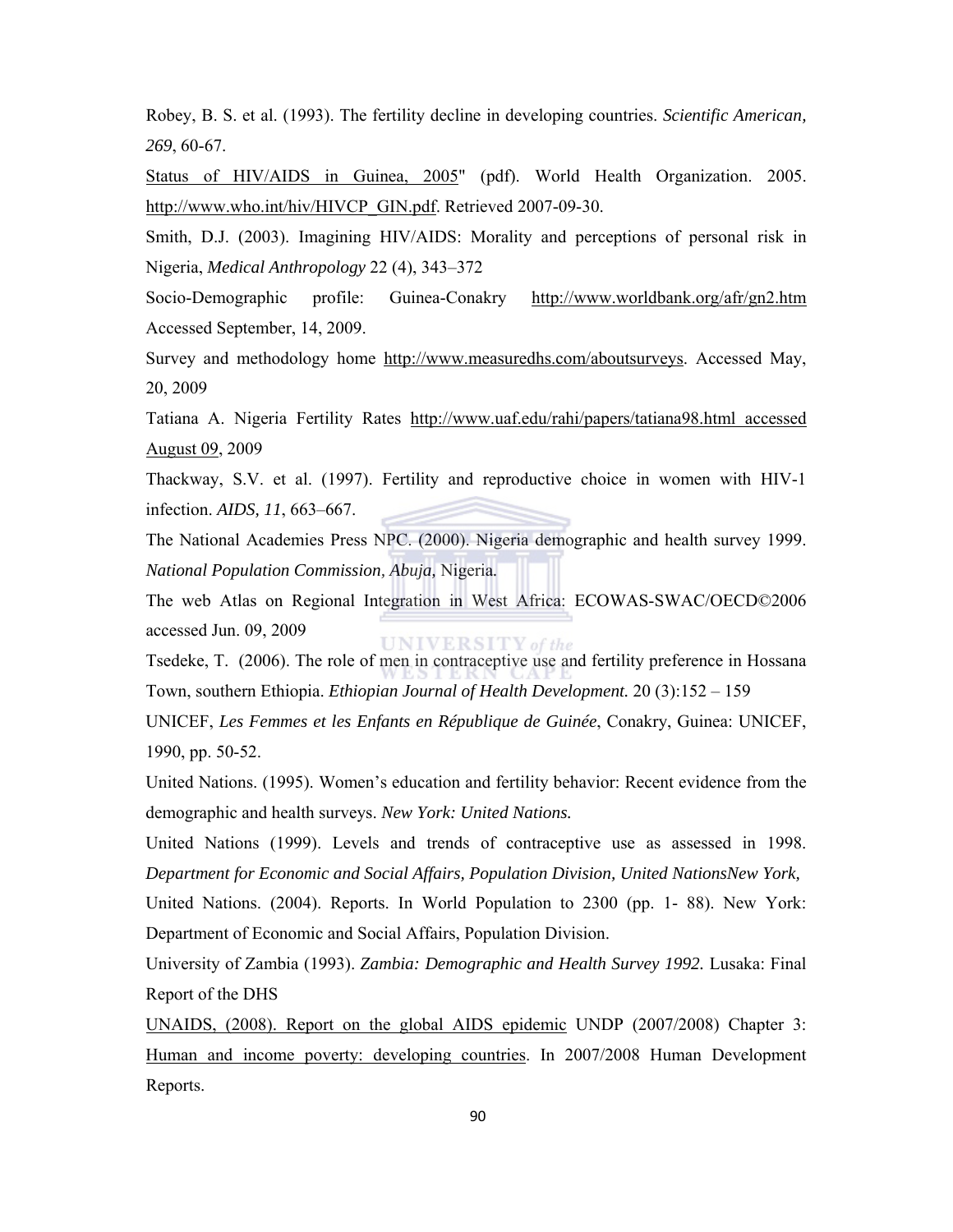Van Benthem B.H. et al. (2000). Pregnancies before and after HIV diagnosis in a European cohort of HIV-infected women. European study on the natural history of HIV infection in women**.** *AIDS,* 14, 2171–2178.

Varma, G. R. & Babu B. V. (2007). Son preference and desired family size in a rural community of west Godavari district, Andhra Pradesh, India. *Journal of Social Science,* 15 (1), 59-64.

Varvus, F. & Ulla, L. (2003). Girls' education and fertility transitions: an analysis of recent trends in Tanzania and Uganda, *Economic Development and Cultural Change* 51(4): 945 – 975.

Watkins, S.C. (1987). The fertility transition: Europe and the Third World Compared. *Sociological Forum* 2 (4): 645-673.

Watkins, S. C. (1986). Conclusions in *The Decline of Fertility in Europe,* Ansley J. Coale and Susan Cotts Watkins, eds. Princeton: Princeton University Press, pp. 420-449.

Westoff, C.F. & Bankole, A. (1995). Unmet need: 1990–1994, *DHS Comparative studies. Calverton, MD, USA: Macro International, No. 16.*

Westoff, C.F. & Cross, A.R. (2006). The Stall in the Fertility Transition in Kenya. DHS Analytical Studies. No.9. Calverton, Maryland, USA: ORC Macro, MEASURE DHS.

WHO (2008). WHO African Region: Nigeria. http://www.avert.org/aids-nigeria.htm accessed August, 2009

Whyte, Martin King, & Gu, S. Z. (1987). Popular response to China's fertility transition. *Population and Development Review,* 13 (3), 569-571.

Working Group on Factors Affecting Contraceptive use 1993. *Factors Affecting Contraceptive Use in Sub Saharan Africa*. Washinton, DC: National Academy Press

Zaba, B. E. et al., (2004). Age at first sex: understanding recent trends in African demographics surveys, in J. Cleland, J. T. Boerma, M. Carael, and S. S. Weir (eds), Measurement of Sexual Behaviuor. Sexually Transmitted Infections eighty (Suppl. II).

Zhang G. (2004). Does the family planning program affect fertility preferences? the case of china. *Paper Prepared for the 12th Biennial Conference of the Australian Population Association, 15-17 September 2004, Canberra.*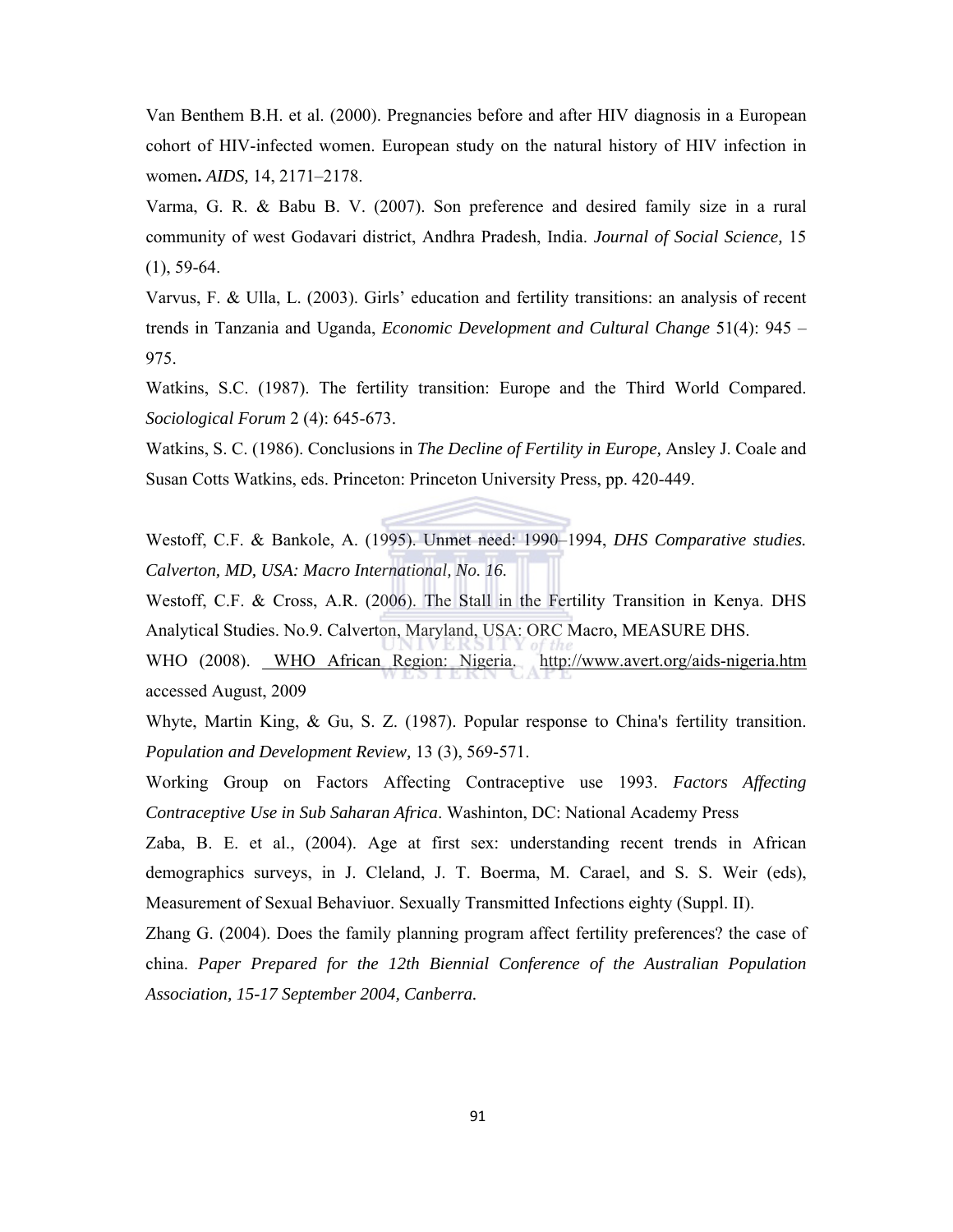### **APPENDICES**

#### **Appendix 1: Recorded and extrapolated estimates of total fertility in Nigeria 1978-2003 and Guinea 1983-2005**

|                         | <b>Nigeria</b> |                                    |                                                                                |
|-------------------------|----------------|------------------------------------|--------------------------------------------------------------------------------|
| <b>Fertility Survey</b> | <b>TFR</b>     | <b>Data Source and Methodology</b> | <b>Source</b>                                                                  |
| 1978-82                 | 6.43           | WFS, 1981-82                       | <b>National Population Bureau</b>                                              |
|                         |                |                                    | Lagos, Nigeria, and WFS, 1994                                                  |
| 1983-86                 | 7.4            | <b>NDHS, 1990</b>                  | Makinwa-Adebusoye and Feyisetan, 1994                                          |
| 1986-1990               | 6.3            | <b>NDHS, 1990</b>                  | National Population Commission,<br>Abuja, 2000                                 |
| 1991                    | 5.9            | PES, 1991                          | National Population Commission,<br>Nigeria and ORC Macro.2004                  |
| 1992-94                 | 5.4            | Sentinel Survey                    | National Population Commission,<br>Nigeria, 1994                               |
| 1995-99                 | 5.2            | <b>NDHS, 1999</b>                  | National Population Commission,<br>Abuja, 2000                                 |
| 2003                    | 5.7            | <b>NDHS, 2003</b><br>UNIVERSIT     | National Population Commission,<br>$\mathbb {Y}$ of Nigeria and ORC Macro.2004 |
|                         | Guinea         | WESTERN                            | <b>CAPE</b>                                                                    |
| 1983                    | 5.8            | RGPH, 1983                         | Direction Nationale de la Statistics and<br>ORC Macro.2006                     |
| 1992                    | 5.7            | EDSG-I                             | Direction Nationale de la Statistics and<br>ORC Macro.1993                     |
| 1996                    | 5.6            | RGPH, 1996                         | Direction Nationale de la Statistics and<br>ORC Macro.2006                     |
| 1999                    | 5.5            | EDSG-II                            | Direction Nationale de la Statistics and<br>ORC Macro.2000                     |
| 2005                    | 5.7            | EDSG-III                           | Direction Nationale de la Statistics and<br>ORC Macro.2006                     |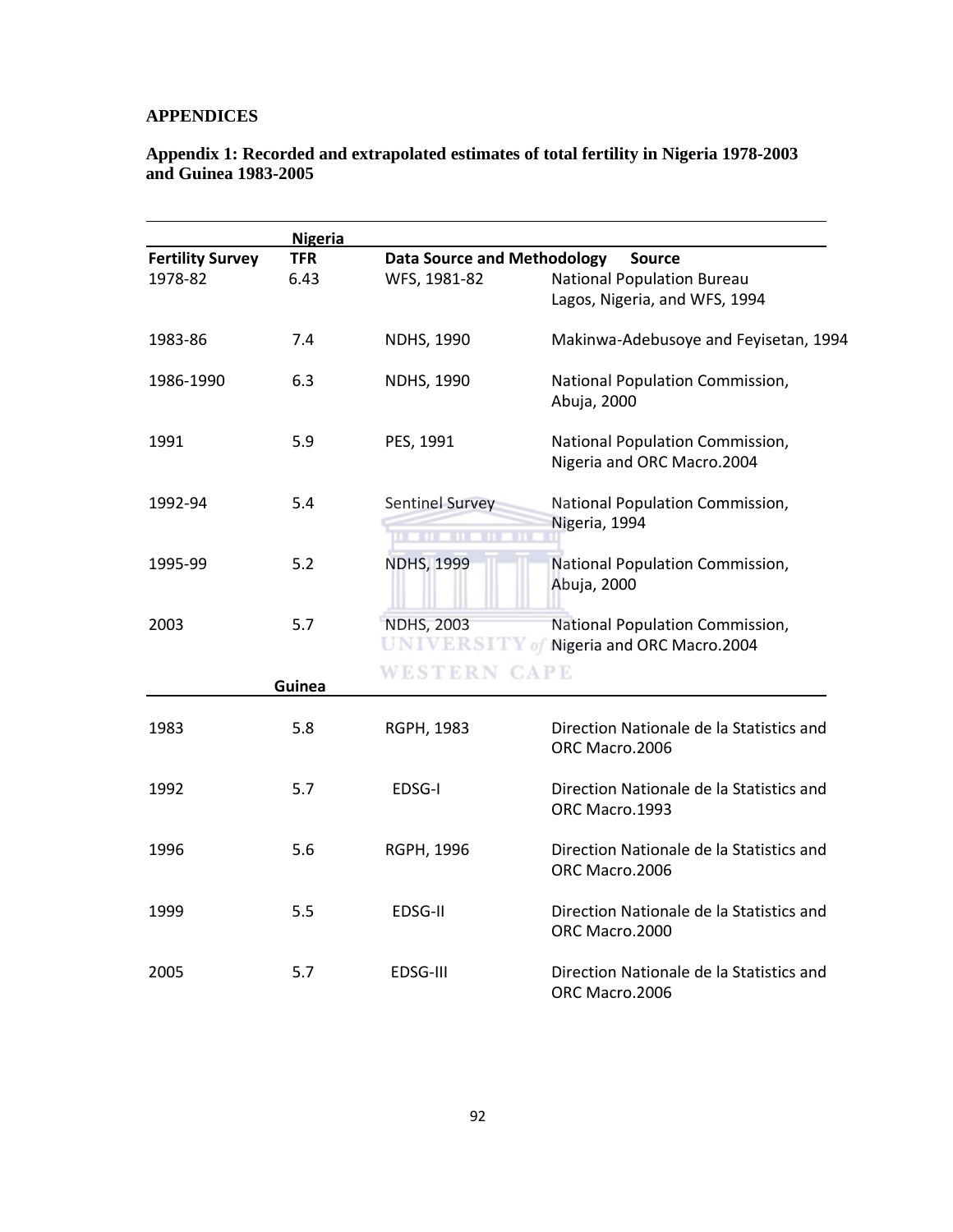|              |                 | <b>Nigeria</b> |                             |              |                      |      |
|--------------|-----------------|----------------|-----------------------------|--------------|----------------------|------|
|              | Knows no method |                | <b>Knows only folkloric</b> |              | Knows only trad. mth |      |
| Age group    | 1999            | 2003           | 1999                        | 2003         | 1999                 | 2003 |
| $15-19$      | 47.7            | 33.6           | 0.6                         | 0.7          | 0.6                  | 0.3  |
| $20 - 24$    | 32.1            | 18.5           | 0.3                         | 0.8          | 1.4                  | 0.3  |
| $25 - 29$    | 29.2            | 13.6           | 0.7                         | 1.6          | 1.4                  | 0.7  |
| 30-34        | 27.8            | 18.4           | 0.7                         | 1.1          | $\overline{2}$       | 0.7  |
| 35-39        | 30.5            | 18.5           | 0.5                         | 0.8          | 1.4                  | 0.5  |
| 40-44        | 35.1            | 23.3           | 1.6                         | 1.4          | 1.7                  | 0.5  |
| 45-49        | 34.2            | 29.8           | 2.3                         | 0.6          | 3.4                  | 0.8  |
| <b>Total</b> | 34.5            | 22.5           | 0.8                         | $\mathbf{1}$ | 1.5                  | 0.5  |

**Appendix 2: Percentage knowledge of other methods of contraceptives in Nigeria and Guinea** 

|              |      | <b>Guinea</b> |      |                   |             |              |  |
|--------------|------|---------------|------|-------------------|-------------|--------------|--|
| Age group    | 1999 | 2005          | 1999 | 2005              | 1999        | 2005         |  |
| $15-19$      | 30.4 | 12            | 0.1  | 0.2               | 0.4         | $\theta$     |  |
| $20 - 24$    | 22.3 | 6             | 0.1  | 0.2               | 0.8         | $\mathbf{0}$ |  |
| $25 - 29$    | 24.1 | 5.1           | 0.2  | 0.2               | 0.9         | 0.2          |  |
| 30-34        | 26.8 | 6.6           | 0.2  | 0.4               | 0.9         | 0.1          |  |
| 35-39        | 28.5 | 8.1           | 0.2  | 0.2               | $\big  0.9$ | 0.2          |  |
| 40-44        | 34.5 | 8.5           | 0.3  | 0.5<br><b>CAP</b> | 0.8         | $\theta$     |  |
| 45-49        | 40.6 | 12.7          | 0.7  | 0.6               | 1.6         | 0.1          |  |
| <b>Total</b> | 28.4 | 8.4           | 0.2  | 0.3               | 0.8         | 0.1          |  |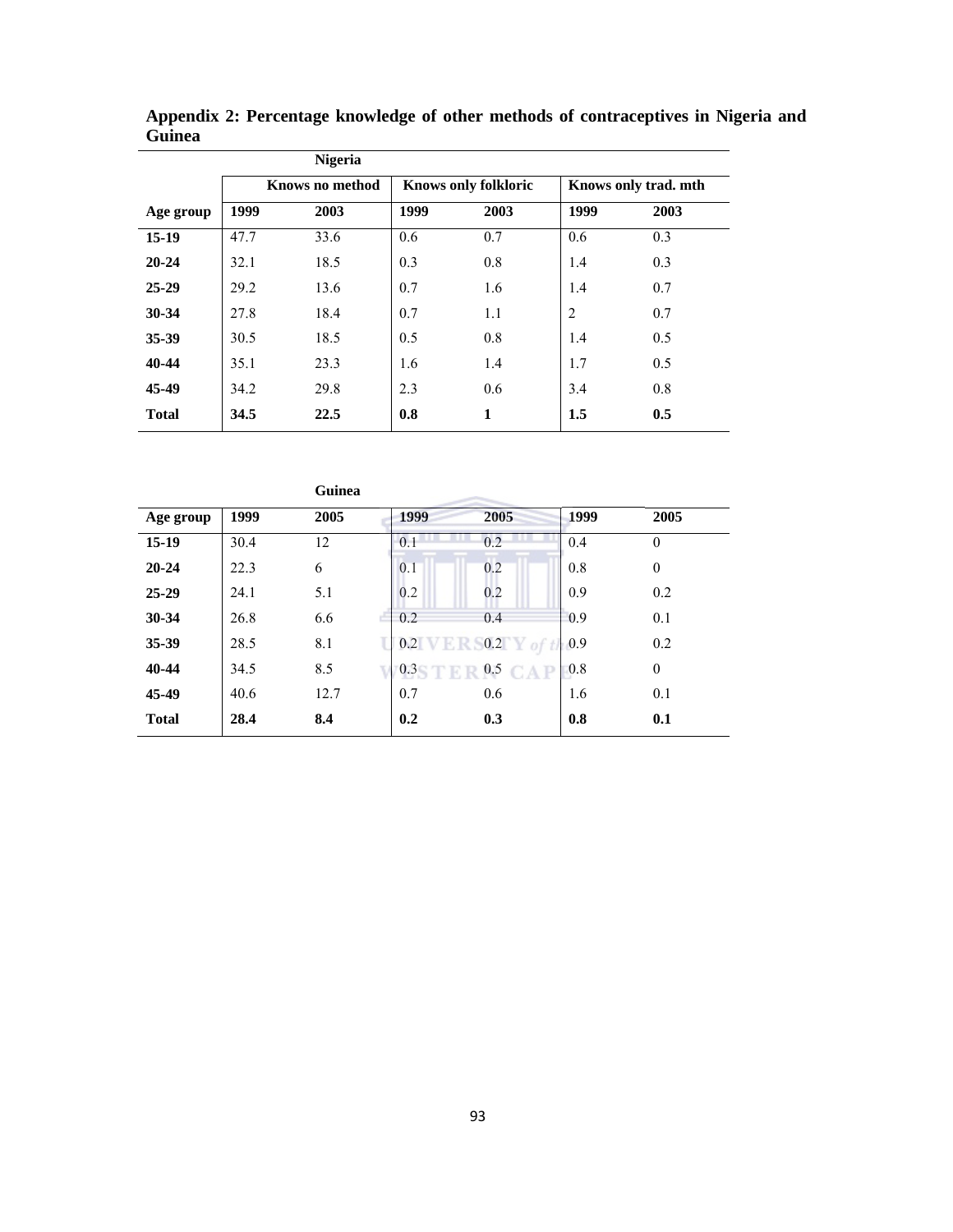|              |           | <b>Nigeria</b> |                         |      |      |                           |  |  |
|--------------|-----------|----------------|-------------------------|------|------|---------------------------|--|--|
|              | No method |                | <b>Folkloric method</b> |      |      | <b>Traditional method</b> |  |  |
| Age group    | 1999      | 2003           | 1999                    | 2003 | 1999 | 2003                      |  |  |
| $15-19$      | 93.4      | 93.9           | 0.5                     | 0.4  | 2.9  | 1.2                       |  |  |
| $20 - 24$    | 84.1      | 84.8           | 1.1                     | 1.2  | 6.9  | 2.6                       |  |  |
| $25 - 29$    | 83.1      | 82.5           | 1.2                     | 1.3  | 7.1  | 4.5                       |  |  |
| 30-34        | 79.6      | 85.4           | 0.6                     |      | 6.5  | 3.8                       |  |  |
| 35-39        | 79.6      | 82.8           | 0.6                     | 0.9  | 6.4  | 3.9                       |  |  |
| 40-44        | 80.3      | 85.3           | 2.5                     | 0.7  | 5.5  | 4.6                       |  |  |
| 45-49        | 85.2      | 89.8           | 0.9                     | 1.1  | 5.2  | 3.2                       |  |  |
| <b>Total</b> | 84.5      | 86.8           |                         | 0.9  | 5.7  | 3.1                       |  |  |

**Appendix 3: Current methods of contraceptive use by age group of women in Nigeria and Guinea by percentage** 

|              |      | Guinea |            |          |      |      |  |
|--------------|------|--------|------------|----------|------|------|--|
| Age group    | 1999 | 2005   | 1999       | 2005     | 1999 | 2005 |  |
| $15-19$      | 94.3 | 89.2   | 0.6        | 2.5      | 1.9  | 1.3  |  |
| $20 - 24$    | 90.2 | 85.1   | 0.2        | 4.1      | 3.5  | 1.6  |  |
| $25-29$      | 90.2 | 88.1   | 0.4        | 3.8      | 2.8  | 0.9  |  |
| 30-34        | 91.4 | 90.6   | 0.3        | 2.5      | 3.2  | 0.8  |  |
| 35-39        | 90.6 | 90.8   | 0.5        | 2.7      | 2.3  | 0.8  |  |
| 40-44        | 91.8 | 90.8   | 0.3        | 1.8      | 2.5  |      |  |
| 45-49        | 93.8 | 94.7   | $\left($ ) |          | 1.1  | 0.7  |  |
| <b>Total</b> | 92   | 89.6   | W R<br>0.4 | Е<br>2.8 | 2.5  | 1.1  |  |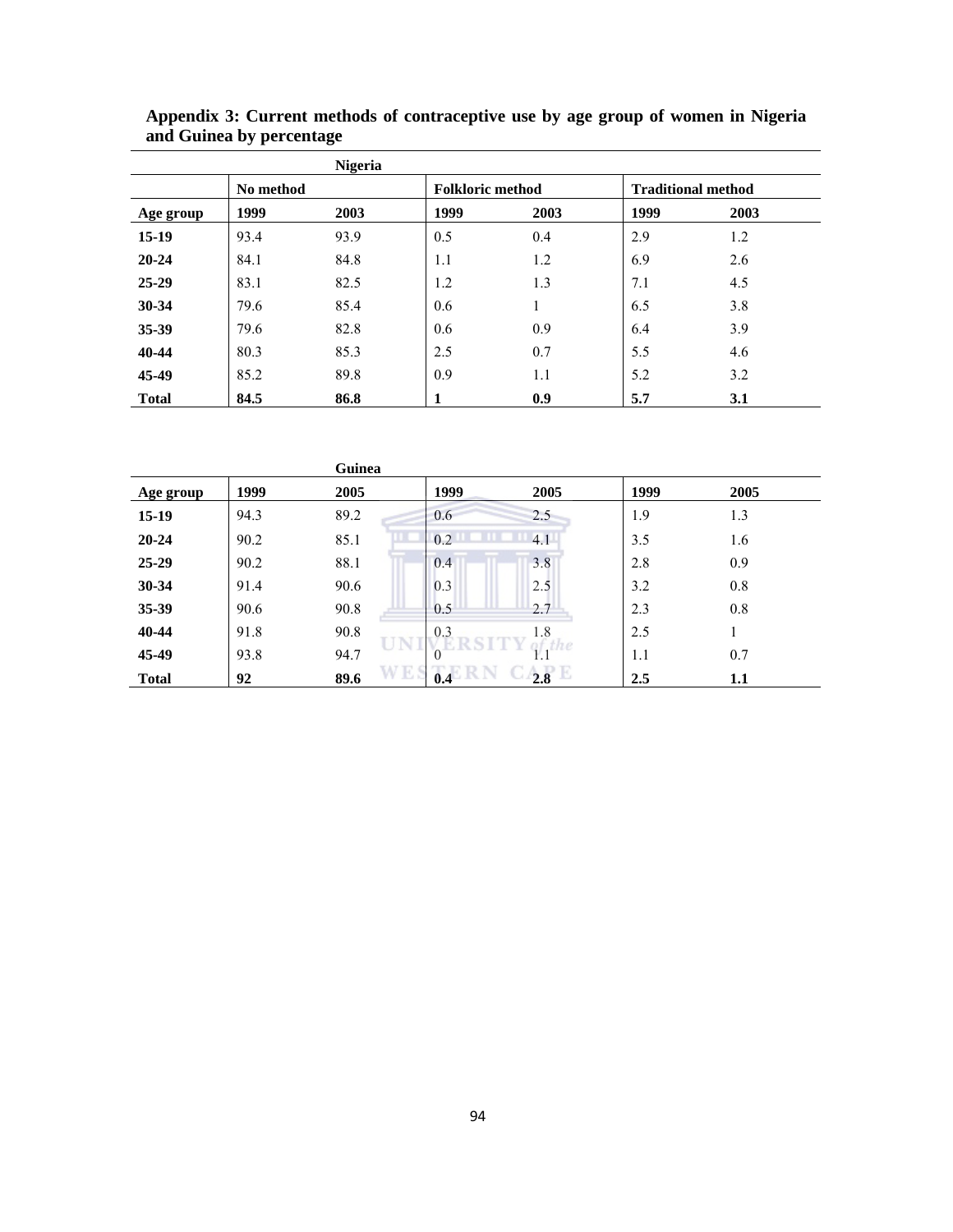| <b>Nigeria</b> |                     |      |                       |      |  | Guinea              |                |      |      |  |  |
|----------------|---------------------|------|-----------------------|------|--|---------------------|----------------|------|------|--|--|
|                | <b>Wanted later</b> |      | <b>Wanted no more</b> |      |  | <b>Wanted later</b> | Wanted no more |      |      |  |  |
| Age group      | 1999                | 2003 | 1999                  | 2003 |  | 1999                | 2005           | 1999 | 2005 |  |  |
| $15-19$        | 19                  | 9.7  | 1.8                   | 8.4  |  | 17.7                | 21.8           | 0.7  | 1.7  |  |  |
| $20 - 24$      | 22.3                | 11.2 | 0.4                   | 6.4  |  | 14.1                | 12.5           | 0.9  | 1.1  |  |  |
| 25-29          | 16.3                | 11.7 | 0.8                   | 2.8  |  | 15                  | 9.4            | 1.2  | 0.7  |  |  |
| $30 - 34$      | 16.4                | 9.5  | 3.7                   | 2.9  |  | 16.2                | 9.7            | 4.2  | 2.5  |  |  |
| 35-39          | 16                  | 9.5  | 8.5                   | 8    |  | 12.7                | 8.7            | 10.2 | 5.6  |  |  |
| 40-44          | 15.2                | 8.4  | 15.2                  | 12.8 |  | 8.9                 | 7              | 18.5 | 12.6 |  |  |
| 45-49          | 11.8                | 3.8  | 19.6                  | 21.2 |  | 7.9                 | 5              | 18.9 | 22.1 |  |  |
| <b>Total</b>   | 17.8                | 10.2 | 3.4                   | 6.1  |  | 14.3                | 10.6           | 4.9  | 4    |  |  |

**Appendix 4: Percentage preference for last child in Nigeria and Guinea by age group** 

**Appendix 5: Percentage preference for current pregnancy in Nigeria and Guinea by age group** 

|              | <b>Nigeria</b> |      |            |              |             | Guinea |              |            |              |  |
|--------------|----------------|------|------------|--------------|-------------|--------|--------------|------------|--------------|--|
|              | Later          |      | Not at all |              |             | Later  |              | Not at all |              |  |
| Age group    | 1999           | 2003 | 1999       | 2003         |             | 1999   | 2005         | 1999       | 2005         |  |
| $15-19$      | 11.5           | 13.2 | 10         |              |             | 14.6   | 17.8         | $\theta$   | 2.3          |  |
| $20 - 24$    | 15.9           | 14.2 |            | 3.9          | $TY$ of the | 15     | 11.7         | 1.6        | $\mathbf{0}$ |  |
| 25-29        | 11.5           | 13.4 | 2.6        | 1.8          | <b>CAPE</b> | 25.6   | 14.3         | 0.6        | $\mathbf{0}$ |  |
| 30-34        | 12.1           | 13.4 | 3.8        | 6.3          |             | 25     | 14.6         | 7.3        | $\mathbf{0}$ |  |
| 35-39        | 14.4           | 8.3  | 10         | 7.4          |             | 25.6   | 15           | 12.8       | 7.5          |  |
| 40-44        | 17.4           | 12.5 | 13         | 12.5         |             | 22.7   | 12.2         | 36.4       | 14.3         |  |
| 45-49        | 20             | 7.7  | 60         | $\mathbf{0}$ |             | 50     | $\mathbf{0}$ | 25         | 25           |  |
| <b>Total</b> | 13.3           | 12.8 | 3.6        | 4.9          |             | 21.5   | 14.2         | 4.9        | 2.8          |  |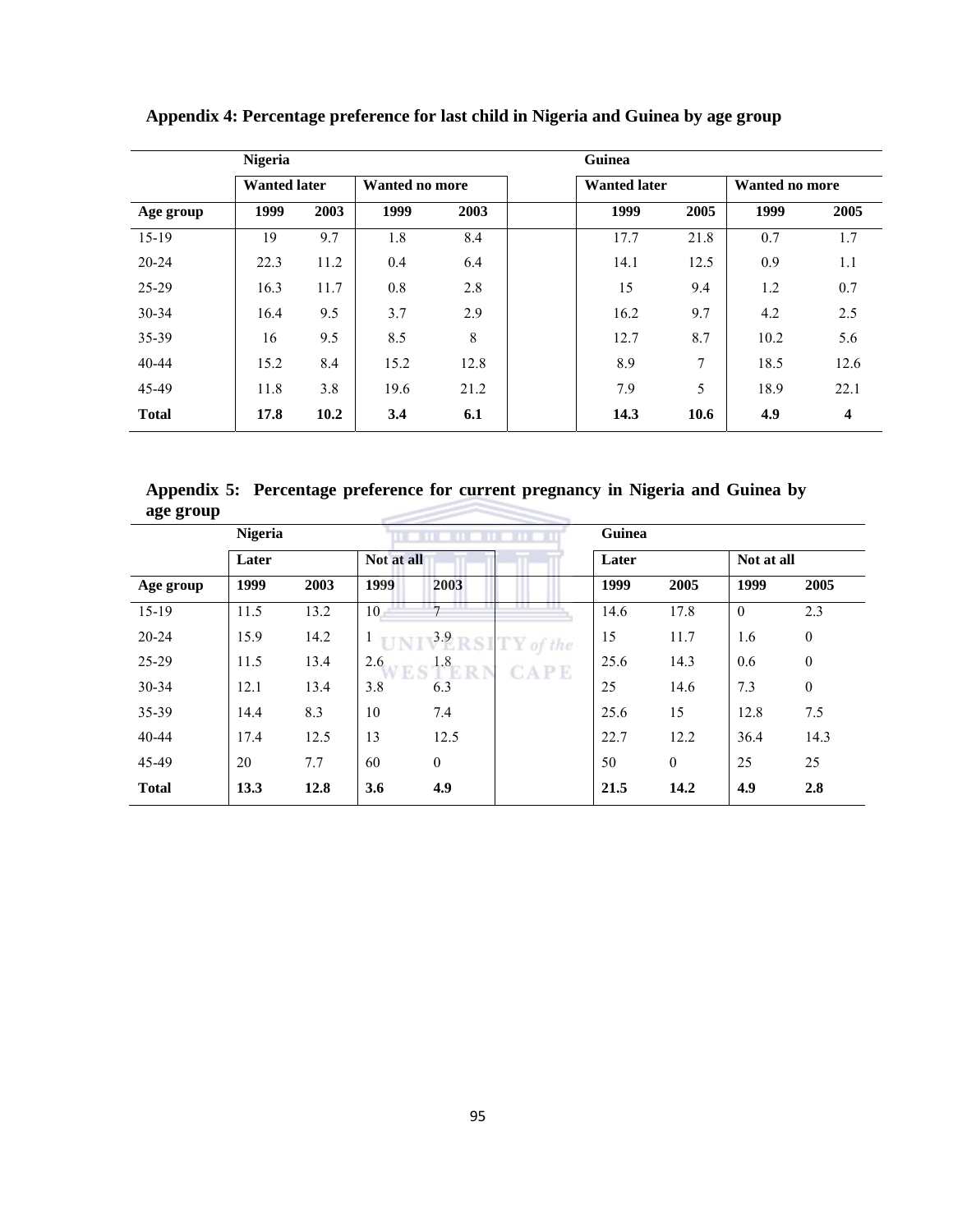|              | <b>Nigeria</b> |      |      |                  | Guinea           |      |                  |      |  |  |
|--------------|----------------|------|------|------------------|------------------|------|------------------|------|--|--|
| Use later    |                |      |      | Unsure about use | <b>Use later</b> |      | Unsure about use |      |  |  |
| Age group    | 1999           | 2003 | 1999 | 2003             | 1999             | 2005 | 1999             | 2005 |  |  |
| 15-19        | 23.6           | 24.9 | 38.5 | 25.7             | 39.4             | 30.5 | 11.4             | 22.4 |  |  |
| $20 - 24$    | 29.5           | 33.8 | 23.5 | 13.9             | 29.5             | 35.5 | 5.1              | 14.1 |  |  |
| 25-29        | 30.9           | 38.9 | 17.5 | 11.6             | 43.6             | 36.8 | 5.3              | 11.8 |  |  |
| $30 - 34$    | 28.4           | 29.9 | 15.8 | 11.4             | 41               | 38.5 | 4.9              | 8.7  |  |  |
| 35-39        | 22.4           | 28.2 | 16   | 7.6              | 40.5             | 33.4 | 3.9              | 8.4  |  |  |
| $40 - 44$    | 13.4           | 19.4 | 11.2 | 6.8              | 27               | 20.7 | 2.2              | 7.1  |  |  |
| 45-49        | 7.5            | 8.9  | 7.4  | 5.1              | 14               | 9.8  | 2.1              | 4.2  |  |  |
| <b>Total</b> | 24.6           | 28   | 22.1 | 14.2             | 38.1             | 30.2 | 5.7              | 12   |  |  |

**Appendix 6: Intention to use contraceptives by non user in Nigeria and Guinea by percentage** 

**Appendix 7: Intentions of unmarried on contraceptive use if ever get married in Nigeria and Guinea by percentage.** 

| <b>Nigeria</b> |              |              |              |      | Guinea        |              |              |                |              |
|----------------|--------------|--------------|--------------|------|---------------|--------------|--------------|----------------|--------------|
|                | Yes          |              | Don't Know   |      |               | Yes          |              | Don't Know     |              |
| Age group      | 1999         | 2003         | 1999         | 2003 |               | 1999         | 2005         | 1999           | 2005         |
| $15-19$        | 12.6         | 13.3         | 65.8         | 56.2 |               | 18.2         | 11.4         | 25.7           | 43.6         |
| $20 - 24$      | 13.4         | 21.6         | 60.7         | 47.1 | $SITY$ of the | 27.3         | 23.7         | 21.1           | 44.7         |
| 25-29          | 12.8         | 21.4         | 61.5         | 39.3 | CAP           | 42.9         | 16.7         | $\overline{0}$ | 50           |
| $30 - 34$      | $\mathbf{0}$ | 23.1         | 75           | 23.1 |               | 20           | $\mathbf{0}$ | 60             | 33.3         |
| 35-39          | 33.3         | 16.7         | $\mathbf{0}$ | 33.3 |               | 50           | $\mathbf{0}$ | $\overline{0}$ | $\mathbf{0}$ |
| $40 - 44$      | 37.5         | $\mathbf{0}$ | 37.5         | 33.3 |               | 33.3         |              | 33.3           |              |
| 45-49          | 20           | 25           | 20           | 25   |               | $\mathbf{0}$ | $\mathbf{0}$ | $\overline{0}$ | $\mathbf{0}$ |
| <b>Total</b>   | 13.1         | 15.7         | 63.5         | 51.7 |               | 20.4         | 12.7         | 24.9           | 43.5         |